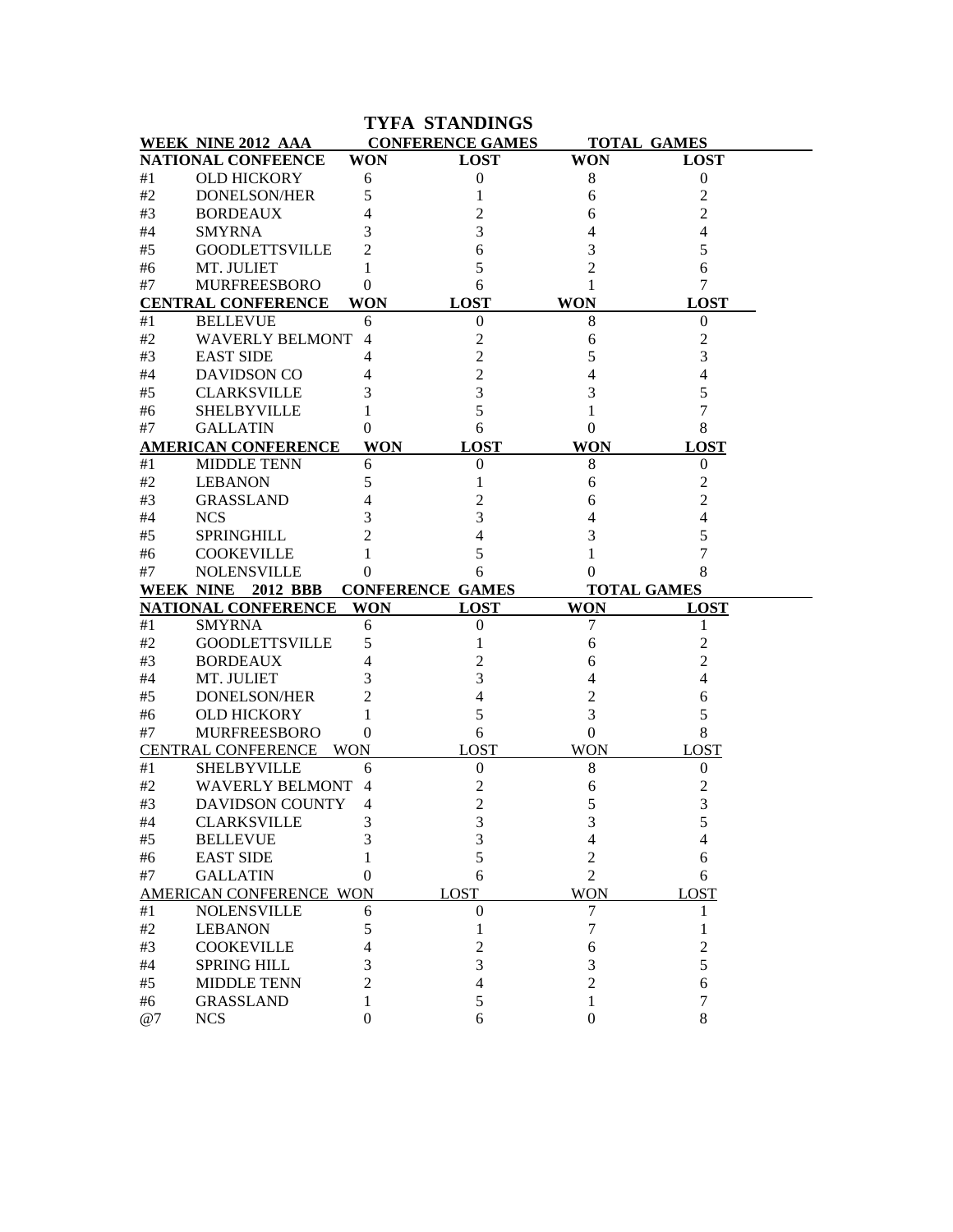|                  |                                               |                | <b>TYFA STANDINGS</b>   |                  |                    |
|------------------|-----------------------------------------------|----------------|-------------------------|------------------|--------------------|
|                  | WEEK NINE 2012 CCC CONFERENCE GAMES           |                |                         |                  | <b>TOTAL GAMES</b> |
|                  | NATIONAL CONFERENCE WON                       |                | <b>LOSS</b>             | <b>WON</b>       | <b>LOST</b>        |
| #1               | <b>SMYRNA</b>                                 | 6              | $\boldsymbol{0}$        | 8                | $\theta$           |
| #2               | MT JULIET                                     | 4              | 2                       | 6                | 2                  |
| #3               | <b>DONELSON/HER</b>                           | 4              | 2                       | 6                | 2                  |
| #4               | <b>GOODLETTSVILLE</b>                         | 3              | 3                       | 4                | 4                  |
| #5               | <b>BORDEAUX</b>                               | 3              | 3                       | 4                | 4                  |
| #6               | <b>OLD HICKORY</b>                            | 1              | 5                       | 3                | 5                  |
| #7               | <b>MUFEESBORO</b>                             | 0              | 6                       | $\overline{0}$   | 8                  |
|                  | <b>CENTRAL CONFERENCE</b>                     | WON            | <b>LOST</b>             | <b>WON</b>       | <b>LOST</b>        |
| #1               | <b>EAST SIDE</b>                              | 5              | $\theta$                | 7                | 1                  |
| #2               | <b>GALLATIN</b>                               | 4              | 1                       | 7                | 1                  |
| #3               | <b>WAVERLY BELMONT</b>                        | 3              | 2                       | 5                | 3                  |
| #4               | <b>CLARKSVILLE</b>                            | $\overline{2}$ | 3                       | 2                | 6                  |
| #5               | <b>DAVIDSON CO</b>                            | 1              | 4                       | 1                | 7                  |
| #6               | <b>BELLEVUE</b>                               | 0              | 5                       | 0                | 8                  |
|                  | <b>AMERICAN CONFERENCE WON</b>                |                | <b>LO1ST</b>            | WON              | <b>LOST</b>        |
| #1               | <b>SPRING HILL</b>                            | 5              | 1                       | 7                | 1                  |
| #2               | <b>LEBANON</b>                                | 5              | 1                       | 7                |                    |
| #3               | <b>NOLENSVILLE</b>                            | 4              |                         | 5                | 3                  |
| #4               | <b>NCS</b>                                    | 3              | 3                       | 3                | 5                  |
| #5               | <b>GRASSLAND</b>                              | 3              | 3                       | 4                | 4                  |
| #6               | <b>MIDDLE TENN</b>                            | 1              | 5                       | 1                | 7                  |
| #7               | <b>COOKEVILLE</b>                             | 0              | 6                       | 1                | 7                  |
|                  |                                               |                |                         |                  |                    |
| <b>WEEK NINE</b> | 2012 PW                                       |                | <b>CONFERENCE GAMES</b> |                  | <b>TOTAL GAMES</b> |
|                  | NATIONAL CONFERENCE                           | WON            | <b>LOST</b>             | <b>WON</b>       | <b>LOST</b>        |
| #1               | <b>BORDEAUX</b>                               | 6              | $\boldsymbol{0}$        | 8                | $\mathbf{0}$       |
| #2               | <b>SMYRNA</b>                                 | 5              |                         | 6                | 2                  |
| #3               | <b>GOODLETTSVILLE</b>                         | 4              | 2                       | 5                | 3                  |
| #4               | <b>DONELSON/HER</b>                           | 3              | 3                       | 5                | 3                  |
| #5               | MT. JULIET                                    | $\overline{c}$ | 4                       | 3                | 5                  |
| #6               | <b>OLD HICKORY</b>                            | 1              | 5                       | 3                | 5                  |
| #7               | <b>MURFEESBORO</b>                            | 0              | 6                       | 1                | 7                  |
|                  | <b>CENTRAL CONFERENCE</b>                     | WON            | <b>LOST</b>             | WON              | <b>LOST</b>        |
| #1               | <b>EAST SIDE</b>                              | 6              | $\boldsymbol{0}$        | 8                | 0                  |
| #2               | <b>WAVERLY BELMONT</b>                        | 5              | 1                       | 6                | 2                  |
| #3               | <b>DAVIDSON CO</b>                            | 4              | 2                       | 4                | 4                  |
| #4               |                                               | 3              | 3                       | Δ                | Δ                  |
| #5               | GALLATIN                                      | 2              | 4                       | 3                | 5                  |
| #6               | <b>BELLEVUE</b>                               |                | 5                       |                  | 7                  |
| #7               | <b>CLARKSVILLE</b><br><b>SHELBYVILLE</b>      | 0              | 6                       | $\boldsymbol{0}$ | 8                  |
|                  |                                               |                | <b>LOST</b>             | <b>WON</b>       | <b>LOST</b>        |
| #1               | AMERICAN CONFERENCE WON<br><b>SPRING HILL</b> | 5              | $\boldsymbol{0}$        | 7                | 1                  |
| #2               | <b>NOLENSVILLE</b>                            | 4              | 1                       | 6                | 2                  |
|                  |                                               | 3              | 2                       | 5                | 3                  |
| $\#3$<br>#4      | <b>LEBANON</b>                                | $\overline{2}$ | 3                       | $\overline{4}$   | $\overline{4}$     |
| #5               | <b>MIDDLE TENN</b><br><b>COOKEVILLE</b>       | 1              | 4                       | 1                | 7                  |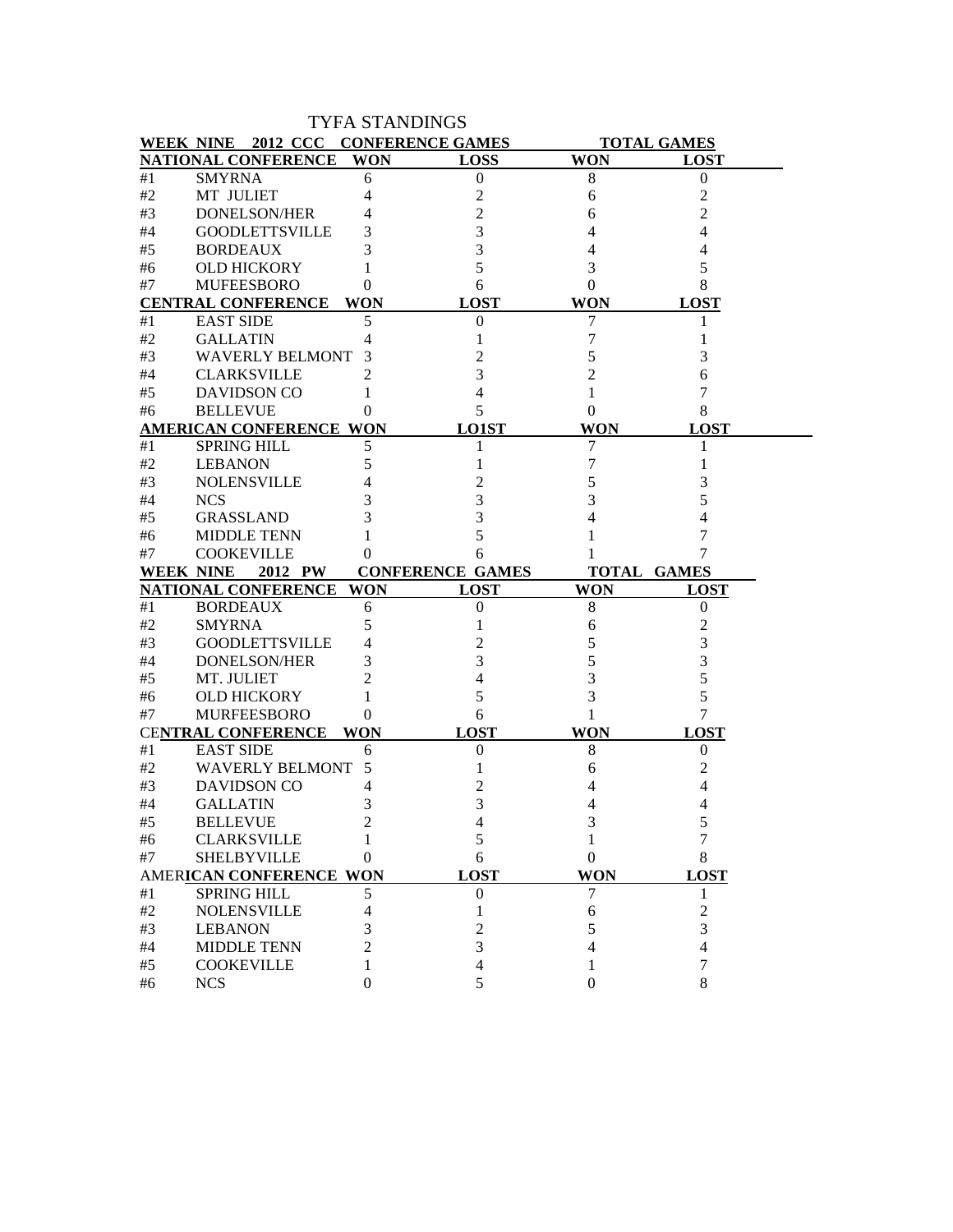|                  |                           | <b>TYFA STANDINGS</b> |                            |                         |                    |
|------------------|---------------------------|-----------------------|----------------------------|-------------------------|--------------------|
| <b>WEEK NINE</b> | 2012 AA                   |                       | <b>CONFERENCE GAMES</b>    |                         | <b>TOTAL GAMES</b> |
|                  | NAT.& CEN. CONFERENCE     | <b>WON</b>            | <b>LOST</b>                | <b>WON</b>              | <b>LOST</b>        |
| #1               | <b>DAVIDSON COUNTY</b>    | 5                     | $\boldsymbol{0}$           | 8                       | $\boldsymbol{0}$   |
| #2               | <b>OLD HICKORY</b>        | 4                     | 1                          | 5                       | 3                  |
| #3               | <b>DONELSON/HER</b>       | 3                     | 2                          | 6                       | 2                  |
| #4               | MT. JULIET                | 2                     | 3                          | 3                       | 5                  |
| #5               | <b>SMYRNA</b>             |                       | 4                          |                         | 7                  |
| #6               | <b>BELLEVUE</b>           | $\theta$              | 5                          |                         | 7                  |
|                  | WEEK NINE 2012 BB         |                       |                            | <b>CONFERENCE GAMES</b> |                    |
|                  | <b>NATIONAL CONFEENCE</b> |                       |                            | <b>WON</b>              | <b>LOST</b>        |
|                  | <b>BORDEAUX</b>           |                       |                            | 6                       | 1                  |
|                  | <b>GOODLETTSVILLE</b>     |                       |                            | 6                       | 2                  |
|                  | MT. JULIET                |                       |                            | 4                       | 3                  |
|                  | <b>SMYRNA</b>             |                       |                            | 2                       | 5                  |
|                  | <b>DONELSON/HER</b>       |                       |                            | 0                       | 7                  |
|                  | <b>CENTRAL CONFERENCE</b> | <b>WON</b>            | <b>LOST</b>                | <b>WON</b>              | <b>LOST</b>        |
| #1               | <b>DAVIDSON COUNTY</b>    | 5                     |                            | 7                       | 1                  |
| #2               | <b>BELLEVUE</b>           | 4                     | 2                          | 5                       | 3                  |
| #3               | <b>GALLATIN</b>           | 2                     | 4                          | $\overline{2}$          | 6                  |
| #4               | <b>CLARKSVILLE</b>        | 1                     | 5                          | 2                       | 6                  |
|                  | AMERISCAN CONFERENCE      | <b>WON</b>            | <b>LOST</b>                | WN                      | <b>LOST</b>        |
| #1               | <b>COOKEVILLE</b>         | 5                     | $\theta$                   | 6                       | 1                  |
| #2               | <b>LEBANON</b>            | 4                     |                            | 6                       | 1                  |
| #3               | <b>NOLENSVILLE</b>        |                       | 5                          | 2                       | 6                  |
| #4               | <b>SPRING HILL</b>        |                       | 5                          |                         | 7                  |
| <b>WEEK NINE</b> | 2012                      |                       | <b>CC CONFERENCE GAMES</b> | <b>TOTAL GAMES</b>      |                    |
|                  | NATIONAL CONFERENCE WON   |                       | <b>LOST</b>                | <b>WON</b>              | <b>LOST</b>        |
| #1               | MT. JULIET                | 6                     | 0                          | 8                       | $\boldsymbol{0}$   |
| #2               | <b>OLD HICKORY</b>        | 5                     |                            | 6                       | 2                  |
| #3               | <b>SMYRNA</b>             | 3                     | 3                          | 4                       | 4                  |
| #4               | <b>MURFREESBORO</b>       | 3                     | 3                          | 5                       | 3                  |
| #5               | <b>BORDEAUX</b>           | 3                     | 3                          | 3                       | 5                  |
| #6               | DONELSON/HERM             | 1                     | 5                          | 1                       | 7                  |
| #7               | <b>GOODLETTSVILLE</b>     | 0                     | 6                          | 0                       | 8                  |
|                  | WEEK NINE 2012            |                       | <b>CC CONFERENCE GAMES</b> | <b>TOTAL GAMES</b>      |                    |
|                  | AMERICAN CONF.            | <b>WON</b>            | <b>LOSS</b>                | WON                     | <b>LOSS</b>        |
| #1               | <b>SPRING HILL</b>        | 6                     | $\boldsymbol{0}$           | 7                       | 1                  |
| #2               | <b>NOLENSVILLE</b>        | 3                     | 3                          | 4                       | 4                  |
| #3               | <b>LEBANON</b>            | 2                     | 3                          | 4                       | 3                  |
| #4               | COOKEVILLE                | $\theta$              | 5                          | 0                       |                    |
| <b>WEEK NINE</b> | 2012                      |                       | A CONFERENCE GAMES         | <b>TOTAL GAMES</b>      |                    |
|                  | NAT./CENT./AMER CONF.     | <b>WON</b>            | <b>LOST</b>                | <b>WON</b>              | <b>LOST</b>        |
| #1               | MTB-BLACK                 | 5                     | $\boldsymbol{0}$           | $\,8\,$                 | $\boldsymbol{0}$   |
| #2               | MTB - GOLD                | 4                     | 1                          | 7                       | 1                  |
| #3               | <b>GRASSLAND</b>          | 3                     | 2                          | 4                       | 4                  |
| #4               | <b>NOLENSVILLE</b>        | $\overline{c}$        | 3                          | 3                       | 5                  |
| #5               | <b>SMYRNA</b>             | 1                     | 4                          |                         | 7                  |
| #6               | MT. JULIET                | $\mathbf{0}$          | 5                          |                         | 7                  |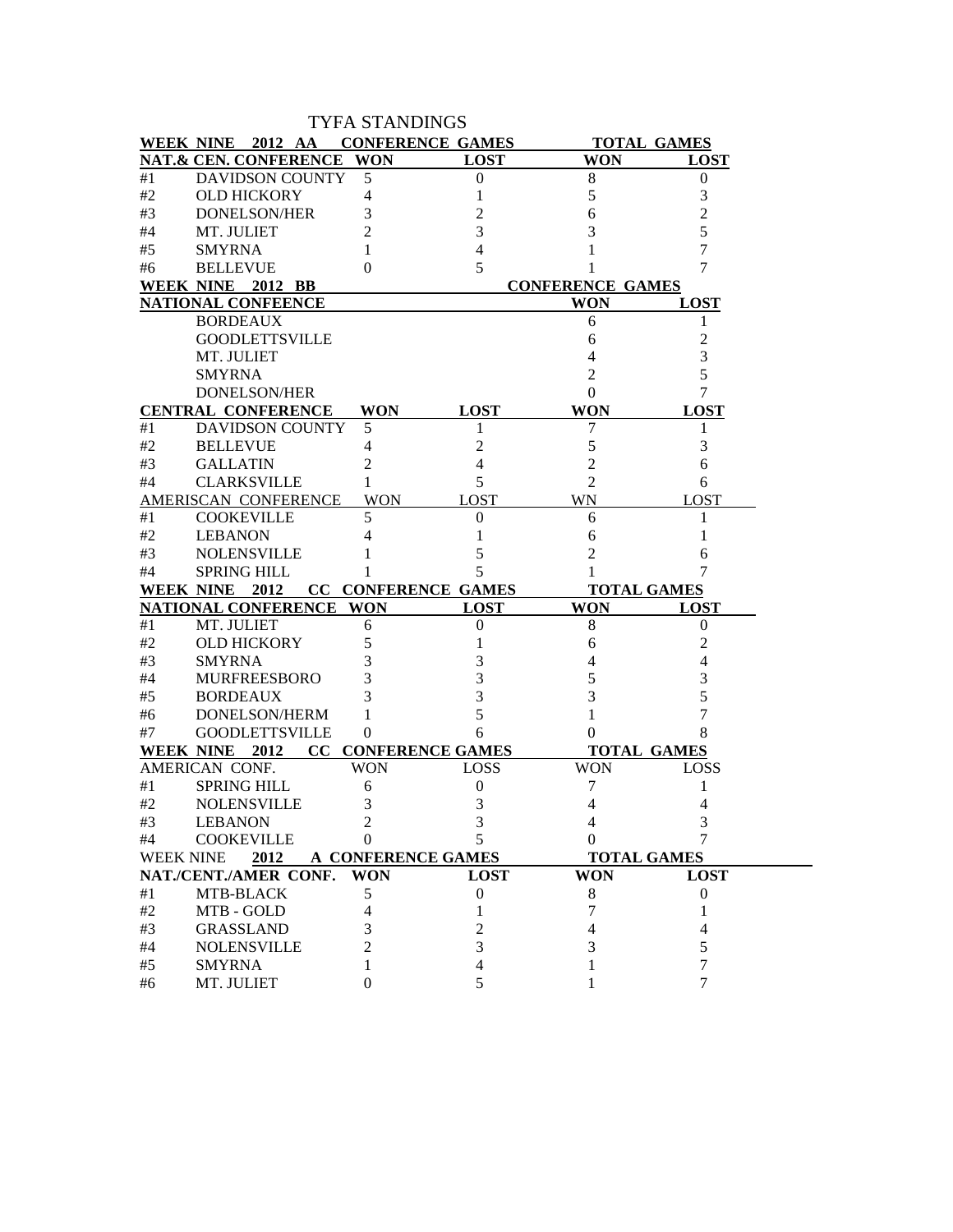| NATIONAL B<br>WEEK NINE 2012<br><b>CONFERENCE</b><br>NATIONAL CONFERENCE<br><b>DIVISION GAMES</b><br><b>TOTAL GAMES</b><br><b>WON</b><br><b>LOST</b><br><b>WON</b><br><b>LOST</b><br>$\overline{2}$<br>1<br>RED #2GOODLETTSVILLE<br>7<br>1<br>$\overline{2}$<br>7<br>#3 BORDEAUX<br>1<br>1<br>#7 SMYRNA-GOLD/P<br>$\overline{2}$<br>1<br>4<br>4<br>MT. JULIET – GOLD<br>3<br>8<br>$\theta$<br>0<br>WH #4 MT. JULIET-WHITE<br>2<br>3<br>$\boldsymbol{0}$<br>6<br>#6 MT. JULIET - GRAY<br>$\overline{c}$<br>1<br>4<br>4<br>$\overline{2}$<br>3<br>5<br>SMYRNA-PURPLE/P<br>1<br>3<br>7<br><b>LEBANON</b><br>1<br>$\theta$<br>$\boldsymbol{0}$<br>8<br>BL #1 MT. JULIET - BLACK<br>3<br>$\boldsymbol{0}$<br>5<br>$\overline{c}$<br>3<br>#5 SMYRNA-WHITE<br>1<br>5<br>2<br>3<br>#8 SMYRNA-GOLD/GOLD 1<br>3<br>8<br>DONELSON/HER<br>$\theta$<br>$\Omega$<br>C CONFERENCE STANDINGS<br>2012 NATIOAL<br><b>CONFERENCE GAMES</b><br><b>WEEK NINE</b><br><b>TOTAL GAMES</b><br><b>WON</b><br><b>WON</b><br><b>LOST</b><br><b>LOST</b><br><b>RED #2 SMYRNA-PURPLE</b><br>2<br>$\boldsymbol{0}$<br>8<br>$\boldsymbol{0}$<br>5<br>3<br>#5 MT. JULIET – GOLD<br>1<br>1<br>7<br>2<br>1<br><b>DONELSON/HER</b><br>$\theta$<br>5<br>3<br>WHI #3MT. JULIET-BLACK<br>$\boldsymbol{0}$<br>2<br>$\mathbf{1}$<br>7<br>#8 SMYRNA - WHITE<br>1<br>1<br>$\overline{c}$<br>8<br><b>OLD HICKORY</b><br>$\boldsymbol{0}$<br>0<br>$\boldsymbol{0}$<br>$\,8\,$<br>BL #1 SMYRNA-GOLD/GOLD 3<br>$\theta$<br>5<br>$\mathbf{1}$<br>3<br>#4 MT. JULIET-WHITE<br>2<br>$\overline{c}$<br>$\overline{4}$<br>#6 SMYRNA - GOLD/BLK 1<br>$\overline{4}$<br>3<br>5<br>3<br>#7 LEBANON<br>$\overline{0}$<br>WEEK NINE 2012 JRPW CONFERENCE<br>NATIONAL CONFERENCE<br><b>TOTAL GAMES</b><br>NATIONAL CONFERENCE<br><b>WON</b><br><b>LOST</b><br>#1<br><b>GOODLETTSVILLE</b><br>8<br>0<br>7<br>#2<br><b>MT JULIET-BLACK</b><br>1<br>6<br>#3<br><b>BORDEAUX - GREEN</b><br>2<br>5<br>3<br>#4<br><b>BORDEAUX-BLACK</b><br>3<br>5<br>#5<br><b>SMYRNA - WHITE</b><br>3<br>5<br><b>SMYRNA - PLURPLE</b><br>#6<br>$\overline{2}$<br>#7<br>MT. JULIET - GOLD<br>6<br>#8<br>DONELSON/HER<br>$\overline{c}$<br>6<br>8<br><b>NOLENSVILLE</b><br>$\Omega$<br>#9<br>2012 TYFA VARSITY<br><b>STANDINGS</b><br><b>CONFERENCE GAMES</b><br><b>WEEK NINE</b><br><b>TOTAL GAMES</b><br><b>LOSS</b><br><b>WON</b><br><b>WON</b><br><b>LOSS</b> |
|---------------------------------------------------------------------------------------------------------------------------------------------------------------------------------------------------------------------------------------------------------------------------------------------------------------------------------------------------------------------------------------------------------------------------------------------------------------------------------------------------------------------------------------------------------------------------------------------------------------------------------------------------------------------------------------------------------------------------------------------------------------------------------------------------------------------------------------------------------------------------------------------------------------------------------------------------------------------------------------------------------------------------------------------------------------------------------------------------------------------------------------------------------------------------------------------------------------------------------------------------------------------------------------------------------------------------------------------------------------------------------------------------------------------------------------------------------------------------------------------------------------------------------------------------------------------------------------------------------------------------------------------------------------------------------------------------------------------------------------------------------------------------------------------------------------------------------------------------------------------------------------------------------------------------------------------------------------------------------------------------------------------------------------------------------------------------------------------------------------------------------------------------------------------------------------------------------------------------------------------------------------------------------------------------------------------------------------------------------------------------------|
|                                                                                                                                                                                                                                                                                                                                                                                                                                                                                                                                                                                                                                                                                                                                                                                                                                                                                                                                                                                                                                                                                                                                                                                                                                                                                                                                                                                                                                                                                                                                                                                                                                                                                                                                                                                                                                                                                                                                                                                                                                                                                                                                                                                                                                                                                                                                                                                 |
|                                                                                                                                                                                                                                                                                                                                                                                                                                                                                                                                                                                                                                                                                                                                                                                                                                                                                                                                                                                                                                                                                                                                                                                                                                                                                                                                                                                                                                                                                                                                                                                                                                                                                                                                                                                                                                                                                                                                                                                                                                                                                                                                                                                                                                                                                                                                                                                 |
|                                                                                                                                                                                                                                                                                                                                                                                                                                                                                                                                                                                                                                                                                                                                                                                                                                                                                                                                                                                                                                                                                                                                                                                                                                                                                                                                                                                                                                                                                                                                                                                                                                                                                                                                                                                                                                                                                                                                                                                                                                                                                                                                                                                                                                                                                                                                                                                 |
|                                                                                                                                                                                                                                                                                                                                                                                                                                                                                                                                                                                                                                                                                                                                                                                                                                                                                                                                                                                                                                                                                                                                                                                                                                                                                                                                                                                                                                                                                                                                                                                                                                                                                                                                                                                                                                                                                                                                                                                                                                                                                                                                                                                                                                                                                                                                                                                 |
|                                                                                                                                                                                                                                                                                                                                                                                                                                                                                                                                                                                                                                                                                                                                                                                                                                                                                                                                                                                                                                                                                                                                                                                                                                                                                                                                                                                                                                                                                                                                                                                                                                                                                                                                                                                                                                                                                                                                                                                                                                                                                                                                                                                                                                                                                                                                                                                 |
|                                                                                                                                                                                                                                                                                                                                                                                                                                                                                                                                                                                                                                                                                                                                                                                                                                                                                                                                                                                                                                                                                                                                                                                                                                                                                                                                                                                                                                                                                                                                                                                                                                                                                                                                                                                                                                                                                                                                                                                                                                                                                                                                                                                                                                                                                                                                                                                 |
|                                                                                                                                                                                                                                                                                                                                                                                                                                                                                                                                                                                                                                                                                                                                                                                                                                                                                                                                                                                                                                                                                                                                                                                                                                                                                                                                                                                                                                                                                                                                                                                                                                                                                                                                                                                                                                                                                                                                                                                                                                                                                                                                                                                                                                                                                                                                                                                 |
|                                                                                                                                                                                                                                                                                                                                                                                                                                                                                                                                                                                                                                                                                                                                                                                                                                                                                                                                                                                                                                                                                                                                                                                                                                                                                                                                                                                                                                                                                                                                                                                                                                                                                                                                                                                                                                                                                                                                                                                                                                                                                                                                                                                                                                                                                                                                                                                 |
|                                                                                                                                                                                                                                                                                                                                                                                                                                                                                                                                                                                                                                                                                                                                                                                                                                                                                                                                                                                                                                                                                                                                                                                                                                                                                                                                                                                                                                                                                                                                                                                                                                                                                                                                                                                                                                                                                                                                                                                                                                                                                                                                                                                                                                                                                                                                                                                 |
|                                                                                                                                                                                                                                                                                                                                                                                                                                                                                                                                                                                                                                                                                                                                                                                                                                                                                                                                                                                                                                                                                                                                                                                                                                                                                                                                                                                                                                                                                                                                                                                                                                                                                                                                                                                                                                                                                                                                                                                                                                                                                                                                                                                                                                                                                                                                                                                 |
|                                                                                                                                                                                                                                                                                                                                                                                                                                                                                                                                                                                                                                                                                                                                                                                                                                                                                                                                                                                                                                                                                                                                                                                                                                                                                                                                                                                                                                                                                                                                                                                                                                                                                                                                                                                                                                                                                                                                                                                                                                                                                                                                                                                                                                                                                                                                                                                 |
|                                                                                                                                                                                                                                                                                                                                                                                                                                                                                                                                                                                                                                                                                                                                                                                                                                                                                                                                                                                                                                                                                                                                                                                                                                                                                                                                                                                                                                                                                                                                                                                                                                                                                                                                                                                                                                                                                                                                                                                                                                                                                                                                                                                                                                                                                                                                                                                 |
|                                                                                                                                                                                                                                                                                                                                                                                                                                                                                                                                                                                                                                                                                                                                                                                                                                                                                                                                                                                                                                                                                                                                                                                                                                                                                                                                                                                                                                                                                                                                                                                                                                                                                                                                                                                                                                                                                                                                                                                                                                                                                                                                                                                                                                                                                                                                                                                 |
|                                                                                                                                                                                                                                                                                                                                                                                                                                                                                                                                                                                                                                                                                                                                                                                                                                                                                                                                                                                                                                                                                                                                                                                                                                                                                                                                                                                                                                                                                                                                                                                                                                                                                                                                                                                                                                                                                                                                                                                                                                                                                                                                                                                                                                                                                                                                                                                 |
|                                                                                                                                                                                                                                                                                                                                                                                                                                                                                                                                                                                                                                                                                                                                                                                                                                                                                                                                                                                                                                                                                                                                                                                                                                                                                                                                                                                                                                                                                                                                                                                                                                                                                                                                                                                                                                                                                                                                                                                                                                                                                                                                                                                                                                                                                                                                                                                 |
|                                                                                                                                                                                                                                                                                                                                                                                                                                                                                                                                                                                                                                                                                                                                                                                                                                                                                                                                                                                                                                                                                                                                                                                                                                                                                                                                                                                                                                                                                                                                                                                                                                                                                                                                                                                                                                                                                                                                                                                                                                                                                                                                                                                                                                                                                                                                                                                 |
|                                                                                                                                                                                                                                                                                                                                                                                                                                                                                                                                                                                                                                                                                                                                                                                                                                                                                                                                                                                                                                                                                                                                                                                                                                                                                                                                                                                                                                                                                                                                                                                                                                                                                                                                                                                                                                                                                                                                                                                                                                                                                                                                                                                                                                                                                                                                                                                 |
|                                                                                                                                                                                                                                                                                                                                                                                                                                                                                                                                                                                                                                                                                                                                                                                                                                                                                                                                                                                                                                                                                                                                                                                                                                                                                                                                                                                                                                                                                                                                                                                                                                                                                                                                                                                                                                                                                                                                                                                                                                                                                                                                                                                                                                                                                                                                                                                 |
|                                                                                                                                                                                                                                                                                                                                                                                                                                                                                                                                                                                                                                                                                                                                                                                                                                                                                                                                                                                                                                                                                                                                                                                                                                                                                                                                                                                                                                                                                                                                                                                                                                                                                                                                                                                                                                                                                                                                                                                                                                                                                                                                                                                                                                                                                                                                                                                 |
|                                                                                                                                                                                                                                                                                                                                                                                                                                                                                                                                                                                                                                                                                                                                                                                                                                                                                                                                                                                                                                                                                                                                                                                                                                                                                                                                                                                                                                                                                                                                                                                                                                                                                                                                                                                                                                                                                                                                                                                                                                                                                                                                                                                                                                                                                                                                                                                 |
|                                                                                                                                                                                                                                                                                                                                                                                                                                                                                                                                                                                                                                                                                                                                                                                                                                                                                                                                                                                                                                                                                                                                                                                                                                                                                                                                                                                                                                                                                                                                                                                                                                                                                                                                                                                                                                                                                                                                                                                                                                                                                                                                                                                                                                                                                                                                                                                 |
|                                                                                                                                                                                                                                                                                                                                                                                                                                                                                                                                                                                                                                                                                                                                                                                                                                                                                                                                                                                                                                                                                                                                                                                                                                                                                                                                                                                                                                                                                                                                                                                                                                                                                                                                                                                                                                                                                                                                                                                                                                                                                                                                                                                                                                                                                                                                                                                 |
|                                                                                                                                                                                                                                                                                                                                                                                                                                                                                                                                                                                                                                                                                                                                                                                                                                                                                                                                                                                                                                                                                                                                                                                                                                                                                                                                                                                                                                                                                                                                                                                                                                                                                                                                                                                                                                                                                                                                                                                                                                                                                                                                                                                                                                                                                                                                                                                 |
|                                                                                                                                                                                                                                                                                                                                                                                                                                                                                                                                                                                                                                                                                                                                                                                                                                                                                                                                                                                                                                                                                                                                                                                                                                                                                                                                                                                                                                                                                                                                                                                                                                                                                                                                                                                                                                                                                                                                                                                                                                                                                                                                                                                                                                                                                                                                                                                 |
|                                                                                                                                                                                                                                                                                                                                                                                                                                                                                                                                                                                                                                                                                                                                                                                                                                                                                                                                                                                                                                                                                                                                                                                                                                                                                                                                                                                                                                                                                                                                                                                                                                                                                                                                                                                                                                                                                                                                                                                                                                                                                                                                                                                                                                                                                                                                                                                 |
|                                                                                                                                                                                                                                                                                                                                                                                                                                                                                                                                                                                                                                                                                                                                                                                                                                                                                                                                                                                                                                                                                                                                                                                                                                                                                                                                                                                                                                                                                                                                                                                                                                                                                                                                                                                                                                                                                                                                                                                                                                                                                                                                                                                                                                                                                                                                                                                 |
|                                                                                                                                                                                                                                                                                                                                                                                                                                                                                                                                                                                                                                                                                                                                                                                                                                                                                                                                                                                                                                                                                                                                                                                                                                                                                                                                                                                                                                                                                                                                                                                                                                                                                                                                                                                                                                                                                                                                                                                                                                                                                                                                                                                                                                                                                                                                                                                 |
|                                                                                                                                                                                                                                                                                                                                                                                                                                                                                                                                                                                                                                                                                                                                                                                                                                                                                                                                                                                                                                                                                                                                                                                                                                                                                                                                                                                                                                                                                                                                                                                                                                                                                                                                                                                                                                                                                                                                                                                                                                                                                                                                                                                                                                                                                                                                                                                 |
|                                                                                                                                                                                                                                                                                                                                                                                                                                                                                                                                                                                                                                                                                                                                                                                                                                                                                                                                                                                                                                                                                                                                                                                                                                                                                                                                                                                                                                                                                                                                                                                                                                                                                                                                                                                                                                                                                                                                                                                                                                                                                                                                                                                                                                                                                                                                                                                 |
|                                                                                                                                                                                                                                                                                                                                                                                                                                                                                                                                                                                                                                                                                                                                                                                                                                                                                                                                                                                                                                                                                                                                                                                                                                                                                                                                                                                                                                                                                                                                                                                                                                                                                                                                                                                                                                                                                                                                                                                                                                                                                                                                                                                                                                                                                                                                                                                 |
|                                                                                                                                                                                                                                                                                                                                                                                                                                                                                                                                                                                                                                                                                                                                                                                                                                                                                                                                                                                                                                                                                                                                                                                                                                                                                                                                                                                                                                                                                                                                                                                                                                                                                                                                                                                                                                                                                                                                                                                                                                                                                                                                                                                                                                                                                                                                                                                 |
|                                                                                                                                                                                                                                                                                                                                                                                                                                                                                                                                                                                                                                                                                                                                                                                                                                                                                                                                                                                                                                                                                                                                                                                                                                                                                                                                                                                                                                                                                                                                                                                                                                                                                                                                                                                                                                                                                                                                                                                                                                                                                                                                                                                                                                                                                                                                                                                 |
|                                                                                                                                                                                                                                                                                                                                                                                                                                                                                                                                                                                                                                                                                                                                                                                                                                                                                                                                                                                                                                                                                                                                                                                                                                                                                                                                                                                                                                                                                                                                                                                                                                                                                                                                                                                                                                                                                                                                                                                                                                                                                                                                                                                                                                                                                                                                                                                 |
|                                                                                                                                                                                                                                                                                                                                                                                                                                                                                                                                                                                                                                                                                                                                                                                                                                                                                                                                                                                                                                                                                                                                                                                                                                                                                                                                                                                                                                                                                                                                                                                                                                                                                                                                                                                                                                                                                                                                                                                                                                                                                                                                                                                                                                                                                                                                                                                 |
|                                                                                                                                                                                                                                                                                                                                                                                                                                                                                                                                                                                                                                                                                                                                                                                                                                                                                                                                                                                                                                                                                                                                                                                                                                                                                                                                                                                                                                                                                                                                                                                                                                                                                                                                                                                                                                                                                                                                                                                                                                                                                                                                                                                                                                                                                                                                                                                 |
|                                                                                                                                                                                                                                                                                                                                                                                                                                                                                                                                                                                                                                                                                                                                                                                                                                                                                                                                                                                                                                                                                                                                                                                                                                                                                                                                                                                                                                                                                                                                                                                                                                                                                                                                                                                                                                                                                                                                                                                                                                                                                                                                                                                                                                                                                                                                                                                 |
|                                                                                                                                                                                                                                                                                                                                                                                                                                                                                                                                                                                                                                                                                                                                                                                                                                                                                                                                                                                                                                                                                                                                                                                                                                                                                                                                                                                                                                                                                                                                                                                                                                                                                                                                                                                                                                                                                                                                                                                                                                                                                                                                                                                                                                                                                                                                                                                 |
|                                                                                                                                                                                                                                                                                                                                                                                                                                                                                                                                                                                                                                                                                                                                                                                                                                                                                                                                                                                                                                                                                                                                                                                                                                                                                                                                                                                                                                                                                                                                                                                                                                                                                                                                                                                                                                                                                                                                                                                                                                                                                                                                                                                                                                                                                                                                                                                 |
|                                                                                                                                                                                                                                                                                                                                                                                                                                                                                                                                                                                                                                                                                                                                                                                                                                                                                                                                                                                                                                                                                                                                                                                                                                                                                                                                                                                                                                                                                                                                                                                                                                                                                                                                                                                                                                                                                                                                                                                                                                                                                                                                                                                                                                                                                                                                                                                 |
|                                                                                                                                                                                                                                                                                                                                                                                                                                                                                                                                                                                                                                                                                                                                                                                                                                                                                                                                                                                                                                                                                                                                                                                                                                                                                                                                                                                                                                                                                                                                                                                                                                                                                                                                                                                                                                                                                                                                                                                                                                                                                                                                                                                                                                                                                                                                                                                 |
|                                                                                                                                                                                                                                                                                                                                                                                                                                                                                                                                                                                                                                                                                                                                                                                                                                                                                                                                                                                                                                                                                                                                                                                                                                                                                                                                                                                                                                                                                                                                                                                                                                                                                                                                                                                                                                                                                                                                                                                                                                                                                                                                                                                                                                                                                                                                                                                 |
|                                                                                                                                                                                                                                                                                                                                                                                                                                                                                                                                                                                                                                                                                                                                                                                                                                                                                                                                                                                                                                                                                                                                                                                                                                                                                                                                                                                                                                                                                                                                                                                                                                                                                                                                                                                                                                                                                                                                                                                                                                                                                                                                                                                                                                                                                                                                                                                 |
|                                                                                                                                                                                                                                                                                                                                                                                                                                                                                                                                                                                                                                                                                                                                                                                                                                                                                                                                                                                                                                                                                                                                                                                                                                                                                                                                                                                                                                                                                                                                                                                                                                                                                                                                                                                                                                                                                                                                                                                                                                                                                                                                                                                                                                                                                                                                                                                 |
| $\boldsymbol{0}$<br><b>OLD HICKORY</b><br>7<br>8<br>$\boldsymbol{0}$<br>#1                                                                                                                                                                                                                                                                                                                                                                                                                                                                                                                                                                                                                                                                                                                                                                                                                                                                                                                                                                                                                                                                                                                                                                                                                                                                                                                                                                                                                                                                                                                                                                                                                                                                                                                                                                                                                                                                                                                                                                                                                                                                                                                                                                                                                                                                                                      |
| 7<br>#2<br><b>DONELSON/HER</b><br>1<br>1<br>6                                                                                                                                                                                                                                                                                                                                                                                                                                                                                                                                                                                                                                                                                                                                                                                                                                                                                                                                                                                                                                                                                                                                                                                                                                                                                                                                                                                                                                                                                                                                                                                                                                                                                                                                                                                                                                                                                                                                                                                                                                                                                                                                                                                                                                                                                                                                   |
| 2<br>$\overline{2}$<br>#3<br><b>BORDEAUX</b><br>5<br>6                                                                                                                                                                                                                                                                                                                                                                                                                                                                                                                                                                                                                                                                                                                                                                                                                                                                                                                                                                                                                                                                                                                                                                                                                                                                                                                                                                                                                                                                                                                                                                                                                                                                                                                                                                                                                                                                                                                                                                                                                                                                                                                                                                                                                                                                                                                          |
| 3<br>3<br>5<br><b>DAVIDSON COUNTY</b><br>#4<br>4                                                                                                                                                                                                                                                                                                                                                                                                                                                                                                                                                                                                                                                                                                                                                                                                                                                                                                                                                                                                                                                                                                                                                                                                                                                                                                                                                                                                                                                                                                                                                                                                                                                                                                                                                                                                                                                                                                                                                                                                                                                                                                                                                                                                                                                                                                                                |
| 3<br>5<br><b>CLARKSVILLE</b><br>$\overline{\mathcal{L}}$<br>#5<br>3                                                                                                                                                                                                                                                                                                                                                                                                                                                                                                                                                                                                                                                                                                                                                                                                                                                                                                                                                                                                                                                                                                                                                                                                                                                                                                                                                                                                                                                                                                                                                                                                                                                                                                                                                                                                                                                                                                                                                                                                                                                                                                                                                                                                                                                                                                             |
| 5<br>$\overline{2}$<br><b>SMYRNA</b><br>$\overline{2}$<br>6<br>#6                                                                                                                                                                                                                                                                                                                                                                                                                                                                                                                                                                                                                                                                                                                                                                                                                                                                                                                                                                                                                                                                                                                                                                                                                                                                                                                                                                                                                                                                                                                                                                                                                                                                                                                                                                                                                                                                                                                                                                                                                                                                                                                                                                                                                                                                                                               |
|                                                                                                                                                                                                                                                                                                                                                                                                                                                                                                                                                                                                                                                                                                                                                                                                                                                                                                                                                                                                                                                                                                                                                                                                                                                                                                                                                                                                                                                                                                                                                                                                                                                                                                                                                                                                                                                                                                                                                                                                                                                                                                                                                                                                                                                                                                                                                                                 |
| 7<br>#7<br><b>STATION HILL</b><br>1<br>6<br>1                                                                                                                                                                                                                                                                                                                                                                                                                                                                                                                                                                                                                                                                                                                                                                                                                                                                                                                                                                                                                                                                                                                                                                                                                                                                                                                                                                                                                                                                                                                                                                                                                                                                                                                                                                                                                                                                                                                                                                                                                                                                                                                                                                                                                                                                                                                                   |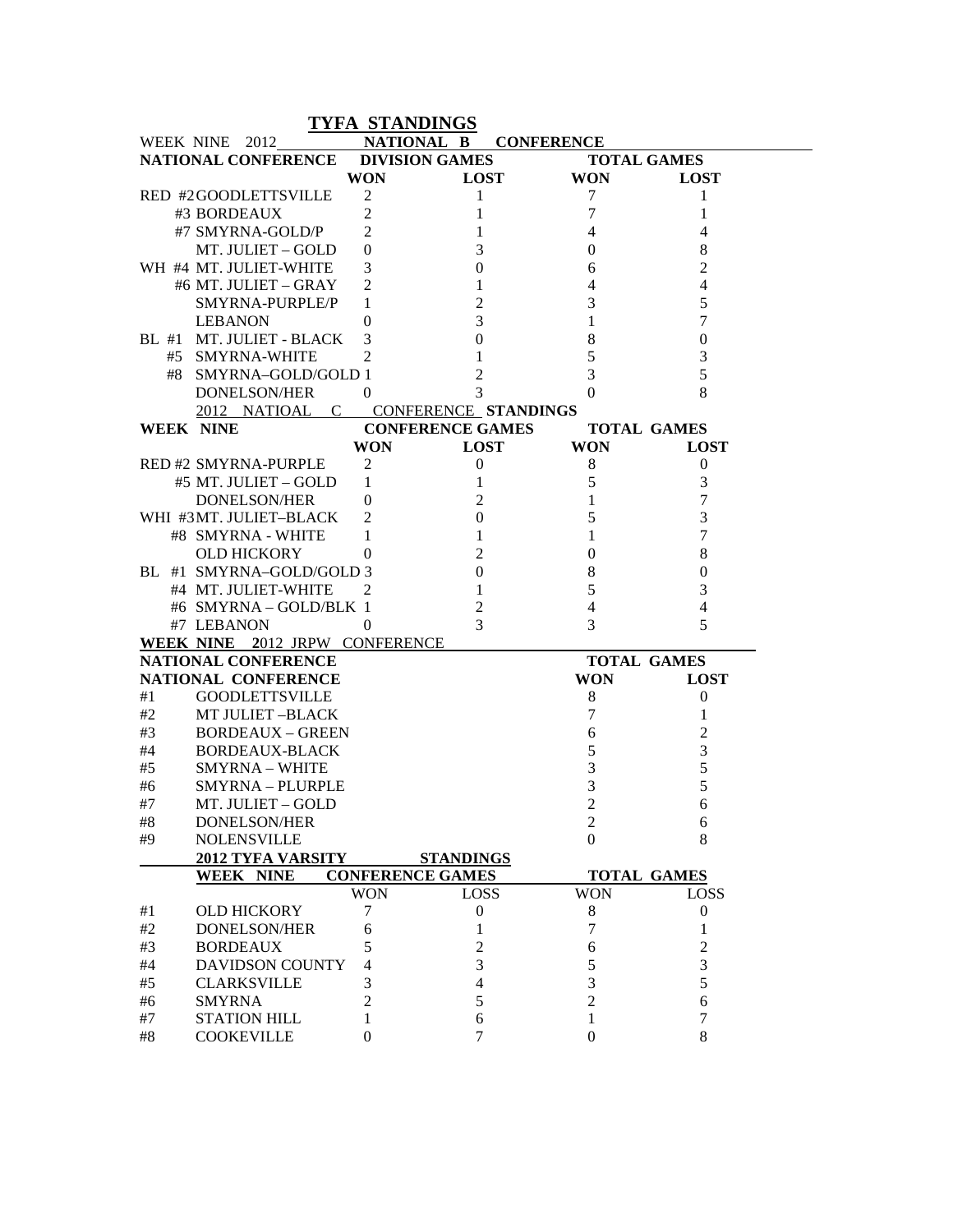## **TENNESSEE YOUTH FOOTBALL ALLIANCE SATURDAY, AUGUST 11, 2012 SCORES**

| AT DONELSON/HERMITAGE   |             |                  |                    |             | @ BEN WEST SPORTS COMPLEX\    |                                      |
|-------------------------|-------------|------------------|--------------------|-------------|-------------------------------|--------------------------------------|
| FIELD#1                 |             |                  |                    |             |                               |                                      |
| 8:30 A.M                | D/H         | $\mathbf C$      | <b>VS</b>          | <b>SMY</b>  | C-WHI                         | 25<br>7                              |
| 9:45 A.M                | $\rm{D/H}$  | <b>PW</b>        | <b>VS</b>          | <b>SMY</b>  | <b>PW</b>                     | $21\,$<br>$\overline{0}$             |
| 11:00 A.M               | D/H         | CC               | <b>VS</b>          | <b>SMY</b>  | CC                            | $20\,$<br>$\mathbf{0}$               |
| 12:15 P.M               | D/H         | AA               | <b>VS</b>          | MJ          | AA                            | 22<br>6                              |
| 1:30 P. M               | D/H         | BB               | <b>VS</b>          | <b>SMY</b>  | BB                            | 12<br>$\boldsymbol{0}$               |
| 2:45 P.M                | D/H         | <b>CCC</b>       | <b>VS</b>          | <b>SMY</b>  | <b>CCC</b>                    | 13<br>$\boldsymbol{0}$               |
| 4:00 P.M                | D/H         | <b>BBB</b>       | <b>VS</b>          | <b>SMY</b>  | <b>BBB</b>                    | 22<br>6                              |
| 5:15 P.M                | D/H         | <b>AAA</b>       | <b>VS</b>          | <b>SMY</b>  | <b>AAA</b>                    | 25<br>$\boldsymbol{0}$               |
| FIELD#2                 |             |                  |                    |             |                               |                                      |
| 9:00 A.M                | MJ          | <b>B-GRY</b>     | <b>VS</b>          | <b>SMY</b>  | <b>B-GLD/PRP</b>              | 13<br>$\boldsymbol{0}$               |
| 10:15 A.M               | <b>BORD</b> | JrPW-BLK         | <b>VS</b>          | <b>SMY</b>  | JrPW-PRP                      | 18<br>6                              |
| 11:30 A.M               | <b>BORD</b> | JrPW-GRN         |                    | MJ          | JrPW-BLK                      | 6                                    |
|                         |             |                  | VS (HALF)          |             |                               | 6                                    |
| 12:10 P.M               | D/H         | <b>JrPW</b>      | VS (HALF)          | MJ          | JrPW-BLK                      | 12<br>$\boldsymbol{0}$               |
| 12:50 P.M               | $\rm{D/H}$  | <b>JrPW</b>      | VS (HALF)          | <b>BORD</b> | JrPW-GRN                      | $\overline{7}$<br>14                 |
| 1:30 P. M               | <b>BORD</b> | B                | <b>VS</b>          | MJ          | <b>B</b> BLK                  | 15<br>6                              |
| 2:45 P.M                | <b>SMY</b>  | <b>B-PRP/PRP</b> | <b>VS</b>          | MJ          | <b>B-WHI</b>                  | 8<br>$\mathbf{0}$                    |
| <b>AT GOODLETSVILLE</b> |             |                  | @ MOSS WRIGHT PARK |             |                               |                                      |
| FIELD #1                |             |                  |                    |             |                               |                                      |
| 11:00 A.M               | GOOD BB     |                  | <b>VS</b>          | MJ          | ${\rm BB}$                    | 8<br>6                               |
| 12:15 P.M               | GOOD CCC    |                  | <b>VS</b>          | MJ          | CCC                           | $\overline{0}$<br>$\overline{0}$     |
|                         | GOOD BBB    |                  | <b>VS</b>          |             | <b>BBB</b>                    |                                      |
| 1:30 P.M                |             |                  |                    | MJ          |                               | 6<br>$\boldsymbol{0}$                |
| 2:45 P.M                | GOOD AAA    |                  | <b>VS</b>          | MJ          | <b>AAA</b>                    | 13<br>$\boldsymbol{0}$               |
| 4:00 P.M                | GOOD CC     |                  | <b>VS</b>          | MJ          | CC                            | $27\,$<br>$\mathbf{0}$               |
| 5:15 P.M.               | <b>SMY</b>  | A                | VS (HALF)          | MJ          | $\mathbf{A}$                  | 6<br>6                               |
| 5:55 P.M.               | <b>SMY</b>  | A                | VS (HALF)          | <b>MTB</b>  | A                             | $^{0}$<br>14                         |
| 6:35 P.M.               | MJ          | $\mathbf{A}$     | VS (HALF)          | <b>MTB</b>  | $\mathbf{A}$                  | 13<br>$\boldsymbol{0}$               |
| $FIED$ #2               | GOOD PW     |                  | <b>VS</b>          | MJ          | PW                            | 18                                   |
| 11:30 A.M               |             |                  |                    |             |                               | $\boldsymbol{0}$                     |
| 12:45 P.M               | GOOD JrPW   |                  | <b>VS</b>          | MJ          | JrPW-GLD                      | 36<br>$\boldsymbol{0}$               |
| 2:00 P.M                | <b>SMY</b>  | C-PRP            | VS (HALF)          | MJ          | $C$ -GLD                      | 13<br>6                              |
| 2:40 P.M                | <b>SMY</b>  | C-PRP            | VS (HALF)          | MJ          | C-WHI                         | 6<br>14                              |
| 3:20 P.M.               | MJ          | C-GLD            | VS (HALF)          | $\rm MJ$    | C-WHI                         | $\boldsymbol{0}$<br>$\boldsymbol{0}$ |
| 4:00 P.M                | MJ          | <b>B-GLD</b>     | VS (HALF)          | <b>SMY</b>  | <b>B-GLD/GLD</b>              | 13<br>6                              |
| 4:40 P.M.               | GOOD B      |                  | VS (HALF)          | <b>SMY</b>  | <b>B-GLD/GLD</b>              | 6<br>$\boldsymbol{0}$                |
| 5:20 P.M.               | GOOD B      |                  | VS (HALF)          | MJ          | <b>B-GLD</b>                  | 20<br>$\boldsymbol{0}$               |
| <b>AT MURFREESBORO</b>  |             |                  |                    |             | @ MIDDLE POINT SPORTS COMPLEX |                                      |
| FIELD#1                 |             |                  |                    |             |                               |                                      |
| 10:00 A.M               | <b>MFB</b>  | <b>PW</b>        | <b>VS</b>          | DC          | <b>PW</b>                     | 13<br>$\overline{0}$                 |
| 11:15 A.M               | <b>SHBY</b> | <b>PW</b>        | <b>VS</b>          | <b>CLRK</b> | PW                            | 8<br>13                              |
| 12:30 P.M               | DC          | <b>BBB</b>       | <b>VS</b>          | <b>CLRK</b> | <b>BBB</b>                    | 24<br>$\bf{0}$                       |
| $1:45$ P. M             | <b>MFB</b>  | <b>BBB</b>       | <b>VS</b>          | <b>SHBY</b> | <b>BBB</b>                    | $\mathbf{0}$<br>18                   |
|                         |             |                  |                    |             | <b>AAA</b>                    |                                      |
| 3:00 P.M                | DC          | <b>AAA</b>       | <b>VS</b>          | <b>SHBY</b> |                               | 34<br>$\boldsymbol{0}$               |
| 4:15 P.M                | <b>MFB</b>  | <b>AAA</b>       | <b>VS</b>          | <b>CLRK</b> | AAA                           | 35<br>$\boldsymbol{0}$               |

*MURFREESBORO GAMES CONTINUED ON PG. 2*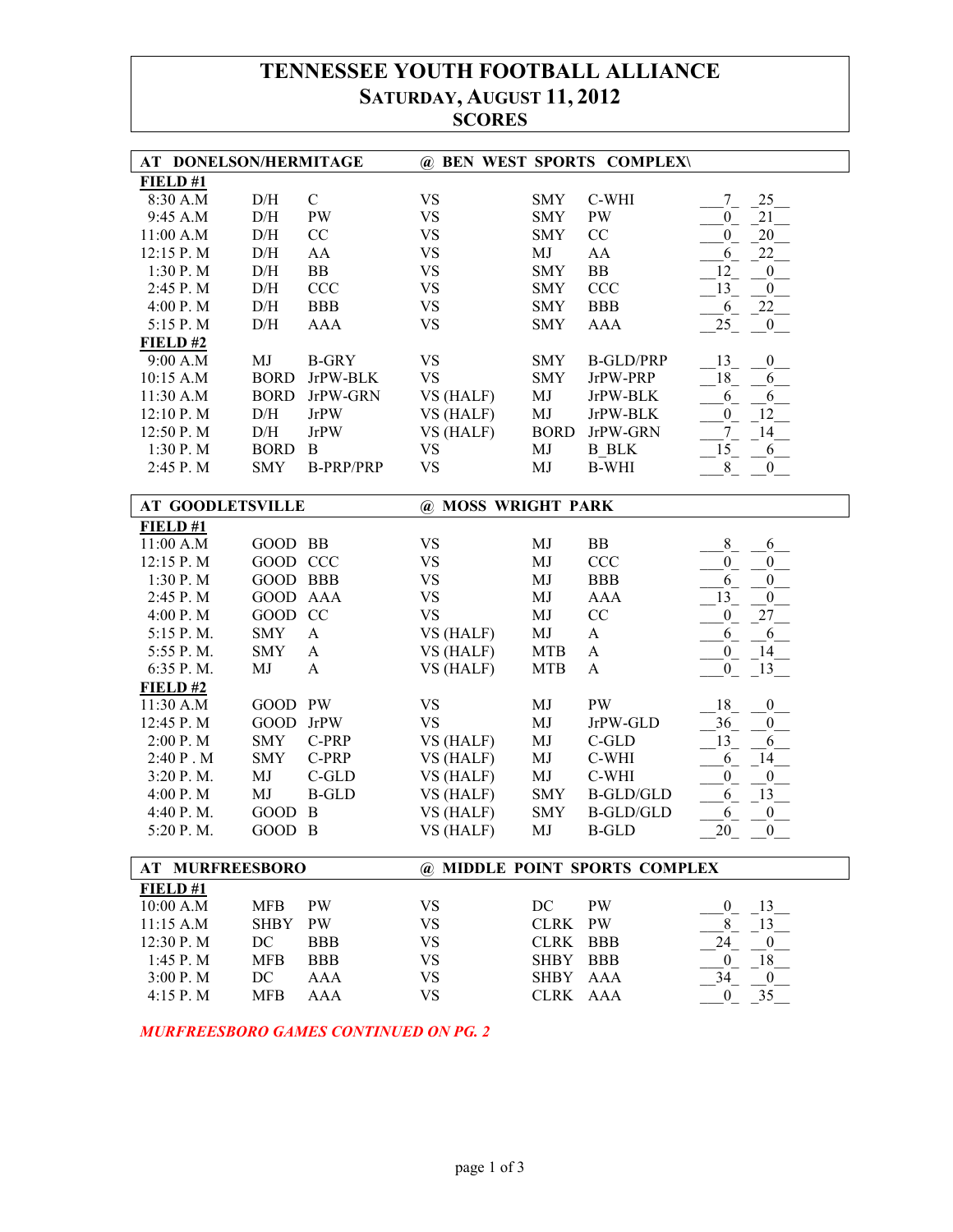## **TENNESSEE YOUTH FOOTBALL ALLIANCE SATURDAY, AUGUST 11, 2012 SCORES**

| AT MURFREESBORO       |             |               | @ MIDDLE POINT SPORTS COMPLEX |                 |              |                                                  |
|-----------------------|-------------|---------------|-------------------------------|-----------------|--------------|--------------------------------------------------|
| $FIED$ #2             |             |               |                               |                 |              |                                                  |
| 10:30 A.M             | <b>MFB</b>  | CCC           | <b>VS</b>                     | DC              | <b>CCC</b>   | 14                                               |
| 11:45 A.M             | <b>SHBY</b> | <b>CCC</b>    | <b>VS</b>                     | <b>CLRK</b>     | CCC          | 6<br>Forfeit<br>$\mathbf{1}$<br>$\boldsymbol{0}$ |
|                       |             | CC            |                               |                 |              |                                                  |
| 1:00 P.M              | <b>MFB</b>  |               | <b>VS</b>                     | <b>SMY</b>      | $C$ -GLD/GLD | 6<br>$\boldsymbol{0}$                            |
| 2:15 P.M              | DC          | AA            | <b>VS</b>                     | <b>SMY</b>      | AA           | 24<br>$\mathbf{0}$                               |
| 3:30 P.M              | DC          | <b>BB</b>     | <b>VS</b>                     | <b>CLRK</b>     | <b>BB</b>    | 19<br>$\overline{0}$                             |
| <b>AT OLD HICKORY</b> |             |               | @ DUPONT MIDDLE SCHOOL        |                 |              |                                                  |
| 10:15 A.M             | OH          | $\mathcal{C}$ | <b>VS</b>                     | MJ              | $C-BLK$      | 7<br>$\boldsymbol{0}$                            |
| 11:30 A.M             | OH          | <b>PW</b>     | <b>VS</b>                     | <b>BORD</b>     | <b>PW</b>    | 27<br>6                                          |
| 12:45 P.M             | OH          | CC            | <b>VS</b>                     | <b>BORD</b>     | CC           | 12<br>$\boldsymbol{0}$                           |
| 2:00 P.M              | OH          | CCC           | <b>VS</b>                     | <b>BORD CCC</b> |              | $\boldsymbol{0}$<br>6                            |
| 3:15 P.M              | OH          | <b>BBB</b>    | <b>VS</b>                     | <b>BORD</b>     | <b>BBB</b>   | 13<br>$\boldsymbol{0}$                           |
|                       | OH          | AA            | <b>VS</b>                     | BV              | AA           | 20                                               |
| 4:30 P.M              | OH          | <b>AAA</b>    | <b>VS</b>                     | <b>BORD</b>     | <b>AAA</b>   | $\boldsymbol{0}$                                 |
| 5:45 P.M              |             |               |                               |                 |              | 21<br>6                                          |
| 7:00 P.M              | D/H         | <b>VAR</b>    | VS (HALF)                     | <b>BORD</b>     | <b>VAR</b>   | $0$ <sub>—</sub><br>6                            |
| 7:40 P.M.             | OH          | <b>VAR</b>    | VS (HALF)                     | <b>BORD</b>     | <b>VAR</b>   | $\overline{0}$<br>$\overline{0}$                 |
| 8:20 P.M.             | OH          | <b>VAR</b>    | VS (HALF)                     | D/H             | <b>VAR</b>   | 15<br>$\overline{0}$                             |
| <b>AT BELLEVUE</b>    |             |               | @ BELLEVUE MIDDLE SCHOOL      |                 |              |                                                  |
| 9:00 A.M              | BV          | PW            | <b>VS</b>                     | <b>WAV</b>      | <b>PW</b>    | $7\overline{)}$<br>13                            |
| 10:15 A.M             | <b>WAV</b>  | <b>CCC</b>    | VS (HALF)                     | ${\tt GRSL}$    | <b>CCC</b>   | $7_{-}$<br>$\overline{0}$                        |
| 10:55 A.M             | BV          | <b>CCC</b>    | VS (HALF)                     | <b>GRSL</b>     | <b>CCC</b>   | 12<br>$\overline{0}$                             |
| 11:35 A.M             | BV          | <b>CCC</b>    | VS (HALF)                     | <b>WAV</b>      | <b>CCC</b>   | 19<br>$\overline{0}$                             |
| 12:15 P.M             | <b>WAV</b>  | <b>BBB</b>    | VS (HALF)                     | <b>GRSL</b>     | <b>BBB</b>   | 21<br>$\boldsymbol{0}$                           |
| 12:55 P.M             | BV          | <b>BBB</b>    | VS (HALF)                     | <b>GRSL</b>     | <b>BBB</b>   | 13<br>$\mathbf{0}$                               |
| 1:35 P.M              | $\rm BV$    | <b>BBB</b>    | VS (HALF)                     | <b>WAV</b>      | <b>BBB</b>   | 12<br>$\boldsymbol{0}$                           |
| 2:15 P.M              | <b>WAV</b>  | <b>AAA</b>    | VS (HALF)                     | <b>GRSL</b>     | <b>AAA</b>   | $7_{-}$<br>$\boldsymbol{0}$                      |
| 2:55 P.M              | BV          | <b>AAA</b>    | VS (HALF)                     | <b>GRSL</b>     | <b>AAA</b>   | 21<br>$\boldsymbol{0}$                           |
| 3:35 P.M              | ${\rm BV}$  | <b>AAA</b>    | VS (HALF)                     | <b>WAV</b>      | <b>AAA</b>   | 6<br>$\boldsymbol{0}$                            |
| 4:15 P.M              | BV          | <b>BB</b>     | <b>VS</b>                     | <b>BORD</b>     | <b>BB</b>    | $\boldsymbol{0}$<br>45                           |
|                       |             |               |                               |                 |              |                                                  |
| <b>AT GALLATIN</b>    |             |               | @ TRIPLE CREEK PARK           |                 |              |                                                  |
| FIELD#1               |             |               |                               |                 |              |                                                  |
| 10:00 A.M             | GAL         | <b>CCC</b>    | VS (HALF)                     | LEB             | <b>CCC</b>   | 6<br>$\boldsymbol{0}$                            |
| 10:40 A.M             | GAL         | CCC           | VS (HALF)                     | COOK CCC        |              | 24<br>$\overline{0}$                             |
| 11:20 A.M             | LEB         | <b>CCC</b>    | VS (HALF)                     | COOK CCC        |              | $^{0}$<br>26                                     |
| 12:00 N               | LEB         | <b>BBB</b>    | VS (HALF)                     | COOK BBB        |              | $\mathbf{0}$<br>$\overline{0}$                   |
| 12:40 P.M             | GAL         | <b>BBB</b>    | VS (HALF)                     | COOK BBB        |              | $\overline{0}$<br>14                             |
| 1:20 P. M             | GAL         | <b>BBB</b>    | VS (HALF)                     | LEB             | <b>BBB</b>   | $\mathbf{0}$<br>14                               |
| 2:00 P.M              | LEB         | AAA           | VS (HALF)                     | COOK AAA        |              | $7\overline{ }$<br>20                            |
| 2:40 P.M              | GAL         | AAA           | VS (HALF)                     | COOK AAA        |              | $\overline{0}$<br>6                              |
| 3:20 P.M              | GAL         | AAA           | VS (HALF)                     | LEB             | AAA          | 20<br>$\mathbf{0}$                               |
| $FIED$ #2             |             |               |                               |                 |              |                                                  |
| 10:30 A.M             | LEB         | PW            | VS (HALF)                     | COOK PW         |              | $^{12}$<br>6                                     |
| 11:10 P.M             | GAL         | PW            | VS (HALF)                     | COOK PW         |              | $\frac{7}{1}$<br>6                               |
| 11:50 P.M             | GAL         | <b>PW</b>     | VS (HALF)                     | LEB             | PW           | $7\phantom{.0}$<br>$\boldsymbol{0}$              |
| 12:30 P.M             | COOK        | BB            | VS (HALF)                     | LEB             | BB           | $7\phantom{.0}$<br>6                             |
| 1:10 P. M.            | GAL         | BB            | VS (HALF)                     | LEB             | BB           | 19<br>$\boldsymbol{0}$                           |
| 1:50 P.M.             | GAL         | BB            | VS (HALF)                     | <b>COOK</b>     | BB           | 20<br>$\mathbf{0}$                               |
| 2:30 P.M              | <b>SMY</b>  | <b>B-WHI</b>  | <b>VS</b>                     | LEB             | B            | 20<br>$\overline{0}$                             |
| 3:45 P.M              | COOK        | CC            | <b>VS</b>                     | LEB             | CC           | 28<br>$\overline{0}$                             |
| 5:00 P.M              | SMY         | C-GLD/BLK     | <b>VS</b>                     | LEB             | $\mathbf C$  | 25<br>6                                          |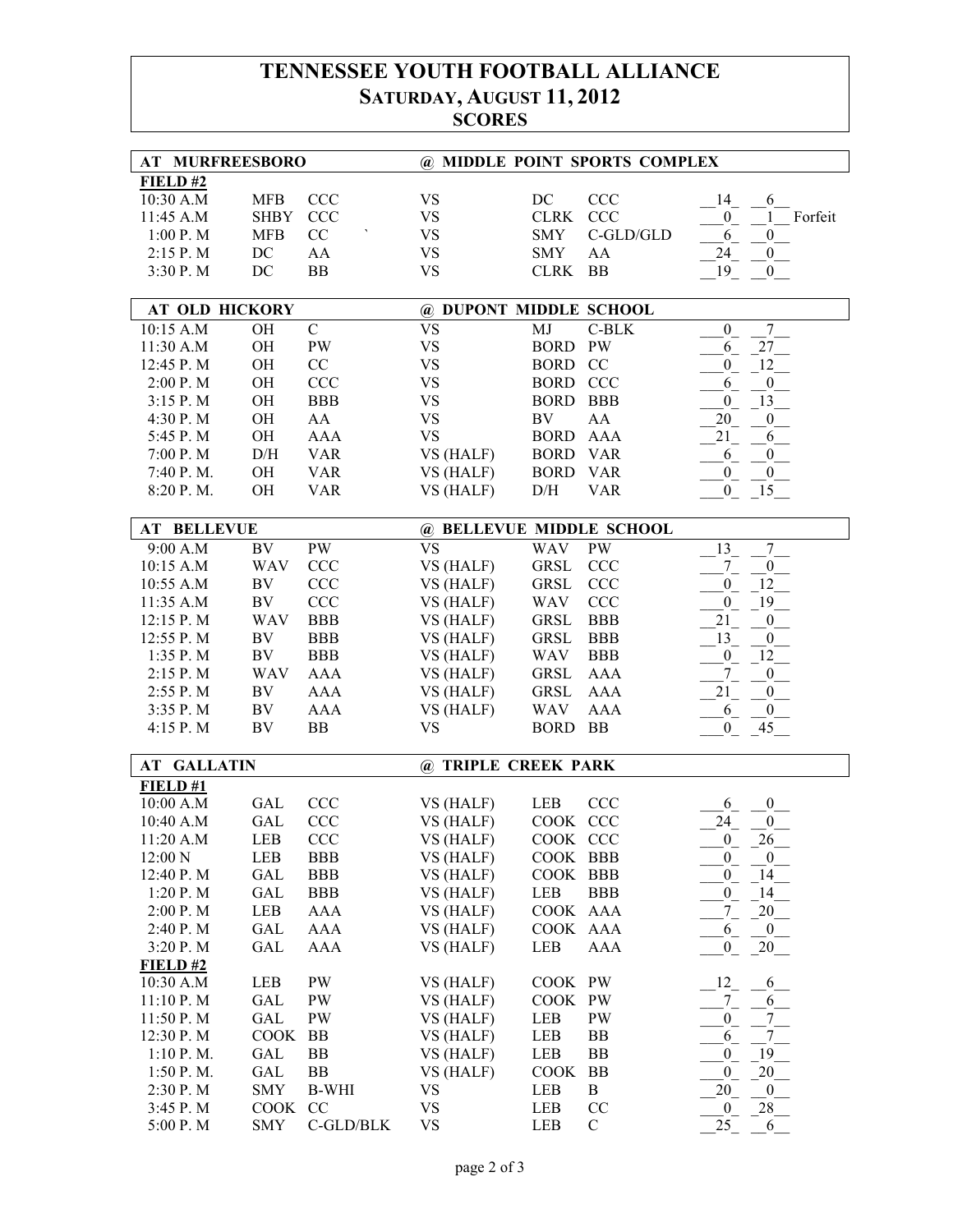## **TENNESSEE YOUTH FOOTBALL ALLIANCE SATURDAY, AUGUST 11, 2012 SCORES**

| AT MIDDLE TENN BULLDOGS |            |             | @ INGLEWOOD PARK                               |             |            |                                |
|-------------------------|------------|-------------|------------------------------------------------|-------------|------------|--------------------------------|
| 10:00 A.M               | <b>MTB</b> | PW          | VS (HALF)                                      | <b>NCS</b>  | <b>PW</b>  | $\tau$<br>7                    |
| 10:40 A.M               | <b>MTB</b> | PW          | VS (HALF)                                      | ES          | <b>PW</b>  | $0 \t 13$                      |
| 11:20 A.M               | <b>NCS</b> | <b>PW</b>   | VS (HALF)                                      | ES          | PW         |                                |
| 12:00 N                 | <b>NCS</b> | <b>CCC</b>  | VS (HALF)                                      | ES          | <b>CCC</b> |                                |
| 12:40 P.M               | <b>MTB</b> | <b>CCC</b>  | VS (HALF)                                      | ES          | CCC        | $\overline{0}$<br>6            |
| 1:20 P. M               | <b>MTB</b> | <b>CCC</b>  | VS (HALF)                                      | <b>NCS</b>  | <b>CCC</b> | $\mathbf{0}$<br>13             |
| 2:00 P. M               | ES         | <b>BBB</b>  | VS (HALF)                                      | <b>NCS</b>  | <b>BBB</b> |                                |
| 2:40 P. M               | <b>MTB</b> | <b>BBB</b>  | VS (HALF)                                      | <b>NCS</b>  | <b>BBB</b> | $\mathbf{0}$<br>$\overline{0}$ |
| 3:20P. M                | <b>MTB</b> | <b>BBB</b>  | VS (HALF)                                      | ES          | <b>BBB</b> | 6<br>$\mathbf{0}$              |
| 4:00 P. M               | <b>NCS</b> | AAA         | VS (HALF)                                      | ES          | AAA        |                                |
| 4:40 P.M                | <b>MTB</b> | AAA         | VS (HALF)                                      | ES          | AAA        | 14<br>$\mathbf{0}$             |
| 5:20 P.M                | <b>MTB</b> | AAA         | VS (HALF)                                      | <b>NCS</b>  | AAA        | $\overline{0}$<br>$\mathbf{0}$ |
| 6:00 P. M               | DC         | <b>VAR</b>  | <b>VS</b>                                      | COOK VAR    |            |                                |
|                         |            |             |                                                |             |            |                                |
| <b>AT NOLENSVILLE</b>   |            |             | <b>ROCKY FORK PARK</b><br>$^{\textregistered}$ |             |            |                                |
| 9:30 A.M                | <b>NOL</b> | PW          | <b>VS</b>                                      | <b>SPH</b>  | <b>PW</b>  | $7\overline{ }$<br>13          |
| 10:45 A.M               | <b>NOL</b> | <b>JrPW</b> | <b>VS</b>                                      | SMY         | JrPW-WHI   | 19<br>$\overline{0}$           |
| 12:00 N                 | <b>NOL</b> | BB          | <b>VS</b>                                      | <b>SPH</b>  | BB         | $\Omega$                       |
| 1:15 P. M               | <b>NOL</b> | CC          | <b>VS</b>                                      | <b>SPH</b>  | CC         | 19<br>$\overline{0}$           |
| 2:30 P. M               | <b>NOL</b> | <b>CCC</b>  | <b>VS</b>                                      | <b>SPH</b>  | <b>CCC</b> | 25<br>$\mathbf{0}$             |
| 3:45 P. M               | <b>NOL</b> | <b>BBB</b>  | VS                                             | SPH         | <b>BBB</b> | $7\overline{ }$<br>14          |
| 5:00 P.M                | <b>NOL</b> | AAA         | VS                                             | SPH         | AAA        | $\tau$<br>14                   |
| 6:15P. M                | <b>NOL</b> | AA          | VS                                             | <b>GRSL</b> | AA         | $8\,$<br>8                     |

## **ADMISSION - - \$3.00 PER PERSON**

**13 yrs old and older (football players & cheerleaders free).**  No more than 6 football coaches (NYSCA certified) and 2 cheerleader coaches per team admitted free. **Gate to be collected by Hosting Community and receipts forwarded to TYFA.**

## **PLEASE SEND THE JAMBOREE SCORES TO GENE CARR, carrgene@bellsouth.net.**

| <b>TYFA COMMUNITY'S</b> |                                       |  |             |                                |  |             |                              |  |  |  |
|-------------------------|---------------------------------------|--|-------------|--------------------------------|--|-------------|------------------------------|--|--|--|
| BV                      | <b>Bellevue Steelers</b>              |  | <b>GAL</b>  | Gallatin Green Wave            |  | <b>MFB</b>  | <b>Murfreesboro Mustangs</b> |  |  |  |
| <b>BORD</b>             | <b>Bordeaux Eagles</b>                |  | <b>GOOD</b> | Goodlettsville Trojans         |  | <b>NOLE</b> | Nolensville Panthers         |  |  |  |
| <b>CLRK</b>             | Clarksville Greyhounds                |  | <b>GRSL</b> | <b>Grassland Golden Eagles</b> |  | OН          | Old Hickory Bulldogs         |  |  |  |
| COOK                    | Cookeville Cavaliers                  |  | <b>LEB</b>  | Lebanon Blue Devils            |  | <b>SHBY</b> | Shelbyville Eagles           |  |  |  |
| DC                      | Davidson Co. Colts                    |  | <b>MTB</b>  | Middle Tenn Bulldogs           |  | <b>SMY</b>  | Smyrna Bulldogs              |  |  |  |
| D/H                     | Donelson-Hermitage<br><b>Warriors</b> |  | <b>MJ</b>   | Mt. Juliet Bears               |  | <b>SPH</b>  | Spring Hill Raiders          |  |  |  |
| ES                      | East Side Bobcats                     |  | <b>NCS</b>  | Nash Comm Sports Cobras        |  | <b>WAV</b>  | Waverly-Belmont Bulldogs     |  |  |  |

| <b>COLORS</b>                                                      |  |  |  |  |  |  |  |
|--------------------------------------------------------------------|--|--|--|--|--|--|--|
| <b>GRN</b><br>BLK<br><b>PRP</b><br><b>Black</b><br>Green<br>Purple |  |  |  |  |  |  |  |
| <b>WHI</b><br><b>GRY</b><br>GLD<br>White<br>Gold<br>Grav           |  |  |  |  |  |  |  |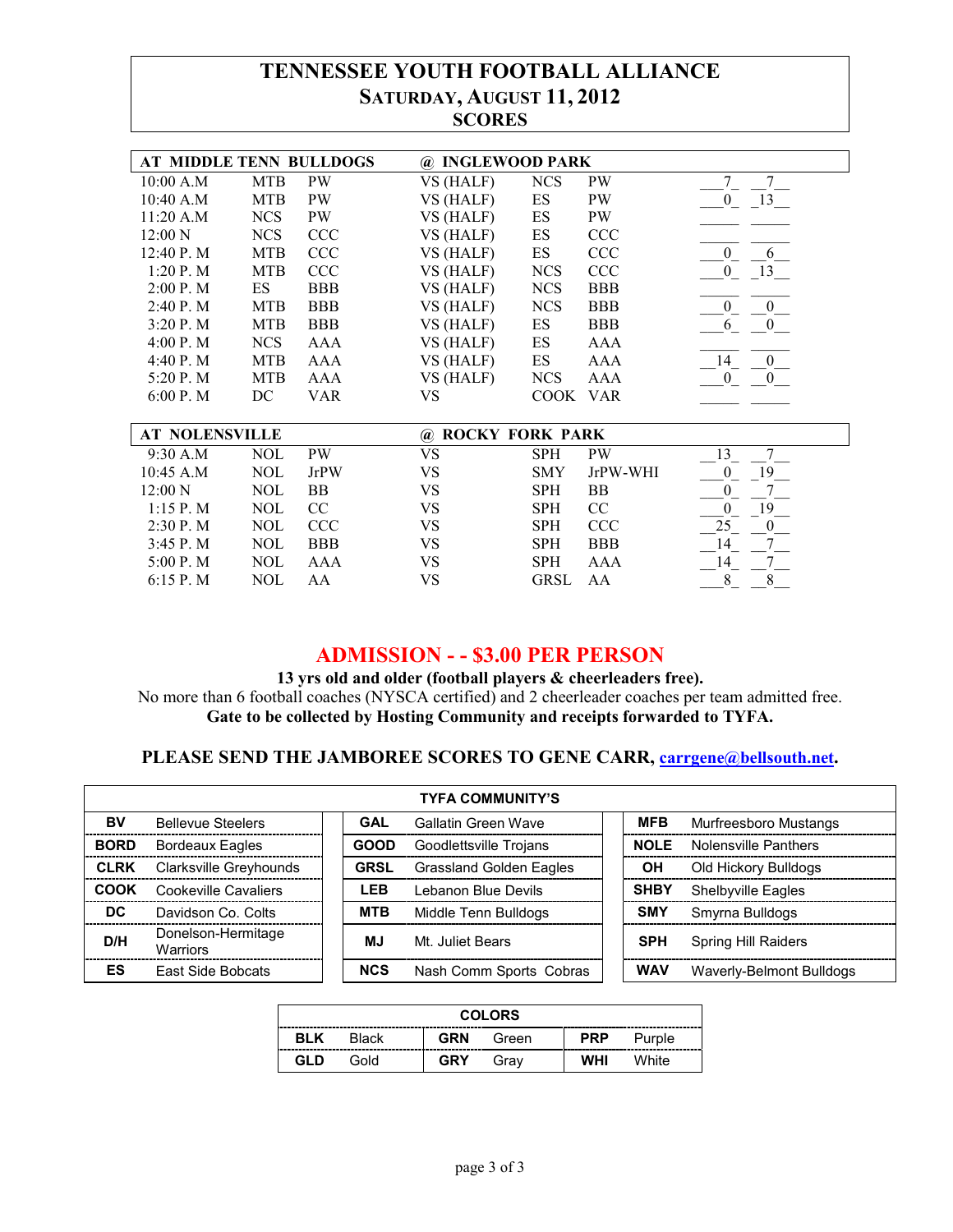## **TENNESSEE YOUTH FOOTBALL ALLIANCE SATURDAY, AUGUST 25, 2012**

| <b>WEEK ONE</b>       |                 |                       |           |                           |                                | <b>SCORES</b>                          |
|-----------------------|-----------------|-----------------------|-----------|---------------------------|--------------------------------|----------------------------------------|
|                       |                 |                       |           |                           |                                |                                        |
| <b>AT BORDEAUX</b>    |                 |                       |           |                           | @ METRO CENTER FOOTBALL FIELDS |                                        |
| FIELD#1               |                 |                       |           |                           |                                |                                        |
| 8:00 A.M              | <b>BORD BB</b>  |                       | <b>VS</b> | <b>SMY</b>                | <b>BB</b>                      | $-19$<br>$-25$                         |
| 9:30 A.M              |                 | <b>BORD* JrPW-BLK</b> | <b>VS</b> | $SMY*$                    | JrPW-WHI                       | $-19$ OT<br>25                         |
| 11:00 A.M             | <b>BORD VAR</b> |                       | <b>VS</b> | <b>CLRK</b>               | <b>VAR</b>                     | $-31$<br>$-6$                          |
| 12:30 P.M             | <b>BORD AAA</b> |                       | <b>VS</b> | <b>SMY</b>                | <b>AAA</b>                     | 35<br>$-7$                             |
| 2:00 P.M              | <b>BORD CCC</b> |                       | <b>VS</b> | <b>SMY</b>                | <b>CCC</b>                     | $\overline{0}$<br>6                    |
| 3:30 P.M              | <b>BORD BBB</b> |                       | <b>VS</b> | <b>SMY</b>                | <b>BBB</b>                     | 12<br>6 OT                             |
| FIELD#2               |                 |                       |           |                           |                                |                                        |
| 9:00 A.M              |                 | <b>BORD FLAG-GRY</b>  | <b>VS</b> | <b>BORD</b>               | FLAG-GRN                       | $-18$ $-34$                            |
| 10:30 A.M             |                 | <b>BORD* JrPW-GRN</b> | <b>VS</b> | $SMY^*$                   | JrPW-PRP                       | $-19 - 18$                             |
| 12:00 N               | <b>BORD PW</b>  |                       | <b>VS</b> | <b>SMY</b>                | PW                             | $27 - 0$                               |
| 1:30P. M              | BORD CC         |                       | VS        | <b>SMY</b>                | CC                             | $-0$ $-12$ $-$                         |
| 3:00P. M              | BORD B          |                       | <b>VS</b> | MJ                        | <b>B-GRY</b>                   | $-38$ $-0$                             |
| AT DONELSON/HERMITAGE |                 |                       |           | @ BEN WEST SPORTS COMPLEX |                                |                                        |
| FIELD#1               |                 |                       |           |                           |                                |                                        |
| 9:30 A.M              | D/H             | <b>CCC</b>            | <b>VS</b> | <b>BV</b>                 | <b>CCC</b>                     | $47_{-}$<br>$\overline{\phantom{0}}^0$ |
| 11:00 A.M             | D/H             | <b>BBB</b>            | <b>VS</b> | BV                        | <b>BBB</b>                     | $-14$ $-27$                            |
| 12:30 P.M             | D/H             | AA                    | <b>VS</b> | BV                        | AA                             | $-41$ $-12$                            |
| 2:00 P. M             | D/H             | AAA                   | <b>VS</b> | BV                        | AAA                            | $8 - 22$                               |
| 3:30 P.M              | D/H             | $\mathcal{C}$         | <b>VS</b> | <b>SMY</b>                | C-GLD/BLK                      | $0 - 32$                               |
| FIELD#2               |                 |                       |           |                           |                                |                                        |
| 10:00 A.M             | D/H             | B                     | <b>VS</b> | MJ                        | <b>B-WHI</b>                   | $0_{-}$<br>44                          |
| 11:30 A.M             | D/H             | <b>PW</b>             | <b>VS</b> | BV                        | <b>PW</b>                      | $14 - 6$                               |
| 1:00 P.M              | $D/H^*$         | <b>JrPW</b>           | <b>VS</b> | MJ                        | JrPW-GLD                       | $-0$ $-18$                             |
| AT MT. JULIET         |                 |                       |           | @ CHARLIE DANIEL'S PARK   |                                |                                        |
| FIELD#1               |                 |                       |           |                           |                                |                                        |
| 9:00 A.M              | MJ              | <b>B-BLK</b>          | <b>VS</b> | MJ                        | <b>B-GLD</b>                   | $-45$ $-0$                             |
| 10:30 A.M             | $MJ^*$          | BB                    | <b>VS</b> | $D/H^*$                   | BB                             | $13 - 12$                              |
| 12:00 N               | MJ              | AA                    | <b>VS</b> | DC                        | AA                             | $7 - 38$                               |
| FIELD#2               |                 |                       |           |                           |                                |                                        |
| 9:30 A.M              | MJ              | C-WHI                 | VS        | MJ                        | C-GLD                          | $-31$ $-0$                             |
| 11:00 A.M             | $MJ^*$          | JrPW-BLK              | <b>VS</b> | GOOD* JrPW                |                                | $-0$ $-27$ $-$                         |
|                       |                 |                       |           |                           |                                |                                        |
| <b>AT MUFREESBORO</b> |                 |                       |           |                           | @ MIDDLE POINT SPORTS COMPLEX  |                                        |
| FIELD#1               |                 |                       |           |                           |                                |                                        |
| 9:30 A.M.             | <b>MFB</b>      | <b>FLAG-BLU</b>       | <b>VS</b> | <b>MFB</b>                | <b>FLAG-WHI</b>                | $-31$<br>24                            |
| 10:30 A.M.            | $MFB*$          | PW                    | <b>VS</b> | GOOD* PW                  |                                | $-0$ $-39$                             |
| 12:00 N               | $MFB*$          | <b>BBB</b>            | <b>VS</b> | GOOD* BBB                 |                                | $-0$ $-26$ $-$                         |
| $1:30$ P. M.          | $MFB*$          | AAA                   | VS        | GOOD AAA                  |                                | $6_{-}$<br>$-65$                       |
| 3:00 P.M.             | $MFB*$          | <b>CCC</b>            | <b>VS</b> | GOOD* CCC                 |                                | $2_{-}$<br>$-33$                       |
| 4:30 P.M.             | $MFB*$          | CC                    | <b>VS</b> | GOOD* CC                  |                                | 32<br>$\overline{\phantom{0}}^0$       |
| <b>AT OLD HICKORY</b> |                 |                       |           | @ DUPONT MIDDLE SCHOOL    |                                |                                        |
| 4:30 P.M              | OН              | CC                    | <b>VS</b> | MJ                        | CC                             | $-32$<br>$\overline{0}$                |
| 6:00 P.M              | OH              | AA                    | <b>VS</b> | <b>SMY</b>                | AA                             | 42<br>$-6$                             |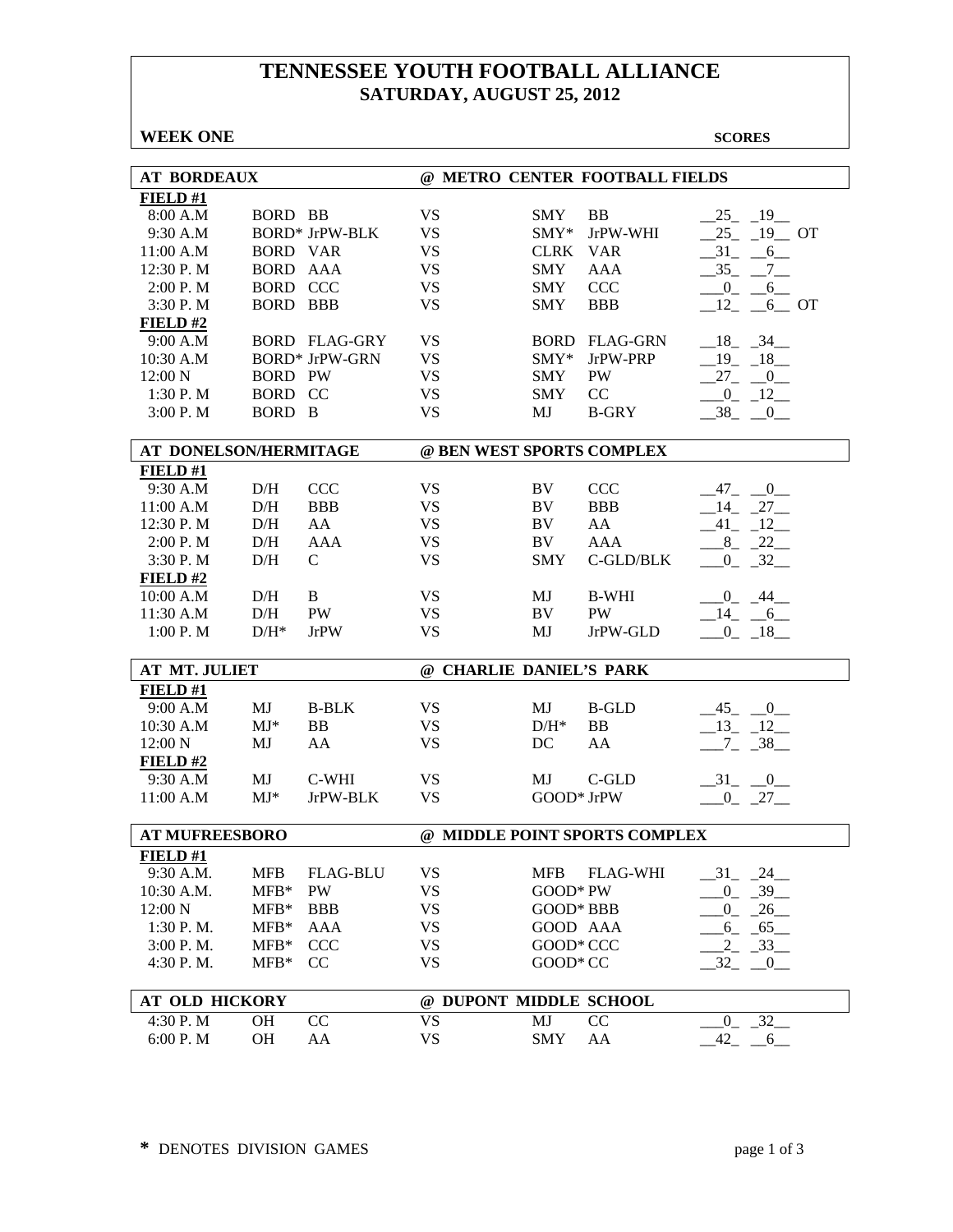## **TENNESSEE YOUTH FOOTBALL ALLIANCE SATURDAY, AUGUST 25, 2012**

#### **WEEK ONE** SCORES

| <b>AT SMYRNA</b>           |                  |                  | @ LEE VICTORY REC. PARK  |            |                           |                           |
|----------------------------|------------------|------------------|--------------------------|------------|---------------------------|---------------------------|
| <b>GENE CARR FIELD</b>     |                  |                  |                          |            |                           |                           |
| 10:00 A.M                  | <b>SMY</b>       | <b>B-PRP/PRP</b> | <b>VS</b>                | GOOD B     |                           | $-6 - 19$                 |
| 11:30 A.M                  | <b>SMY</b>       | $C$ -GLD/GLD     | <b>VS</b>                | OH         | $\mathcal{C}$             | $20 - 0$                  |
| 1:00 P. M.                 | <b>SMY</b>       | <b>B-GLD/PRP</b> | <b>VS</b>                | <b>SMY</b> | <b>B-WHI</b>              | $6_{-}$<br>$\overline{0}$ |
|                            |                  |                  |                          |            |                           |                           |
| <b>DONNIE CARTER FIELD</b> |                  |                  |                          |            |                           |                           |
| 10:30 A.M                  | SMY              | A                | <b>VS</b>                | <b>MTB</b> | A-GLD                     | $-0$ $-53$                |
| 12:00 N                    | SMY* VAR         |                  | <b>VS</b>                | $DC^*$     | <b>VAR</b>                | $-2 - 28$                 |
|                            |                  |                  |                          |            |                           |                           |
| <b>AT CLARKSVILLE</b>      |                  |                  | @ NORTHEAST HIGH SCHOOL  |            |                           |                           |
| 10:00 A.M                  | <b>CLRK* PW</b>  |                  | <b>VS</b>                | WAV* PW    |                           | $14 - 36$                 |
| 11:30 A.M                  | CLRK* CCC        |                  | <b>VS</b>                | WAV* CCC   |                           | $0 - 28$                  |
| 1:00 P. M                  | <b>CLRK* BBB</b> |                  | <b>VS</b>                | WAV* BBB   |                           | $-0$ $-42$                |
| 2:30 P. M                  | CLRK* AAA        |                  | <b>VS</b>                | WAV* AAA   |                           | $-0$ $27$                 |
| 4:00 P.M                   | CLRK* BB         |                  | <b>VS</b>                | $BV^*$     | BB                        | $-0$ _ $-8$ _             |
|                            |                  |                  |                          |            |                           |                           |
| <b>AT EAST SIDE</b>        |                  |                  | @ MAGNESS POTTER CENTER  |            |                           |                           |
| 9:30 A.M                   | $ES^*$           | <b>PW</b>        | <b>VS</b>                | $DC^*$     | PW                        | 27<br>$\mathbf{0}$        |
| 11:00 A.M                  | $ES^*$           | <b>CCC</b>       | <b>VS</b>                | $DC^*$     | <b>CCC</b>                | $-44$ $-6$                |
| 12:30 P.M                  | $ES*$            | <b>BBB</b>       | <b>VS</b>                | $DC^*$     | <b>BBB</b>                | $-0$ $-22$                |
| 2:00 P. M                  | $ES^*$           | AAA              | <b>VS</b>                | $DC^*$     | AAA                       | $-6$ _ $-0$               |
|                            |                  |                  |                          |            |                           |                           |
| <b>AT SHELBYVILLE</b>      |                  |                  |                          |            |                           |                           |
|                            |                  |                  |                          |            | @ SHELBYVILLE HIGH SCHOOL |                           |
| 11:00 A.M                  | SHBY* PW         |                  | <b>VS</b>                | $GAL^*$    | PW                        | $0\qquad 27$              |
| 12:30 P.M                  | SHBY* BBB        |                  | <b>VS</b>                | $GAL^*$    | <b>BBB</b>                | $-49$ $-0$                |
| 2:00 P.M                   | SHBY* AAA        |                  | <b>VS</b>                | $GAL^*$    | AAA                       | $-40$ $-0$ $-$            |
|                            |                  |                  |                          |            |                           |                           |
| <b>AT COOKEVILLE</b>       |                  |                  | @ COOKEVILLE HIGH SCHOOL |            |                           |                           |
| FIELD#1                    |                  |                  |                          |            |                           |                           |
| 11:00 A.M                  | COOK PW          |                  | <b>VS</b>                | <b>MTB</b> | PW                        | $-7 - 19$                 |
| 12:30 P.M                  | COOK CCC         |                  | <b>VS</b>                | <b>MTB</b> | <b>CCC</b>                | $-7 - 0$                  |
| 2:00 P.M                   | COOK BBB         |                  | <b>VS</b>                | <b>MTB</b> | <b>BBB</b>                | $-26$ $-6$                |
| 3:30 P.M                   | COOK AAA         |                  | <b>VS</b>                | <b>MTB</b> | <b>AAA</b>                | $-0$ $-29$                |
| FIELD#2                    |                  |                  |                          |            |                           |                           |
| 11:30 A.M.                 | COOK CC          |                  | <b>VS</b>                | <b>NOL</b> | CC                        |                           |
|                            |                  |                  |                          |            |                           | $-7 - 40$                 |
| 1:00 P. M                  | COOK BB          |                  | <b>VS</b>                | <b>NOL</b> | <b>BB</b>                 | $-19$ $-25$               |
| 2:30 P.M                   | COOK* VAR        |                  | <b>VS</b>                | $OH*$      | <b>VAR</b>                | $-0$ $-74$                |
| <b>AT GRASSLAND</b>        |                  |                  |                          |            | @ GRASSLAND MIDDLE SCHOOL |                           |
| FIELD#1                    |                  |                  |                          |            |                           |                           |
| 9:00 A.M                   | <b>GRSL</b>      | <b>CCC</b>       | <b>VS</b>                | <b>NOL</b> | <b>CCC</b>                | $-0$ $-14$                |
| 10:30 A.M                  | <b>GRSL</b>      | <b>AAA</b>       | <b>VS</b>                | <b>NOL</b> | AAA                       | 13<br>$\mathbf{0}$        |
| 12:00 P.M                  | <b>GRSL</b>      | <b>BBB</b>       | <b>VS</b>                | <b>NOL</b> | <b>BBB</b>                | $^{0}$<br>$-40$           |
| 1:30 P.M                   | <b>GRSL</b>      | A                | <b>VS</b>                | <b>NOL</b> | A                         | $6_{-}$<br>$-7$           |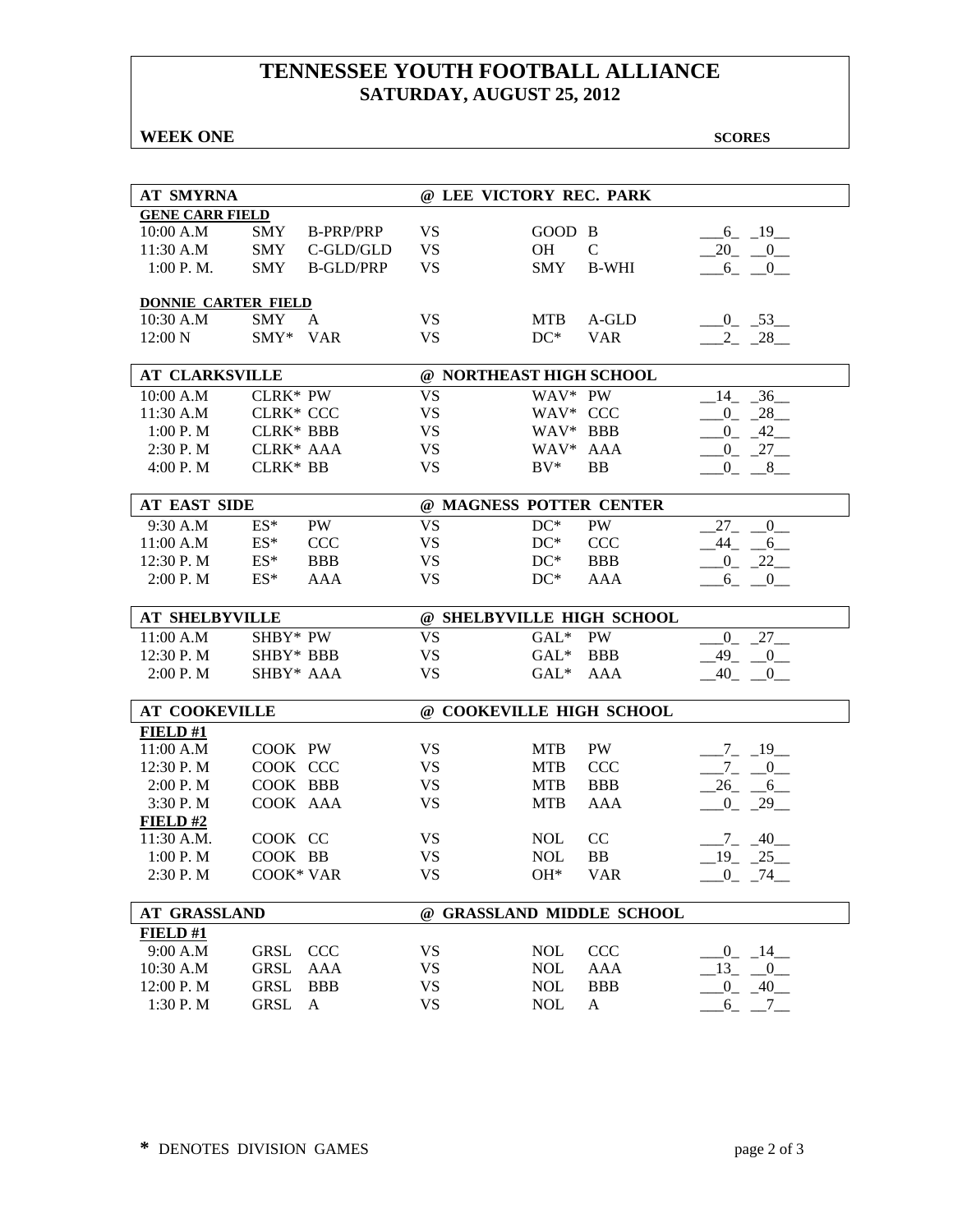## **TENNESSEE YOUTH FOOTBALL ALLIANCE SATURDAY, AUGUST 25, 2012**

**WEEK ONE** SCORES

| <b>AT LEBANON</b> |            |               | $\omega$ |            | WALTER J. BAIRD MIDDLE SCHOOL |                     |
|-------------------|------------|---------------|----------|------------|-------------------------------|---------------------|
| 9:00 A.M          | <b>LEB</b> | <b>PW</b>     | VS       | <b>NCS</b> | <b>PW</b>                     | 30                  |
| 10:30 A.M         | <b>LEB</b> | B             | VS       | <b>SMY</b> | B-GLD/GLD                     | -47<br><sub>0</sub> |
| $12:00\text{ N}$  | $LEB*$     | <sub>CC</sub> | VS       | $SPH*$     | CC                            | 19<br>26            |
| $1:30P$ . M       | $LEB*$     | <b>BB</b>     | VS       | $SPH*$     | <b>BB</b>                     | 26                  |
| 3:00P. M          | <b>LEB</b> |               | VS       | МJ         | C-BLK                         | 30<br>$\theta$      |
| 4:30 P. M         | <b>LEB</b> | <b>CCC</b>    | VS       | <b>NCS</b> | <b>CCC</b>                    | 26<br>$25$ OTx3     |
| 6:00 P. M         | <b>LEB</b> | <b>BBB</b>    | VS       | <b>NCS</b> | <b>BBB</b>                    | 48                  |
| 7:30P. M          | LEB        | AAA           | VS       | <b>NCS</b> | AAA                           | 19                  |
|                   |            |               |          |            |                               |                     |

| AT SPRING HILL RAIDERS |            |           | @ SPRING HILL MIDDLE SCHOOL |          |    |  |  |  |
|------------------------|------------|-----------|-----------------------------|----------|----|--|--|--|
| 8:00 A.M               | <b>SPH</b> | FLAG-SLV  | SPH                         | FLAG-WHI |    |  |  |  |
| 9:00 A.M               | SPH.       | FLAG-BLK  | MTB.                        | FLAG     | 42 |  |  |  |
| 10:00 A.M.             | <b>SPH</b> | <b>PW</b> | NOL.                        | PW       |    |  |  |  |

### **SUNDAY, AUGUST 26, 2012**

| AT DONELSON/HERM. |     | $\omega$ | BEN WEST SPORTS COMPLEX |  |
|-------------------|-----|----------|-------------------------|--|
| 2:00 P.M          | D/Н |          | MFB                     |  |

|             | <b>TYFA COMMUNITY'S</b>        |             |                            |             |  |                               |  |  |  |  |
|-------------|--------------------------------|-------------|----------------------------|-------------|--|-------------------------------|--|--|--|--|
| BV          | <b>Bellevue Steelers</b>       | <b>BORD</b> | <b>Bordeaux Eagles</b>     | <b>CLRK</b> |  | Clarksville Greyhounds        |  |  |  |  |
| <b>COOK</b> | Cookeville Cavaliers           | DC          | Davidson Co. Colts         | D/H         |  | Donelson-Hermitage Warriors   |  |  |  |  |
| ES          | <b>East Side Bobcats</b>       | GAL         | Gallatin Green Wave        | <b>GOOD</b> |  | <b>Goodlettsville Troians</b> |  |  |  |  |
| <b>GRSL</b> | <b>Grassland Golden Eagles</b> | <b>LEB</b>  | Lebanon Blue Devils        | <b>MTB</b>  |  | Middle Tenn Bulldogs          |  |  |  |  |
| MJ.         | Mt. Juliet Bears               | <b>MFB</b>  | Murfreesboro Mustangs      | <b>NCS</b>  |  | Nash Comm Sports Cobras       |  |  |  |  |
| <b>NOLE</b> | Nolensville Panthers           | ΟH          | Old Hickory Bulldogs       | <b>SHBY</b> |  | <b>Shelbyville Eagles</b>     |  |  |  |  |
| <b>SMY</b>  | Smyrna Bulldogs                | <b>SHC</b>  | <b>Spring Hill Coyotes</b> | <b>SPH</b>  |  | <b>Spring Hill Raiders</b>    |  |  |  |  |
|             |                                | <b>WAV</b>  | Waverly-Belmont Bulldogs   |             |  |                               |  |  |  |  |

| <b>COLORS</b> |              |            |             |            |        |            |       |  |
|---------------|--------------|------------|-------------|------------|--------|------------|-------|--|
| <b>BLK</b>    | <b>Black</b> | <b>BLU</b> | <b>Blue</b> | <b>GLD</b> | Gold   | <b>GRN</b> | Green |  |
| <b>GRY</b>    | Grav         | <b>PRP</b> | Purple      | <b>SLV</b> | Silver | WHI        | White |  |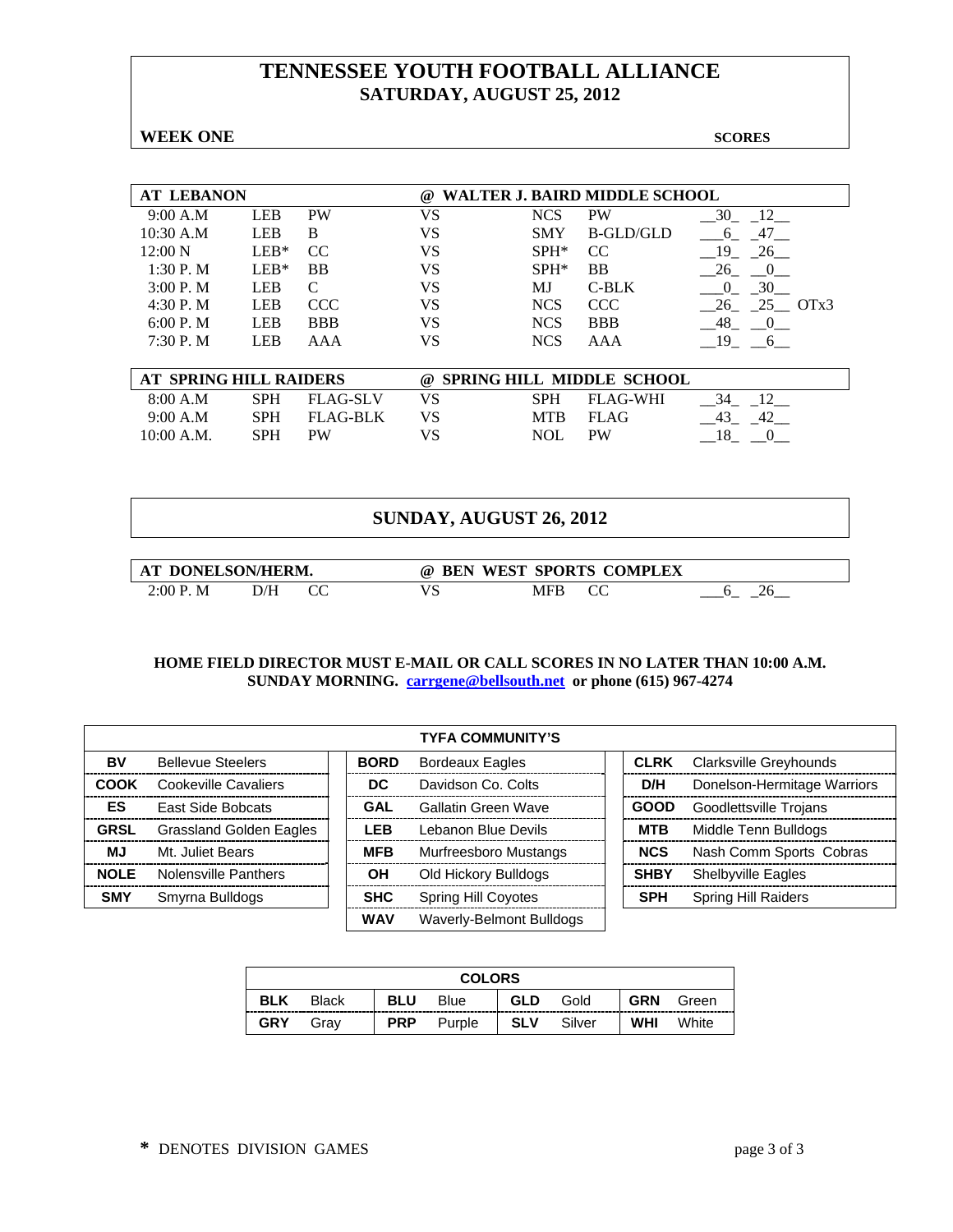### **TENNESSEE YOUTH FOOTBALL ALLIANCE SATURDAY, OCTOBER 27, 2012 1st ROUND PLAY-OFF GAMES**

| <b>WEEK TEN</b>          |                 |                      |                            |             |                  | <b>SCORES</b>                             |
|--------------------------|-----------------|----------------------|----------------------------|-------------|------------------|-------------------------------------------|
|                          |                 |                      | <b>Admission Fee \$300</b> |             |                  |                                           |
|                          |                 |                      |                            |             |                  |                                           |
| <b>AT BORDEAUX</b>       |                 |                      | @ METRO CENTER             |             |                  |                                           |
| FIELD#1                  |                 |                      |                            |             |                  |                                           |
| 9:00 A.M                 |                 | <b>BORD</b> JrPW-GRN | <b>VS</b>                  | <b>SMY</b>  | JrPW-PRP         | $-20$ $-6$ $-$                            |
| 10:30 A.M                | <b>BORD AAA</b> |                      | <b>VS</b>                  | MJ          | AAA              | $47_{-}$<br>$\overline{0}$                |
| 12:00 N                  | <b>BORD VAR</b> |                      | <b>VS</b>                  | <b>SHC</b>  | <b>VAR</b>       | 0_ Forfeit<br>$\overline{1}$              |
| 1:30 P.M                 | <b>MTB</b>      | <b>PW</b>            | <b>VS</b>                  | COOK PW     |                  | $-23$ $-0$                                |
| FIELD#2                  |                 |                      |                            |             |                  |                                           |
| 9:30 A.M                 | BORD B          |                      | <b>VS</b>                  | MJ          | <b>B-GRY</b>     | $-29$ $-0$                                |
| 11:00 A.M                | <b>BORD BBB</b> |                      | <b>VS</b>                  | <b>OH</b>   | <b>BBB</b>       | $-24$ $-6$                                |
| 12:30 P.M                | <b>BORD</b>     | JrPW-BLK             | <b>VS</b>                  | <b>SMY</b>  | JrPW-WHI         | $-18$ $-0$                                |
| 2:00 P. M                | BORD BB**       |                      | <b>VS</b>                  | MJ          | $BB**$           | $-26$ $-0$                                |
| AT DONELSON-HERMITAGE    |                 |                      | @ BEN WEST SPORTS COMPLEX  |             |                  |                                           |
| <b>MIKE MARTIN FIELD</b> |                 |                      |                            |             |                  |                                           |
| 1:30 P.M                 | D/H             | PW                   | <b>VS</b>                  | MJ          | PW               | $-25 - 19$                                |
| 3:00 P.M                 | D/H             | AA                   | <b>VS</b>                  | BV          | AA               | $-46$ $-0$                                |
| 4:30 P.M                 | D/H             | <b>CCC</b>           | <b>VS</b>                  | <b>OH</b>   | CCC              | $-39 - 6$                                 |
|                          |                 | <b>AAA</b>           | <b>VS</b>                  |             |                  |                                           |
| 6:00 P.M                 | D/H             |                      |                            | <b>MFB</b>  | AAA              | $-61$ $-0$                                |
| <b>AT GOODLETTSVILLE</b> |                 |                      | @ MOSS WRIGHT PARK         |             |                  |                                           |
| FIELD #4                 |                 |                      |                            |             |                  |                                           |
| 11:00A.M                 | GOOD B          |                      | <b>VS</b>                  | <b>SMY</b>  | <b>B-GLD/PRP</b> | $-14$ $-7$                                |
| 12:30 P.M                | GOOD CCC        |                      | <b>VS</b>                  | <b>BORD</b> | <b>CCC</b>       | $-6 - 14$                                 |
| 2:00 P. M                | GOOD BBB        |                      | <b>VS</b>                  | <b>MFB</b>  | <b>BBB</b>       | $-38$ $-0$                                |
| FIELD#3                  |                 |                      |                            |             |                  |                                           |
| 11:30 A.M                | GOOD JrPW       |                      | <b>VS</b>                  | D/H         | JrPW             | $-48$ <sub>-</sub> $-0$                   |
| 1:00 P.M                 | GOOD PW         |                      | <b>VS</b>                  | <b>OH</b>   | <b>PW</b>        | $-35 - 0$                                 |
|                          |                 |                      |                            |             |                  |                                           |
| AT MT. JULIET            |                 |                      | @ CHARLIE DANIEL'S PARK    |             |                  |                                           |
| FIELD#1                  |                 |                      |                            |             |                  |                                           |
| 11:00 A.M                | MJ              | <b>B-WHI</b>         | <b>VS</b>                  | <b>SMY</b>  | <b>B-WHI</b>     | $-21$ $-14$ $-$                           |
| 12:30 P.M                | MJ              | <b>B-BLK</b>         | <b>VS</b>                  | <b>SMY</b>  | <b>B-GLD/GLD</b> | $-32$<br>$\begin{array}{c} 0 \end{array}$ |
| 2:00 P.M                 | MJ              | <b>CCC</b>           | <b>VS</b>                  | <b>MFB</b>  | <b>CCC</b>       | $32_{-}$<br>$\mathbf{0}$                  |
| 3:30 P.M                 | MJ              | AA                   | <b>VS</b>                  | SMY AA      |                  | $20 - 13$                                 |
| FIELD#2                  |                 |                      |                            |             |                  |                                           |
| 11:30 A.M                | MJ              | JrPW-BLK             | <b>VS</b>                  | MJ          | JrPW-GLD         | $-28$ <sub>-</sub> $-6$                   |
| 1:00 P.M                 | MJ              | $C-BLK$              | <b>VS</b>                  | <b>SMY</b>  | C-GLD/BLK        | $-6 - 2$                                  |
| 2:30 P.M                 | MJ              | C-WHI                | <b>VS</b>                  | MJ          | C-GLD            | $-7 - 8$                                  |
| 4:00 P.M                 | MJ              | <b>BBB</b>           | <b>VS</b>                  | D/H         | <b>BBB</b>       | $-24$ $-12$ $-$                           |
|                          |                 |                      |                            |             |                  |                                           |
| AT OLD HICKORY           |                 |                      | @ DUPOINT MIDDLE SCHOOL    |             |                  |                                           |
| $10:30$ A.M              | <b>OH</b>       | $\mathbf C$          | VS (BOWL)                  | D/H         | $\mathsf{C}$     | $-20$<br>13                               |
| 12:00 N                  | <b>OH</b>       | CC                   | <b>VS</b>                  | GOOD CC     |                  | $-45$<br>$-6$                             |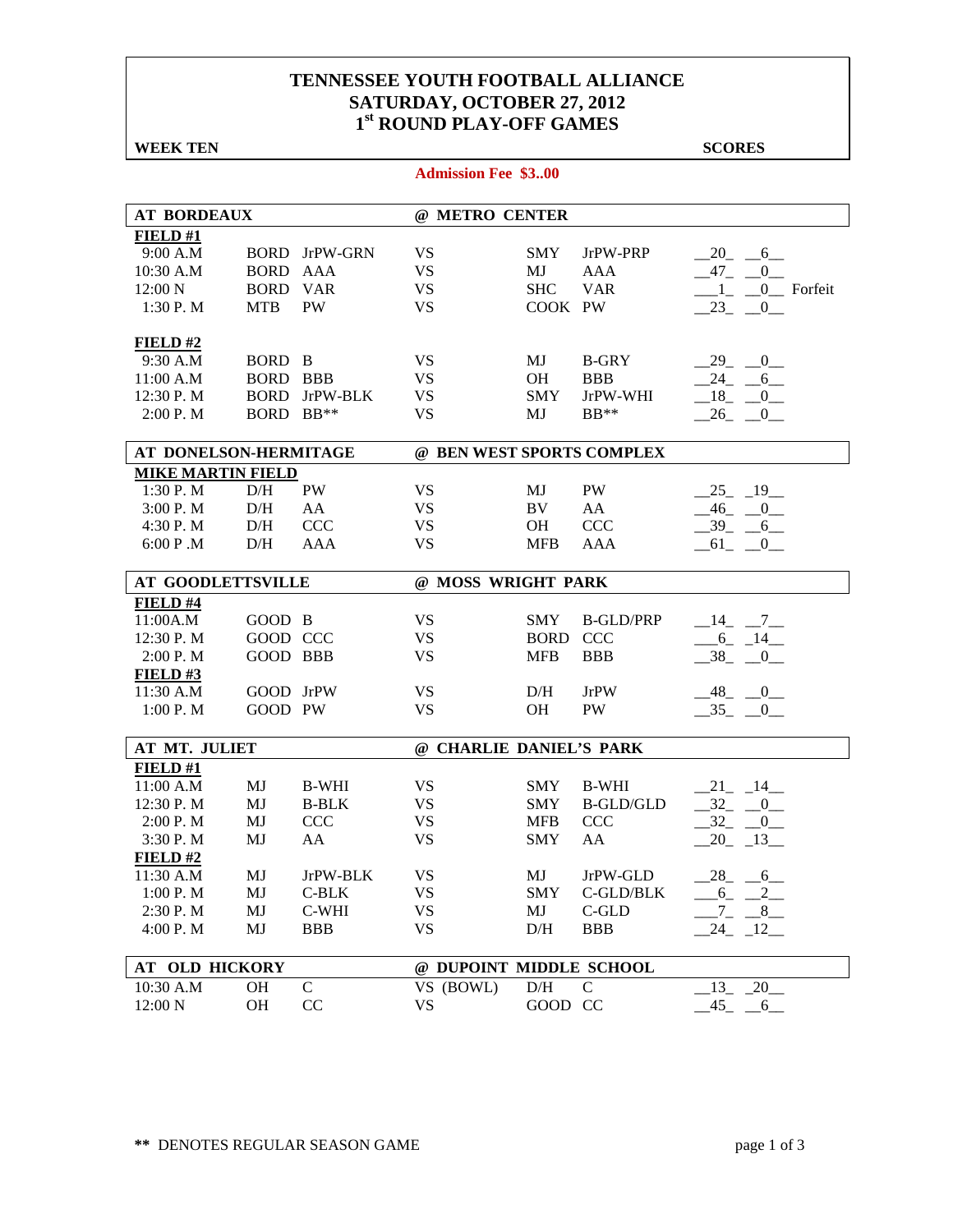### **TENNESSEE YOUTH FOOTBALL ALLIANCE SATURDAY, OCTOBER 27, 2012 1st ROUND PLAY-OFF GAMES**

**Admission Fee \$3..00**

**WEEK TEN** SCORES

| <b>AT SMYRNA</b>           |            |              | @ LEE VICTORY REC. PARK  |            |                           |                      |
|----------------------------|------------|--------------|--------------------------|------------|---------------------------|----------------------|
| <b>GENE CARR FIELD</b>     |            |              |                          |            |                           |                      |
| 9:00 A.M                   | SMY        | <b>PW</b>    | <b>VS</b>                | <b>MFB</b> | <b>PW</b>                 | 47 0                 |
| 10:30 A.M                  | <b>SMY</b> | C-GLD/GLD    | <b>VS</b>                | <b>SMY</b> | C-WHI                     | $-33 - 0$            |
| $12:00\text{ N}$           | <b>SMY</b> | AAA          | VS                       | GOOD AAA   |                           | $-20$ $-0$ $-$       |
| 1:30 P.M                   | <b>MFB</b> | CC           | <b>VS</b>                | BORD CC    |                           | $-12$ $-0$           |
| <b>DONNIE CARTER FIELD</b> |            |              |                          |            |                           |                      |
| 9:30 A.M                   | <b>SMY</b> | CC           | <b>VS</b>                | D/H        | CC                        | $-28$ $-0$           |
| 11:00 A.M                  | <b>SMY</b> | C-PRP        | <b>VS</b>                | LEB        | $\mathbf{C}$              | $-50$ $-6$           |
| 12:30 P. M                 | <b>SMY</b> | <b>B-PRP</b> | VS (BOWL)                | MJ         | <b>B-GLD</b>              | $-24$ $-0$           |
| 2:00 P. M.                 | <b>SMY</b> | $BB**$       | <b>VS</b>                | D/H        | $BB**$                    | $-14$ $-25$          |
|                            |            |              |                          |            |                           |                      |
| <b>AT BELLEVUE</b>         |            |              | @ BELLEVUE MIDDLE SCHOOL |            |                           |                      |
| 9:30 A.M                   | CLRK CCC   |              | <b>VS</b>                | DC         | <b>CCC</b>                | $-12 - 37$           |
| $11:00$ A.M.               | CLRK BBB   |              | <b>VS</b>                | BV         | <b>BBB</b>                | $-12$ $-20$          |
|                            |            |              |                          |            |                           |                      |
| AT DAVIDSON COUNTY         |            |              | @ KIPP ACADEMY           |            |                           |                      |
| 9:00 A.M                   | DC         | PW           | <b>VS</b>                | CLRK PW    |                           | $-26 - 6$            |
| 10:30 A.M                  | DC         | <b>BBB</b>   | <b>VS</b>                | <b>ES</b>  | <b>BBB</b>                | $-46$ $-6$           |
| 12:00 P. M                 | DC         | <b>AAA</b>   | <b>VS</b>                | CLRK AAA   |                           | $-57$ $-0$           |
| 1:30P. M                   | DC         | <b>VAR</b>   | <b>VS</b>                | CLRK VAR   |                           | $-6 - 20$            |
|                            |            |              |                          |            |                           |                      |
| <b>AT EAST SIDE</b>        |            |              | @ MAGNESS POTTER CENTER  |            |                           |                      |
| 2:30 P.M.                  | <b>ES</b>  | <b>AAA</b>   | <b>VS</b>                | <b>GAL</b> | <b>AAA</b>                | 1 0 Forfeit          |
| <b>AT GALLATIN</b>         |            |              | @ TRIPLE CREEL PARK      |            |                           |                      |
|                            |            |              |                          |            |                           |                      |
| <b>FIELD #1</b>            |            |              |                          |            |                           |                      |
| 9:30 A.M                   | GAL        | <b>PW</b>    | <b>VS</b>                | BV.        | <b>PW</b>                 | $-12 - 26$           |
| AT WAVERLY BELMONT         |            |              | @ TENN PEPARATORY SCHOOL |            |                           |                      |
| 10:00 A.M                  | WAV PW     |              | <b>VS</b>                | SHBY PW    |                           | 34<br>$\overline{0}$ |
| 11:30A.M                   | WAV        | <b>CCC</b>   | VS                       | BV         | <b>CCC</b>                | 32<br>0              |
| 1:00 P. M                  | WAV        | <b>BBB</b>   | <b>VS</b>                | GAL        | <b>BBB</b>                | $-33$ $-6$           |
|                            |            |              |                          |            |                           |                      |
| <b>AT COOKEVILLE</b>       |            |              | @ COOKEVILLE HIGH SCHOOL |            |                           |                      |
| 10:00 A.M                  | COOK CC**  |              | <b>VS</b>                | <b>LEB</b> | $CC**$                    | 6<br>13              |
| 11:30 A.M                  | COOK BB**  |              | <b>VS</b>                | LEB        | $BB**$                    | $-6 - 0$             |
| 1:00 P.M                   | COOK BBB   |              | VS                       | GRSL       | <b>BBB</b>                | 41<br>$\overline{0}$ |
|                            |            |              |                          |            |                           |                      |
| <b>AT GRASSLAND</b>        |            |              |                          |            | @ GRASSLAND MIDDLE SCHOOL |                      |
| FIELD #1                   |            |              |                          |            |                           |                      |
| 12:00 N                    | GRSL       | A            | <b>VS</b>                | MJ         | $\mathbf{A}$              | $-6$ OT<br>0         |
| 1:30 P.M                   | GRSL       | <b>AAA</b>   | VS                       | COOK AAA   |                           | 0 Forfeit            |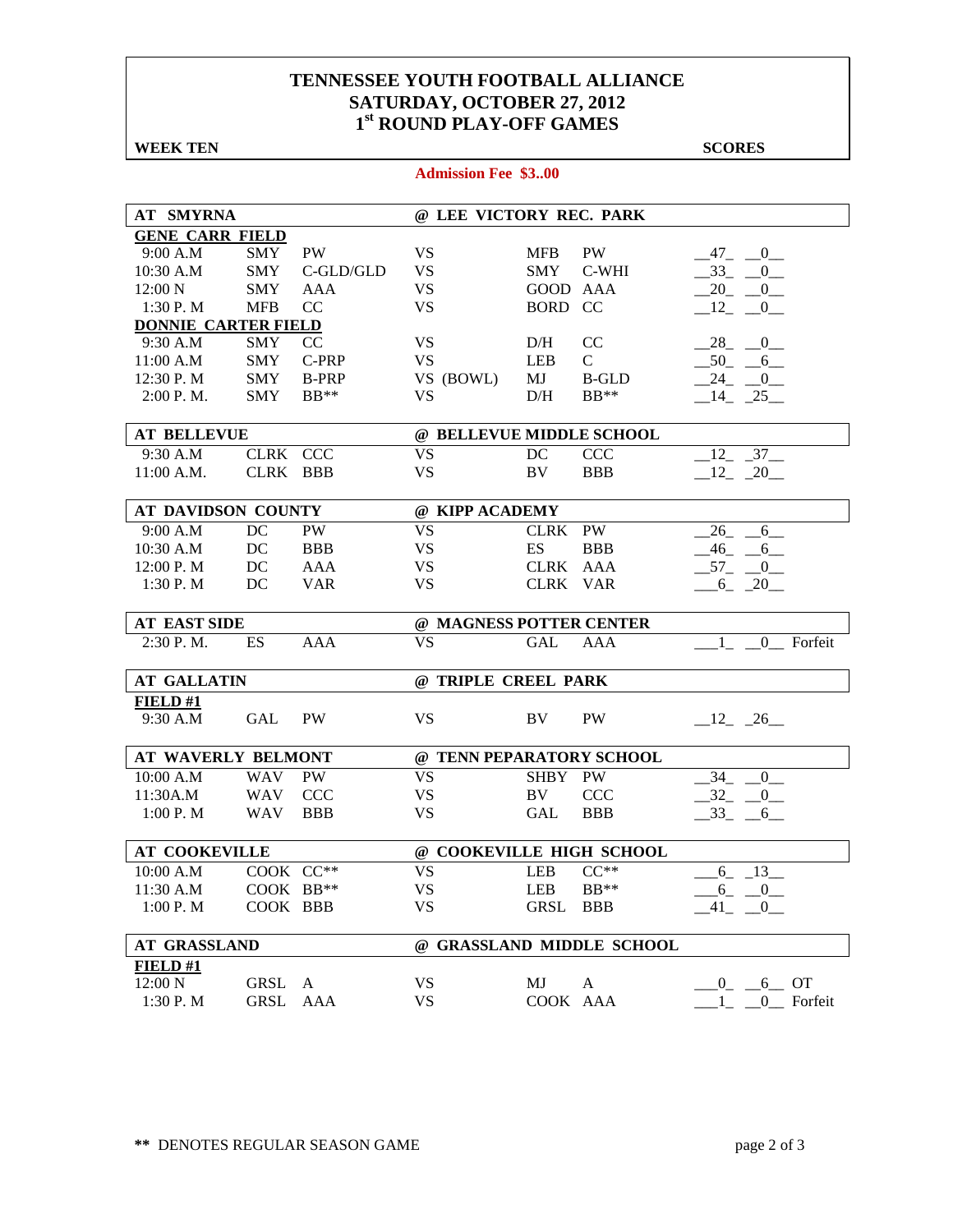#### **TENNESSEE YOUTH FOOTBALL ALLIANCE SATURDAY, OCTOBER 27, 2012 1st ROUND PLAY-OFF GAMES**

| <b>WEEK TEN</b>       |            |                                        |                            |                 |                                      | <b>SCORES</b>                             |
|-----------------------|------------|----------------------------------------|----------------------------|-----------------|--------------------------------------|-------------------------------------------|
|                       |            |                                        | <b>Admission Fee \$300</b> |                 |                                      |                                           |
| <b>AT LEBANON</b>     |            |                                        | $\omega$                   |                 | <b>WALTER J. BAIRD MIDDLE SCHOOL</b> |                                           |
| 11:00 A.M             | <b>LEB</b> | B                                      | VS (BOWL)                  | B<br>D/H        |                                      | Forfeit<br>$\mathbf{0}$                   |
| 12:30 P.M             | <b>LEB</b> | <b>PW</b>                              | <b>VS</b>                  | <b>NCS</b>      | <b>PW</b>                            | 38<br>$\begin{array}{c} 0 \end{array}$    |
| 2:00 P. M             | <b>LEB</b> | <b>CCC</b>                             | VS.                        | <b>COOK</b>     | <b>CCC</b>                           | $-41$<br>$\begin{array}{c} 0 \end{array}$ |
| 3:30 P.M              | <b>LEB</b> | <b>BBB</b>                             | <b>VS</b>                  | <b>NCS</b>      | <b>BBB</b>                           | $-35$<br>$\hspace{1.6cm}0\hspace{1.1cm}$  |
| 5:00 P.M              | <b>LEB</b> | AAA                                    | <b>VS</b>                  | <b>NOL</b>      | AAA                                  | 1 0 Forfeit                               |
| <b>AT NCS</b>         |            |                                        | $\omega$                   |                 | MLK MAGNET HIGH SCHOOL               |                                           |
| 1:30 P.M              | <b>NCS</b> | <b>CCC</b>                             | <b>VS</b>                  | GRSL            | <b>CCC</b>                           | 19<br>6                                   |
| 3:00 P. M             | <b>NCS</b> | AAA                                    | <b>VS</b>                  | <b>SPH</b>      | AAA                                  | $-39 - 20$                                |
| <b>AT NOLENSVILLE</b> |            |                                        | @ ROCKY FORK PARK          |                 |                                      |                                           |
| $9:30$ A.M            | <b>NOL</b> | A                                      | <b>VS</b>                  | <b>SMY</b><br>A |                                      | Forfeit<br>6<br>$\theta$                  |
| 11:00 A.M             | <b>NOL</b> | <b>CCC</b>                             | <b>VS</b>                  | <b>MTB</b>      | <b>CCC</b>                           | $-25$ $-0$                                |
| <b>AT SPRING HILL</b> |            |                                        | $\omega$                   |                 | <b>SPRING HILL MIDDLE SCHOOL</b>     |                                           |
|                       |            | <b>FLAG FOOTBALL CHAMPIONSHIP GAME</b> |                            |                 |                                      |                                           |
| 12:30 P.M             |            | SPH-BLK FLAG                           | <b>VS</b>                  | SPH-SLV FLAG    |                                      | $-39 - 38 - 0T$                           |

## **ADMISSION - - \$3.00 per person**

2:00 P. M SPH BBB VS M TB BBB  $\_23\_ 0\_$ 

**13 yrs old and older (football players & cheerleaders free)** No more than 6 football coaches & 2 cheerleader coaches per scheduled team

admitted free with certification card

|             |                                |             | <b>TYFA COMMUNITY'S</b>    |             |                             |
|-------------|--------------------------------|-------------|----------------------------|-------------|-----------------------------|
| BV          | <b>Bellevue Steelers</b>       | <b>BORD</b> | <b>Bordeaux Eagles</b>     | <b>CLRK</b> | Clarksville Greyhounds      |
| <b>COOK</b> | Cookeville Cavaliers           | DC.         | Davidson Co. Colts         | D/H         | Donelson-Hermitage Warriors |
| ES          | East Side Bobcats              | <b>GAL</b>  | <b>Gallatin Green Wave</b> | <b>GOOD</b> | Goodlettsville Trojans      |
| <b>GRSL</b> | <b>Grassland Golden Eagles</b> | <b>LEB</b>  | Lebanon Blue Devils        | <b>MTB</b>  | Middle Tenn Bulldogs        |
| MJ          | Mt. Juliet Bears               | <b>MFB</b>  | Murfreesboro Mustangs      | <b>NCS</b>  | Nash Comm Sports Cobras     |
| <b>NOLE</b> | Nolensville Panthers           | OН          | Old Hickory Bulldogs       | <b>SHBY</b> | <b>Shelbyville Eagles</b>   |
| <b>SMY</b>  | Smyrna Bulldogs                | <b>SHC</b>  | <b>Spring Hill Coyotes</b> | <b>SPH</b>  | <b>Spring Hill Raiders</b>  |
|             |                                | <b>WAV</b>  | Waverly-Belmont Bulldogs   |             |                             |

| <b>COLORS</b> |              |            |        |            |        |            |       |  |
|---------------|--------------|------------|--------|------------|--------|------------|-------|--|
| <b>BLK</b>    | <b>Black</b> | <b>BLU</b> | Blue   | <b>GLD</b> | Gold   | <b>GRN</b> | Green |  |
| <b>GRY</b>    | Grav         | <b>PRP</b> | Purple | SLV        | Silver | <b>WHI</b> | White |  |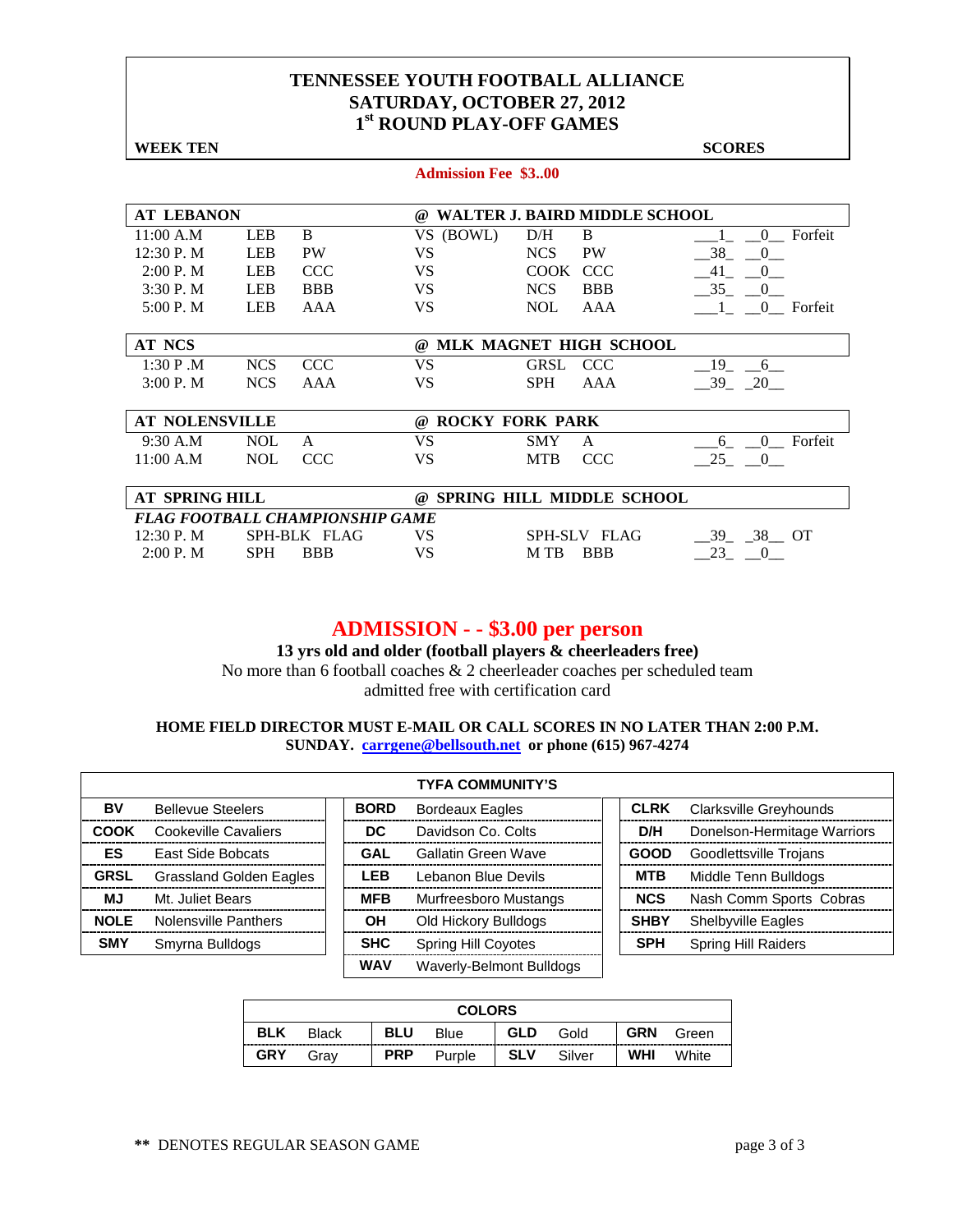### **TENNESSEE YOUTH FOOTBALL ALLIANCE SATURDAY, NOVEMBER 03, 2012 2nd ROUND PLAY-OFF GAMES**

**Admission Fee \$3..00**

#### **WEEK ELEVEN** SCORES

| Revised: 10/31/2012        |            |              |                           |                 |                      |                         |  |  |
|----------------------------|------------|--------------|---------------------------|-----------------|----------------------|-------------------------|--|--|
| <b>AT BORDEAUX</b>         |            |              | @ METRO CENTER            |                 |                      |                         |  |  |
| FIELD#1                    |            |              |                           |                 |                      |                         |  |  |
| 9:00 A.M                   | BORD PW    |              | <b>VS</b>                 | D/H             | <b>PW</b>            | $-20$ $-0$              |  |  |
| 10:30 A.M                  | BORD BB    |              | <b>VS</b>                 | <b>SMY</b>      | <b>BB</b>            | $-12 - 18$              |  |  |
|                            |            |              |                           |                 |                      |                         |  |  |
| AT DONELSON/HERMITAGE      |            |              | @ BEN WEST SPORTS COMPLEX |                 |                      |                         |  |  |
| <b>MIKE MARTIN FIELD</b>   |            |              |                           |                 |                      |                         |  |  |
| 11:30 A.M                  | D/H        | AAA          | <b>VS</b>                 | BORD AAA        |                      | $-30$ $-6$              |  |  |
| 1:00 P. M                  | D/H        | <b>VAR</b>   | <b>VS</b>                 | <b>BORD VAR</b> |                      | $-30$ $-7$ $-$          |  |  |
| <b>AT GOODLETTSVILLE</b>   |            |              | @ MOSS WRIGHT PARK        |                 |                      |                         |  |  |
| FIELD #4                   |            |              |                           |                 |                      |                         |  |  |
| 10:00 A.M                  | GOOD BBB   |              | <b>VS</b>                 | BORD BBB        |                      | $-6 - 14$               |  |  |
| 11:30 A. M                 | GOOD BB    |              | <b>VS</b>                 | MJ              | <b>BB</b>            | $-19$ $-7$              |  |  |
| FIELD#3                    |            |              |                           |                 |                      |                         |  |  |
| 11:00 A.M                  | GOOD JrPW  |              | <b>VS</b>                 |                 | <b>BORD</b> JrPW-BLK | $-22 - 12$              |  |  |
| 12:30 P.M                  | GOOD B     |              | <b>VS</b>                 | BORD B          |                      | $-0$ $-41$              |  |  |
| <b>AT MT JULIET</b>        |            |              | @ CHARLIE DANIEL'S PARK   |                 |                      |                         |  |  |
| FIELD#1                    |            |              |                           |                 |                      |                         |  |  |
| 9:30 A.M                   | MJ         | CC           | <b>VS</b>                 | <b>MFB</b>      | CC                   | $-38$ $-0$              |  |  |
| 11:00 A.M                  | MJ         | <b>CCC</b>   | <b>VS</b>                 | D/H             | <b>CCC</b>           | $-6 - 19$               |  |  |
| 12:30 P.M                  | DC         | AA           | <b>VS</b>                 | MJ              | AA                   | $-40$ $-14$ $-$         |  |  |
| FIELD#2                    |            |              |                           |                 |                      |                         |  |  |
| 9:00 A.M                   | MJ         | JrPW-BLK     | <b>VS</b>                 |                 | <b>BORD</b> JrPW-GRN | $-6 - 0$                |  |  |
| 10:30 A.M                  | MJ         | <b>B-BLK</b> | <b>VS</b>                 | MJ              | <b>B-WHI</b>         | $0 \t\t 6$              |  |  |
|                            |            |              |                           |                 |                      |                         |  |  |
| AT OLD HICKORY             |            |              | @ DUPONT MIDDLE SCHOOL    |                 |                      |                         |  |  |
| 3:30 P.M                   | <b>OH</b>  | AA           | <b>VS</b>                 | D/H             | AA                   | $-14$ $-12$             |  |  |
| 5:00 P.M                   | <b>OH</b>  | CC           | <b>VS</b>                 | <b>SMY</b>      | CC                   | $-0$ $-6$               |  |  |
| 6:30P. M                   | <b>OH</b>  | <b>AAA</b>   | <b>VS</b>                 | SMY             | <b>AAA</b>           | $-58$ $-12$ $-$         |  |  |
| 8:00 P.M                   | <b>OH</b>  | <b>VAR</b>   | <b>VS</b>                 | CLRK VAR        |                      | $26 - 0$                |  |  |
| <b>AT SMYRNA</b>           |            |              | @ LEE VICTORY PARK        |                 |                      |                         |  |  |
| <b>GENE CARR FIELD</b>     |            |              |                           |                 |                      |                         |  |  |
| 12:00 N                    | SMY CCC    |              | <b>VS</b>                 | BORD CCC        |                      | $-14$ $-7$              |  |  |
| 1:30 P.M                   | <b>SMY</b> | <b>PW</b>    | <b>VS</b>                 | GOOD PW         |                      | $-25$<br>$-0$           |  |  |
| 3:00 P.M                   | <b>SMY</b> | C-GLD/GLD    | <b>VS</b>                 | MJ              | C-GLD                | 25<br>$-0$              |  |  |
| <b>DONNIE CARTER FIELD</b> |            |              |                           |                 |                      |                         |  |  |
| 12:30 P.M                  | <b>SMY</b> | C-PRP        | <b>VS</b>                 | MJ              | C-BLK                | $-6 - 0$                |  |  |
| 2:00 P.M                   | <b>SMY</b> | BBB          | <b>VS</b>                 | MJ              | <b>BBB</b>           | $-38$ $-12$             |  |  |
| 3:30 P.M                   | DC         | <b>BB</b>    | <b>VS</b>                 | <b>CLRK</b>     | BB                   | $-46$ <sub>-</sub> $-0$ |  |  |
|                            |            |              |                           |                 |                      |                         |  |  |
| <b>AT BELLEVUE</b>         |            |              | @ BELLEVUE MIDDLE SCHOOL  |                 |                      |                         |  |  |
| 10:00 A.M                  | BV         | AAA          | <b>VS</b>                 | DC              | AAA                  | 8<br>$\overline{0}$     |  |  |
| 11:30 A.M                  | BV         | BB           | <b>VS</b>                 | GAL             | <b>BB</b>            | $27 - 25$               |  |  |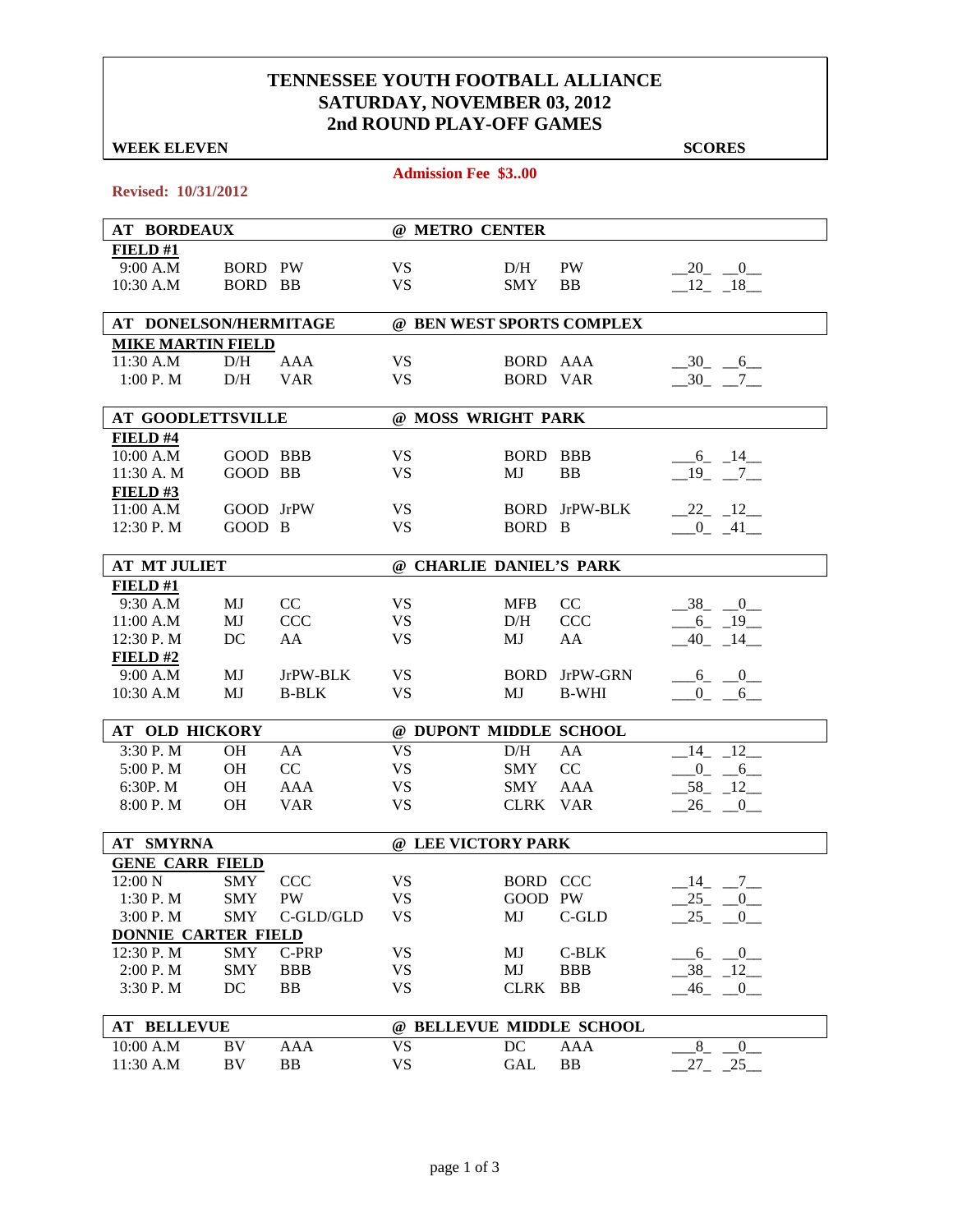#### **TENNESSEE YOUTH FOOTBALL ALLIANCE SATURDAY, NOVEMBER 03, 2012 2nd ROUND PLAY-OFF GAMES**

| <b>WEEK ELEVEN</b>         |            |            |           |                             |               | <b>SCORES</b>               |
|----------------------------|------------|------------|-----------|-----------------------------|---------------|-----------------------------|
|                            |            |            |           | <b>Admission Fee \$300</b>  |               |                             |
| <b>Revised: 10/31/2012</b> |            |            |           |                             |               |                             |
| <b>AT EAST SIDE</b>        |            |            |           | @ MAGNESS POTTER CENTER     |               |                             |
| 2:00 P.M                   | ES         | <b>PW</b>  | <b>VS</b> | BV                          | <b>PW</b>     | 26<br>$\overline{0}$        |
| 3:30 P.M                   | ES         | <b>CCC</b> | <b>VS</b> | DC                          | <b>CCC</b>    | $-35 - 0$                   |
| <b>AT GALLATIN</b>         |            |            |           | @ TRIPLE CREEK PARK         |               |                             |
| FIELD#1                    |            |            |           |                             |               |                             |
| 9:30 A.M                   | GAL        | <b>CCC</b> | <b>VS</b> | WAV CCC                     |               | $-32 - 38$                  |
| <b>AT SHELBYVILLE</b>      |            |            |           | @ SHELBYVILLE HIGH SCHOOL   |               |                             |
| 10:30 A.M                  | SHBY BBB   |            | <b>VS</b> | BV                          | <b>BBB</b>    | 48 12                       |
| <b>AT WAVERLY BELMONT</b>  |            |            |           | @ TENN. PREPARATORY SCHOOL  |               |                             |
| 10:00 A.M                  | <b>WAV</b> | <b>PW</b>  | <b>VS</b> | DC                          | <b>PW</b>     | $25 - 6$                    |
| 11:30 A.M                  | <b>WAV</b> | <b>BBB</b> | <b>VS</b> | DC                          | <b>BBB</b>    | $1_{-}$ $0_{-}$ Forfeit     |
| 1:00 P.M                   | <b>WAV</b> | AAA        | <b>VS</b> | ES                          | AAA           | $-29$ $-0$                  |
| <b>AT COOKEVILLE</b>       |            |            |           | @ COOKEVILLE HIGH SCHOOL    |               |                             |
| 10:30 A.M                  | COOK BB    |            | <b>VS</b> | <b>SPH</b>                  | <b>BB</b>     | $-13$ , $-8$                |
| <b>AT LEBANON</b>          |            |            |           | @ LEBANON HIGH SCHOOL       |               |                             |
| 10:00 A.M                  | <b>LEB</b> | BB         | <b>VS</b> | <b>NOL</b>                  | <b>BB</b>     | 31 32                       |
| 11:30 A.M                  | <b>LEB</b> | <b>CCC</b> | <b>VS</b> | <b>NOL</b>                  | <b>CCC</b>    | $-39 - -6$                  |
| 1:00 P. M                  | <b>LEB</b> | <b>AAA</b> | <b>VS</b> | GRSL                        | AAA           | $-31 - 21$                  |
| 2:30P. M                   | <b>LEB</b> | <b>BBB</b> | <b>VS</b> | COOK BBB                    |               | $-20$ $-6$                  |
| <b>AT MIDDLE TENN</b>      |            |            |           | @ GOODPASTURE HIGH SCHOOL   |               |                             |
|                            | <b>MTB</b> | A-GLD      | <b>VS</b> | MJ                          | $\mathbf{A}$  | $\overline{0}$ Forfeit<br>1 |
|                            | <b>MTB</b> | A-BLK      | <b>VS</b> | <b>NOL</b>                  | A             | $1_{-}$ $0_{-}$ Forfeit     |
| 1:00 P. M                  | <b>MTB</b> | AAA        | <b>VS</b> | <b>NCS</b>                  | AAA           | $-34$ $-0$ $-$              |
| AT NOLENSVILLE             |            |            |           | @ ROCKY FORK PARK           |               |                             |
| 12:00 N                    | <b>NOL</b> | CC         | <b>VS</b> | <b>LEB</b>                  | <sub>CC</sub> | $6 - 13$                    |
| 1:30 P.M                   | $\rm NOL$  | PW         | VS        | LEB                         | PW            | $-21 - 13$                  |
| 3:00 P.M                   | <b>NOL</b> | <b>BBB</b> | <b>VS</b> | <b>SPH</b>                  | <b>BBB</b>    | $-0$ $-19$ $-$              |
| AT SPRING HILL             |            |            |           | @ SPRING HILL MIDDLE SCHOOL |               |                             |
| 10:30 A.M                  | <b>SPH</b> | PW         | <b>VS</b> | <b>MTB</b>                  | PW            | 25<br>6                     |
| 12:00 P.M                  | <b>SPH</b> | CCC        | <b>VS</b> | <b>NCS</b>                  | CCC           | 12<br>$6$ OTx2              |
| 1:30 P.M                   | <b>SPH</b> | CC         | <b>VS</b> | COOK CC                     |               | 25<br>$\overline{0}$        |

### **ADMISSION - - \$3.00 per person**

**13 yrs old and older (football players & cheerleaders free)** No more than 6 football coaches & 2 cheerleader coaches per scheduled team admitted free with certification card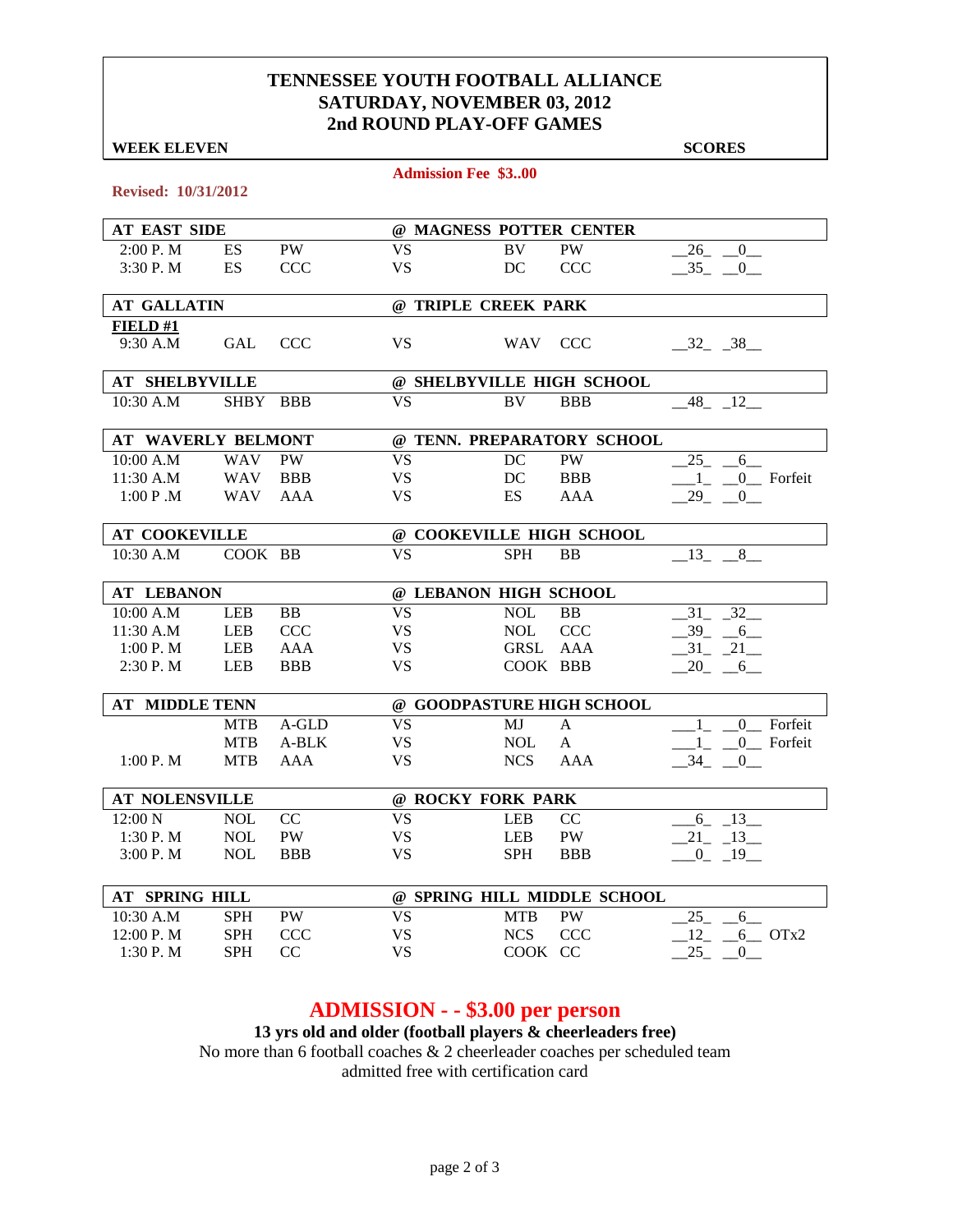#### **TENNESSEE YOUTH FOOTBALL ALLIANCE SATURDAY, NOVEMBER 03, 2012 2nd ROUND PLAY-OFF GAMES**

**WEEK ELEVEN** SCORES

#### **Admission Fee \$3..00**

#### **Revised: 10/31/2012**

|             |                          |             | <b>TYFA COMMUNITY'S</b>        |             |                            |
|-------------|--------------------------|-------------|--------------------------------|-------------|----------------------------|
| BV          | <b>Bellevue Steelers</b> | GAL         | <b>Gallatin Green Wave</b>     | <b>NOLE</b> | Nolensville Panthers       |
| <b>BORD</b> | <b>Bordeaux Eagles</b>   | <b>GOOD</b> | Goodlettsville Trojans         | ΟH          | Old Hickory Bulldogs       |
| <b>CLRK</b> | Clarksville Greyhounds   | <b>GRSL</b> | <b>Grassland Golden Eagles</b> | <b>SHBY</b> | <b>Shelbyville Eagles</b>  |
| COOK        | Cookeville Cavaliers     | <b>LEB</b>  | Lebanon Blue Devils            | <b>SMY</b>  | Smyrna Bulldogs            |
| DC          | Davidson Co. Colts       | <b>MTB</b>  | Middle Tenn Bulldogs           | <b>SHC</b>  | <b>Spring Hill Coyotes</b> |
| D/H         | Donelson-Hermitage       | МJ          | Mt. Juliet Bears               | <b>SPH</b>  | <b>Spring Hill Raiders</b> |
| ES          | <b>East Side Bobcats</b> | <b>MFB</b>  | Murfreesboro Mustangs          | <b>WAV</b>  | Waverly-Belmont Bulldogs   |
|             |                          | <b>NCS</b>  | Nash Comm Sports Cobras        |             |                            |

| <b>COLORS</b> |              |            |        |            |        |            |       |  |
|---------------|--------------|------------|--------|------------|--------|------------|-------|--|
| <b>BLK</b>    | <b>Black</b> | <b>BLU</b> | Blue   | <b>GLD</b> | Gold   | <b>GRN</b> | Green |  |
| <b>GRY</b>    | Grav         | <b>PRP</b> | Purple | <b>SLV</b> | Silver | WHI        | White |  |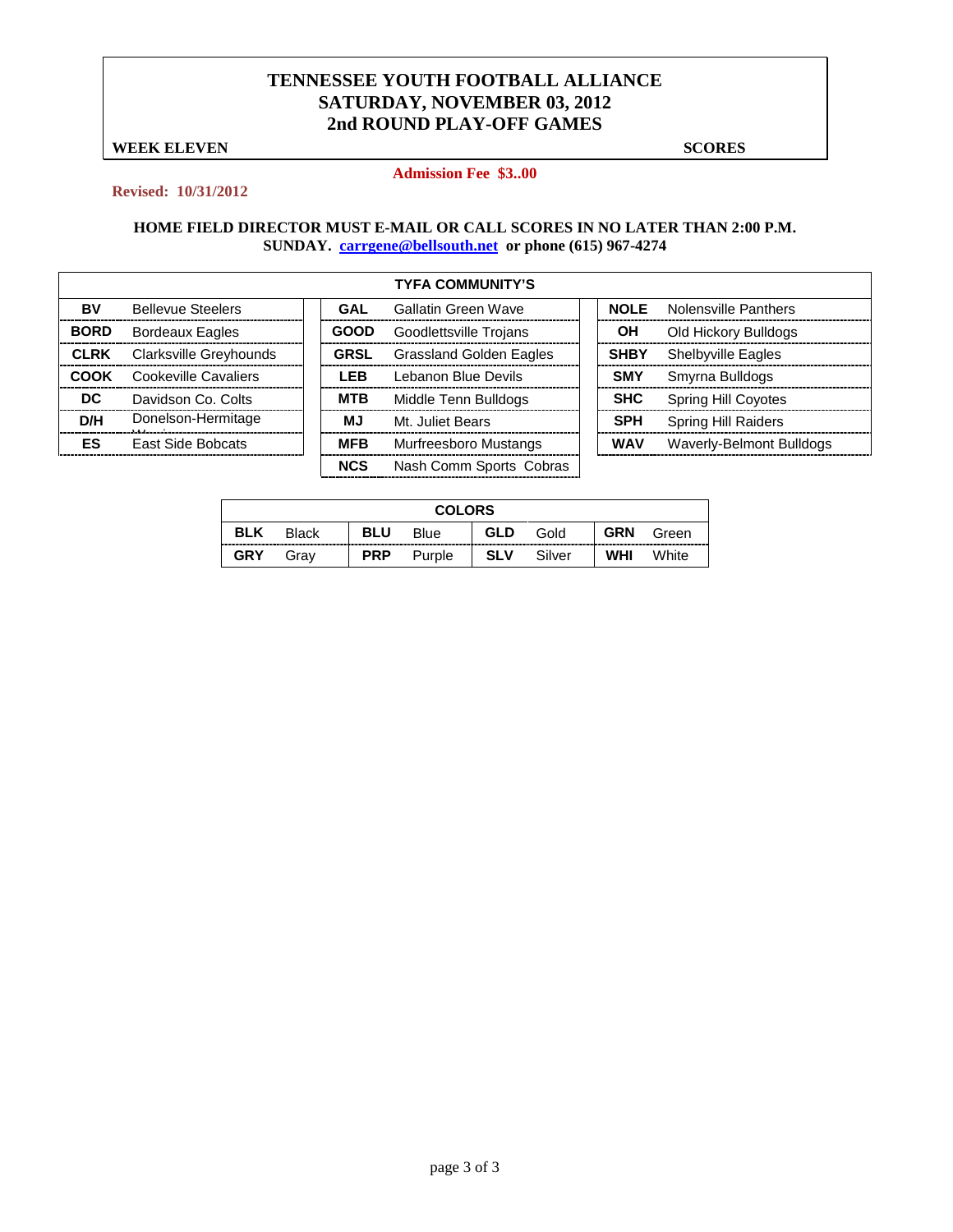## **TENNESSEE YOUTH FOOTBALL ALLIANCE SATURDAY, NOVEMBER 10, 2012 CHAMPIONSHIP GAMES** *MT. JULIET BEARS COMPLEX*

#### **WEEK TWELVE SCORES**

*NOTE: team listed first is Home Team \*\$5.00 Admission Fee*

| FIELD#1                           |                    |             |             | @ Charlie Daniels Park   |                 |              |                                        |  |  |
|-----------------------------------|--------------------|-------------|-------------|--------------------------|-----------------|--------------|----------------------------------------|--|--|
| 8:30 A.M                          | <b>NFC</b>         | GOOD        | BB          | <b>VS</b>                | <b>SMY</b>      | <b>BB</b>    | $-31$ $-0$                             |  |  |
| 10:00 A.M                         | NFC                | MJ          | CC          | <b>VS</b>                | <b>SMY</b>      | CC           | $-31$ $-0$                             |  |  |
| 11:30 A.M                         | <b>AFC</b>         | <b>SPH</b>  | <b>CCC</b>  | <b>VS</b>                | <b>LEB</b>      | <b>CCC</b>   | $-0$ $-32$                             |  |  |
| 1:00 P.M                          | CFC                | ES          | <b>CCC</b>  | <b>VS</b>                | <b>WAV</b>      | <b>CCC</b>   | $-18$<br>$\frac{2}{2}$                 |  |  |
| 2:30 P.M                          | NFC                | <b>SMY</b>  | <b>CCC</b>  | <b>VS</b>                | D/H             | <b>CCC</b>   | 20<br>$\begin{array}{c} 0 \end{array}$ |  |  |
| 4:00 P. M                         | $\boldsymbol{AFC}$ | <b>LEB</b>  | <b>BBB</b>  | <b>VS</b>                | <b>SPH</b>      | <b>BBB</b>   | $-12$<br>$\overline{0}$                |  |  |
| 5:30 P.M                          | CFC                | <b>SHBY</b> | <b>BBB</b>  | <b>VS</b>                | <b>WAV</b>      | <b>BBB</b>   | $-46$ $-6$                             |  |  |
| 7:00 P.M                          | NFC                | <b>SMY</b>  | <b>BBB</b>  | <b>VS</b>                | <b>BORD BBB</b> |              | $-20$ $-6$                             |  |  |
| FIELD#2<br>@ Charlie Daniels Park |                    |             |             |                          |                 |              |                                        |  |  |
| 9:00 A.M                          |                    | GOOD        | <b>JrPW</b> | <b>VS</b>                | MJ              | JrPW-BLK     | $-26$ $-14$                            |  |  |
| 10:30 A.M                         | $\boldsymbol{AFC}$ | <b>SPH</b>  | <b>PW</b>   | <b>VS</b>                | <b>NOL</b>      | PW           | $-32 - 0$                              |  |  |
| 12:00 N                           | CFC                | ES          | <b>PW</b>   | <b>VS</b>                | <b>WAV</b>      | <b>PW</b>    | $-18$ $-12$                            |  |  |
| 1:30 P.M                          | NFC                | <b>BORD</b> | <b>PW</b>   | <b>VS</b>                | <b>SMY</b>      | <b>PW</b>    | $-0$ OT                                |  |  |
| 3:00 P.M                          | NFC                | <b>SMY</b>  | C-GLD/GLD   | <b>VS</b>                | <b>SMY</b>      | C-PRP        | $\overline{\phantom{0}13}$<br>$-6$     |  |  |
| 4:30 P.M                          | $\boldsymbol{AFC}$ | <b>SPH</b>  | CC          | <b>VS</b>                | <b>LEB</b>      | CC           | $-12$<br>$\overline{0}$                |  |  |
| 6:00 P. M                         | CFC                | DC          | <b>BB</b>   | <b>VS</b>                | BV              | <b>BB</b>    | .20<br>$-0$                            |  |  |
| FIELD#3                           |                    |             |             | MT. JULIET MIDDLE SCHOOL |                 |              |                                        |  |  |
| 8:30 A.M                          | NFC                | BORD B      |             | <b>VS</b>                | MJ              | <b>B-WHI</b> | $-33$ $-0$                             |  |  |
| 10:00 A.M                         |                    | <b>MTB</b>  | A-BLK       | <b>VS</b>                | <b>MTB</b>      | A-GLD        | 19<br>$\overline{0}$                   |  |  |
| 11:30 A.M                         | $\boldsymbol{AFC}$ | <b>COOK</b> | <b>BB</b>   | <b>VS</b>                | <b>NOL</b>      | <b>BB</b>    | 24<br>$\sim 0$                         |  |  |
| 1:00 P. M                         |                    | DC          | AA          | <b>VS</b>                | <b>OH</b>       | AA           | 27<br>$6\overline{6}$                  |  |  |
| 2:30P. M                          | $\boldsymbol{AFC}$ | <b>MTB</b>  | AAA         | <b>VS</b>                | <b>LEB</b>      | AAA          | $-39$ $-45$ $-$                        |  |  |
| 4:00 P. M                         | CFC                | BV          | <b>AAA</b>  | <b>VS</b>                | <b>WAV</b>      | <b>AAA</b>   | $-6 - 16$                              |  |  |
| 5:30 P.M                          | NFC                | <b>OH</b>   | <b>AAA</b>  | <b>VS</b>                | D/H             | <b>AAA</b>   | $-35 - 31$                             |  |  |
| 7:00 P.M                          |                    | OH          | <b>VAR</b>  | <b>VS</b>                | D/H             | <b>VAR</b>   | $26 - 20$ OTx2                         |  |  |

# **\*ADMISSION - - \$5.00 per person**

**13 yrs old and older (football players & cheerleaders free)**

No more than 6 football coaches  $\&$  2 cheerleader coaches per Championship play team admitted free with certification card. All other coaches will pay admission fee.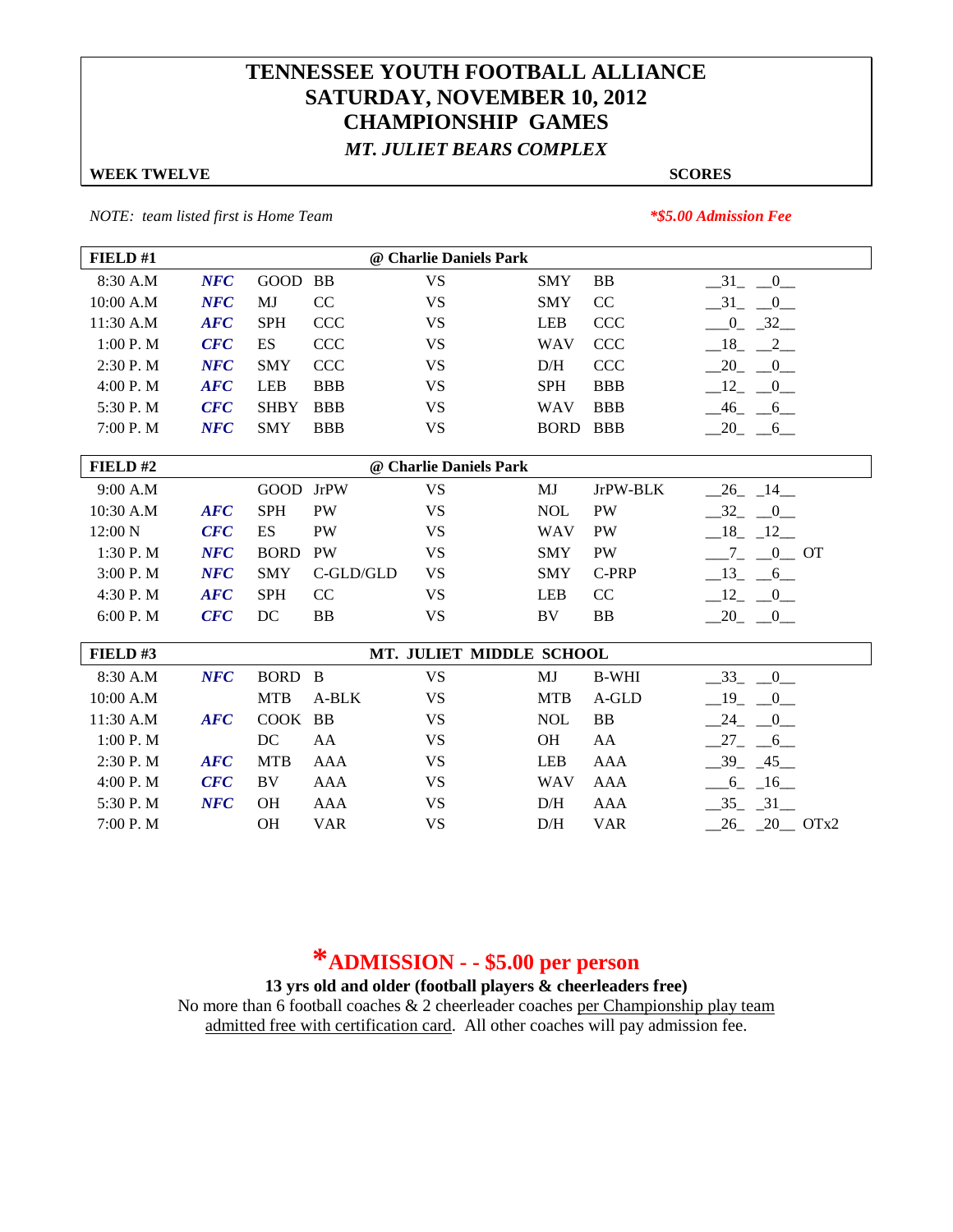## **TENNESSEE YOUTH FOOTBALL ALLIANCE SATURDAY, NOVEMBER 10, 2012 CHAMPIONSHIP GAMES** *MT. JULIET BEARS COMPLEX*

#### **WEEK TWELVE SCORES**

|             |                          |             | <b>TYFA COMMUNITY'S</b>        |             |                             |
|-------------|--------------------------|-------------|--------------------------------|-------------|-----------------------------|
| BV          | <b>Bellevue Steelers</b> | GAL         | Gallatin Green Wave            | NOI F       | <b>Nolensville Panthers</b> |
| <b>BORD</b> | <b>Bordeaux Eagles</b>   | <b>GOOD</b> | Goodlettsville Trojans         | ΟH          | Old Hickory Bulldogs        |
| <b>CLRK</b> | Clarksville Greyhounds   | <b>GRSL</b> | <b>Grassland Golden Eagles</b> | <b>SHBY</b> | <b>Shelbyville Eagles</b>   |
| COOK        | Cookeville Cavaliers     | <b>LEB</b>  | Lebanon Blue Devils            | <b>SMY</b>  | Smyrna Bulldogs             |
| DC.         | Davidson Co. Colts       | <b>MTB</b>  | Middle Tenn Bulldogs           | <b>SHC</b>  | <b>Spring Hill Coyotes</b>  |
| D/H         | Donelson-Hermitage       | <b>MJ</b>   | Mt. Juliet Bears               | <b>SPH</b>  | <b>Spring Hill Raiders</b>  |
| ES          | <b>East Side Bobcats</b> | <b>MFB</b>  | Murfreesboro Mustangs          | <b>WAV</b>  | Waverly-Belmont Bulldogs    |
|             |                          | <b>NCS</b>  | Nash Comm Sports Cobras        |             |                             |

| <b>COLORS</b> |              |            |        |            |        |            |       |  |
|---------------|--------------|------------|--------|------------|--------|------------|-------|--|
| <b>BLK</b>    | <b>Black</b> | <b>BLU</b> | Blue   | <b>GLD</b> | Gold   | <b>GRN</b> | Green |  |
| <b>GRY</b>    | Grav         | <b>PRP</b> | Purple | <b>SLV</b> | Silver | <b>WHI</b> | White |  |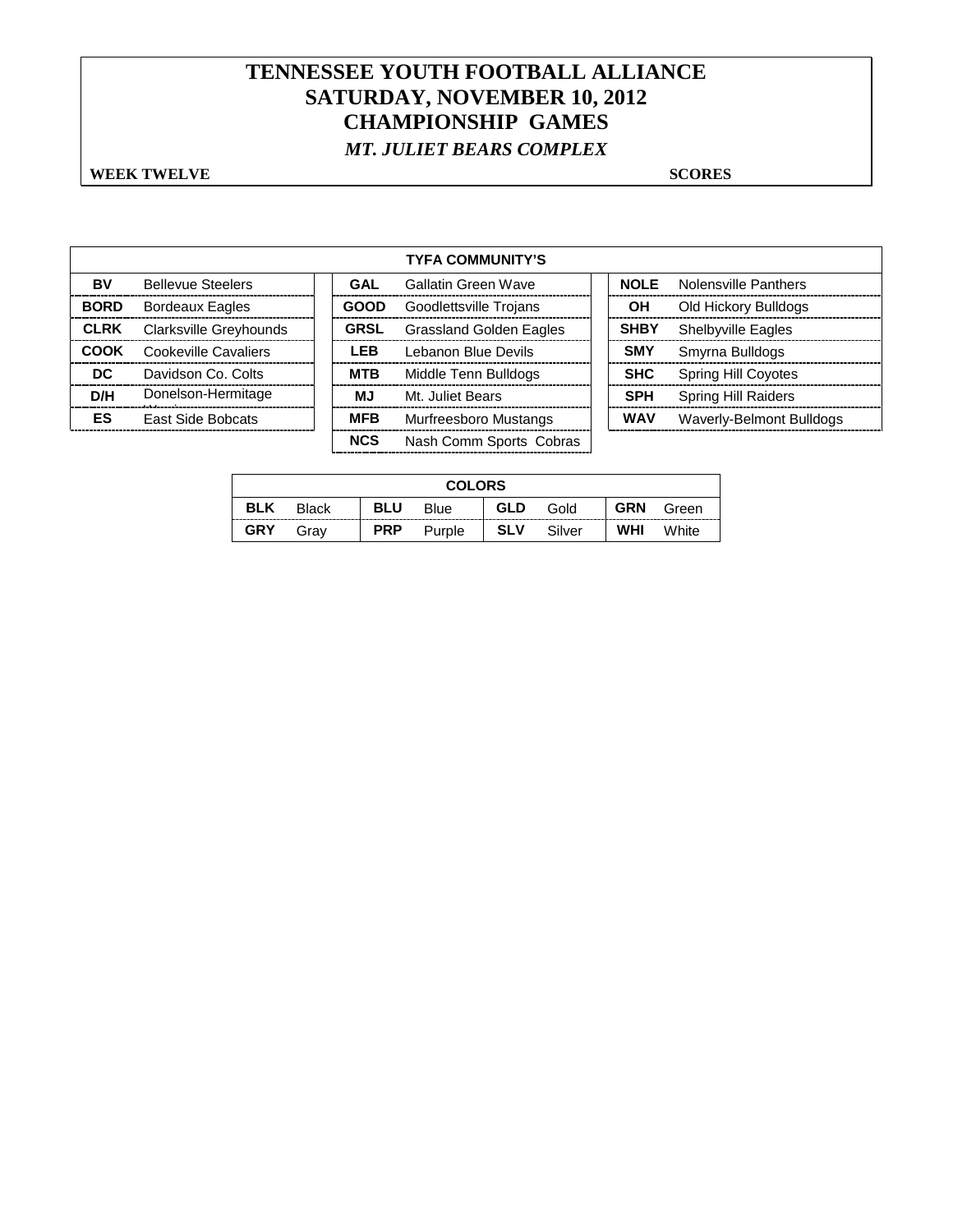## **TENNESSEE YOUTH FOOTBALL ALLIANCE SATURDAY, SEPTEMBER 1, 2012**

| <b>WEEK TWO</b>                |               |                       |                         |                 |                                | <b>SCORES</b>             |
|--------------------------------|---------------|-----------------------|-------------------------|-----------------|--------------------------------|---------------------------|
| <b>AT BORDEAUX</b>             |               |                       |                         |                 | @ METRO CENTER FOOTBALL FIELDS |                           |
| FIELD#1                        |               |                       |                         |                 |                                |                           |
| 9:00 A.M                       |               | <b>BORD*</b> JrPW-BLK | <b>VS</b>               | $D/H^*$         | <b>JrPW</b>                    | $-19$ $-0$                |
| 10:30 A.M                      |               | <b>BORD* JrPW-GRN</b> | <b>VS</b>               | $MJ^*$          | JrPW-GLD                       | $-12$ $-0$                |
|                                |               |                       |                         |                 |                                |                           |
| AT DONELSON/HERMITAGE          |               |                       |                         |                 | @ BEN WEST SPORTS COMPLEX      |                           |
| FIELD#1                        |               |                       |                         |                 |                                |                           |
| 12:00 N                        | $D/H^*$       | <b>BB</b>             | <b>VS</b>               | <b>BORD* BB</b> |                                | $-13 - 20$                |
|                                |               |                       |                         |                 |                                |                           |
| <b>AT GOODLETTSVILLE</b>       |               |                       | @ MOSS WRIGHT PARK      |                 |                                |                           |
| FIELD #4                       |               |                       |                         |                 |                                |                           |
| 10:00 A.M                      | GOOD CC       |                       | <b>VS</b>               | <b>OH</b>       | CC                             | $-0$ $-26$                |
| 11:30 A.M                      | GOOD* JrPW    |                       | <b>VS</b>               | $SMY*$          | JrPW-WHI                       | $-32$ $-0$                |
|                                |               |                       |                         |                 |                                |                           |
| <b>AT MT. JULIET</b>           |               |                       | @ CHARLIE DANIEL'S PARK |                 |                                |                           |
| FIELD#1                        |               |                       |                         |                 |                                |                           |
| 8:30 A.M                       | MJ            | CC                    | <b>VS</b>               | D/H             | CC                             | $-25 - 0$                 |
| 10:00 A.M                      | MJ            | <b>CCC</b>            | <b>VS</b>               | GOOD CCC        |                                | $12 - 6$                  |
| 11:30 A.M                      | MJ            | <b>BBB</b>            | <b>VS</b>               | SHBY BBB        |                                | $-6 - 20$                 |
| 1:00 P.M                       | MJ            | <b>AAA</b>            | <b>VS</b>               | SHBY AAA        |                                | $-15 - 6$                 |
| FIELD#2                        |               |                       |                         |                 |                                |                           |
| 9:00 A.M                       | MJ            | $C-BLK$               | <b>VS</b>               | MJ              | C-WHI                          | $-7 - 0$ OT               |
| 10:30 A.M                      | MJ            | $C$ -GLD              | <b>VS</b>               | OH              | $\mathcal{C}$                  | $-14$ $-0$                |
| 12:00 N                        | MJ            | PW                    | <b>VS</b>               | <b>SHBY</b>     | PW                             | $-42$ $-$<br>$\mathbf{0}$ |
| <b>MT JULIET MIDDLE SCHOOL</b> |               |                       |                         |                 |                                |                           |
| 9:30 A, N                      | MJ            | <b>B-GLD</b>          | <b>VS</b>               | MJ              | <b>B-WHI</b>                   | $0\quad 41$               |
| 11:00 A.M                      | MJ            | $\mathbf{A}$          | <b>VS</b>               | <b>SMY</b>      | $\mathbf{A}$                   | $-35 - 6$                 |
| 12:30 P.M                      | MJ            | <b>B-GRY</b>          | <b>VS</b>               | MJ              | <b>B-BLK</b>                   | $-6 - 13$                 |
|                                |               |                       |                         |                 |                                |                           |
| <b>AT SMYRNA</b>               |               |                       | @ LEE VICTORY REC. PARK |                 |                                |                           |
| <b>GENE CARR FIELD</b>         |               |                       |                         |                 |                                |                           |
| 10:00 A.M                      | SMY           | C-WHI                 | <b>VS</b>               | <b>SMY</b>      | C-GLD/GLD                      | $-0$ $-31$                |
| 11:30 A.M                      | SMY*          | PW                    | <b>VS</b>               | <b>MFB</b>      | PW                             | $41 - 0$                  |
| 1:00 P.M                       | $SMY*$        | CC                    | <b>VS</b>               | <b>MFB</b>      | CC                             | 24<br>$\mathbf{0}$        |
| 2:30 P.M                       | SMY* VAR      |                       | <b>VS</b>               | COOK VAR        |                                | 68<br>$\overline{0}$      |
| 4:00 P.M                       | $SMY*$        | <b>CCC</b>            | <b>VS</b>               | <b>MFB</b>      | <b>CCC</b>                     | $-45 - -0$                |
| 5:30 P.M                       | SMY* BB       |                       | VS.                     | GOOD BB         |                                | $-7 - 20$                 |
| 7:00 P.M                       | $\text{SMY*}$ | AAA                   | <b>VS</b>               | <b>MFB</b>      | AAA                            | $-52$ $-0$                |
| <b>DONNIE CARTER FIELD</b>     |               |                       |                         |                 |                                |                           |
| $10:30$ A.M                    | <b>SMY</b>    | <b>B-PRP/PRP</b>      | <b>VS</b>               | <b>SMY</b>      | <b>B-GLD/PRP</b>               | $-20$ $-6$ $-$            |
| 12:00 N.                       | SMY*          | JrPW-PRP              | <b>VS</b>               | <b>NOL</b>      | <b>JrPW</b>                    | $-33 - 0$                 |
| 1:30 P.M                       | <b>SMY</b>    | C-GLD/BLK             | <b>VS</b>               | <b>SMY</b>      | C-PRP                          | $-0$ $-12$                |
| 3:00 P.M                       | <b>SMY</b>    | <b>B-GLD/GLD</b>      | <b>VS</b>               | GOOD B          |                                | $-19$ $-31$               |
| 4:30 P.M                       | $SMY*$        | AA                    | <b>VS</b>               | $BV^*$          | AA                             | $-31 - 6$                 |
| 6:00 P.M                       | $\text{SMY*}$ | <b>BBB</b>            | <b>VS</b>               | $MFB*$          | <b>BBB</b>                     | $27 -$<br>$_{0-}$         |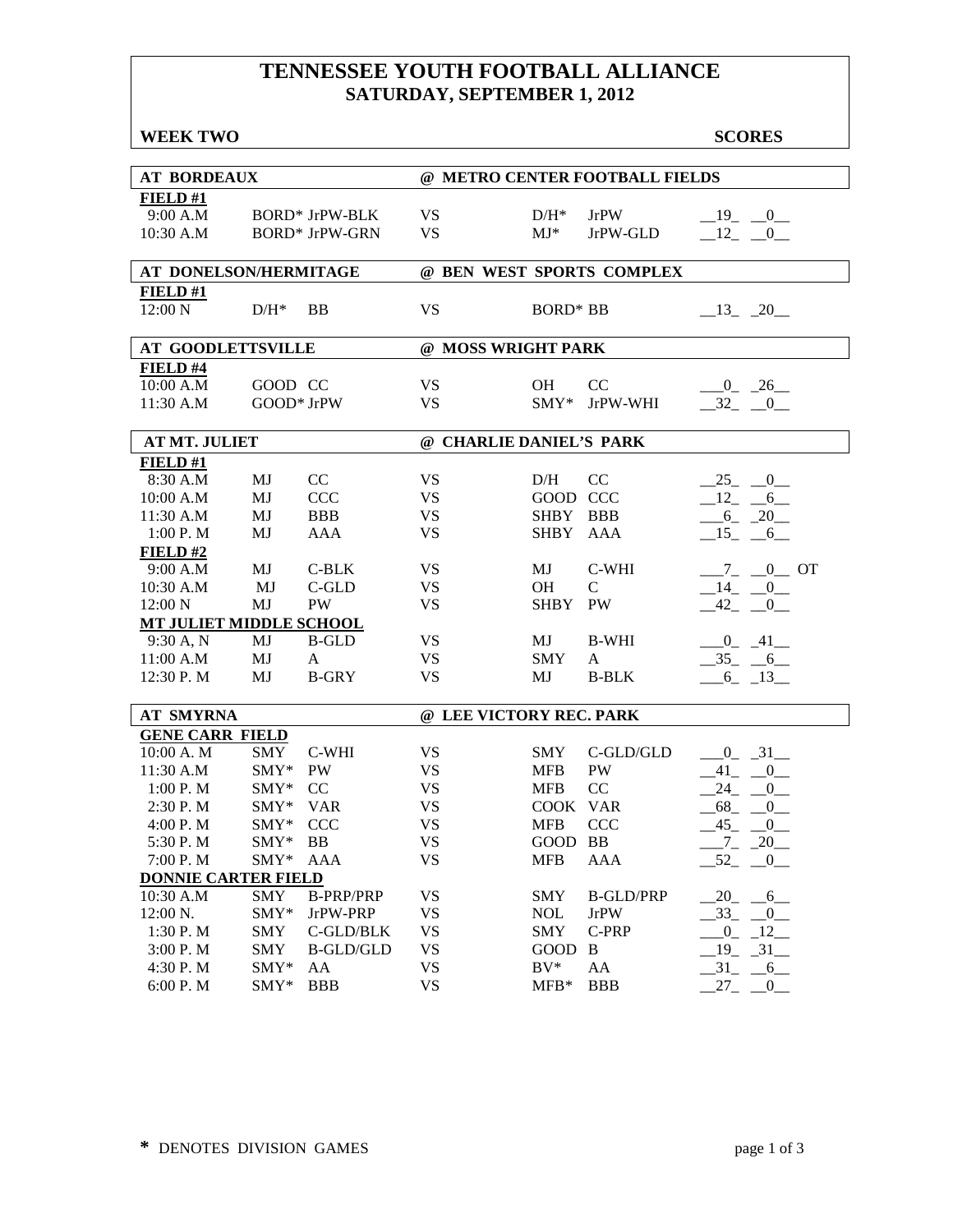## **TENNESSEE YOUTH FOOTBALL ALLIANCE SATURDAY, SEPTEMBER 1, 2012**

| <b>WEEK TWO</b>          |             |                  |           |                                 |                  | <b>SCORES</b>                   |
|--------------------------|-------------|------------------|-----------|---------------------------------|------------------|---------------------------------|
|                          |             |                  |           |                                 |                  |                                 |
| <b>AT BELLEVUE</b>       |             |                  |           | @ BELLEVUE MIDDLE SCHOOL        |                  |                                 |
| 9:00 A.M                 | $BV^*$      | <b>PW</b>        | <b>VS</b> | ES*                             | <b>PW</b>        | $-19$<br>$\overline{0}$         |
| 10:30 A.M                | $BV^*$      | <b>CCC</b>       | <b>VS</b> | ES*                             | <b>CCC</b>       | $-41$<br>$\overline{0}$         |
| 12:00 N                  | $BV^*$      | <b>BBB</b>       | <b>VS</b> | $ES^*$                          | <b>BBB</b>       | 41<br>$-14$                     |
| 1:30 P.M                 | $BV^*$      | <b>AAA</b>       | <b>VS</b> | $ES^*$                          | <b>AAA</b>       | 23<br>$8$ <sub>—</sub>          |
| 3:00 P. M                | $BV^*$      | <b>BB</b>        | <b>VS</b> | $GAL*$                          | <b>BB</b>        | 32<br>7                         |
| <b>AT CLARKSVILLE</b>    |             |                  |           | @ NORTHEAST HIGH SCHOOL         |                  |                                 |
| 10:00 A.M                | CLRK* BB    |                  | <b>VS</b> | $DC*$                           | <b>BB</b>        | 29<br>$\overline{0}$            |
| 11:30 A.M                | CLRK PW     |                  | <b>VS</b> | OH                              | PW               | $-28$<br>6                      |
| 1:00 P.M                 | CLRK CCC    |                  | <b>VS</b> | OH                              | <b>CCC</b>       | $-33$<br>6                      |
| 2:30 P.M                 | <b>CLRK</b> | <b>BBB</b>       | <b>VS</b> | <b>OH</b>                       | <b>BBB</b>       | 12<br>24                        |
| 4:00 P.M                 | <b>CLRK</b> | AAA              | <b>VS</b> | OH                              | AAA              | $-36$<br>$\overline{0}$         |
| 5:30 P.M                 | CLRK* VAR   |                  | <b>VS</b> | $D/H^*$                         | <b>VAR</b>       | $-28$<br>$\mathbf{0}$           |
|                          |             |                  |           |                                 |                  |                                 |
| AT DAVIDSON COUNTY       |             |                  | <b>VS</b> | @ KIPP ACADEMY                  |                  |                                 |
| 8:00 A.M<br>9:30 A.M     | DC<br>DC    | PW<br><b>CCC</b> | <b>VS</b> | D/H                             | PW<br><b>CCC</b> | 12<br>6<br>$\overline{0}$<br>40 |
| 11:00 A.M                | DC          | <b>BBB</b>       | <b>VS</b> | D/H                             | <b>BBB</b>       | 20                              |
|                          |             |                  |           | D/H                             |                  | 26                              |
| 12:30 P.M                | DC          | <b>AAA</b>       | <b>VS</b> | D/H                             | AAA              | 12<br>20                        |
| 2:00 P.M                 | $DC^*$      | AA               | <b>VS</b> | $D/H^*$                         | AA               | 20<br>7                         |
| <b>AT LEBANON</b>        |             |                  |           | @ WALTER J. BAIRD MIDDLE SCHOOL |                  |                                 |
| 9:30 A.M                 | <b>LEB</b>  | $\, {\bf B}$     | <b>VS</b> | <b>SMY</b>                      | <b>B-WHI</b>     | $\overline{2}$<br>25            |
| 11:00 A.M                | <b>LEB</b>  | $\mathsf{C}$     | <b>VS</b> | D/H                             | $\mathsf{C}$     | 26<br>$\overline{0}$            |
| 12:30 P.M                | $LEB*$      | <b>CCC</b>       | <b>VS</b> | <b>GRSL* CCC</b>                |                  | 21<br>$-14$                     |
| 2:00 P.M                 | $LEB*$      | <b>BBB</b>       | <b>VS</b> | GRSL* BBB                       |                  | 30<br>$-0$                      |
| 3:30 P.M                 | $LEB*$      | AAA              | <b>VS</b> | GRSL* AAA                       |                  | 21<br>0                         |
| <b>AT NCS</b>            |             |                  |           | @ M.L.K. MAGNET SCHOOL          |                  |                                 |
| 9:30 A.M                 | <b>NCS</b>  | <b>CCC</b>       | <b>VS</b> | <b>GAL</b>                      | <b>CCC</b>       | $7\overline{ }$<br>$-13$        |
| 11:00 A.M                | <b>NCS</b>  | PW               | <b>VS</b> | <b>GAL</b>                      | PW               | 6<br>20                         |
| 12:30 P.M                | <b>NCS</b>  | <b>BBB</b>       | <b>VS</b> | <b>GAL</b>                      | <b>BBB</b>       | $\overline{0}$<br>7             |
| 2:00 P.M                 | <b>NCS</b>  | <b>AAA</b>       | <b>VS</b> | <b>GAL</b>                      | AAA              | 48<br>$\overline{0}$            |
|                          |             |                  |           |                                 |                  |                                 |
| <b>AT NOLENSVILLE</b>    |             |                  |           | @ ROCKY FORK PARK               |                  |                                 |
| 9:30 A.M                 | $NOL^*$     | <b>PW</b>        | VS        | MTB* PW                         |                  | $-13$<br>26                     |
| 11:00 A.M                | $NOL*$      | <b>CCC</b>       | <b>VS</b> | $MTB*$                          | <b>CCC</b>       | $.51 -$<br>0                    |
| 12:30 P.M                | $NOL*$      | <b>BBB</b>       | <b>VS</b> | $MTB*$                          | BBB              | $.30-$<br>$_{0}$                |
| 2:00 P. M                | $NOL*$      | AAA              | VS        | $MTB*$                          | AAA              | $-40$<br>$\overline{0}$         |
| 3:30P. M                 | <b>NOL</b>  | CC               | <b>VS</b> | LEB                             | CC               | $0_{-}$<br>$-6$ OT              |
| 5:00 P.M                 | $NOL*$      | BB               | <b>VS</b> | $LEB*$                          | <b>BB</b>        | $-7 - 33$                       |
| 6:30 P. M                | <b>NOL</b>  | A                | VS        | MTB                             | A-BLK            | $0$ $1$ Forfiet                 |
| AT SPRING HILL (RAIDERS) |             |                  |           | @ SPRING HILL MIDDLE SCHOOL     |                  |                                 |
| 10:30 A.M                | <b>SPH</b>  | PW               | <b>VS</b> | COOK PW                         |                  | 24<br>$\overline{0}$            |
| 12:00 N                  | <b>SPH</b>  | <b>CCC</b>       | <b>VS</b> | COOK CCC                        |                  | $-0$<br>$-34$                   |
| 1:30P. M                 | <b>SPH</b>  | <b>BBB</b>       | VS        | COOK BBB                        |                  | 6<br>$-29$                      |
| 3:00 P. M                | <b>SPH</b>  | AAA              | <b>VS</b> | COOK AAA                        |                  | $-13$<br>26                     |
| 4:30 P.M                 | SPH*        | <b>BB</b>        | VS        | COOK BB                         |                  | $-12$<br>$\overline{0}$         |
| 6:00 P.M                 | <b>SPH</b>  | CC               | <b>VS</b> | COOK CC                         |                  | 0_ Forfeit                      |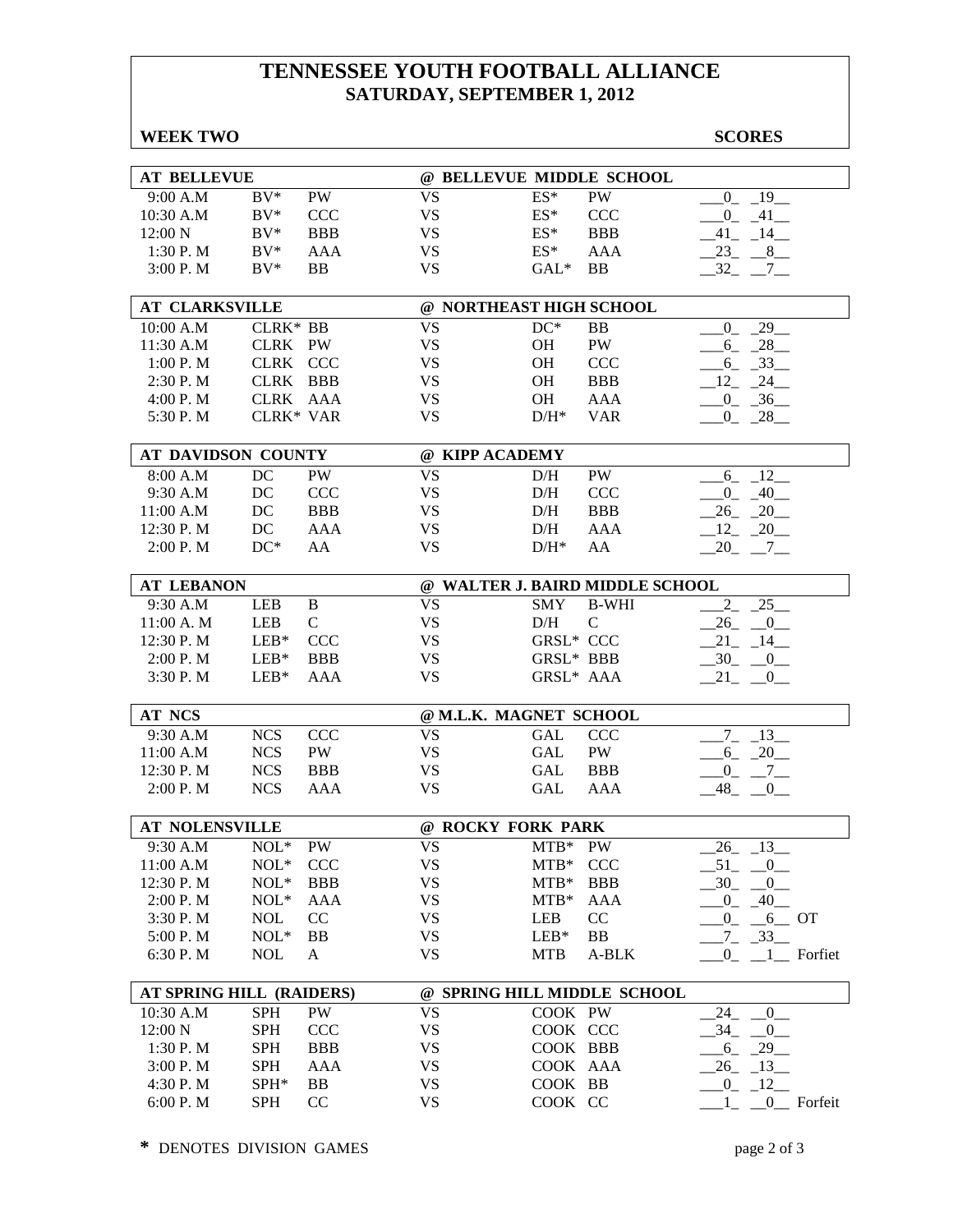## **TENNESSEE YOUTH FOOTBALL ALLIANCE SATURDAY, SEPTEMBER 1, 2012**

**WEEK TWO SCORES**

**AT SPRING HILL (COYOTES) @ SUMMIT HIGH SCHOOL** 5:15 P. M SHC VAR VS OH VAR <u>0</u> 60

## **SUNDAY, SEPTEMBER 2, 2012**

**AT LEBANON @ WALTER J. BEARD HIGH SCHOOL** 2;30 P.M LEB PW VS COOK PW TO BE RESCHEDULED

|             |                                | <b>TYFA COMMUNITY'S</b> |                              |             |                             |
|-------------|--------------------------------|-------------------------|------------------------------|-------------|-----------------------------|
| BV          | <b>Bellevue Steelers</b>       | <b>BORD</b>             | <b>Bordeaux Eagles</b>       | <b>CLRK</b> | Clarksville Greyhounds      |
| <b>COOK</b> | Cookeville Cavaliers           | DC                      | Davidson Co. Colts           | D/H         | Donelson-Hermitage Warriors |
| ES          | <b>East Side Bobcats</b>       | GAL                     | <b>Gallatin Green Wave</b>   | <b>GOOD</b> | Goodlettsville Trojans      |
| <b>GRSL</b> | <b>Grassland Golden Eagles</b> | <b>LEB</b>              | Lebanon Blue Devils          | <b>MTB</b>  | Middle Tenn Bulldogs        |
| ΜJ          | Mt. Juliet Bears               | <b>MFB</b>              | <b>Murfreesboro Mustangs</b> | <b>NCS</b>  | Nash Comm Sports Cobras     |
| <b>NOLE</b> | Nolensville Panthers           | ΟH                      | Old Hickory Bulldogs         | <b>SHBY</b> | Shelbyville Eagles          |
| <b>SMY</b>  | Smyrna Bulldogs                | <b>SHC</b>              | <b>Spring Hill Coyotes</b>   | <b>SPH</b>  | Spring Hill Raiders         |
|             |                                | WAV                     | Waverly-Belmont Bulldogs     |             |                             |

| <b>COLORS</b> |              |            |        |            |        |            |       |  |
|---------------|--------------|------------|--------|------------|--------|------------|-------|--|
| <b>BLK</b>    | <b>Black</b> | <b>BLU</b> | Blue   | <b>GLD</b> | Gold   | <b>GRN</b> | Green |  |
| <b>GRY</b>    | Grav         | <b>PRP</b> | Purple | <b>SLV</b> | Silver | <b>WHI</b> | White |  |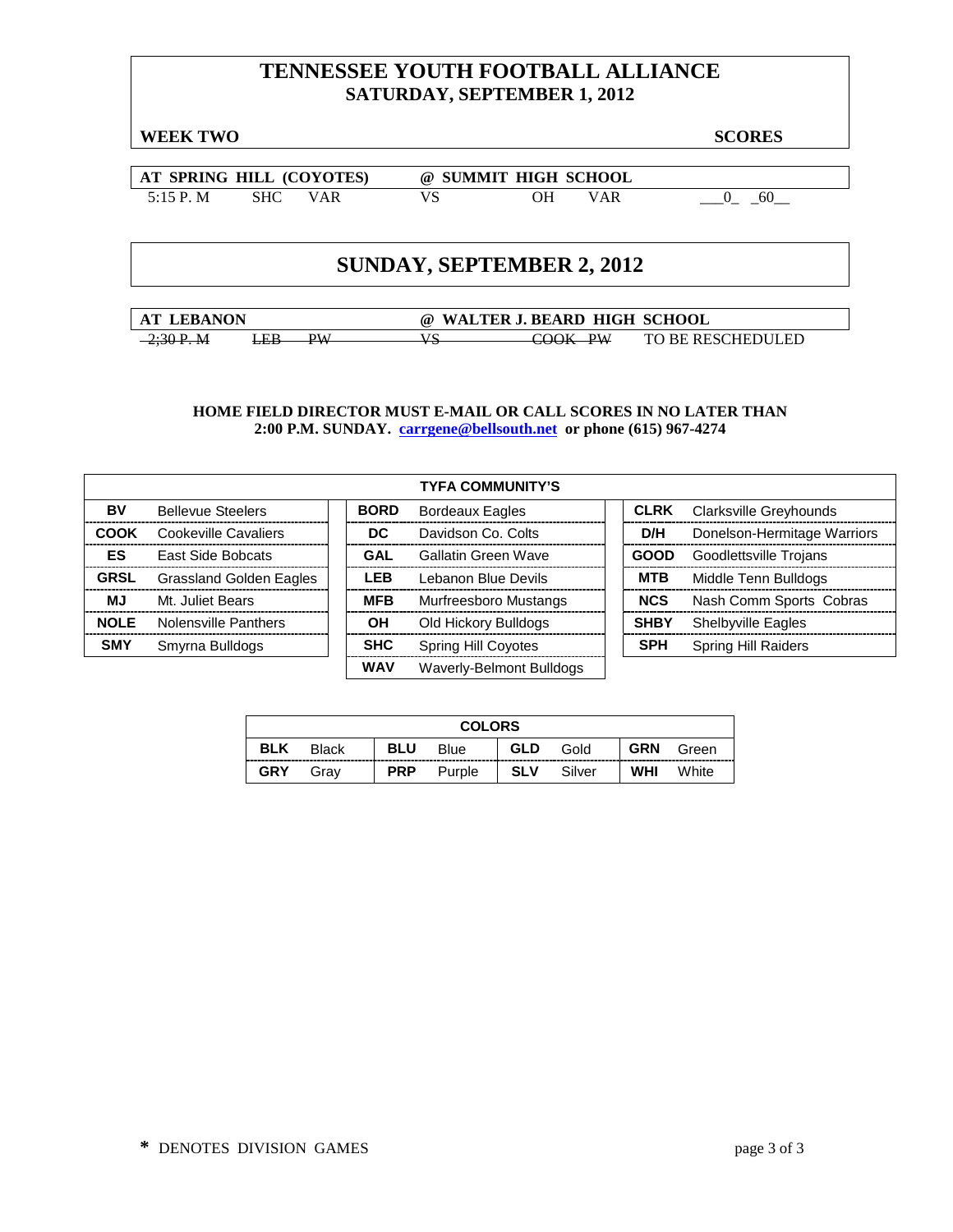## **TENNESSEE YOUTH FOOTBALL ALLIANCE SATURDAY, SEPTEMBER 8, 2012**

#### **WEEK THREE** SCORES

| <b>AT BORDEAUX</b>       |                    |                      | @ METRO CENTER YOUTH FOOTBALL |                         |                               |                                      |  |  |
|--------------------------|--------------------|----------------------|-------------------------------|-------------------------|-------------------------------|--------------------------------------|--|--|
| FIELD#1                  |                    |                      |                               |                         |                               |                                      |  |  |
| 9:00 A.M.                |                    | <b>BORD FLAG-BLK</b> | <b>VS</b>                     | <b>SPH</b>              | <b>FLAG-SLV</b>               | $-38$ $-45$                          |  |  |
| 10:00 A.M                |                    | <b>BORD FLAG-GRY</b> | <b>VS</b>                     | <b>SPH</b>              | <b>FLAG-WHI</b>               | $-36$ $-25$                          |  |  |
| 11:00 A.M                |                    |                      |                               |                         |                               |                                      |  |  |
|                          |                    |                      |                               |                         |                               |                                      |  |  |
| AT DONELSON/HERMITAGE    |                    |                      |                               |                         | @ BEN WEST SPORTS COMPLEX     |                                      |  |  |
| FIELD#1                  |                    |                      |                               |                         |                               |                                      |  |  |
| 9:00 A.M                 | $D/H^*$            | <b>BB</b>            | <b>VS</b>                     | $MJ^*$                  | BB                            | $-6 - 21$                            |  |  |
| 10:30 A.M                | $D/H^*$            | AA                   | <b>VS</b>                     | $MJ^*$                  | AA                            | $27 - 20$                            |  |  |
| 12:00 N                  | $\mathrm{D/H^{*}}$ | <b>CCC</b>           | <b>VS</b>                     | $MJ^*$                  | <b>CCC</b>                    | $-13$<br>$-26$                       |  |  |
| 1:30 P.M                 | $D/H^*$            | <b>BBB</b>           | <b>VS</b>                     | $MJ^*$                  | <b>BBB</b>                    | $13_{-}$<br>$-23$                    |  |  |
| 3:00 P.M                 | $D/H^*$            | <b>AAA</b>           | <b>VS</b>                     | $MJ*$                   | <b>AAA</b>                    | 34<br>6                              |  |  |
| 4:30 P.M                 | $D/H^*$            | <b>VAR</b>           | <b>VS</b>                     | SHC*                    | <b>VAR</b>                    | 50<br>$_{0}$                         |  |  |
| FIELD#2                  |                    |                      |                               |                         |                               |                                      |  |  |
| 9:30 A.M                 | $D/H^*$            | $\mathsf{C}$         | <b>VS</b>                     | $MJ^*$                  | C-WHI                         | $-0$ $-25$                           |  |  |
| 11:00 A.M                | $D/H^*$            | CC                   | <b>VS</b>                     | $MJ^*$                  | CC                            | $-0$ $-35$                           |  |  |
| 12:30 P M                | $D/H^*$            | PW                   | <b>VS</b>                     | $MJ^*$                  | PW                            | $-6 - -0$                            |  |  |
| 2:00 P.M                 | $D/H^*$            | <b>JrPW</b>          | <b>VS</b>                     | $SMY*$                  | JrPW-WHI                      | $-19 - 14$                           |  |  |
| 3:30 P.M                 | D/H                | B                    | <b>VS</b>                     | BORD B                  |                               | $-$ 0 <sup>-</sup> $-$ <sup>41</sup> |  |  |
|                          |                    |                      |                               |                         |                               |                                      |  |  |
| <b>AT GOODLETTSVILLE</b> |                    |                      |                               | @ MOSS WRIGHT PARK      |                               |                                      |  |  |
| FIELD#3                  |                    |                      |                               |                         |                               |                                      |  |  |
| 10:30 A.M                | GOOD* AAA          |                      | <b>VS</b>                     | $SMY*$                  | AAA                           | $-0$ $-7$                            |  |  |
| 12:00 N                  | GOOD* CCC          |                      | <b>VS</b>                     | $SMY*$                  | <b>CCC</b>                    | $-6 - 26$                            |  |  |
| 1:30P. M                 | GOOD* PW           |                      | <b>VS</b>                     | $SMY*$                  | PW                            | $8 - 12$                             |  |  |
| FIELD#4                  |                    |                      |                               |                         |                               |                                      |  |  |
| 10:00 A.M.               | GOOD* BBB          |                      | <b>VS</b>                     | $SMY*$                  | <b>BBB</b>                    | $6 - 26$                             |  |  |
| 11:30 A.M                | GOOD* CC           |                      | <b>VS</b>                     | $SMY*$                  | CC                            | $-0$ $-32$                           |  |  |
| 1:00 P. M                | $GOOD*B$           |                      | <b>VS</b>                     | $SMY*$                  | <b>B-GLD/PRP</b>              | $-31 - 6$                            |  |  |
| 2:30 P.M                 | GOOD* BB           |                      | <b>VS</b>                     | SMY*                    | <b>BB</b>                     | $-6 - 19$                            |  |  |
|                          |                    |                      |                               |                         |                               |                                      |  |  |
| AT MT. JULIET<br>FIELD#1 |                    |                      |                               | @ CHARLIE DANIEL'S PARK |                               |                                      |  |  |
| 5:00 P.M                 | MJ                 | <b>B-WHI</b>         | <b>VS</b>                     | MJ                      | <b>B-BLK</b>                  |                                      |  |  |
| 6:30 P.M                 | $MJ*$              | JrPW-BLK             | <b>VS</b>                     | $SMY*$                  | JrPW-PRP                      | $-6 - -7$<br>$-34$<br>$\mathbf{0}$   |  |  |
| FIELD#2                  |                    |                      |                               |                         |                               |                                      |  |  |
| 5:30 P.M                 | MJ                 | C-GLD                | VS                            | <b>SMY</b>              | C-GLD/BLK                     |                                      |  |  |
|                          | $MJ^*$             | JrPW-GLD             | <b>VS</b>                     |                         |                               | $-12 - -6$                           |  |  |
| 7:00 P.M                 |                    |                      |                               |                         | BORD* JrPW-BLK                | $-6 - 21$                            |  |  |
| <b>AT MURFREESBORO</b>   |                    |                      |                               |                         | @ MIDDLE POINT SPORTS COMPLEX |                                      |  |  |
| FIELD#1                  |                    |                      |                               |                         |                               |                                      |  |  |
| 10:30 A.M                | MFB                | <b>CCC</b>           | <b>VS</b>                     | BORD CCC                |                               | $-0$ $-19$                           |  |  |
| 12:00 N                  | <b>MFB</b>         | PW                   | <b>VS</b>                     | BORD PW                 |                               | $0 - 52$                             |  |  |
| 1:30 P.M                 | <b>MFB</b>         | <b>AAA</b>           | <b>VS</b>                     | BORD AAA                |                               | $0 - 55$                             |  |  |
| 3:00 P.M                 | <b>MFB</b>         | CC                   | <b>VS</b>                     | <b>BORD</b>             | CC                            | $-19 - 18$                           |  |  |
| 4:30 P.M                 | <b>MFB</b>         | <b>BBB</b>           | <b>VS</b>                     | <b>BORD</b>             | <b>BBB</b>                    | $0 - 15$                             |  |  |
| FIELD #2                 |                    |                      |                               |                         |                               |                                      |  |  |
| 10:00 A.M                | <b>MFB</b>         | <b>FLAG-WHI</b>      | <b>VS</b>                     | <b>MTB</b>              | <b>FLAG</b>                   | $-0$ $-14$ $-$                       |  |  |
| 11:00 A.M                | <b>MFB</b>         | <b>FLAG-BLU</b>      | <b>VS</b>                     | SH                      | <b>FLAG-BLK</b>               | $-8$ $-36$ $-$                       |  |  |
|                          |                    |                      |                               |                         |                               |                                      |  |  |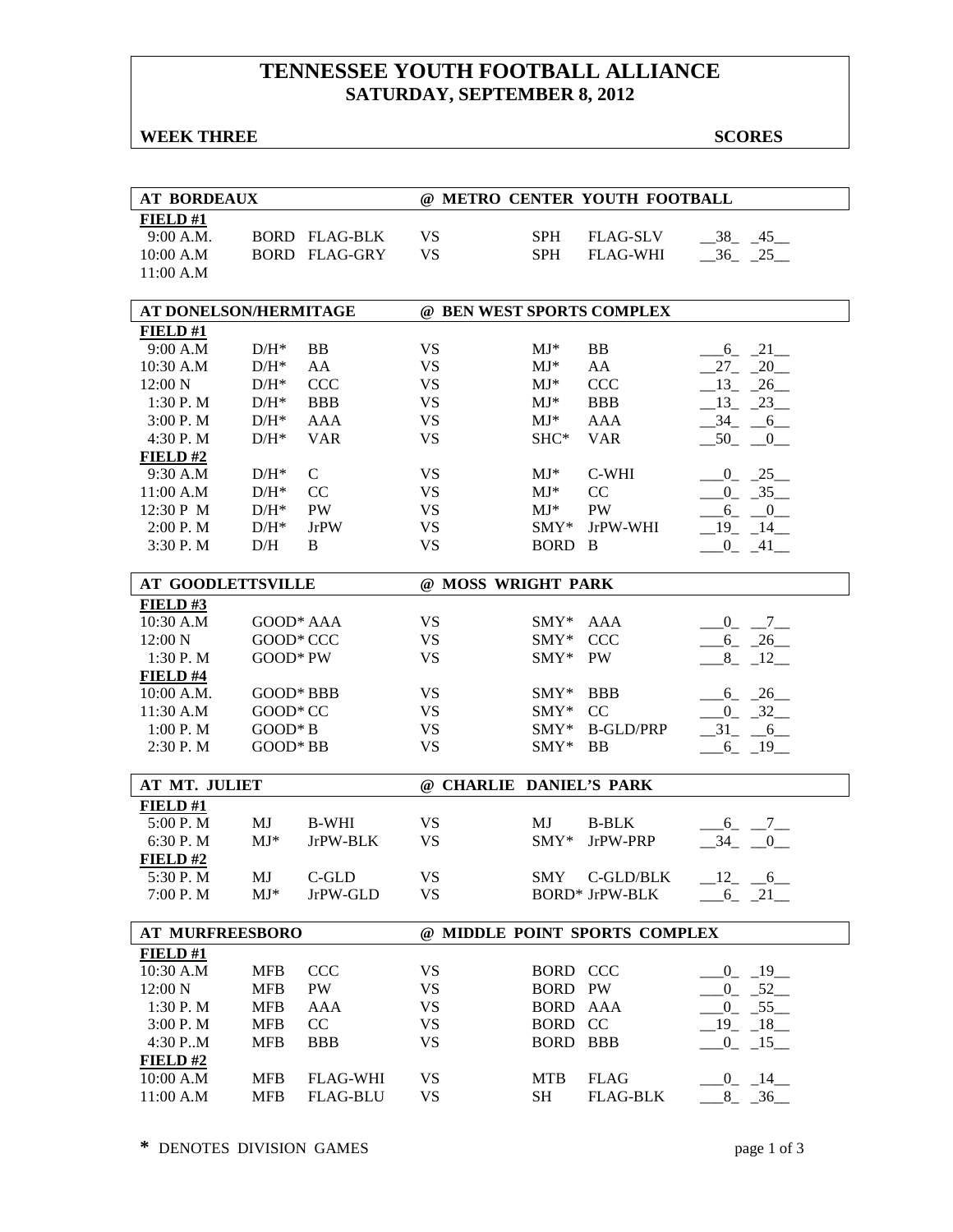## **TENNESSEE YOUTH FOOTBALL ALLIANCE SATURDAY, SEPTEMBER 8, 2012**

#### **WEEK THREE** SCORES

| AT OLD HICKORY           |             |               | @ DUPONT MIDDLE SCHOOL                     |                  |               |                                   |
|--------------------------|-------------|---------------|--------------------------------------------|------------------|---------------|-----------------------------------|
| 10:30 AM.                | <b>OH</b>   | $\mathcal{C}$ | <b>VS</b>                                  | <b>LEB</b>       | $\mathcal{C}$ | $6 - 7$                           |
| 12:00 N                  | <b>OH</b>   | PW            | <b>VS</b>                                  | DC               | PW            | $1_{-}$ $0_{-}$ Forfeit           |
| 1:30 P.M                 | $OH*$       | AA            | <b>VS</b>                                  | $DC^*$           | AA            | $-0$ $-16$ $-$                    |
| 3:00 P.M                 | <b>OH</b>   | <b>CCC</b>    | <b>VS</b>                                  | DC               | <b>CCC</b>    | 33 7                              |
| 4:30 P.M                 | OH          | <b>BBB</b>    | <b>VS</b>                                  | DC               | <b>BBB</b>    | 12<br>$\mathbf{0}$                |
| 6:00 P.M                 | OH          | <b>AAA</b>    | <b>VS</b>                                  | DC               | <b>AAA</b>    | 22<br>$\overline{0}$              |
| 7:30 P.M                 | $OH*$       | <b>VAR</b>    | <b>VS</b>                                  | $DC*$            | <b>VAR</b>    | 28<br>$6_{-}$                     |
|                          |             |               |                                            |                  |               |                                   |
| <b>AT SMYRNA</b>         |             |               | @ LEE VICTORY RE. PARK                     |                  |               |                                   |
| <b>GENE CARR FIELD</b>   |             |               |                                            |                  |               |                                   |
| 9:00 A.M                 | <b>SMY</b>  | C-PRP         | <b>VS</b>                                  | <b>SMY</b>       | C-WHI         | $-19$ $-0$                        |
| 10:30 A.M                | <b>SMY</b>  | C-GLD/GLD     | <b>VS</b>                                  | MJ               | $C-BLK$       | $-19$ $-7$ $-$                    |
|                          |             |               |                                            |                  |               |                                   |
| <b>AT BELLEVUE</b>       |             |               | @ BELLEVUE MIDDLE SCHOOL                   |                  |               |                                   |
| 9:00 A.M                 | $BV^*$      | PW            | <b>VS</b>                                  | CLRK* PW         |               | 26<br>$6\overline{6}$             |
| 10:30 A.M                | $BV^*$      | <b>CCC</b>    | <b>VS</b>                                  | <b>CLRK* CCC</b> |               | $-6 - 42$                         |
| 12:00 N                  | $BV^*$      | <b>BBB</b>    | <b>VS</b>                                  | <b>CLRK* BBB</b> |               | $-19$ $-13$                       |
| 1:30 P.M                 | $BV^*$      | <b>AAA</b>    | <b>VS</b>                                  | CLRK* AAA        |               | $-40 - 6$                         |
| 3:00 P.M                 | BV          | AA            | <b>VS</b>                                  | <b>SMY</b>       | AA            | $-19$ $-13$                       |
| 4:30 P.M                 | BV          | <b>BB</b>     | <b>VS</b>                                  | CLRK BB          |               | 25<br>$\sqrt{0}$                  |
|                          |             |               |                                            |                  |               |                                   |
| <b>AT GALLATIN</b>       |             |               | @ TRIPLE CREEK PARK                        |                  |               |                                   |
| FIELD#1                  |             |               |                                            |                  |               |                                   |
| 9:30 A.M                 | $GAL*$      | <b>CCC</b>    | <b>VS</b>                                  | $ES^*$           | <b>CCC</b>    | $-6 - 14$                         |
| 11:00 A.M                | $GAL^*$     | <b>BBB</b>    | <b>VS</b>                                  | $ES^*$           | <b>BBB</b>    | $-0$ $-26$                        |
| 12:30 P.M                | $GAL^*$     | <b>AAA</b>    | <b>VS</b>                                  | $ES^*$           | AAA           | $0 - 52$                          |
| FIELD#2                  |             |               |                                            |                  |               |                                   |
| 10:00 A.M                | $GAL*$      | PW            | <b>VS</b>                                  | $ES^*$           | PW            | $-6 - 19$                         |
| 11:30 A.M                | GAL         | <b>BB</b>     | <b>VS</b>                                  | DC               | <b>BB</b>     | $52 - 0$                          |
|                          |             |               |                                            |                  |               |                                   |
| <b>AT SHELBYVILLE</b>    |             |               | @ SHELBYVILLE HIGH SCHOOL                  |                  |               |                                   |
| 10:00 A.M                | <b>SHBY</b> | PW            | <b>VS</b>                                  | <b>MTB</b>       | PW            | $19_{-}$<br>$20$ <sub>—</sub>     |
| 11:30 A.M                | <b>SHBY</b> | <b>BBB</b>    | <b>VS</b>                                  | GRSL             | <b>BBB</b>    | 25<br>$\overline{0}$              |
| 1:00 P. M                | SHBY AAA    |               | <b>VS</b>                                  | GRSL             | AAA           | $12 - 37$                         |
|                          |             |               |                                            |                  |               |                                   |
| <b>AT COOKEVILLE</b>     |             |               | @ COOKEVILLE HIGH SCHOOL                   |                  |               |                                   |
| FIELD#1                  |             |               | DUE TO WEATHER ALL GAMES TO BE RESCHEDULED |                  |               |                                   |
| 11:00 A.M                | -COOK* CCC  |               | <b>VS</b>                                  | $NCS*$ CCC       |               |                                   |
| 12:30 P.M                | COOK* VAR   |               | VS                                         | <b>BORD* VAR</b> |               |                                   |
| $-2:00 P. M$             | COOK*BBB    |               | VS.                                        | $NCS^*$ BBB      |               |                                   |
| FIELD#2                  |             |               |                                            |                  |               |                                   |
| 11:30 A.M                | COOK* PW    |               | VS-                                        | $NCS^*$ PW       |               |                                   |
| $-1:00 P. M$             | COOK* AAA   |               | VS                                         | NCS* AAA         |               |                                   |
|                          |             |               |                                            |                  |               |                                   |
| AT MIDDLE TENN, BULLDOGS |             |               | @ INGLEWOOD PARK                           |                  |               |                                   |
| 10:00 A.M                | <b>MTB</b>  | A-GLD         | <b>VS</b>                                  | MJ               | $\mathbf{A}$  | $\overline{0}$<br>46              |
|                          | <b>MTB</b>  | A-BLK         | <b>VS</b>                                  | <b>GRSL</b>      | A             | 0_ Forfeit<br>1                   |
| 11:30 A.M                | <b>MTB</b>  | <b>CCC</b>    | <b>VS</b>                                  | <b>GRSL</b>      | <b>CCC</b>    | $\overline{20}$<br>$\overline{0}$ |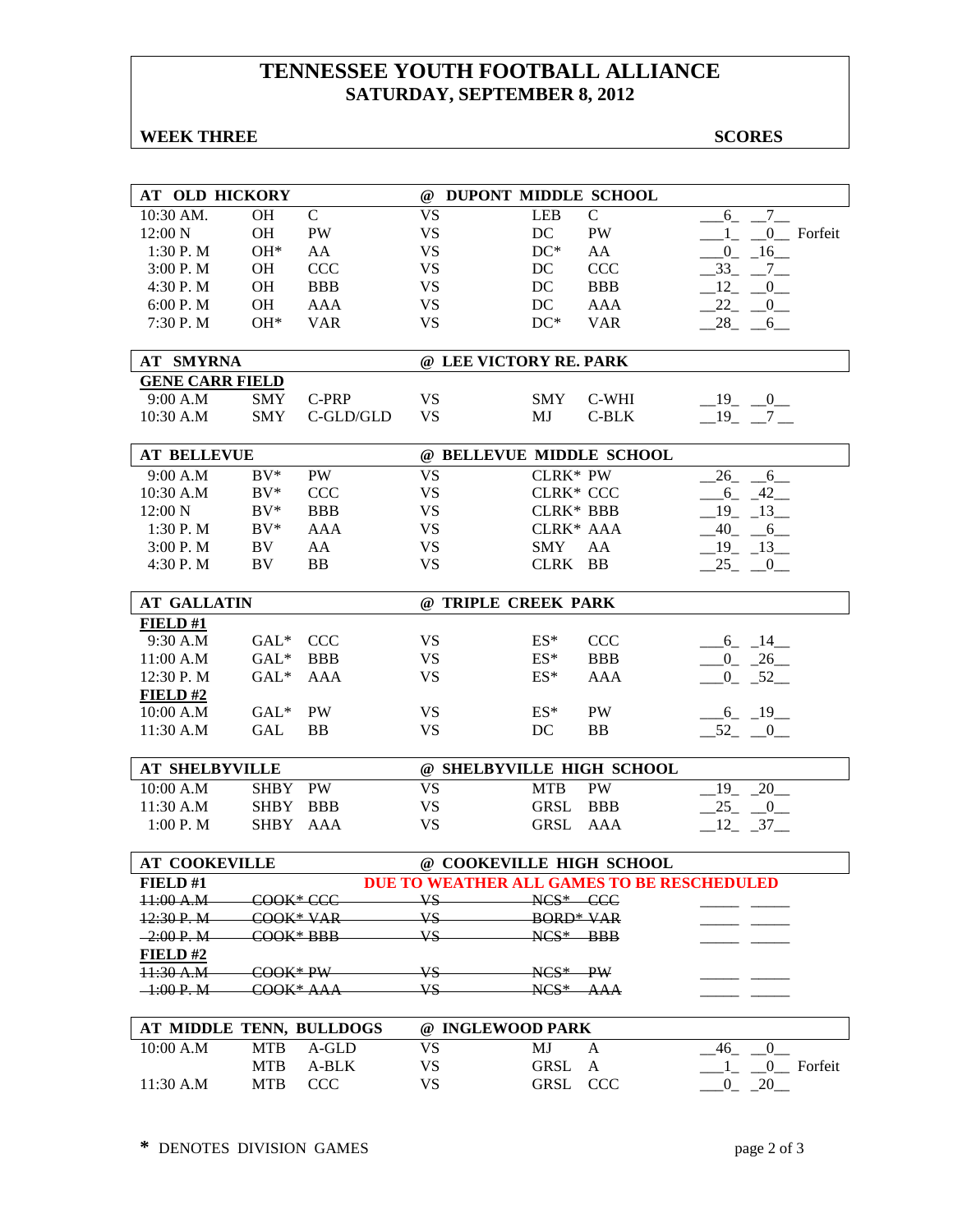## **TENNESSEE YOUTH FOOTBALL ALLIANCE SATURDAY, SEPTEMBER 8, 2012**

#### **WEEK THREE** SCORES

| <b>AT NOLENSVILLE</b>    |            |                                | $\omega$ | <b>ROCKY FORK PARK</b> |                                  |                                            |
|--------------------------|------------|--------------------------------|----------|------------------------|----------------------------------|--------------------------------------------|
| 9:00 A.M                 | <b>NOL</b> | <b>PW</b>                      | VS       | WAV                    | PW                               | 20<br>- 19                                 |
| 10:30 A.M                | <b>NOL</b> | <b>CCC</b>                     | VS       | WAV                    | <b>CCC</b>                       | 12<br>18                                   |
| 12:00 N                  | <b>NOL</b> | <b>BBB</b>                     | VS       | WAV                    | <b>BBB</b>                       | 14<br>$\Omega$                             |
| 1:30P. M                 | <b>NOL</b> | AAA                            | VS       | WAV                    | AAA                              | 38<br>$\Omega$                             |
| $3:00P$ . M              | $NOL*$     | <b>JrPW</b>                    | VS       | GOOD* JrPW             |                                  | 43<br>$\Omega$                             |
| 4:30 P.M                 | $NOL*$     | BB                             | VS       | $COOK*BB$              |                                  | 13<br>- 19                                 |
| 6:00 P. M                | $NOL*$     | A                              | VS       | $SMY*$                 | A                                | 37<br>$\begin{array}{ccc} & 0 \end{array}$ |
|                          |            |                                |          |                        |                                  |                                            |
| AT SPRING HILL (RAIDERS) |            |                                | $\omega$ |                        | <b>SPRING HILL MIDDLE SCHOOL</b> |                                            |
| 8:30 A.M                 | $SPH*$     | CC.                            | VS       | $LEB*$                 | CC.                              | 12<br>24                                   |
| 10:00 A.M                | $SPH*$     | <b>PW</b>                      | VS       | $LEB*$                 | <b>PW</b>                        | 6                                          |
| 11:30 A.M                | $SPH*$     | <b>BB</b>                      | VS       | $LEB*$                 | <b>BB</b>                        | $12$ $OTx2$<br>6                           |
| 1:00 P. M                |            | MILITARY APPRECIATION CEREMONY |          |                        |                                  |                                            |
| 1:30P. M                 | $SPH*$     | <b>CCC</b>                     | VS       | $LEB*$                 | <b>CCC</b>                       | 20 19                                      |
| $3:00P$ . M              | $SPH*$     | <b>BBB</b>                     | VS       | $LEB*$                 | <b>BBB</b>                       | 20<br>6                                    |
| 4:30 P.M                 | $SPH*$     | AAA                            | VS       | $LEB*$                 | AAA                              | 30<br>$\Omega$                             |

|             | <b>TYFA COMMUNITY'S</b>  |             |                            |  |             |                             |  |  |  |  |
|-------------|--------------------------|-------------|----------------------------|--|-------------|-----------------------------|--|--|--|--|
| BV          | <b>Bellevue Steelers</b> | <b>BORD</b> | <b>Bordeaux Eagles</b>     |  | <b>CLRK</b> | Clarksville Greyhounds      |  |  |  |  |
| COOK        | Cookeville Cavaliers     | DC          | Davidson Co. Colts         |  | D/H         | Donelson-Hermitage Warriors |  |  |  |  |
| <b>ES</b>   | <b>East Side Bobcats</b> | GAL         | Gallatin Green Wave        |  | <b>GOOD</b> | Goodlettsville Trojans      |  |  |  |  |
| <b>GRSL</b> | Grassland Golden Eagles  | <b>LEB</b>  | Lebanon Blue Devils        |  | <b>MTB</b>  | Middle Tenn Bulldogs        |  |  |  |  |
| <b>MJ</b>   | Mt. Juliet Bears         | <b>MFB</b>  | Murfreesboro Mustangs      |  | <b>NCS</b>  | Nash Comm Sports Cobras     |  |  |  |  |
| <b>NOLE</b> | Nolensville Panthers     | ΟH          | Old Hickory Bulldogs       |  | <b>SHBY</b> | <b>Shelbyville Eagles</b>   |  |  |  |  |
| <b>SMY</b>  | Smyrna Bulldogs          | <b>SHC</b>  | <b>Spring Hill Coyotes</b> |  | <b>SPH</b>  | <b>Spring Hill Raiders</b>  |  |  |  |  |
|             |                          | <b>WAV</b>  | Waverly-Belmont Bulldogs   |  |             |                             |  |  |  |  |

|            |              |            | <b>COLORS</b> |            |        |            |       |
|------------|--------------|------------|---------------|------------|--------|------------|-------|
| <b>BLK</b> | <b>Black</b> | <b>BLU</b> | Blue          | <b>GLD</b> | Gold   | <b>GRN</b> | Green |
| <b>GRY</b> | Grav         | <b>PRP</b> | Purple        | <b>SLV</b> | Silver | <b>WHI</b> | White |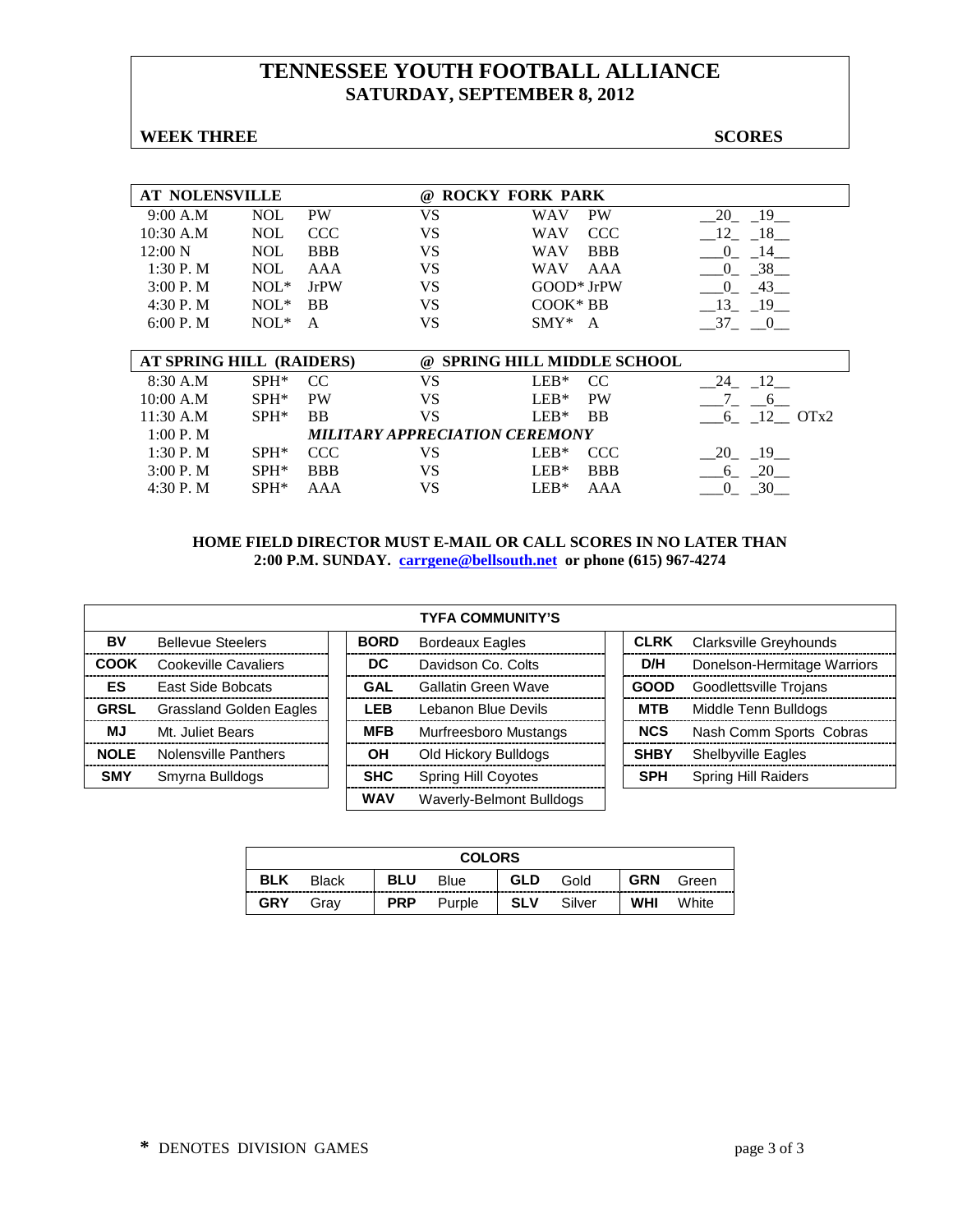## **TENNESSEE YOUTH FOOTBALL ALLIANCE SATURDAY, SEPTEMBER 15, 2012**

WEEK FOUR SCORES

| <b>AT GOODLETTSVILLE</b>   |                        |                  | @ MOSS WRIGHT PARK      |                            |                       |                         |
|----------------------------|------------------------|------------------|-------------------------|----------------------------|-----------------------|-------------------------|
| FIELD #4                   |                        |                  |                         |                            |                       |                         |
| 10:00 A.M                  | GOOD* BB               |                  | <b>VS</b>               | $MJ*$                      | ${\bf BB}$            | $-21 - 6$               |
| 11:30 A.M                  | GOOD* CCC              |                  | <b>VS</b>               | $MJ^*$                     | <b>CCC</b>            | $-0$ $-14$              |
| 1:00 P.M                   |                        |                  | <b>HOMECOMING</b>       |                            |                       |                         |
| 2:30 P.M                   | GOOD* BBB              |                  | <b>VS</b>               | $MJ^*$                     | <b>BBB</b>            | $-13 - 6$               |
| 4:00 P.M                   | GOOD* AAA              |                  | <b>VS</b>               | $MJ*$                      | AAA                   | $-14$ $-6$              |
| FIELD#3                    |                        |                  |                         |                            |                       |                         |
| 9:30 A.M                   | GOOD B                 |                  | <b>VS</b>               | D/H                        | B                     | $-45 - 12$              |
| 11:00 A.M                  | GOOD* CC               |                  | <b>VS</b>               | $MJ*$                      | CC                    | $-0$ $-45$              |
| 1:00 P.M                   |                        |                  | <b>HOMECOMING</b>       |                            |                       |                         |
| 3:00 P.M                   | $GOOD*PW$              |                  | <b>VS</b>               | $MJ^*$                     | <b>PW</b>             | $-14$ $-0$              |
| 4:30 P.M                   | GOOD* JrPW             |                  | <b>VS</b>               | $MJ*$                      | JrPW-GLD              | $-38 - 6$               |
|                            |                        |                  |                         |                            |                       |                         |
| AT OLD HICKORY             |                        |                  | @ DUPONT MIDDLE SCHOOL  |                            |                       |                         |
| 8:30 A.M                   | $OH*$                  | <b>PW</b>        | <b>VS</b>               | $D/H^*$                    | <b>PW</b>             | $6 - 12$                |
| 11:00 A.M                  | OH                     | $\mathsf{C}$     | <b>VS</b>               | D/H                        | $\mathbf C$           | $_{0}$<br>$-6$          |
| 12:30 P.M                  | $OH*$                  | CC               | <b>VS</b>               | $\mathrm{D/H^{*}}$         | CC                    | $33_{-}$<br>0           |
| 2:00 P.M                   | $OH*$                  | <b>CCC</b>       | <b>VS</b>               | $D/H^*$                    | <b>CCC</b>            | $0 \quad -6$            |
| 3:30 P.M                   | $OH*$                  | <b>BBB</b>       | <b>VS</b>               | $D/H^*$                    | <b>BBB</b>            | $-19$ $-49$             |
| 5:00 P.M                   | D/H                    | AA               | <b>VS</b>               | OH                         | AA                    | $-6 - 41$               |
| 6:30 P.M                   | $OH^*$                 | <b>AAA</b>       | <b>VS</b>               | $D/H^*$                    | <b>AAA</b>            | $-55 - -31$             |
| 8:00 P.M                   | $OH^*$                 | <b>VAR</b>       | <b>VS</b>               | $D/H^*$                    | <b>VAR</b>            | $20 - 14$ OT            |
|                            |                        |                  |                         |                            |                       |                         |
| <b>AT SMYRNA</b>           |                        |                  | @ LEE VICTORY REC. PARK |                            |                       |                         |
| <b>GENE CARR FIELD</b>     |                        |                  |                         |                            |                       |                         |
| 8:30 A.M                   | <b>SMY</b>             | C-WHI            | <b>VS</b>               | МJ                         | C-WHI                 | $-12 - 13$              |
| 10:00 A.M                  | SMY*                   | PW               | <b>VS</b>               | <b>BORD* PW</b>            |                       | $-0$ $-6$               |
| 11:30 A.M                  | SMY*                   | CC               | <b>VS</b>               | <b>BORD* CC</b>            |                       | $-6 - 18$               |
| 1:00 P.M                   | <b>SMY</b>             | C-GLD/GLD        | <b>VS</b>               | МJ                         | $C$ -GLD              | $-19$ $-0$              |
| 2:30 P.M                   | $\text{SMY*}$          | <b>B-WHI</b>     | <b>VS</b>               | $MJ^*$                     | <b>B-GRY</b>          | $-20$ $-19$ $-$         |
| 4:00 P.M                   | SMY*                   | <b>CCC</b>       | <b>VS</b>               | <b>BORD* CCC</b>           |                       | $-21$ $-7$              |
| 5:30 P.M                   | SMY*                   | <b>BB</b>        | <b>VS</b>               | <b>BORD* BB</b>            |                       | $-14$ $-25$             |
| 7:00 P.M                   | $SMY*$                 | <b>AAA</b>       | <b>VS</b>               | <b>BORD* AAA</b>           |                       | $-0$ $-39$              |
| <b>DONNIE CARTER FIELD</b> |                        |                  |                         |                            |                       |                         |
| 9:00 A.M                   | <b>SMY</b>             | <b>B-GLD/PRP</b> | <b>VS</b>               | <b>LEB</b>                 | B                     | $-14$ $-0$              |
| 10:30 A.M                  | <b>SMY</b>             | <b>B-GLD/GLD</b> | <b>VS</b>               | MJ                         | <b>B-GLD</b>          | $-36$ $-0$              |
| 12:00 N                    | SMY*                   | JrPW-PRP         | <b>VS</b>               |                            | <b>BORD* JrPW-BLK</b> | $-6 - 19$               |
| 1:30 P.M                   | <b>SMY</b>             | C-PRP            | <b>VS</b>               | <b>LEB</b>                 | $\mathsf{C}$          | $-27 - 6$               |
| 3:00 P.M                   | $SMY^*$                | JrPW-WHI         | <b>VS</b>               |                            | <b>BORD* JrPW-GRN</b> | $-6 - 26$               |
| 4:30 P.M                   |                        |                  |                         |                            |                       |                         |
|                            |                        |                  |                         |                            |                       |                         |
| 6:00 P. M                  | SMY* VAR<br><b>SMY</b> | <b>B-PRP</b>     | <b>VS</b><br><b>VCS</b> | <b>BORD* VAR</b><br>BORD B |                       | $-0$ $-40$<br>$-6 - 41$ |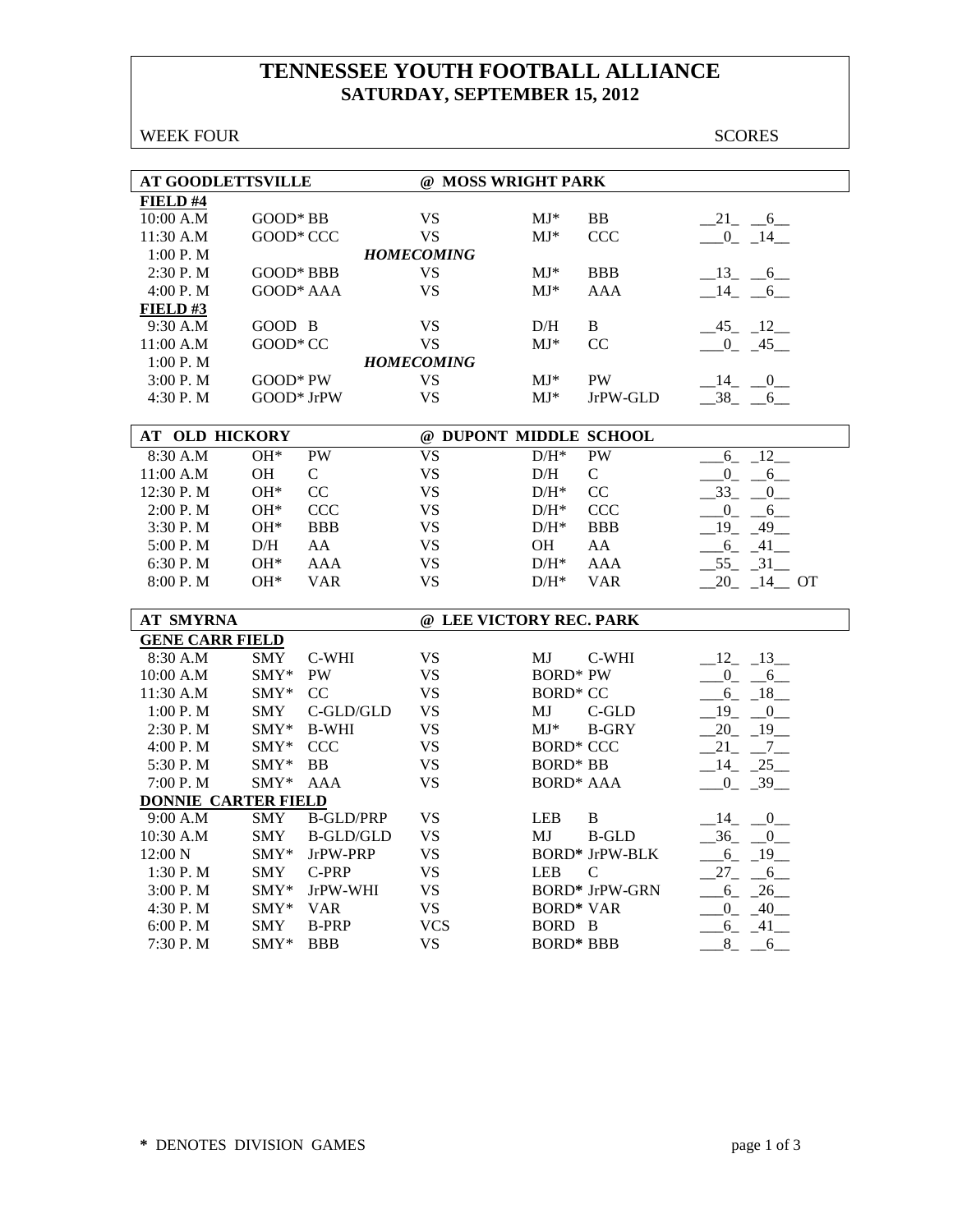## **TENNESSEE YOUTH FOOTBALL ALLIANCE SATURDAY, SEPTEMBER 15, 2012**

WEEK FOUR SCORES

| <b>AT DAVIDSON COUNTY</b>  |                  |                |           | @ KIPP ACADEMY               |              | <b>HOMECOMING</b>               |
|----------------------------|------------------|----------------|-----------|------------------------------|--------------|---------------------------------|
| 8:00 A.M                   | $DC^*$           | AA             | <b>VS</b> | $MJ^*$                       | AA           | 50<br>$-14$                     |
| 9:30 A.M                   | $DC^*$           | PW             | <b>VS</b> | CLRK* PW                     |              | 33<br>$\overline{0}$            |
| 11:00 A.M                  | $DC^*$           | BB             | <b>VS</b> | CLRK* BB                     |              | $\overline{0}$<br>Forfeit<br>-1 |
| 12:30 P.M                  | $DC^*$           | <b>CCC</b>     | <b>VS</b> | <b>CLRK* CCC</b>             |              | Forfeit<br>$0_{-}$              |
| 2:00 P. M                  | $DC^*$           | <b>BBB</b>     | <b>VS</b> | <b>CLRK*BBB</b>              |              | $^{0}$<br>$1$ Forfeit           |
| 3:30 P.M                   | $DC^*$           | AAA            | <b>VS</b> | CLRK* AAA                    |              | 26<br>$6$ <sub>—</sub>          |
| 5:00 P.M                   | $DC^*$           | <b>VAR</b>     | <b>VS</b> | CLRK* VAR                    |              | $-13 - 6$                       |
|                            |                  |                |           |                              |              |                                 |
| <b>AT EAST SIDE</b>        |                  |                |           | <b>MAGNESS POTTER CENTER</b> |              |                                 |
| 11:00 A.M                  | $ES^*$           | <b>PW</b>      | <b>VS</b> | SHBY* PW                     |              | $\overline{0}$<br>47            |
| 12:30 P.M                  | $\mathrm{ES}^*$  | <b>BBB</b>     | <b>VS</b> | SHBY* BBB                    |              | 8<br>41                         |
| 2:00 P.M                   | $ES^*$           | AAA            | <b>VS</b> | SHBY* AAA                    |              | $24 - 12$                       |
| <b>AT GALLATIN</b>         |                  |                |           | @ TRIPLE CREEK PARK          |              |                                 |
| FIELD#1                    |                  |                |           |                              |              |                                 |
| 9:30 A.M.                  | GAL              | <b>CCC</b>     | <b>VS</b> | <b>MFB</b>                   | <b>CCC</b>   | $-38$<br>$\overline{0}$         |
| 11:00 A.M.                 | GAL              | <b>BBB</b>     | <b>VS</b> | <b>MFB</b>                   | <b>BBB</b>   | $-19$<br>$\overline{0}$         |
| 12:30 P.M                  | GAL              | AAA            | <b>VS</b> | <b>MFB</b>                   | AAA          | $26 - 33$                       |
| FIELD #2                   |                  |                |           |                              |              |                                 |
| 10:00 A.M                  | GAL              | <b>PW</b>      | <b>VS</b> | <b>MFB</b>                   | PW           | $-6 - 13$                       |
| 11:30 A.M                  | $GAL^*$          | <b>BB</b>      | <b>VS</b> | $BV^*$                       | <b>BB</b>    | $-0$ $-39$                      |
|                            |                  |                |           |                              |              |                                 |
| <b>AT WAVERLY BELMONT</b>  |                  |                |           | @ TENN. PREPARATORY SCHOOL   |              |                                 |
| 9:30 A.M                   | WAV* PW          |                | <b>VS</b> | $BV^*$                       | PW           | 18<br>$\mathbf{0}$              |
| 11:00 A.M                  | WAV* CCC         |                | <b>VS</b> | $BV^*$                       | <b>CCC</b>   | $-46$<br>0                      |
| 12:30 P.M                  | WAV* BBB         |                | <b>VS</b> | $BV^*$                       | <b>BBB</b>   | $-21$ $-6$                      |
| 2:00 P. M                  | WAV* AAA         |                | <b>VS</b> | $BV^*$                       | AAA          | $-12$ $-21$ $-$                 |
| <b>AT GRASSLAND</b>        |                  |                |           | @ GRASSLAND MIDDLE SCHOOL    |              |                                 |
| FIELD#1                    |                  |                |           |                              |              |                                 |
| 10:30 A.M                  | <b>GRSL* CCC</b> |                | <b>VS</b> | COOK* CCC                    |              | $-26$ $-0$                      |
| 12:00 N                    | GRSL* BBB        |                | <b>VS</b> | COOK* BBB                    |              | $-0$ $-41$                      |
| 1:30P. M                   | GRSL* AAA        |                | <b>VS</b> | COOK* AAA                    |              | $12 - 0$                        |
| 3:00 P. M                  | GRSL A           |                | <b>VS</b> | <b>SMY</b>                   | A            | $27 - 7$                        |
| 4:30 P.M.                  | COOK* VAR        |                | <b>VS</b> | SHC* VAR                     |              | $-24 - 48$                      |
|                            |                  |                |           |                              |              |                                 |
| <b>AT MIDDLE TENNESSEE</b> |                  |                |           | @ GOODPASTURE MIDDLE SCHOOL  |              |                                 |
| 9:00 A.M                   | <b>MTB</b>       | <b>FLAG</b>    | <b>VS</b> | <b>BORD</b>                  | <b>GREEN</b> | 32<br>24                        |
| 10:00 A.M                  | $MTB*$           | PW             | <b>VS</b> | SPH*                         | PW           | 13<br>$0_{-}$                   |
| 11:30 A.M                  | $MTB*$           | <b>CCC</b>     | <b>VS</b> | SPH*                         | <b>CCC</b>   | $-33$<br>$0_{-}$                |
| 1:00 P.M                   | $MTB*$           | <b>BBB</b>     | <b>VS</b> | SPH*                         | <b>BBB</b>   | $-6 - 12$                       |
| 2:30 P, M                  | $MTB*$           | AAA            | VS        | SPH*                         | <b>AAA</b>   | $\overline{0}$<br>Forfeit<br>1  |
| 4:00 P.M                   | <b>MTB</b>       | A-GOLD         | <b>VS</b> | <b>NOL</b>                   | A            | Forfeit<br>$-0$<br>$\mathbf{1}$ |
| 5:30 P.M                   | <b>MTB</b>       | <b>A-BLACK</b> | <b>VS</b> | MJ                           | A            | $\overline{0}$<br>Forfeit<br>1  |
| <b>AT NCS</b>              |                  |                |           | @ MLK MAGNET HIGH            |              |                                 |
| 9:30 A.M                   | $NCS*$           | PW             | <b>VS</b> | $LEB*$                       | PW           | 34<br>12                        |
| 11:00 A.M                  | $NCS*$           | <b>CCC</b>     | <b>VS</b> | $LEB*$                       | <b>CCC</b>   | $-21$<br>$\mathbf{0}$           |
| 12:30 P.M                  | $NCS*$           | <b>BBB</b>     | <b>VS</b> | $LEB*$                       | <b>BBB</b>   | $-21$<br>$0_{-}$                |
| 2:00 P.M                   | $NCS*$           | AAA            | <b>VS</b> | $LEB*$                       | AAA          | $-33$ $-39$ $-$                 |
| * DENOTES DIVISION GAMES   |                  |                |           |                              |              | page 2 of 3                     |
|                            |                  |                |           |                              |              |                                 |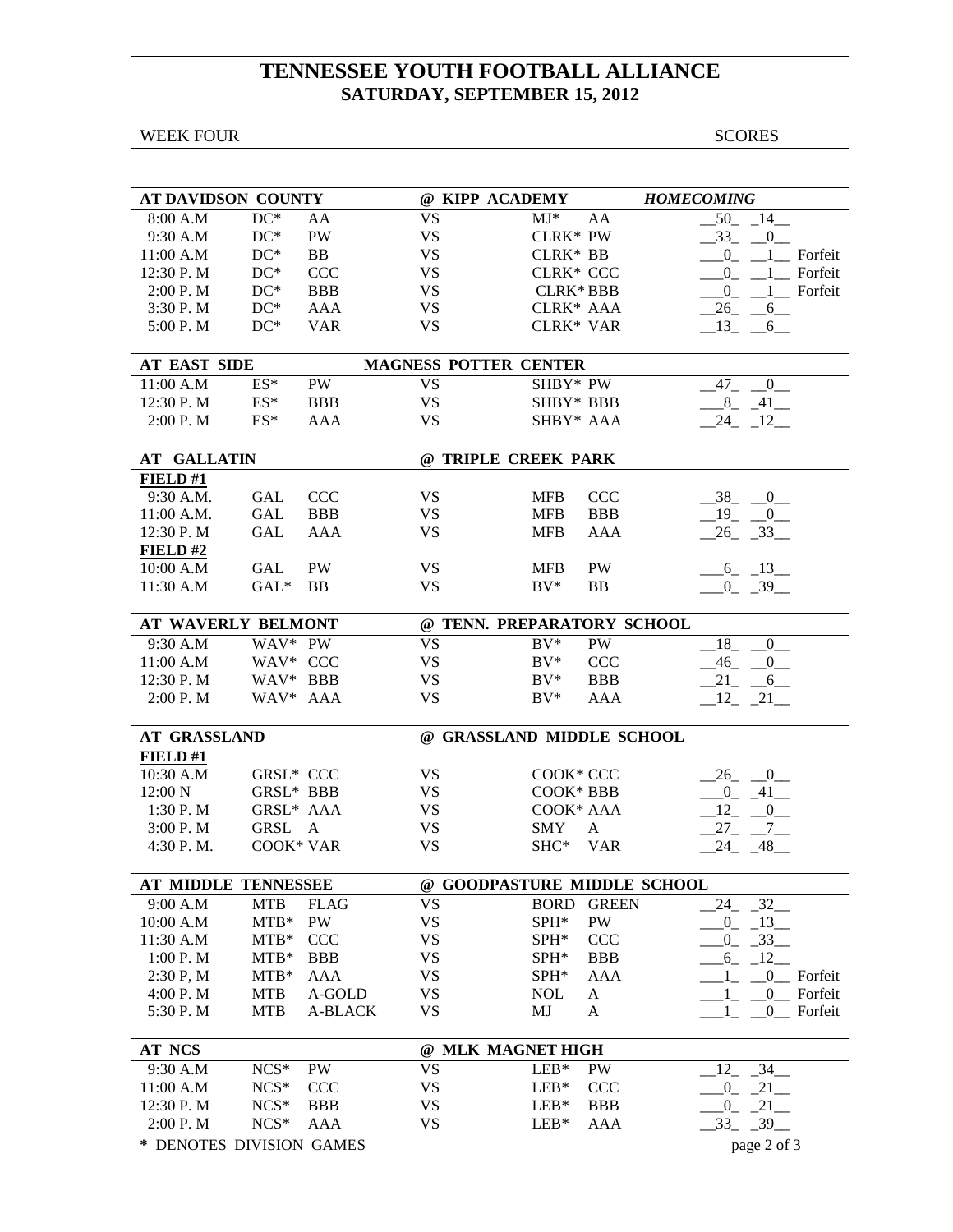## **TENNESSEE YOUTH FOOTBALL ALLIANCE SATURDAY, SEPTEMBER 15, 2012**

WEEK FOUR SCORES

| <b>AT NOLENSVILLE</b>    |              |                 | (a) | <b>ROCKY FORK PARK</b>                    |  |
|--------------------------|--------------|-----------------|-----|-------------------------------------------|--|
| $11:30$ A.M              | $NOL^*$      | <b>IrPW</b>     | VS  | JrPW-BLK<br>$MI^*$<br>27                  |  |
| 1:00 P. M                | $NOL^*$ $CC$ |                 | VS  | $COOK*CC$<br>33<br>6                      |  |
|                          |              |                 |     |                                           |  |
|                          |              |                 |     |                                           |  |
| AT SPRING HILL (RAIDERS) |              |                 | (a) | <b>EVANS PARK</b>                         |  |
| 9:00 A.M                 | <b>SPH</b>   | <b>FLAG-SLV</b> | VS  | 32<br>BORD FLAG-GRY<br>34                 |  |
| 10:00 A.M                | <b>SPH</b>   | <b>FLAG-WHI</b> | VS  | 33<br><b>MFB</b><br><b>FLAG-BLU</b><br>35 |  |

|             |                                |             | <b>TYFA COMMUNITY'S</b>    |             |                             |
|-------------|--------------------------------|-------------|----------------------------|-------------|-----------------------------|
| BV          | <b>Bellevue Steelers</b>       | <b>BORD</b> | <b>Bordeaux Eagles</b>     | <b>CLRK</b> | Clarksville Greyhounds      |
| <b>COOK</b> | Cookeville Cavaliers           | DC.         | Davidson Co. Colts         | D/H         | Donelson-Hermitage Warriors |
| ES          | <b>East Side Bobcats</b>       | <b>GAL</b>  | Gallatin Green Wave        | <b>GOOD</b> | Goodlettsville Trojans      |
| <b>GRSL</b> | <b>Grassland Golden Eagles</b> | <b>LEB</b>  | Lebanon Blue Devils        | <b>MTB</b>  | Middle Tenn Bulldogs        |
| <b>MJ</b>   | Mt. Juliet Bears               | <b>MFB</b>  | Murfreesboro Mustangs      | <b>NCS</b>  | Nash Comm Sports Cobras     |
| <b>NOLE</b> | Nolensville Panthers           | ΟH          | Old Hickory Bulldogs       | <b>SHBY</b> | <b>Shelbyville Eagles</b>   |
| <b>SMY</b>  | Smyrna Bulldogs                | <b>SHC</b>  | <b>Spring Hill Coyotes</b> | <b>SPH</b>  | <b>Spring Hill Raiders</b>  |
|             |                                | <b>WAV</b>  | Waverly-Belmont Bulldogs   |             |                             |

|            |              |            | <b>COLORS</b> |     |        |            |       |
|------------|--------------|------------|---------------|-----|--------|------------|-------|
| <b>BLK</b> | <b>Black</b> | <b>BLU</b> | Blue          | GLD | Gold   | <b>GRN</b> | Green |
| <b>GRY</b> | Grav         | <b>PRP</b> | Purple        | SLV | Silver | <b>WHI</b> | White |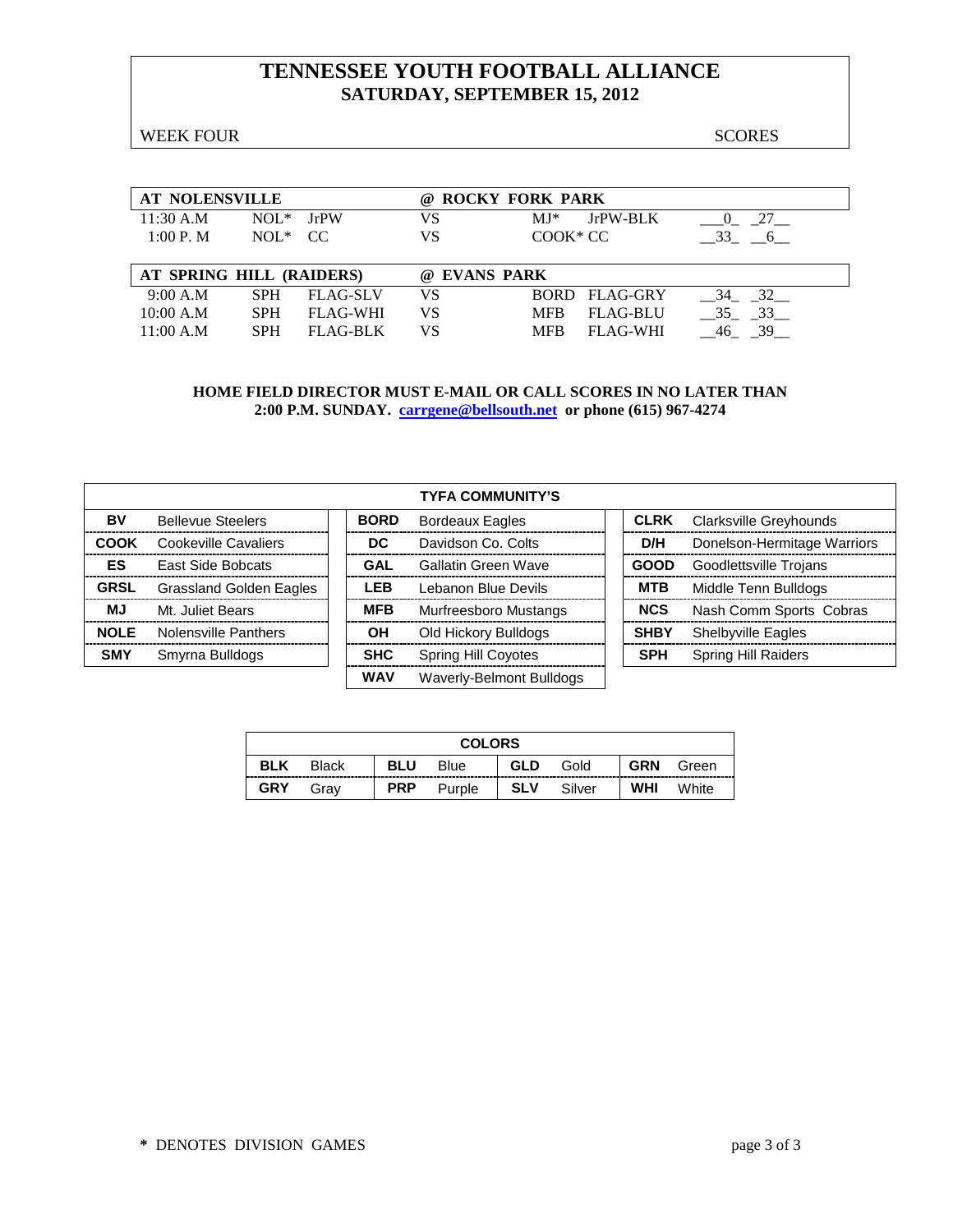### **TENNESSEE YOUTH FOOTBALL ALLIANCE SATURDAY, SEPTEMBER 22, 2012**

| <b>WEEK FIVE</b>           |                               |                       | $\hat{\phantom{a}}$            |                          |                               | <b>SCORES</b>            |
|----------------------------|-------------------------------|-----------------------|--------------------------------|--------------------------|-------------------------------|--------------------------|
|                            |                               |                       |                                |                          |                               |                          |
| <b>AT BORDEAUX</b>         |                               |                       |                                |                          | @ METRO CENTER FOOTBALL FIELD |                          |
| FIELD#1                    |                               |                       |                                |                          |                               |                          |
| 8:00 A,M                   | BORD* BBB<br><b>BORD* CCC</b> |                       | <b>VS</b>                      | $MFB*$                   | <b>BBB</b>                    | $-40$ $-0$               |
| 9:30 A.M                   |                               |                       | <b>VS</b><br><b>HOMECOMING</b> | $MFB*$                   | <b>CCC</b>                    | $-32 - 7$                |
| 11:30 A.M                  |                               |                       | <b>VS</b>                      |                          |                               |                          |
| 12:45 P.M<br>2:15 P.M      | BORD AAA<br><b>BORD* PW</b>   |                       | <b>VS</b>                      | <b>MFB</b><br><b>MFB</b> | AAA<br>PW                     | $-55$ $-0$<br>$-39$ $-0$ |
| 3:45 P.M                   | <b>BORD* VAR</b>              |                       | <b>VS</b>                      | $D/H^*$                  | <b>VAR</b>                    | $-33 - 39 - 0T$          |
| FIELD#2                    |                               |                       |                                |                          |                               |                          |
| 8:30 A.M                   | BORD B                        |                       | <b>VS</b>                      | <b>SMY</b>               | <b>B-GLD/GLD</b>              | $-40$ $-0$               |
| 10:00 A.M                  | <b>BORD* BB</b>               |                       | <b>VS</b>                      | GOOD* BB                 |                               | $-0$ $-31$ $-$           |
| 11:30 A.M                  |                               |                       | <b>HOMECOMING</b>              |                          |                               |                          |
| 1:00 P.M.                  |                               | <b>BORD*</b> JrPW-GRN | <b>VS</b>                      |                          | <b>BORD*</b> JrPW-BLK         | $-7 - -6$                |
| 2:30 P.M.                  | <b>BORD* CC</b>               |                       | <b>VS</b>                      | $MFB*$ CC                |                               | $-6 - 12$                |
| FIELD#3                    |                               |                       |                                |                          |                               |                          |
| 9:00 A.M                   |                               | <b>BORD FLAG-GRN</b>  | <b>VS</b>                      | <b>MFB</b>               | <b>FLAG-WHI</b>               | $-24$ $-6$               |
| 10:00 A.M                  |                               | <b>BORD FLAG-GRY</b>  | <b>VS</b>                      | <b>MFB</b>               | <b>FLAG-BLU</b>               | $-32 - 24$               |
| 11:30 A.M                  |                               |                       | <b>HOMECOMING</b>              |                          |                               |                          |
|                            |                               |                       |                                |                          |                               |                          |
| <b>AT MT. JULIET</b>       |                               |                       | @ CHARLIE DANIEL'S PARK        |                          |                               | <b>HOMECOMING</b>        |
| FIELD#1                    |                               |                       |                                |                          |                               |                          |
| 8:30 A.M                   | $MJ^*$                        | CC                    | <b>VS</b>                      | OН                       | CC                            | $-27 - -6$               |
| 10:00 A.M                  | $MJ*$                         | <b>BB</b>             | <b>VS</b>                      | <b>SMY</b>               | BB                            | $-19$ $-14$              |
| 11:30 A.M                  | $MJ*$                         | PW                    | <b>VS</b>                      | OH                       | PW                            | $-12 - 6$                |
| 1:00 P.M                   | $MJ*$                         | <b>CCC</b>            | <b>VS</b>                      | OH                       | <b>CCC</b>                    | $-12 - 6$                |
| 2:30 P.M                   | $MJ*$                         | <b>BBB</b>            | <b>VS</b>                      | OH                       | <b>BBB</b>                    | $-24$ $-20$              |
| 4:00 P.M                   | $MJ*$                         | <b>AAA</b>            | <b>VS</b>                      | <b>OH</b>                | <b>AAA</b>                    | $0 - 46$                 |
| FIELD#2                    |                               |                       |                                |                          |                               |                          |
| 9:00 A.M.                  | $MJ*$                         | $C-BLK$               | <b>VS</b>                      | OH                       | $\mathbf C$                   | $-19$ $-0$               |
| 10:30 A.M                  | $MJ*$                         | C-WHI                 | <b>VS</b>                      | <b>SMY</b>               | C-PRP                         | $-0$ $-15$               |
| 12:00 N                    | $MJ*$                         | JrPW-BLK              | <b>VS</b>                      | D/H                      | <b>JrPW</b>                   | $-14$ $-6$               |
| 1:30 P.M                   | $MJ*$                         | JrPW-GLD              | <b>VS</b>                      | <b>NOL</b>               | <b>JrPW</b>                   | $-18$ -<br>0             |
| 3:00 P.M                   | MJ                            | <b>B-WHI</b>          | <b>VS</b>                      | <b>SMY</b>               | <b>B-GLD/PRP</b>              | $-35 - 0$                |
| 4:30 P.M                   | $MJ*$                         | $C$ -GLD              | <b>VS</b>                      | D/H                      | $\mathbf C$                   | $-21 - 13$               |
| MT. JULIET MIDDLE SCHOOL   |                               |                       |                                |                          |                               |                          |
| 9:30 A.M                   | MJ                            | <b>B-GRY</b>          | <b>VS</b>                      | D/H                      | B                             | 19<br>$\overline{0}$     |
| 11:00 A.M                  | MJ                            | <b>B-GLD</b>          | <b>VS</b>                      | LEB                      | B                             | $-7 - 20$                |
| 12:30 P.M                  | $MJ*$                         | A                     | <b>VS</b>                      | <b>MTB</b>               | A-GLD                         | 1 Forfeit<br>0           |
| 2:00 P. M                  | $\mathbf{M}\mathbf{J}^*$      | <b>B-BLK</b>          | <b>VS</b>                      | <b>SMY</b>               | <b>B-PRP/PRP</b>              | $-6 - 47$                |
| 3:30 P.M                   | $MJ*$                         | AA                    | <b>VS</b>                      | OH                       | AA                            | $-19$ $-47$ $-$          |
| <b>AT SMYRNA</b>           |                               |                       | @ LEE VICTORY REC. PARK        |                          |                               |                          |
| <b>GENE CARR FIELD</b>     |                               |                       |                                |                          |                               |                          |
| 9:30 A.M                   | SMY                           | C-WHI                 | <b>VS</b>                      | SMY                      | C-GLD/BLK                     | $-12$ $-18$              |
| 11:00 A.M                  | <b>SMY</b>                    | PW                    | <b>VS</b>                      | GOOD PW                  |                               | $-25 - 6$                |
| 12:30 P.M                  | <b>SMY</b>                    | CC                    | <b>VS</b>                      | GOOD CC                  |                               | 32<br>0                  |
| 2:00 P.M                   | <b>SMY</b>                    | <b>CCC</b>            | <b>VS</b>                      | GOOD CCC                 |                               | $-32 - 0$                |
| 3:30 P.M                   | <b>SMY</b>                    | AAA                   | <b>VS</b>                      | GOOD AAA                 |                               | $-12$ $-7$ $-$           |
| <b>DONNIE CARTER FIELD</b> |                               |                       |                                |                          |                               |                          |
| 10:00 A.M                  | SMY                           | <b>BBB</b>            | <b>VS</b>                      |                          | GOOD GOOD                     | $-12$ , $-6$ OT          |
| 11:30 A M                  | SMY*                          |                       | <b>VS</b>                      | GRSL* A                  |                               |                          |
|                            |                               | A<br>JrPW-PRP         | <b>VS</b>                      | GOOD JrPW                |                               | $-18$ $-31$              |
| 1:00 P. M                  | <b>SMY</b>                    |                       | <b>VS</b>                      |                          |                               | $-6 - 32$                |
| 2:30 P.M<br>4:00 P.M       | <b>SMY</b><br><b>SMY</b>      | AA<br><b>B-WHI</b>    | <b>VS</b>                      | DC<br>GOOD B             | AA                            | $-6 - 32$<br>32<br>14    |
|                            |                               |                       |                                |                          |                               |                          |

**\*** DENOTES DIVISION GAMES page 1 of 3

4:00 P. M SMY B-WHI VS GOOD B  $\_14\_32\_$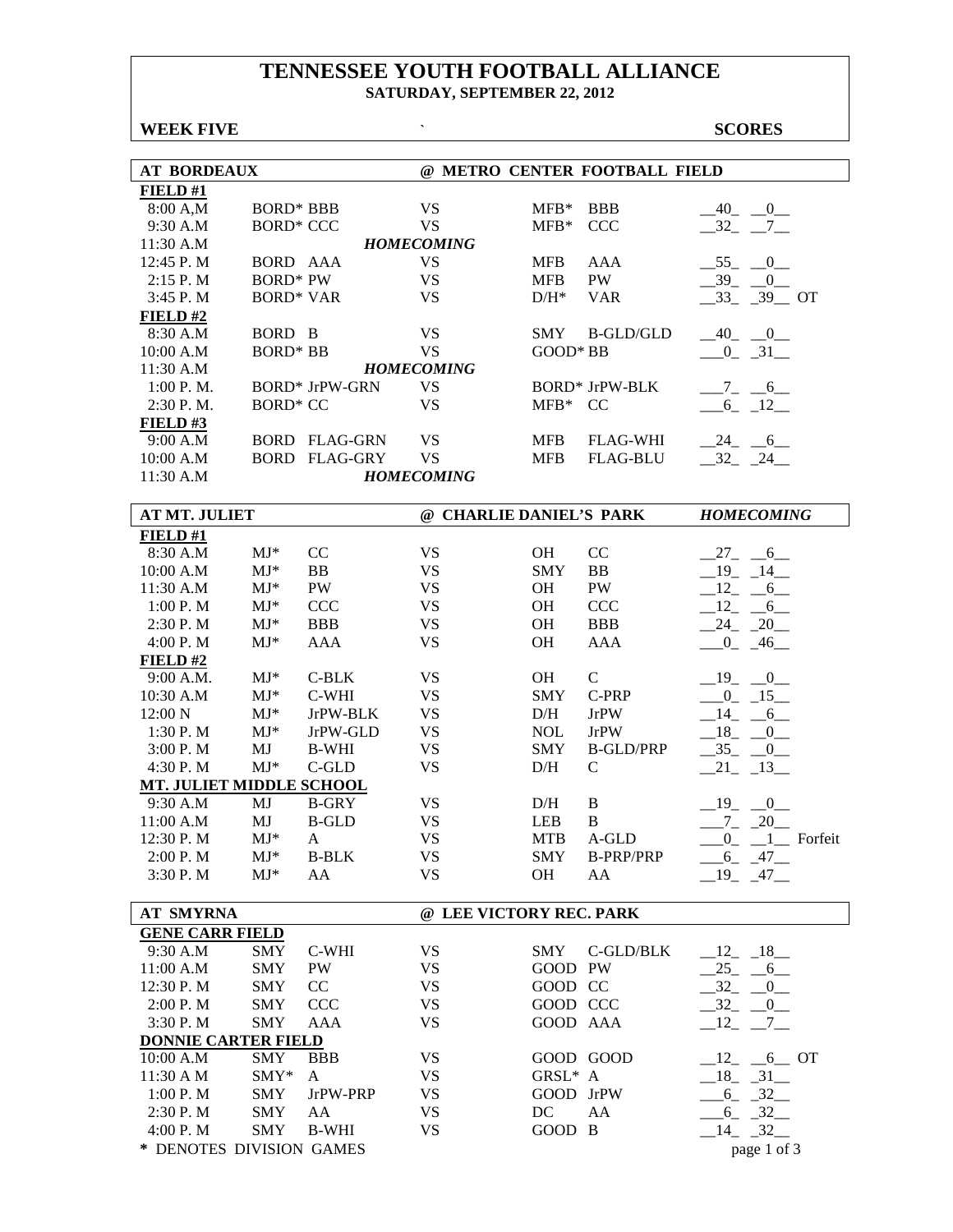### **TENNESSEE YOUTH FOOTBALL ALLIANCE SATURDAY, SEPTEMBER 22, 2012**

## **WEEK FIVE SCORES**

| <b>AT BELLEVUE</b>   |                  |            | @ BELLEVUE MIDDLE SCHOOL  |            |                                 | <b>HOMECOMING</b>                      |
|----------------------|------------------|------------|---------------------------|------------|---------------------------------|----------------------------------------|
| 9:00 A.M             | BV               | <b>PW</b>  | <b>VS</b>                 | <b>LEB</b> | PW                              | 12<br>$7_{-}$                          |
| 10:30 A.M            | $BV^*$           | BB         | <b>VS</b>                 | $DC^*$     | BB                              | $\overline{0}$<br>$-44-$               |
| 12:00 N              | BV.              | <b>CCC</b> | <b>VS</b>                 | <b>LEB</b> | <b>CCC</b>                      | $-35$<br>$_{0}$                        |
| 1:30 P. M            | BV.              | <b>BBB</b> | <b>VS</b>                 | LEB        | <b>BBB</b>                      | $0_$<br>28                             |
| 3:00 P.M             | BV               | AAA        | <b>VS</b>                 | LEB        | AAA                             | 34<br>12                               |
| 4:30 P.M             | $BV^*$           | AA         | <b>VS</b>                 | $D/H^*$    | AA                              | $-38$ <sub>-</sub> $-46$               |
|                      |                  |            |                           |            |                                 |                                        |
| <b>CLARKSVILLE</b>   |                  |            | @ NORTHEAST HIGH SCHOOL   |            |                                 |                                        |
| 9:00 A.M             | CLRK* BB         |            | <b>VS</b>                 | $GAL^*$    | <b>BB</b>                       | 20<br>$\overline{0}$                   |
| $10:30$ A.M          | <b>CLRK* PW</b>  |            | <b>VS</b>                 | $GAL*$     | <b>PW</b>                       | 13<br>$-25$                            |
| 12:00 P.M            |                  |            | <b>HOMECOMING</b>         |            |                                 |                                        |
| 1:00 P. M.           | <b>CLRK* CCC</b> |            | <b>VS</b>                 | $GAL^*$    | <b>CCC</b>                      | $0\qquad 28$                           |
| 2:30 P. M            | <b>CLRK* BBB</b> |            | <b>VS</b>                 | $GAL^*$    | <b>BBB</b>                      | $-42$ $-0$                             |
| 4:00 P.M             | CLRK* AAA        |            | <b>VS</b>                 | $GAL^*$    | AAA                             | $-51$ $-0$                             |
| 5:30 P.M             | <b>CLRK* VAR</b> |            | <b>VS</b>                 | $OH^*$     | <b>VAR</b>                      | $-7 - 20$                              |
|                      |                  |            |                           |            |                                 |                                        |
| AT DAVIDSON COUNTY   |                  |            | @ JERE BAXTER             |            |                                 |                                        |
| 11:00 A.M            | $DC^*$           | PW         | <b>VS</b>                 | SHBY* PW   |                                 | 31<br>6                                |
| 12:30 P.M            | $DC^*$           | <b>BBB</b> | <b>VS</b>                 | SHBY* BBB  |                                 | $-7 - 35$                              |
| 2:00 P.M             | $DC^*$           | AAA        | <b>VS</b>                 | SHBY* AAA  |                                 | $-47$ $-0$                             |
|                      |                  |            |                           |            |                                 |                                        |
| AT WAVERLY BELMONT   |                  |            | @ TENN. PREPARTORY SCHOOL |            |                                 |                                        |
| 10:00 A.M            | WAV              | PW         | <b>VS</b>                 | <b>SPH</b> | <b>PW</b>                       | 29<br>$\overline{0}$                   |
| 11:30 A.M            | WAV              | <b>CCC</b> | <b>VS</b>                 | <b>SPH</b> | <b>CCC</b>                      | 19<br>24                               |
| 1:00 P. M            | WAV              | AAA        | <b>VS</b>                 | <b>SPH</b> | AAA                             | $-42$ $-0$                             |
| 2:30 P.M             | <b>WAV</b>       | <b>BBB</b> | <b>VS</b>                 | <b>SPH</b> | <b>BBB</b>                      | $-18$ - 6                              |
|                      |                  |            |                           |            |                                 |                                        |
| <b>AT COOKEVILLE</b> |                  |            | @ ALGOOD MIDDLE SCHOOL    |            |                                 |                                        |
| FIELD#1              |                  |            |                           |            |                                 |                                        |
| 10:00 A.M            | COOK* PW         |            | <b>VS</b>                 | $NOL^*$    | <b>PW</b>                       | $0 - 17$                               |
| 11:30 A.M            | COOK CC          |            | <b>VS</b>                 | <b>NOL</b> | CC                              | $6 - 19$                               |
| $1:00$ P.M.          | COOK* CCC        |            | <b>VS</b>                 | $NOL*$     | <b>CCC</b>                      | $0 - 32$                               |
| 2:30 P.M.            | COOK* BB         |            | <b>VS</b>                 | $NOL^*$    | BB                              | 24<br>$\begin{array}{c} 0 \end{array}$ |
| $4:00$ P.M.          | COOK* BBB        |            | <b>VS</b>                 | $NOL*$     | <b>BBB</b>                      | $12 - 13$                              |
| 5:30 P.M.            | COOK* AAA        |            | <b>VS</b>                 | $NOL*$     | AAA                             | $13 \qquad 6$                          |
| 7:00 P.M.            | COOK* VAR        |            | <b>VS</b>                 | $DC^*$     | <b>VAR</b>                      | $27 - 63$                              |
| <b>AT GRASSLAND</b>  |                  |            | @ GRASSLAND MIDDLE SCHOOL |            |                                 |                                        |
| FIELD#1              |                  |            |                           |            |                                 |                                        |
| 9:00 A.M             | <b>GRSL* CCC</b> |            | <b>VS</b>                 | $NCS*$     | <b>CCC</b>                      | $-13 - 19$ OT                          |
| 10:30 A.M            | GRSL* BBB        |            | <b>VS</b>                 | $NCS*$     | <b>BBB</b>                      | $12 \qquad 0$                          |
| 12:00 N              | GRSL* AAA        |            | <b>VS</b>                 | $NCS*$     | AAA                             | $-12$ $-0$                             |
|                      |                  |            |                           |            |                                 |                                        |
| <b>AT LEBANON</b>    |                  |            |                           |            | @ WALTER J. BAIRD MIDDLE SCHOOL |                                        |
| 11:00 A.M            | LEB              | BB         | <b>VS</b>                 | <b>SPH</b> | B <sub>B</sub>                  | 12<br>$\overline{0}$                   |
| 12:30 P.M            | LEB              | CC         | <b>VS</b>                 | <b>SPH</b> | CC                              | $7_{-}$<br>$-6$                        |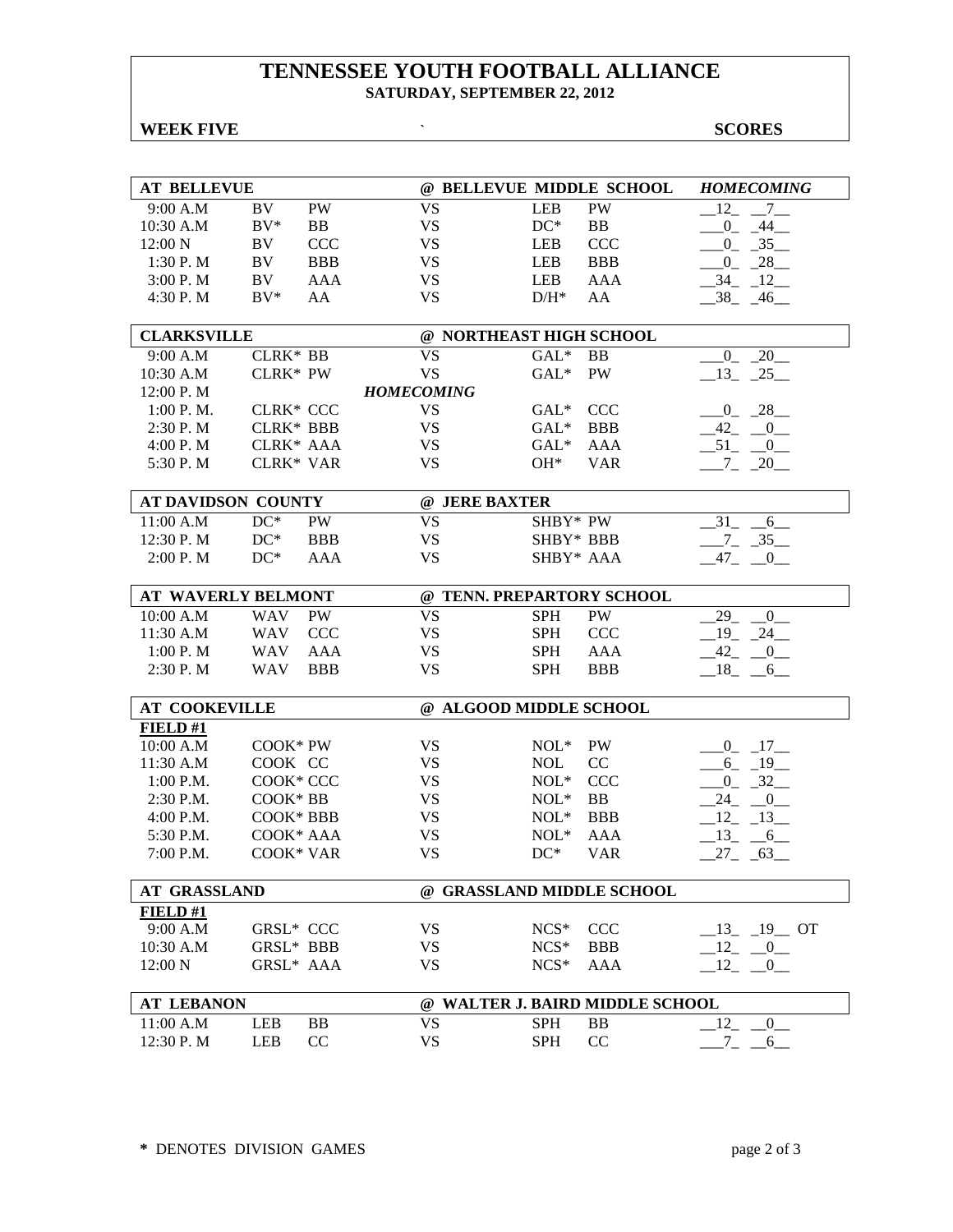### **TENNESSEE YOUTH FOOTBALL ALLIANCE SATURDAY, SEPTEMBER 22, 2012**

**WEEK FIVE SCORES** 

| <b>AT MIDDLE TENNESSEE</b> |            |                 | @                                |            | <b>GOODPASTURE MIDDLE SCHOOL</b> |                     |
|----------------------------|------------|-----------------|----------------------------------|------------|----------------------------------|---------------------|
| 10:00 A.M                  | <b>MTB</b> | <b>FLAG</b>     | VS                               | <b>SPH</b> | <b>FLAG-SLV</b>                  | $-38$<br>24         |
| 11:00 A.M                  | <b>MTB</b> | <b>PW</b>       | VS                               | ES         | <b>PW</b>                        | 33<br>6             |
| 12:30 P. M                 | <b>MTB</b> | <b>CCC</b>      | VS                               | ES         | <b>CCC</b>                       | Forfeit<br>$\theta$ |
| 2:00 P. M                  | <b>MTB</b> | <b>BBB</b>      | VS                               | ES         | <b>BBB</b>                       | 20                  |
| 3:30P. M                   | <b>MTB</b> | AAA             | VS                               | ES         | AAA                              | 8                   |
| 5:00 P. M                  | $MTB*$     | A-BLACK         | VS                               | $NOL*$     | A                                | Forfeit<br>$\theta$ |
|                            |            |                 |                                  |            |                                  |                     |
| AT SPRING HILL (RAIDERS)   |            |                 | <b>EVANS PARK</b><br>$\omega$    |            |                                  |                     |
| 9:00 A.M.                  | <b>SPH</b> | <b>FLAG-BLK</b> | VS                               | <b>SPH</b> | <b>FLAG-WHI</b>                  | 35 18               |
|                            |            |                 |                                  |            |                                  |                     |
| AT SPRING HILL (COYOTES)   |            |                 | <b>SUMMIT HIGH SCHOOL</b><br>(a) |            |                                  |                     |
| $7:00P$ . M                | <b>SHC</b> | VAR             | VS                               | <b>SMY</b> | VAR                              | 36                  |

|             |                             |             | <b>TYFA COMMUNITY'S</b>    |             |                               |
|-------------|-----------------------------|-------------|----------------------------|-------------|-------------------------------|
| BV          | <b>Bellevue Steelers</b>    | <b>BORD</b> | <b>Bordeaux Eagles</b>     | <b>CLRK</b> | <b>Clarksville Greyhounds</b> |
| <b>COOK</b> | Cookeville Cavaliers        | DC.         | Davidson Co. Colts         | D/H         | Donelson-Hermitage Warriors   |
| ES          | <b>East Side Bobcats</b>    | GAL         | Gallatin Green Wave        | <b>GOOD</b> | Goodlettsville Trojans        |
| <b>GRSL</b> | Grassland Golden Eagles     | <b>LEB</b>  | Lebanon Blue Devils        | <b>MTB</b>  | Middle Tenn Bulldogs          |
| <b>MJ</b>   | Mt. Juliet Bears            | <b>MFB</b>  | Murfreesboro Mustangs      | <b>NCS</b>  | Nash Comm Sports Cobras       |
| <b>NOLE</b> | <b>Nolensville Panthers</b> | OH          | Old Hickory Bulldogs       | <b>SHBY</b> | <b>Shelbyville Eagles</b>     |
| <b>SMY</b>  | Smyrna Bulldogs             | <b>SHC</b>  | <b>Spring Hill Coyotes</b> | <b>SPH</b>  | <b>Spring Hill Raiders</b>    |
|             |                             | <b>WAV</b>  | Waverly-Belmont Bulldogs   |             |                               |

|            |              |            | <b>COLORS</b> |            |        |            |       |
|------------|--------------|------------|---------------|------------|--------|------------|-------|
| <b>BLK</b> | <b>Black</b> | <b>BLU</b> | <b>Blue</b>   | <b>GLD</b> | Gold   | <b>GRN</b> | Green |
| <b>GRY</b> | Grav         | <b>PRP</b> | Purple        | <b>SLV</b> | Silver | WHI        | White |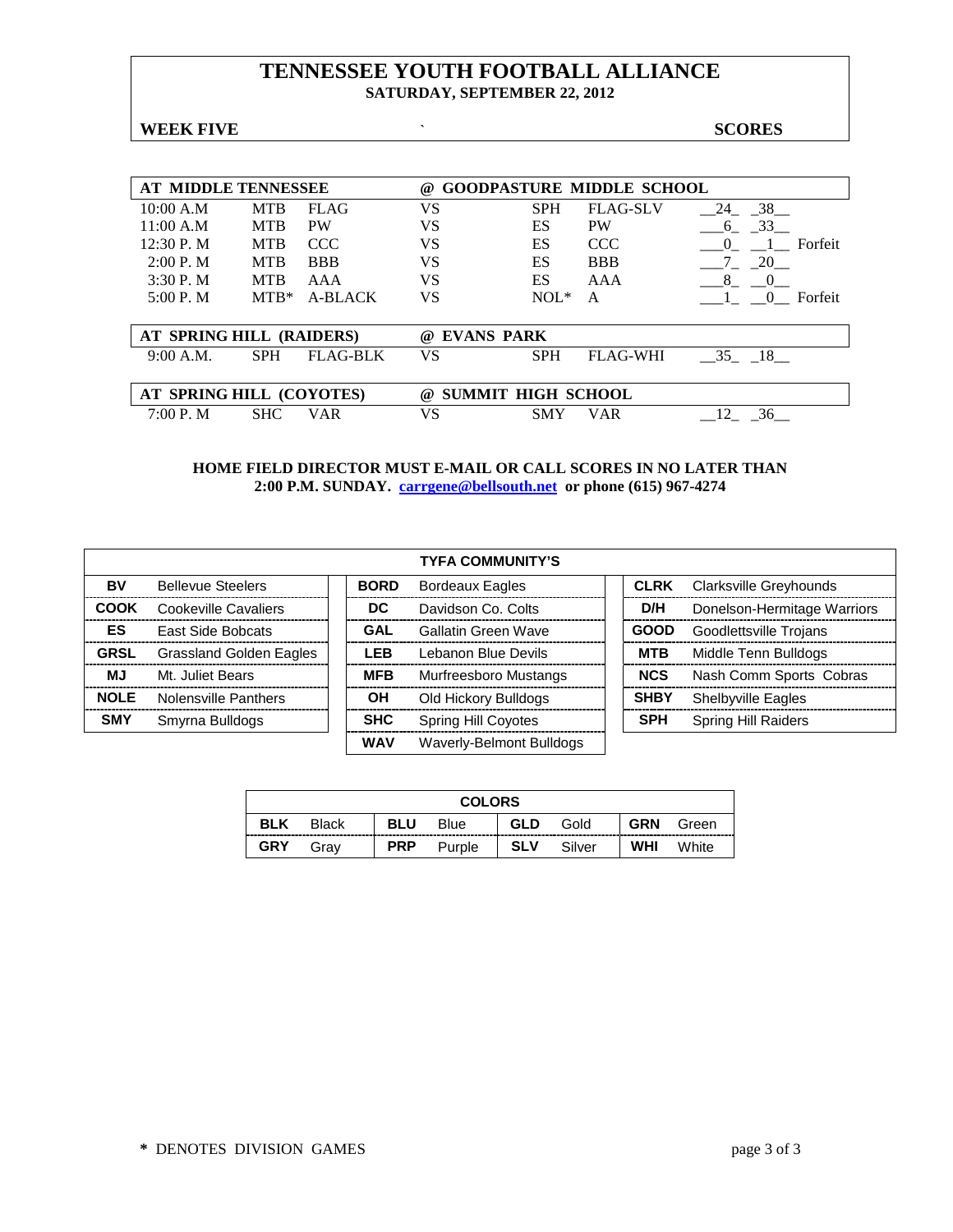### **TENNESSEE YOUTH FOOTBALL ALLIANCE SATURDAY, SEPTEMBER 29, 2012**

#### **WEEK SIX SCORES**

| FIELD#1<br><b>BB</b><br><b>VS</b><br>9:00 A,M<br>$D/H^*$<br>$SMY*$<br>BB<br>$-13 - 33$<br>AA<br><b>VS</b><br>$-40 - 8$<br>10:30 A.M<br>$D/H^*$<br>$SMY*$<br>AA<br><b>CCC</b><br><b>VS</b><br><b>CCC</b><br>12:00 N<br>$D/H^*$<br>$SMY*$<br>$-12 - 18$<br>1:30 P.M<br>$D/H^*$<br><b>BBB</b><br><b>VS</b><br>$0 - 39$<br>$SMY^*$<br><b>BBB</b><br><b>AAA</b><br><b>VS</b><br>3:00 P.M<br>$D/H^*$<br>SMY*<br><b>AAA</b><br>$-41$ $-22$<br><b>VS</b><br>4:30 P.M<br>$D/H^*$<br><b>VAR</b><br>SMY*<br><b>VAR</b><br>21<br>$-0$<br>FIELD#2<br>CC<br><b>VS</b><br>$-0$ $-12$<br>9:30 A.M<br>$D/H^*$<br>$\text{SMY}^*$<br><sub>CC</sub><br>$0 - 37$<br>11:00 A.M<br>$D/H^*$<br>PW<br><b>VS</b><br>SMY * PW<br><b>VS</b><br>12:30 P.M<br>$D/H^*$<br><b>JrPW</b><br>JrPW-PRP<br>$-6 - -7$<br>SMY*<br><b>VS</b><br>C-GLD/GLD<br>2:00 P.M<br>D/H<br>$\mathsf{C}$<br><b>SMY</b><br>$-6 - 46$<br><b>VS</b><br>$D/H^*$<br>B<br>3:30 P.M<br>$SMY*$ B-PRP<br>$-6 - 12$<br>@ MOSS WRIGHT PARK<br><b>AT GOODLETTSVILLE</b><br>FIELD #4<br>GOOD* BB<br><b>VS</b><br>$0 - 13$<br>10:00 A.M<br><b>BORD* BB</b><br>11:30 A.M<br>GOOD* CCC<br><b>VS</b><br><b>BORD* CCC</b><br>$20 - 0$<br><b>GOOD* BBB</b><br><b>VS</b><br><b>BORD* BBB</b><br>1:00 P. M<br>$-6 - 0$<br><b>VS</b><br>2:30 P.M.<br>GOOD* AAA<br><b>BORD* AAA</b><br>$-14$ $-28$<br><b>FIELD#3</b><br>$-0$ $-42$<br>10:30 A.M<br>$GOOD*B$<br><b>VS</b><br>BORD <sup>*</sup> B<br>12:00 N<br>GOOD* PW<br><b>VS</b><br><b>BORD* PW</b><br>$-0$ $-22$<br>GOOD* CC<br><b>VS</b><br><b>BORD* CC</b><br>$0 - 25$<br>1:30 P.M<br><b>VS</b><br>3:00 P.M<br>GOOD* JrPW<br><b>BORD* JrPW-BLK</b><br>$-34$<br>$\mathbf{0}$<br>@ MIDDLE POINT SPORTS COMPLEX<br><b>AT MUFREESBORO</b><br><b>HOMECOMING</b><br>FIELD#1<br><b>VS</b><br>10:40 A.M<br>$MFB*$<br><b>BBB</b><br>$OH*$<br><b>BBB</b><br>$-0$ $-49$<br>12:20 P.M<br><b>PW</b><br><b>VS</b><br>PW<br>$MFB*$<br>$OH*$<br>$-0 - 6$<br>$MFB*$<br><b>VS</b><br>1:50 P. M<br>AAA<br>$OH*$<br><b>AAA</b><br>$_{0}$<br>$-65$<br><b>VS</b><br>3:20 P.M<br>$MFB*$<br>CC<br>CC<br>12<br>$-19$<br>$OH*$<br><b>VS</b><br><b>CCC</b><br><b>CCC</b><br>$-33$<br>4:50 P.M<br>$MFB*$<br>$OH*$<br>$6_{-}$<br>FIELD#2<br><b>MFB</b><br><b>VS</b><br>$-22 - 30$<br>10:00 A.M<br><b>FLAG-WHI</b><br><b>BORD FLAG-GRY</b><br>11:15 A.M<br><b>FLAG-BLU</b><br><b>VS</b><br><b>BORD FLAG-GRN</b><br>$-6 - 28$<br><b>MFB</b><br><b>AT SMYRNA</b><br>@ LEE VICTORY REC. PARK<br><b>GENE CARR FIELD</b><br>$\mathbf C$<br>9:00 A.M<br><b>SMY</b><br><b>VS</b><br>C-GLD/BLK<br><b>OH</b><br>27<br>$\sim 0$<br><b>VS</b><br>$-33 - 20$<br>10:30 A.M<br><b>SMY</b><br>C-PRP/PRP<br>$C-BLK$<br>MJ<br>12:00 N<br><b>VS</b><br>$-6 - 20$<br><b>SMY</b><br><b>B-GLD/GLD</b><br>MJ<br><b>B-GRY</b><br><b>SMY</b><br><b>VS</b><br>1:30 P. M<br><b>B-GLD/PRP</b><br>MJ<br><b>B-BLK</b><br>$0 - 41$<br><b>DONNIE CARTER FIELD</b><br>8:00 A.M<br>SMY*<br><b>VS</b><br>$MTB*$<br>A-BLK<br>$0 - 40$<br>A<br>9:30 A.M<br>SMY*<br><b>VS</b><br>$MJ^*$<br>JrPW-BLK<br>$-0$ $-31$ $-$<br>JrPW-WHI<br>11:00 A.M<br><b>VS</b><br><b>SMY</b><br><b>B-WHI</b><br>MJ<br><b>B-GLD</b><br>41<br>$\overline{0}$ | AT DONELSON/HERMITAGE |  | @ BEN WEST SPORTS COMPLEX |  |  |
|-------------------------------------------------------------------------------------------------------------------------------------------------------------------------------------------------------------------------------------------------------------------------------------------------------------------------------------------------------------------------------------------------------------------------------------------------------------------------------------------------------------------------------------------------------------------------------------------------------------------------------------------------------------------------------------------------------------------------------------------------------------------------------------------------------------------------------------------------------------------------------------------------------------------------------------------------------------------------------------------------------------------------------------------------------------------------------------------------------------------------------------------------------------------------------------------------------------------------------------------------------------------------------------------------------------------------------------------------------------------------------------------------------------------------------------------------------------------------------------------------------------------------------------------------------------------------------------------------------------------------------------------------------------------------------------------------------------------------------------------------------------------------------------------------------------------------------------------------------------------------------------------------------------------------------------------------------------------------------------------------------------------------------------------------------------------------------------------------------------------------------------------------------------------------------------------------------------------------------------------------------------------------------------------------------------------------------------------------------------------------------------------------------------------------------------------------------------------------------------------------------------------------------------------------------------------------------------------------------------------------------------------------------------------------------------------------------------------------------------------------------------------------------------------------------------------------------------------------------------------------------------------------------------------------------------------------------------------------------------------------------------------------------------------------------------------------------------------------------------------------------------------------|-----------------------|--|---------------------------|--|--|
|                                                                                                                                                                                                                                                                                                                                                                                                                                                                                                                                                                                                                                                                                                                                                                                                                                                                                                                                                                                                                                                                                                                                                                                                                                                                                                                                                                                                                                                                                                                                                                                                                                                                                                                                                                                                                                                                                                                                                                                                                                                                                                                                                                                                                                                                                                                                                                                                                                                                                                                                                                                                                                                                                                                                                                                                                                                                                                                                                                                                                                                                                                                                                 |                       |  |                           |  |  |
|                                                                                                                                                                                                                                                                                                                                                                                                                                                                                                                                                                                                                                                                                                                                                                                                                                                                                                                                                                                                                                                                                                                                                                                                                                                                                                                                                                                                                                                                                                                                                                                                                                                                                                                                                                                                                                                                                                                                                                                                                                                                                                                                                                                                                                                                                                                                                                                                                                                                                                                                                                                                                                                                                                                                                                                                                                                                                                                                                                                                                                                                                                                                                 |                       |  |                           |  |  |
|                                                                                                                                                                                                                                                                                                                                                                                                                                                                                                                                                                                                                                                                                                                                                                                                                                                                                                                                                                                                                                                                                                                                                                                                                                                                                                                                                                                                                                                                                                                                                                                                                                                                                                                                                                                                                                                                                                                                                                                                                                                                                                                                                                                                                                                                                                                                                                                                                                                                                                                                                                                                                                                                                                                                                                                                                                                                                                                                                                                                                                                                                                                                                 |                       |  |                           |  |  |
|                                                                                                                                                                                                                                                                                                                                                                                                                                                                                                                                                                                                                                                                                                                                                                                                                                                                                                                                                                                                                                                                                                                                                                                                                                                                                                                                                                                                                                                                                                                                                                                                                                                                                                                                                                                                                                                                                                                                                                                                                                                                                                                                                                                                                                                                                                                                                                                                                                                                                                                                                                                                                                                                                                                                                                                                                                                                                                                                                                                                                                                                                                                                                 |                       |  |                           |  |  |
|                                                                                                                                                                                                                                                                                                                                                                                                                                                                                                                                                                                                                                                                                                                                                                                                                                                                                                                                                                                                                                                                                                                                                                                                                                                                                                                                                                                                                                                                                                                                                                                                                                                                                                                                                                                                                                                                                                                                                                                                                                                                                                                                                                                                                                                                                                                                                                                                                                                                                                                                                                                                                                                                                                                                                                                                                                                                                                                                                                                                                                                                                                                                                 |                       |  |                           |  |  |
|                                                                                                                                                                                                                                                                                                                                                                                                                                                                                                                                                                                                                                                                                                                                                                                                                                                                                                                                                                                                                                                                                                                                                                                                                                                                                                                                                                                                                                                                                                                                                                                                                                                                                                                                                                                                                                                                                                                                                                                                                                                                                                                                                                                                                                                                                                                                                                                                                                                                                                                                                                                                                                                                                                                                                                                                                                                                                                                                                                                                                                                                                                                                                 |                       |  |                           |  |  |
|                                                                                                                                                                                                                                                                                                                                                                                                                                                                                                                                                                                                                                                                                                                                                                                                                                                                                                                                                                                                                                                                                                                                                                                                                                                                                                                                                                                                                                                                                                                                                                                                                                                                                                                                                                                                                                                                                                                                                                                                                                                                                                                                                                                                                                                                                                                                                                                                                                                                                                                                                                                                                                                                                                                                                                                                                                                                                                                                                                                                                                                                                                                                                 |                       |  |                           |  |  |
|                                                                                                                                                                                                                                                                                                                                                                                                                                                                                                                                                                                                                                                                                                                                                                                                                                                                                                                                                                                                                                                                                                                                                                                                                                                                                                                                                                                                                                                                                                                                                                                                                                                                                                                                                                                                                                                                                                                                                                                                                                                                                                                                                                                                                                                                                                                                                                                                                                                                                                                                                                                                                                                                                                                                                                                                                                                                                                                                                                                                                                                                                                                                                 |                       |  |                           |  |  |
|                                                                                                                                                                                                                                                                                                                                                                                                                                                                                                                                                                                                                                                                                                                                                                                                                                                                                                                                                                                                                                                                                                                                                                                                                                                                                                                                                                                                                                                                                                                                                                                                                                                                                                                                                                                                                                                                                                                                                                                                                                                                                                                                                                                                                                                                                                                                                                                                                                                                                                                                                                                                                                                                                                                                                                                                                                                                                                                                                                                                                                                                                                                                                 |                       |  |                           |  |  |
|                                                                                                                                                                                                                                                                                                                                                                                                                                                                                                                                                                                                                                                                                                                                                                                                                                                                                                                                                                                                                                                                                                                                                                                                                                                                                                                                                                                                                                                                                                                                                                                                                                                                                                                                                                                                                                                                                                                                                                                                                                                                                                                                                                                                                                                                                                                                                                                                                                                                                                                                                                                                                                                                                                                                                                                                                                                                                                                                                                                                                                                                                                                                                 |                       |  |                           |  |  |
|                                                                                                                                                                                                                                                                                                                                                                                                                                                                                                                                                                                                                                                                                                                                                                                                                                                                                                                                                                                                                                                                                                                                                                                                                                                                                                                                                                                                                                                                                                                                                                                                                                                                                                                                                                                                                                                                                                                                                                                                                                                                                                                                                                                                                                                                                                                                                                                                                                                                                                                                                                                                                                                                                                                                                                                                                                                                                                                                                                                                                                                                                                                                                 |                       |  |                           |  |  |
|                                                                                                                                                                                                                                                                                                                                                                                                                                                                                                                                                                                                                                                                                                                                                                                                                                                                                                                                                                                                                                                                                                                                                                                                                                                                                                                                                                                                                                                                                                                                                                                                                                                                                                                                                                                                                                                                                                                                                                                                                                                                                                                                                                                                                                                                                                                                                                                                                                                                                                                                                                                                                                                                                                                                                                                                                                                                                                                                                                                                                                                                                                                                                 |                       |  |                           |  |  |
|                                                                                                                                                                                                                                                                                                                                                                                                                                                                                                                                                                                                                                                                                                                                                                                                                                                                                                                                                                                                                                                                                                                                                                                                                                                                                                                                                                                                                                                                                                                                                                                                                                                                                                                                                                                                                                                                                                                                                                                                                                                                                                                                                                                                                                                                                                                                                                                                                                                                                                                                                                                                                                                                                                                                                                                                                                                                                                                                                                                                                                                                                                                                                 |                       |  |                           |  |  |
|                                                                                                                                                                                                                                                                                                                                                                                                                                                                                                                                                                                                                                                                                                                                                                                                                                                                                                                                                                                                                                                                                                                                                                                                                                                                                                                                                                                                                                                                                                                                                                                                                                                                                                                                                                                                                                                                                                                                                                                                                                                                                                                                                                                                                                                                                                                                                                                                                                                                                                                                                                                                                                                                                                                                                                                                                                                                                                                                                                                                                                                                                                                                                 |                       |  |                           |  |  |
|                                                                                                                                                                                                                                                                                                                                                                                                                                                                                                                                                                                                                                                                                                                                                                                                                                                                                                                                                                                                                                                                                                                                                                                                                                                                                                                                                                                                                                                                                                                                                                                                                                                                                                                                                                                                                                                                                                                                                                                                                                                                                                                                                                                                                                                                                                                                                                                                                                                                                                                                                                                                                                                                                                                                                                                                                                                                                                                                                                                                                                                                                                                                                 |                       |  |                           |  |  |
|                                                                                                                                                                                                                                                                                                                                                                                                                                                                                                                                                                                                                                                                                                                                                                                                                                                                                                                                                                                                                                                                                                                                                                                                                                                                                                                                                                                                                                                                                                                                                                                                                                                                                                                                                                                                                                                                                                                                                                                                                                                                                                                                                                                                                                                                                                                                                                                                                                                                                                                                                                                                                                                                                                                                                                                                                                                                                                                                                                                                                                                                                                                                                 |                       |  |                           |  |  |
|                                                                                                                                                                                                                                                                                                                                                                                                                                                                                                                                                                                                                                                                                                                                                                                                                                                                                                                                                                                                                                                                                                                                                                                                                                                                                                                                                                                                                                                                                                                                                                                                                                                                                                                                                                                                                                                                                                                                                                                                                                                                                                                                                                                                                                                                                                                                                                                                                                                                                                                                                                                                                                                                                                                                                                                                                                                                                                                                                                                                                                                                                                                                                 |                       |  |                           |  |  |
|                                                                                                                                                                                                                                                                                                                                                                                                                                                                                                                                                                                                                                                                                                                                                                                                                                                                                                                                                                                                                                                                                                                                                                                                                                                                                                                                                                                                                                                                                                                                                                                                                                                                                                                                                                                                                                                                                                                                                                                                                                                                                                                                                                                                                                                                                                                                                                                                                                                                                                                                                                                                                                                                                                                                                                                                                                                                                                                                                                                                                                                                                                                                                 |                       |  |                           |  |  |
|                                                                                                                                                                                                                                                                                                                                                                                                                                                                                                                                                                                                                                                                                                                                                                                                                                                                                                                                                                                                                                                                                                                                                                                                                                                                                                                                                                                                                                                                                                                                                                                                                                                                                                                                                                                                                                                                                                                                                                                                                                                                                                                                                                                                                                                                                                                                                                                                                                                                                                                                                                                                                                                                                                                                                                                                                                                                                                                                                                                                                                                                                                                                                 |                       |  |                           |  |  |
|                                                                                                                                                                                                                                                                                                                                                                                                                                                                                                                                                                                                                                                                                                                                                                                                                                                                                                                                                                                                                                                                                                                                                                                                                                                                                                                                                                                                                                                                                                                                                                                                                                                                                                                                                                                                                                                                                                                                                                                                                                                                                                                                                                                                                                                                                                                                                                                                                                                                                                                                                                                                                                                                                                                                                                                                                                                                                                                                                                                                                                                                                                                                                 |                       |  |                           |  |  |
|                                                                                                                                                                                                                                                                                                                                                                                                                                                                                                                                                                                                                                                                                                                                                                                                                                                                                                                                                                                                                                                                                                                                                                                                                                                                                                                                                                                                                                                                                                                                                                                                                                                                                                                                                                                                                                                                                                                                                                                                                                                                                                                                                                                                                                                                                                                                                                                                                                                                                                                                                                                                                                                                                                                                                                                                                                                                                                                                                                                                                                                                                                                                                 |                       |  |                           |  |  |
|                                                                                                                                                                                                                                                                                                                                                                                                                                                                                                                                                                                                                                                                                                                                                                                                                                                                                                                                                                                                                                                                                                                                                                                                                                                                                                                                                                                                                                                                                                                                                                                                                                                                                                                                                                                                                                                                                                                                                                                                                                                                                                                                                                                                                                                                                                                                                                                                                                                                                                                                                                                                                                                                                                                                                                                                                                                                                                                                                                                                                                                                                                                                                 |                       |  |                           |  |  |
|                                                                                                                                                                                                                                                                                                                                                                                                                                                                                                                                                                                                                                                                                                                                                                                                                                                                                                                                                                                                                                                                                                                                                                                                                                                                                                                                                                                                                                                                                                                                                                                                                                                                                                                                                                                                                                                                                                                                                                                                                                                                                                                                                                                                                                                                                                                                                                                                                                                                                                                                                                                                                                                                                                                                                                                                                                                                                                                                                                                                                                                                                                                                                 |                       |  |                           |  |  |
|                                                                                                                                                                                                                                                                                                                                                                                                                                                                                                                                                                                                                                                                                                                                                                                                                                                                                                                                                                                                                                                                                                                                                                                                                                                                                                                                                                                                                                                                                                                                                                                                                                                                                                                                                                                                                                                                                                                                                                                                                                                                                                                                                                                                                                                                                                                                                                                                                                                                                                                                                                                                                                                                                                                                                                                                                                                                                                                                                                                                                                                                                                                                                 |                       |  |                           |  |  |
|                                                                                                                                                                                                                                                                                                                                                                                                                                                                                                                                                                                                                                                                                                                                                                                                                                                                                                                                                                                                                                                                                                                                                                                                                                                                                                                                                                                                                                                                                                                                                                                                                                                                                                                                                                                                                                                                                                                                                                                                                                                                                                                                                                                                                                                                                                                                                                                                                                                                                                                                                                                                                                                                                                                                                                                                                                                                                                                                                                                                                                                                                                                                                 |                       |  |                           |  |  |
|                                                                                                                                                                                                                                                                                                                                                                                                                                                                                                                                                                                                                                                                                                                                                                                                                                                                                                                                                                                                                                                                                                                                                                                                                                                                                                                                                                                                                                                                                                                                                                                                                                                                                                                                                                                                                                                                                                                                                                                                                                                                                                                                                                                                                                                                                                                                                                                                                                                                                                                                                                                                                                                                                                                                                                                                                                                                                                                                                                                                                                                                                                                                                 |                       |  |                           |  |  |
|                                                                                                                                                                                                                                                                                                                                                                                                                                                                                                                                                                                                                                                                                                                                                                                                                                                                                                                                                                                                                                                                                                                                                                                                                                                                                                                                                                                                                                                                                                                                                                                                                                                                                                                                                                                                                                                                                                                                                                                                                                                                                                                                                                                                                                                                                                                                                                                                                                                                                                                                                                                                                                                                                                                                                                                                                                                                                                                                                                                                                                                                                                                                                 |                       |  |                           |  |  |
|                                                                                                                                                                                                                                                                                                                                                                                                                                                                                                                                                                                                                                                                                                                                                                                                                                                                                                                                                                                                                                                                                                                                                                                                                                                                                                                                                                                                                                                                                                                                                                                                                                                                                                                                                                                                                                                                                                                                                                                                                                                                                                                                                                                                                                                                                                                                                                                                                                                                                                                                                                                                                                                                                                                                                                                                                                                                                                                                                                                                                                                                                                                                                 |                       |  |                           |  |  |
|                                                                                                                                                                                                                                                                                                                                                                                                                                                                                                                                                                                                                                                                                                                                                                                                                                                                                                                                                                                                                                                                                                                                                                                                                                                                                                                                                                                                                                                                                                                                                                                                                                                                                                                                                                                                                                                                                                                                                                                                                                                                                                                                                                                                                                                                                                                                                                                                                                                                                                                                                                                                                                                                                                                                                                                                                                                                                                                                                                                                                                                                                                                                                 |                       |  |                           |  |  |
|                                                                                                                                                                                                                                                                                                                                                                                                                                                                                                                                                                                                                                                                                                                                                                                                                                                                                                                                                                                                                                                                                                                                                                                                                                                                                                                                                                                                                                                                                                                                                                                                                                                                                                                                                                                                                                                                                                                                                                                                                                                                                                                                                                                                                                                                                                                                                                                                                                                                                                                                                                                                                                                                                                                                                                                                                                                                                                                                                                                                                                                                                                                                                 |                       |  |                           |  |  |
|                                                                                                                                                                                                                                                                                                                                                                                                                                                                                                                                                                                                                                                                                                                                                                                                                                                                                                                                                                                                                                                                                                                                                                                                                                                                                                                                                                                                                                                                                                                                                                                                                                                                                                                                                                                                                                                                                                                                                                                                                                                                                                                                                                                                                                                                                                                                                                                                                                                                                                                                                                                                                                                                                                                                                                                                                                                                                                                                                                                                                                                                                                                                                 |                       |  |                           |  |  |
|                                                                                                                                                                                                                                                                                                                                                                                                                                                                                                                                                                                                                                                                                                                                                                                                                                                                                                                                                                                                                                                                                                                                                                                                                                                                                                                                                                                                                                                                                                                                                                                                                                                                                                                                                                                                                                                                                                                                                                                                                                                                                                                                                                                                                                                                                                                                                                                                                                                                                                                                                                                                                                                                                                                                                                                                                                                                                                                                                                                                                                                                                                                                                 |                       |  |                           |  |  |
|                                                                                                                                                                                                                                                                                                                                                                                                                                                                                                                                                                                                                                                                                                                                                                                                                                                                                                                                                                                                                                                                                                                                                                                                                                                                                                                                                                                                                                                                                                                                                                                                                                                                                                                                                                                                                                                                                                                                                                                                                                                                                                                                                                                                                                                                                                                                                                                                                                                                                                                                                                                                                                                                                                                                                                                                                                                                                                                                                                                                                                                                                                                                                 |                       |  |                           |  |  |
|                                                                                                                                                                                                                                                                                                                                                                                                                                                                                                                                                                                                                                                                                                                                                                                                                                                                                                                                                                                                                                                                                                                                                                                                                                                                                                                                                                                                                                                                                                                                                                                                                                                                                                                                                                                                                                                                                                                                                                                                                                                                                                                                                                                                                                                                                                                                                                                                                                                                                                                                                                                                                                                                                                                                                                                                                                                                                                                                                                                                                                                                                                                                                 |                       |  |                           |  |  |
|                                                                                                                                                                                                                                                                                                                                                                                                                                                                                                                                                                                                                                                                                                                                                                                                                                                                                                                                                                                                                                                                                                                                                                                                                                                                                                                                                                                                                                                                                                                                                                                                                                                                                                                                                                                                                                                                                                                                                                                                                                                                                                                                                                                                                                                                                                                                                                                                                                                                                                                                                                                                                                                                                                                                                                                                                                                                                                                                                                                                                                                                                                                                                 |                       |  |                           |  |  |
|                                                                                                                                                                                                                                                                                                                                                                                                                                                                                                                                                                                                                                                                                                                                                                                                                                                                                                                                                                                                                                                                                                                                                                                                                                                                                                                                                                                                                                                                                                                                                                                                                                                                                                                                                                                                                                                                                                                                                                                                                                                                                                                                                                                                                                                                                                                                                                                                                                                                                                                                                                                                                                                                                                                                                                                                                                                                                                                                                                                                                                                                                                                                                 |                       |  |                           |  |  |
|                                                                                                                                                                                                                                                                                                                                                                                                                                                                                                                                                                                                                                                                                                                                                                                                                                                                                                                                                                                                                                                                                                                                                                                                                                                                                                                                                                                                                                                                                                                                                                                                                                                                                                                                                                                                                                                                                                                                                                                                                                                                                                                                                                                                                                                                                                                                                                                                                                                                                                                                                                                                                                                                                                                                                                                                                                                                                                                                                                                                                                                                                                                                                 |                       |  |                           |  |  |
|                                                                                                                                                                                                                                                                                                                                                                                                                                                                                                                                                                                                                                                                                                                                                                                                                                                                                                                                                                                                                                                                                                                                                                                                                                                                                                                                                                                                                                                                                                                                                                                                                                                                                                                                                                                                                                                                                                                                                                                                                                                                                                                                                                                                                                                                                                                                                                                                                                                                                                                                                                                                                                                                                                                                                                                                                                                                                                                                                                                                                                                                                                                                                 |                       |  |                           |  |  |
|                                                                                                                                                                                                                                                                                                                                                                                                                                                                                                                                                                                                                                                                                                                                                                                                                                                                                                                                                                                                                                                                                                                                                                                                                                                                                                                                                                                                                                                                                                                                                                                                                                                                                                                                                                                                                                                                                                                                                                                                                                                                                                                                                                                                                                                                                                                                                                                                                                                                                                                                                                                                                                                                                                                                                                                                                                                                                                                                                                                                                                                                                                                                                 |                       |  |                           |  |  |
|                                                                                                                                                                                                                                                                                                                                                                                                                                                                                                                                                                                                                                                                                                                                                                                                                                                                                                                                                                                                                                                                                                                                                                                                                                                                                                                                                                                                                                                                                                                                                                                                                                                                                                                                                                                                                                                                                                                                                                                                                                                                                                                                                                                                                                                                                                                                                                                                                                                                                                                                                                                                                                                                                                                                                                                                                                                                                                                                                                                                                                                                                                                                                 |                       |  |                           |  |  |
|                                                                                                                                                                                                                                                                                                                                                                                                                                                                                                                                                                                                                                                                                                                                                                                                                                                                                                                                                                                                                                                                                                                                                                                                                                                                                                                                                                                                                                                                                                                                                                                                                                                                                                                                                                                                                                                                                                                                                                                                                                                                                                                                                                                                                                                                                                                                                                                                                                                                                                                                                                                                                                                                                                                                                                                                                                                                                                                                                                                                                                                                                                                                                 |                       |  |                           |  |  |
|                                                                                                                                                                                                                                                                                                                                                                                                                                                                                                                                                                                                                                                                                                                                                                                                                                                                                                                                                                                                                                                                                                                                                                                                                                                                                                                                                                                                                                                                                                                                                                                                                                                                                                                                                                                                                                                                                                                                                                                                                                                                                                                                                                                                                                                                                                                                                                                                                                                                                                                                                                                                                                                                                                                                                                                                                                                                                                                                                                                                                                                                                                                                                 |                       |  |                           |  |  |
|                                                                                                                                                                                                                                                                                                                                                                                                                                                                                                                                                                                                                                                                                                                                                                                                                                                                                                                                                                                                                                                                                                                                                                                                                                                                                                                                                                                                                                                                                                                                                                                                                                                                                                                                                                                                                                                                                                                                                                                                                                                                                                                                                                                                                                                                                                                                                                                                                                                                                                                                                                                                                                                                                                                                                                                                                                                                                                                                                                                                                                                                                                                                                 |                       |  |                           |  |  |
|                                                                                                                                                                                                                                                                                                                                                                                                                                                                                                                                                                                                                                                                                                                                                                                                                                                                                                                                                                                                                                                                                                                                                                                                                                                                                                                                                                                                                                                                                                                                                                                                                                                                                                                                                                                                                                                                                                                                                                                                                                                                                                                                                                                                                                                                                                                                                                                                                                                                                                                                                                                                                                                                                                                                                                                                                                                                                                                                                                                                                                                                                                                                                 |                       |  |                           |  |  |
|                                                                                                                                                                                                                                                                                                                                                                                                                                                                                                                                                                                                                                                                                                                                                                                                                                                                                                                                                                                                                                                                                                                                                                                                                                                                                                                                                                                                                                                                                                                                                                                                                                                                                                                                                                                                                                                                                                                                                                                                                                                                                                                                                                                                                                                                                                                                                                                                                                                                                                                                                                                                                                                                                                                                                                                                                                                                                                                                                                                                                                                                                                                                                 |                       |  |                           |  |  |
|                                                                                                                                                                                                                                                                                                                                                                                                                                                                                                                                                                                                                                                                                                                                                                                                                                                                                                                                                                                                                                                                                                                                                                                                                                                                                                                                                                                                                                                                                                                                                                                                                                                                                                                                                                                                                                                                                                                                                                                                                                                                                                                                                                                                                                                                                                                                                                                                                                                                                                                                                                                                                                                                                                                                                                                                                                                                                                                                                                                                                                                                                                                                                 |                       |  |                           |  |  |
|                                                                                                                                                                                                                                                                                                                                                                                                                                                                                                                                                                                                                                                                                                                                                                                                                                                                                                                                                                                                                                                                                                                                                                                                                                                                                                                                                                                                                                                                                                                                                                                                                                                                                                                                                                                                                                                                                                                                                                                                                                                                                                                                                                                                                                                                                                                                                                                                                                                                                                                                                                                                                                                                                                                                                                                                                                                                                                                                                                                                                                                                                                                                                 |                       |  |                           |  |  |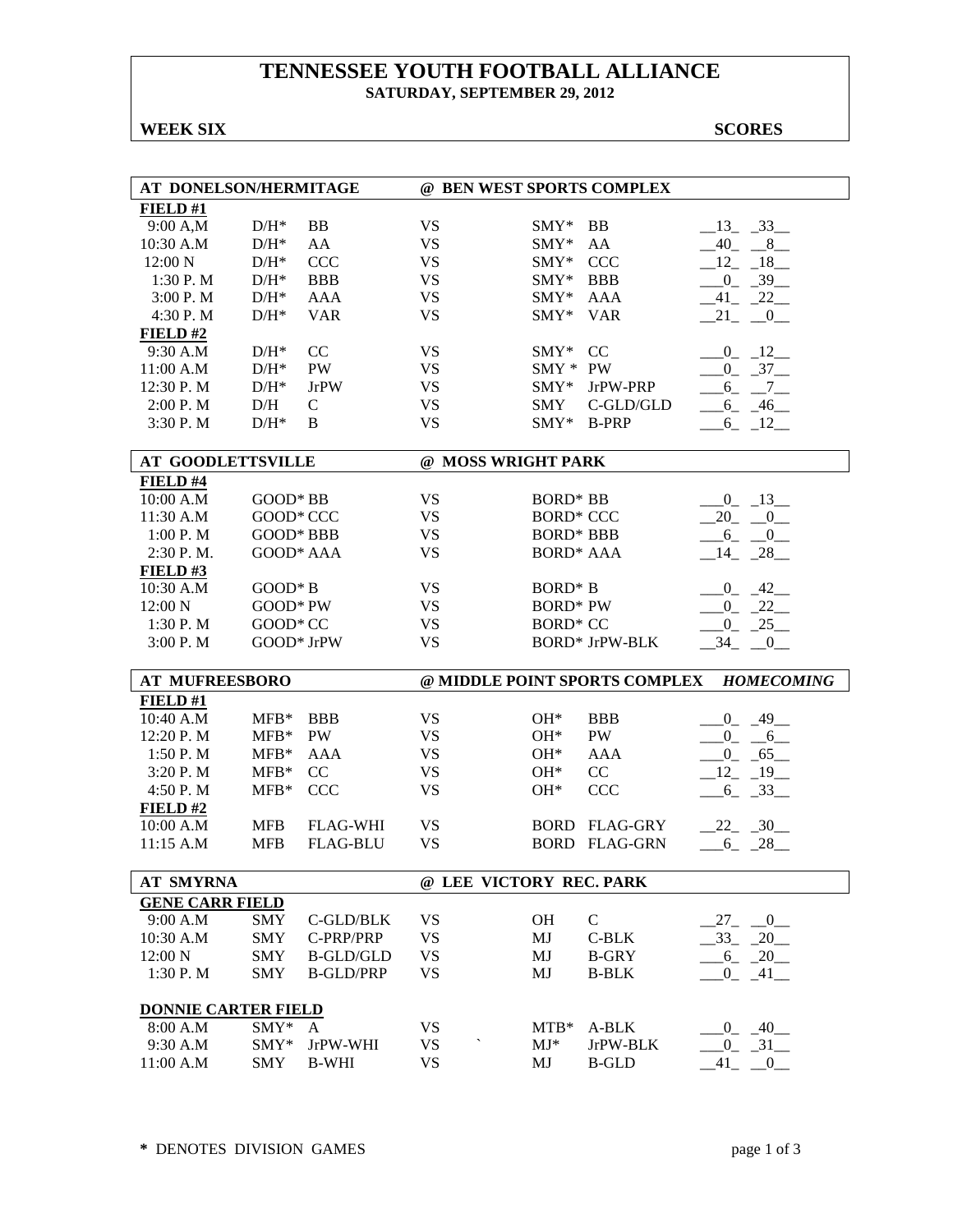### **TENNESSEE YOUTH FOOTBALL ALLIANCE SATURDAY, SEPTEMBER 29, 2012**

## **WEEK SIX** SCORES

| <b>AT BELLEVUE</b>            |                                   |                          | @ BELLEVUE MIDDLE SCHOOL                                  |                                |
|-------------------------------|-----------------------------------|--------------------------|-----------------------------------------------------------|--------------------------------|
| 11:30 A.M                     | BV<br><b>CCC</b>                  | <b>VS</b>                | <b>WAV</b><br><b>CCC</b>                                  | $\overline{0}$<br>48           |
| 1:00 P. M.                    | <b>CLRK* VAR</b>                  | <b>VS</b>                | <b>BORD* VAR</b>                                          | $-14$ $-44$                    |
| $2:30$ P.M                    | BV<br>AA                          | <b>VS</b>                | MJ<br>AA                                                  | $-14$ $-38$                    |
|                               |                                   |                          |                                                           |                                |
| <b>AT DAVIDSON COUNTY</b>     |                                   |                          | @ KIPP ACADEMY                                            |                                |
| 10:00 A.M                     | $DC^*$<br>BB.                     | $\overline{\mathrm{VS}}$ | <b>BB</b><br>$GAL^*$                                      | 52<br>$\overline{0}$           |
| 11:30 A.M                     | DC<br>AA                          | <b>VS</b>                | <b>OH</b><br>AA                                           | 14<br>$\overline{0}$           |
| 1:00 P. M                     | $DC^*$<br><b>VAR</b>              | <b>VS</b>                | SHC*<br><b>VAR</b>                                        | 42<br>$\overline{0}$           |
| 2:30P. M                      | DC<br><b>CCC</b>                  | <b>VS</b>                | <b>CCC</b><br>GAL                                         | $-12 - 39$                     |
|                               |                                   |                          |                                                           |                                |
| <b>AT EAST SIDE</b>           |                                   |                          | @ MAGNESS POTTER CENTER                                   |                                |
| 10:00 A.M                     | PW<br>ES                          | <b>VS</b>                | MJ<br><b>PW</b>                                           | 12<br>6                        |
| 11:30 A.M                     | ES<br><b>CCC</b>                  | <b>VS</b>                | MJ<br><b>CCC</b>                                          | 20<br>29                       |
| 1:00 P.M                      | <b>ES</b><br><b>BBB</b>           | <b>VS</b>                | <b>BBB</b><br>MJ                                          | $-0$ $-20$                     |
| 2:30 P.M                      | ES<br>AAA                         | <b>VS</b>                | MJ<br>AAA                                                 | $21 - 0$                       |
|                               |                                   |                          |                                                           |                                |
| <b>AT SHELBYVILLE</b>         |                                   |                          | @ SHELBYVILLE HIGH SCHOOL                                 |                                |
| 10:00 A.M                     | SHBY* AAA                         | <b>VS</b>                | WAV* AAA                                                  | $-0$ $-56$                     |
| 11:30 A.M                     | SHBY* PW                          | <b>VS</b>                | WAV* PW                                                   | $-6 - 49$                      |
| 1:00 P. M                     | SHBY* BBB                         | <b>VS</b>                | WAV* BBB                                                  | $21 \qquad 0$                  |
|                               |                                   |                          |                                                           |                                |
| <b>AT GRASSLAND</b>           |                                   |                          | @ GRASSLAND MIDDLE SCHOOL                                 |                                |
| 10:00 A.M                     | GRSL* A                           | <b>VS</b>                | $MJ*$<br>A                                                | 12<br>28                       |
|                               |                                   |                          |                                                           |                                |
| <b>AT LEBANON</b><br>9:00 A.M | $LEB*$<br>$\mathbf B$             | $\overline{\text{VS}}$   | @ WALTER J. BAIRD MIDDLE SCHOOL<br>$MJ^*$<br><b>B-WHI</b> | $\overline{0}$                 |
|                               | $\mathbf{C}$                      | <b>VS</b>                | C-WHI                                                     | $\overline{31}$<br>13 OT<br>20 |
| $10:30$ A.M                   | <b>LEB</b><br><b>PW</b><br>$LEB*$ | <b>VS</b>                | <b>SMY</b><br>$COOK*PW$                                   |                                |
| 12:00 N                       | $LEB*$<br>CC                      | <b>VS</b>                | COOK* CC                                                  | 26<br>$-6$                     |
| 1:30P. M                      | $LEB*$<br><b>CCC</b>              | <b>VS</b>                |                                                           | $13 -$<br>6                    |
| 3:00 P.M<br>4:30 P.M          | $LEB*$<br><b>BBB</b>              | <b>VS</b>                | COOK* CCC<br>COOK* BBB                                    | $.41 - .0$<br>28<br>8          |
|                               | $LEB*$                            | <b>VS</b>                | COOK* AAA                                                 |                                |
| 6:00 P. M<br>7:30 P.M         | AAA<br><b>BB</b>                  | <b>VS</b>                | COOK* BB                                                  | 38<br>8<br>25                  |
|                               | $LEB*$                            |                          |                                                           | $6$ <sub>-</sub>               |
| <b>AT NCS</b>                 |                                   |                          | @ MLK MAGNET HIGH SCHOOL                                  |                                |
| 9:00 A.M.                     | $NCS*$<br>PW                      | <b>VS</b>                | $MTB*$<br><b>PW</b>                                       | Forfeit<br>$\overline{0}$      |
| 10:30 A.M                     | $NCS*$<br><b>CCC</b>              | <b>VS</b>                | $MTB*$<br><b>CCC</b>                                      | 40<br>$-0$                     |
| 12:00 P. M                    | $NCS*$<br><b>BBB</b>              | <b>VS</b>                | $MTB*$<br><b>BBB</b>                                      | 0 31                           |
| 1:30 P.M                      | $NCS*$<br>AAA                     | <b>VS</b>                | $MTB*$<br>AAA                                             | $-7 - 14$                      |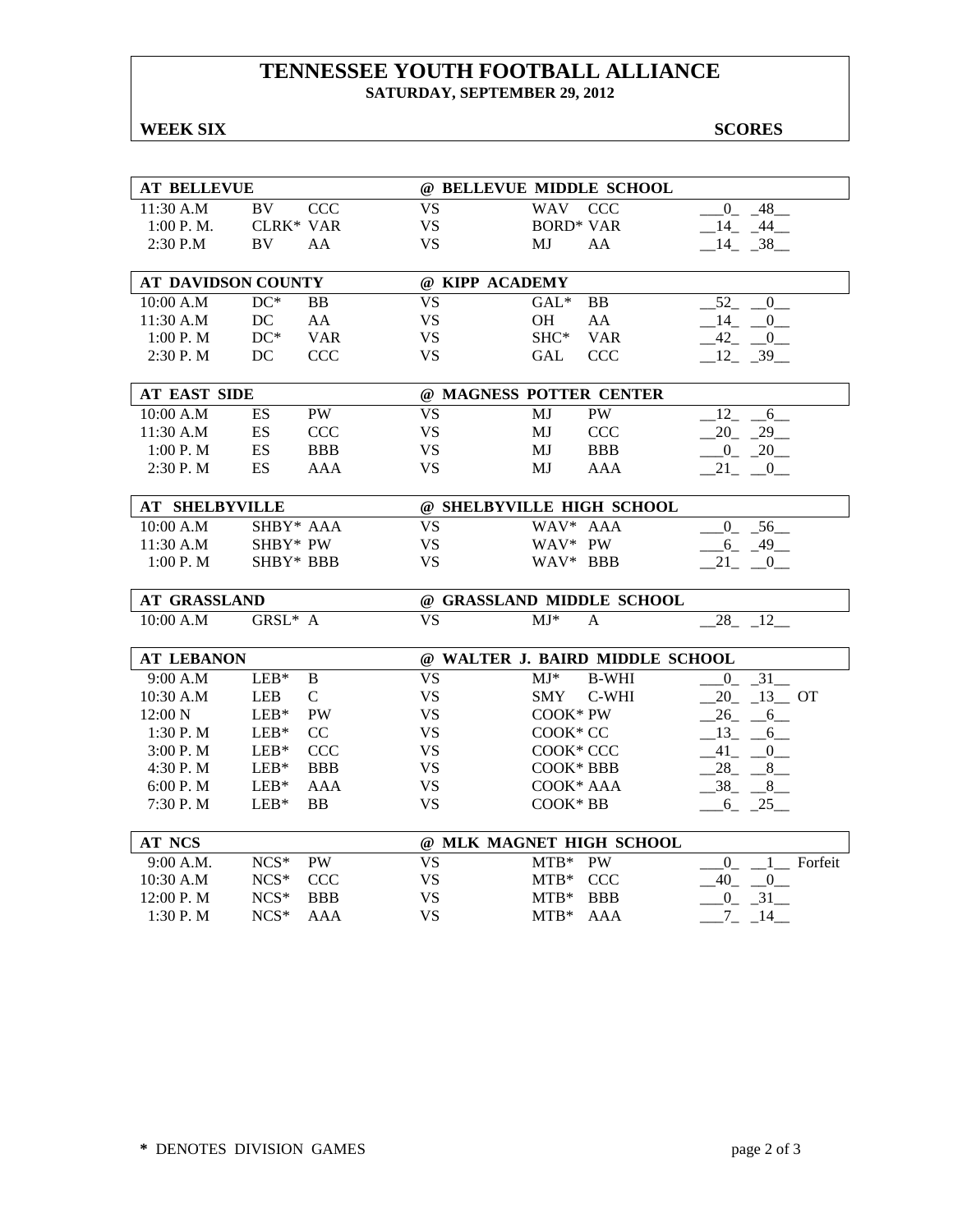#### **TENNESSEE YOUTH FOOTBALL ALLIANCE SATURDAY, SEPTEMBER 29, 2012**

**WEEK SIX SCORES**

| <b>AT NOLENSVILLE</b> |            |                 | <b>ROCKY FORK PARK</b><br>$\omega$ |            |                 |                |
|-----------------------|------------|-----------------|------------------------------------|------------|-----------------|----------------|
| 9:00 A.M              | $NOL*$     | <b>PW</b>       | VS                                 | $SPH*$     | <b>PW</b>       | 25<br>$_{0}$   |
| $10:30$ A.M           | $NOL*$     | <b>JrPW</b>     | VS                                 |            | BORD* JrPW-GRN  |                |
| 12:00 N               | $NOL*$     | CC.             | VS                                 | $SPH*$     | CC.             | 25<br>$\left($ |
| 1 30 P.M              | $NOL*$     | <b>BB</b>       | VS                                 | $SPH*$     | <b>BB</b>       | 8<br>14        |
| $3:00P$ . M           | $NOL*$     | <b>CCC</b>      | <b>VS</b>                          | $SPH*$     | <b>CCC</b>      | 32<br>- 13     |
| 4:30P. M              | $NOL*$     | <b>BBB</b>      | VS                                 | $SPH*$     | <b>BBB</b>      | 33<br>$-13$    |
| 6:00 P. M             | $NOL*$     | AAA             | <b>VS</b>                          | $SPH*$     | AAA             | 12<br>- 14     |
| 7:30P. M              | $NOL*$     | A               | VS                                 | $MTB*$     | A-GLD           | 32<br>$\theta$ |
|                       |            |                 |                                    |            |                 |                |
| <b>AT SPRING HILL</b> |            |                 | <b>EVANS PARK</b><br>(a)           |            |                 |                |
| 9:00 A.M              | <b>SPH</b> | <b>FLAG-BLK</b> | VS                                 | <b>SPH</b> | <b>FLAG-SLV</b> | 36<br>35       |
| 10:00 A.M             | <b>SPH</b> | <b>FLAG-WHI</b> | VS                                 | <b>MFB</b> | <b>FLAG</b>     | 36<br>37       |

|             |                                |             | <b>TYFA COMMUNITY'S</b>    |             |                             |
|-------------|--------------------------------|-------------|----------------------------|-------------|-----------------------------|
| BV          | <b>Bellevue Steelers</b>       | <b>BORD</b> | <b>Bordeaux Eagles</b>     | <b>CLRK</b> | Clarksville Greyhounds      |
| COOK        | Cookeville Cavaliers           | DC.         | Davidson Co. Colts         | D/H         | Donelson-Hermitage Warriors |
| ES          | <b>East Side Bobcats</b>       | GAL         | Gallatin Green Wave        | <b>GOOD</b> | Goodlettsville Trojans      |
| <b>GRSL</b> | <b>Grassland Golden Eagles</b> | <b>LEB</b>  | Lebanon Blue Devils        | <b>MTB</b>  | Middle Tenn Bulldogs        |
| <b>MJ</b>   | Mt. Juliet Bears               | <b>MFB</b>  | Murfreesboro Mustangs      | <b>NCS</b>  | Nash Comm Sports Cobras     |
| <b>NOLE</b> | Nolensville Panthers           | OH          | Old Hickory Bulldogs       | <b>SHBY</b> | <b>Shelbyville Eagles</b>   |
| <b>SMY</b>  | Smyrna Bulldogs                | <b>SHC</b>  | <b>Spring Hill Coyotes</b> | <b>SPH</b>  | <b>Spring Hill Raiders</b>  |
|             |                                | <b>WAV</b>  | Waverly-Belmont Bulldogs   |             |                             |

| <b>COLORS</b> |              |            |        |            |        |            |       |
|---------------|--------------|------------|--------|------------|--------|------------|-------|
| <b>BLK</b>    | <b>Black</b> | <b>BLU</b> | Blue   | <b>GLD</b> | Gold   | <b>GRN</b> | Green |
| <b>GRY</b>    | Grav         | <b>PRP</b> | Purple | <b>SLV</b> | Silver | <b>WHI</b> | White |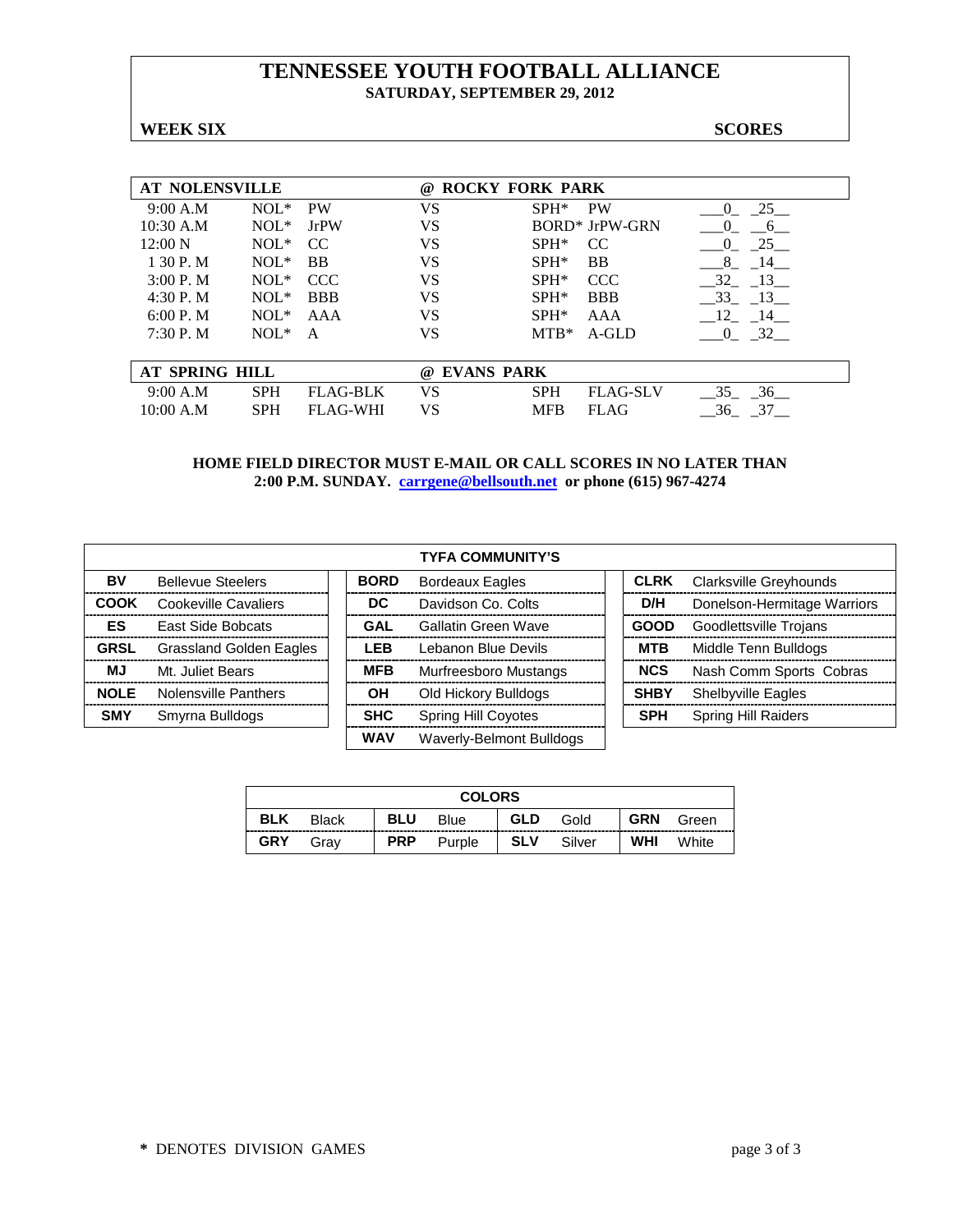### **TENNESSEE YOUTH FOOTBALL ALLIANCE SATURDAY, OCTOBER 6, 2012**

#### **WEEK SEVEN** SCORES

| <b>AT BORDEAUX</b>              |                  |                       |                          |            | @ METRO YOUTH FOOTBALL FIELD |                                        |
|---------------------------------|------------------|-----------------------|--------------------------|------------|------------------------------|----------------------------------------|
| FIELD #1                        |                  |                       |                          |            |                              |                                        |
| 8:30 A.M                        | <b>BORD* VAR</b> |                       | <b>VS</b>                | DC         | <b>VAR</b>                   | $-38$<br>$-0$                          |
| 10:00 A.M                       | <b>BORD* CCC</b> |                       | <b>VS</b>                | D/H        | <b>CCC</b>                   | 0<br>$7_{-}$                           |
| 11:30 A.M                       | <b>BORD* AAA</b> |                       | <b>VS</b>                | D/H        | AAA                          | 27<br>20                               |
| 1:00 P. M                       | <b>BORD* PW</b>  |                       | <b>VS</b>                | D/H        | PW                           | 24<br>$-18$                            |
| 2:30 P.M                        | <b>BORD* BBB</b> |                       | <b>VS</b>                | D/H        | <b>BBB</b>                   | 22<br>$\overline{0}$                   |
| 4:00 P.M.                       | $D/H^*$          | <b>VARS</b>           | <b>VS</b>                | COOK VARS  |                              | 0_ Forfeit<br>$\mathbf{1}$             |
| FIELD#2                         |                  |                       |                          |            |                              |                                        |
| 9:00 A.M                        | <b>BORD* CC</b>  |                       | <b>VS</b>                | D/H        | CC                           | $\begin{array}{c} 0 \end{array}$<br>24 |
| 10:30 A.M                       |                  | <b>BORD* JrPW-GRN</b> | VS                       | D/H        | JrPW-PRP                     | $-13 - 6$                              |
| 12:00 N                         | <b>BORD*</b> B   |                       | <b>VS</b>                | <b>SMY</b> | <b>B-GLD/PRP</b>             | $0$ $1$ Forfeit                        |
| 1:30 P.M                        |                  | <b>BORD* JrPW-BLK</b> | <b>VS</b>                | <b>NOL</b> | <b>JrPW</b>                  | $20 - 0$                               |
| 3:00 P.M.                       | <b>BORD* BB</b>  |                       | <b>VS</b>                | D/H        | BB                           | $-38$ $-20$                            |
|                                 |                  |                       |                          |            |                              |                                        |
| <b>AT MT. JULIET</b>            |                  |                       | @ CHARLIE DANIEL'S PARK  |            |                              |                                        |
| FIELD#1                         |                  |                       |                          |            |                              |                                        |
| 8:30 A.M                        | $MJ^*$           | AA                    | <b>VS</b>                | BV         | AA                           | $-0$<br>$-18$                          |
| 10:00 A.M                       | $MJ^*$           | PW                    | <b>VS</b>                | <b>MFB</b> | PW                           | 38<br>6                                |
| 11:30 A.M                       | MJ               | C-GLD                 | <b>VS</b>                | <b>SMY</b> | C-WHI                        | $_{13}$<br>$\mathbf{0}$                |
| 1:00 P. M                       | $MJ*$            | <b>CCC</b>            | <b>VS</b>                | <b>MFB</b> | CCC                          | 22<br>0                                |
| 2:30 P.M                        | $MJ^*$           | <b>BBB</b>            | <b>VS</b>                | <b>MFB</b> | <b>BBB</b>                   | 35<br>0                                |
| 4:00 P. M                       | MJ               | <b>AAA</b>            | <b>VS</b>                | <b>MFB</b> | <b>AAA</b>                   | 49<br>6                                |
| FIELD#2                         |                  |                       |                          |            |                              |                                        |
| 9:00 A.M                        | $MJ*$            | JrPW-GLD              | <b>VS</b>                | MJ         | JrPW-BLK                     | 6 27                                   |
| 10:30 A.M                       | $MJ*$            | C-WHI                 | <b>VS</b>                | LEB        | $\mathsf{C}$                 | $25 - 6$                               |
| 12:00 N                         | $MJ*$            | CC                    | <b>VS</b>                | <b>MFB</b> | CC                           | 33<br>$\overline{\phantom{0}0}$        |
| 1:30 P.M                        | MJ               | $C-BLK$               | <b>VS</b>                | D/H        | $\mathsf{C}$                 | 26<br>$\overline{0}$                   |
| 3:00 P.M                        | $MJ*$            | <b>B-BLK</b>          | <b>VS</b>                | D/H        | B                            | 0_ Forfeit<br>1                        |
| <b>MT. JULIET MIDDLE SCHOOL</b> |                  |                       |                          |            |                              |                                        |
| 9:30 A.M                        | $MJ^*$           | <b>BB</b>             | <b>VS</b>                | GOOD BB    |                              | $0_{-}$<br>$-7$                        |
| 11:00 A.M                       | $MJ*$            | <b>B-GLD</b>          | <b>VS</b>                | GOOD B     |                              | $-0$ $-40$                             |
| 12:30 P.M                       | $MJ*$            | <b>B-GRY</b>          | <b>VS</b>                | <b>LEB</b> | B                            | $27_{-}$<br>$-0$                       |
| 2:00 P. M                       | $MJ*$            | <b>B-WHI</b>          | <b>VS</b>                | <b>SMY</b> | <b>B-PRP/PRP</b>             | $-32 - 18$                             |
| 3:30 P.M                        | $MJ^*$           | A                     | <b>VS</b>                | <b>NOL</b> | A                            | $6 - 20$                               |
|                                 |                  |                       |                          |            |                              |                                        |
| <b>AT OLD HICKORY</b>           |                  |                       | @ DUPONT MIDDLE SCHOOL   |            |                              |                                        |
| 8:30 A.M                        | <b>OH</b>        | $\mathcal{C}$         | $\overline{\mathrm{VS}}$ | <b>SMY</b> | <b>C-PURPLE</b>              | 33<br>$\Omega$                         |
| 9:45 A.M                        | OH*              | PW                    | <b>VS</b>                | GOOD PW    |                              | $-20$<br>$_{-0}$                       |
| 11:00 A.M                       | OH*              | CC                    | <b>VS</b>                | GOOD CC    |                              | $-12$<br>44                            |
| 12:15 P.M.                      |                  |                       | <b>HOMECOMING</b>        |            |                              |                                        |
| 2:00 P.M                        | OH*              | CCC                   | <b>VS</b>                | GOOD CCC   |                              | $-26$<br>$\overline{0}$                |
| 3:30 P.M                        | OH*              | <b>BBB</b>            | <b>VS</b>                | GOOD BBB   |                              | 6<br>$-12$                             |
| 5:00 P.M                        | OH*              | AA                    | <b>VS</b>                | D/H        | AA                           | 28<br>$-6$                             |
| 6:30 P.M                        | OH*              | AAA                   | <b>VS</b>                | GOOD       | AAA                          | 40<br>$\overline{0}$                   |
| 8:00 P.M                        | OH*              | <b>VAR</b>            | <b>VS</b>                | <b>SHC</b> | <b>VAR</b>                   | $_{0}$<br>Forfeit                      |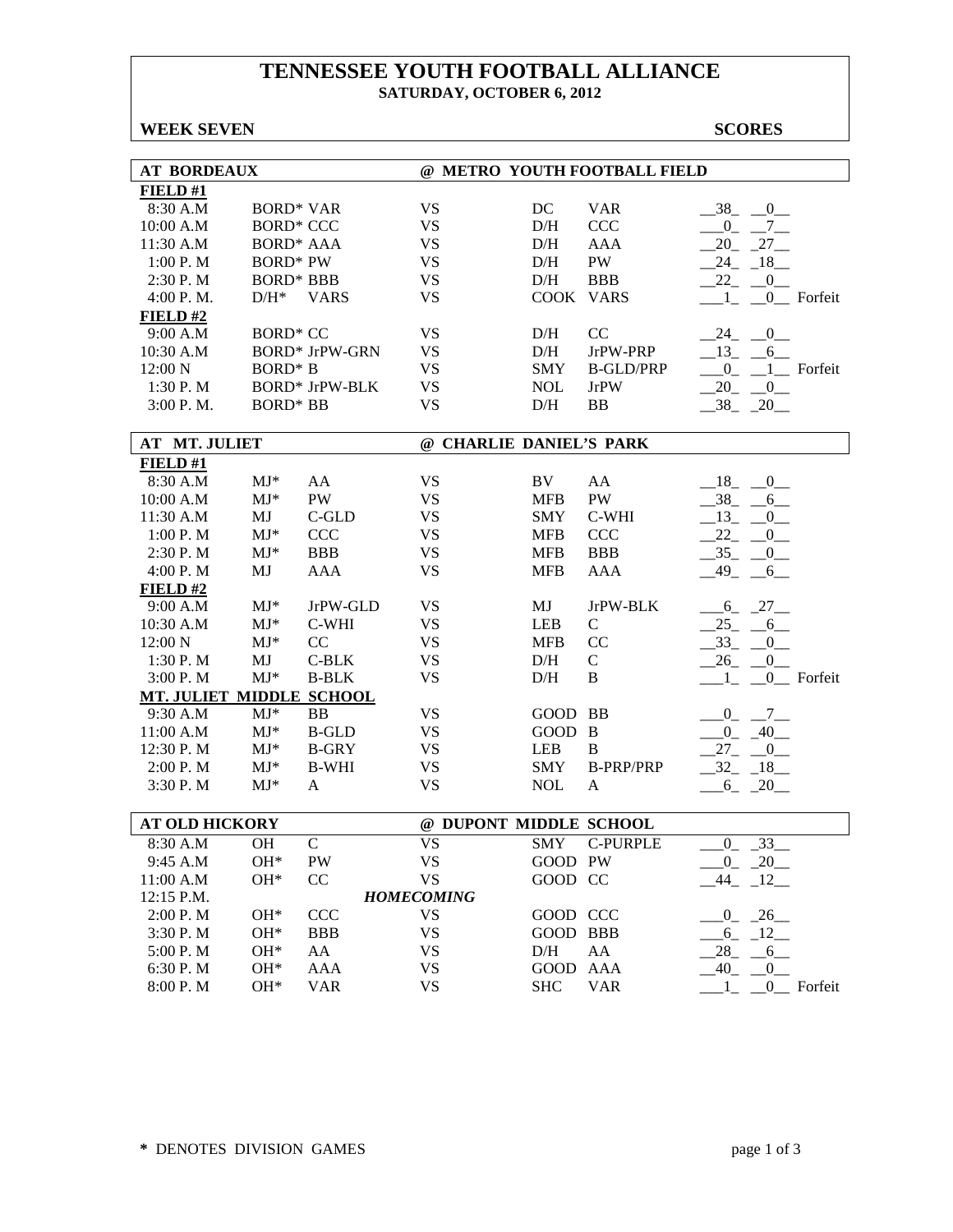### **TENNESSEE YOUTH FOOTBALL ALLIANCE SATURDAY, OCTOBER 6, 2012**

#### **WEEK SEVEN** SCORES

| <b>AT SMYRNA</b>           |                  |                | @ LEE VICTORY REC. PARK   |                        |                            |                                              |
|----------------------------|------------------|----------------|---------------------------|------------------------|----------------------------|----------------------------------------------|
| <b>GENE CARR FIELD</b>     |                  |                |                           |                        |                            |                                              |
| 9:00 A.M                   |                  | $SMY*$ B-WHI   | <b>VS</b>                 | SMY                    | B-GLD/GLD                  | $-14$ $-6$                                   |
| 10:30 A.M                  |                  | SMY* C-GLD/BLK | VS.                       | SMY                    | $C$ -GLD/GLD               | $-0$ $-30$                                   |
| 12:00 N                    | SMY* VAR         |                | <b>VS</b>                 | CLRK VAR               |                            | $-0$ $-13$                                   |
| <b>DONNIE CARTER FIELD</b> |                  |                |                           |                        |                            |                                              |
| 9:30 A.M                   | SMY*             | JrPW-PRP       | VS.                       | <b>SMY</b>             | JrPW-WHI                   | 25 31                                        |
| 11:00 A.M                  | $\text{SMY*}$    | AA             | VS.                       | DC                     | AA                         | $-15 - 48$                                   |
|                            |                  |                |                           |                        |                            |                                              |
| <b>AT EAST SIDE</b>        |                  |                | @ MAGNESS POTTER CENTER   |                        |                            |                                              |
| 12:00 N                    | $ES^*$           | <b>CCC</b>     | <b>VS</b>                 | CLRK CCC               |                            | $-48$<br>$\overline{\phantom{0}}$            |
| <b>AT GALLATIN</b>         |                  |                | @ TRIPLE CREEK PARK       |                        |                            | <b>HOMECOMING</b>                            |
| FIELD#1                    |                  |                |                           |                        |                            |                                              |
| 10:00 A.M                  | GAL* CCC         |                | <b>VS</b>                 | BV                     | <b>CCC</b>                 | $-46$ $-0$                                   |
| 12:30 P.M                  | $GAL^*$          | <b>BBB</b>     | <b>VS</b>                 | BV.                    | <b>BBB</b>                 | $-0$ $-40$                                   |
| 2:30 P.M                   | $GAL^*$          | AAA            | <b>VS</b>                 | BV                     | AAA                        | $-0$ $-50$                                   |
| FIELD# $2$                 |                  |                |                           |                        |                            |                                              |
| 11:00 A.M                  | $GAL^*$          | PW             | <b>VS</b>                 | BV                     | <b>PW</b>                  | $-7 - 0$                                     |
| 1:30 P. M                  | $GAL^*$          | <b>BB</b>      | <b>VS</b>                 | CLRK BB                |                            | 25 6                                         |
|                            |                  |                |                           |                        |                            |                                              |
| <b>AT SHELBYVILLE</b>      |                  |                | @ SHELBYVILLE HIGH SCHOOL |                        |                            |                                              |
| 11:00 A.M                  | SHBY* PW         |                | <b>VS</b>                 | CLRK PW                |                            | 21<br>34                                     |
| $12:30$ P. M               |                  |                | <b>HOMECOMING</b>         |                        |                            |                                              |
| 1:30 P.M                   | SHBY* BBB        |                | <b>VS</b>                 | CLRK BBB               |                            | $-30 - 6$                                    |
| 3:00 P. M                  | SHBY* AAA        |                | <b>VS</b>                 | CLRK AAA               |                            | $-0$ $-41$                                   |
|                            |                  |                |                           |                        |                            |                                              |
| <b>AT WAVERLY BELMONT</b>  |                  |                |                           |                        | @ TENN. PREPARATORY SCHOOL |                                              |
| 9:00 A.M                   | DC               | <b>BB</b>      | <b>VS</b>                 | BV                     | <b>BB</b>                  | 49<br>$\overline{0}$                         |
| 10:30 A.M                  | WAV* PW          |                | <b>VS</b>                 | DC                     | <b>PW</b>                  | $35 - 12$                                    |
| 12:00 P.M                  | WAV* CCC         |                | <b>VS</b>                 | DC                     | <b>CCC</b>                 | $-49 - 19$                                   |
| 1:30 P. M                  | WAV* AAA         |                | <b>VS</b>                 | DC                     | AAA                        | $-2$ $-6$                                    |
| 3:.00 P.M                  | WAV* BBB         |                | <b>VS</b>                 | DC                     | <b>BBB</b>                 | $6 - 24$                                     |
| <b>AT MIDDLE TENN</b>      |                  |                | @ INGLEWOOD PARK          |                        |                            |                                              |
|                            |                  |                |                           |                        |                            |                                              |
| 9:00 A.M                   | $MTB*$           | A-BLK          | <b>VS</b>                 | <b>GRSL</b>            | $\mathsf{A}$               | $\Omega$<br>Forfeit<br>1                     |
| 10:30 A.M                  | <b>MTB</b>       | <b>FLAG</b>    | <b>VS</b><br><b>VS</b>    |                        | <b>BORD FLAG-GRY</b>       | $-34 - 24$<br>$20 \qquad 0$                  |
| 11:30 A.M                  | $MTB*$           | PW             |                           | COOK PW                |                            |                                              |
|                            |                  |                |                           |                        |                            |                                              |
| 1:00 P.M                   | $MTB*$           | <b>CCC</b>     | <b>VS</b>                 | COOK CCC               |                            | $12 \qquad 6$                                |
| 2:30 P. M                  | $MTB*$           | <b>BBB</b>     | <b>VS</b>                 | COOK BBB               |                            | $-0$ $-32$                                   |
| 4:00 P.M<br>5:30 P.M       | $MTB*$<br>$MTB*$ | AAA<br>A-GLD   | <b>VS</b><br><b>VS</b>    | COOK AAA<br><b>SMY</b> | $\mathsf{A}$               | 33<br>$\overline{0}$<br>45<br>$\overline{0}$ |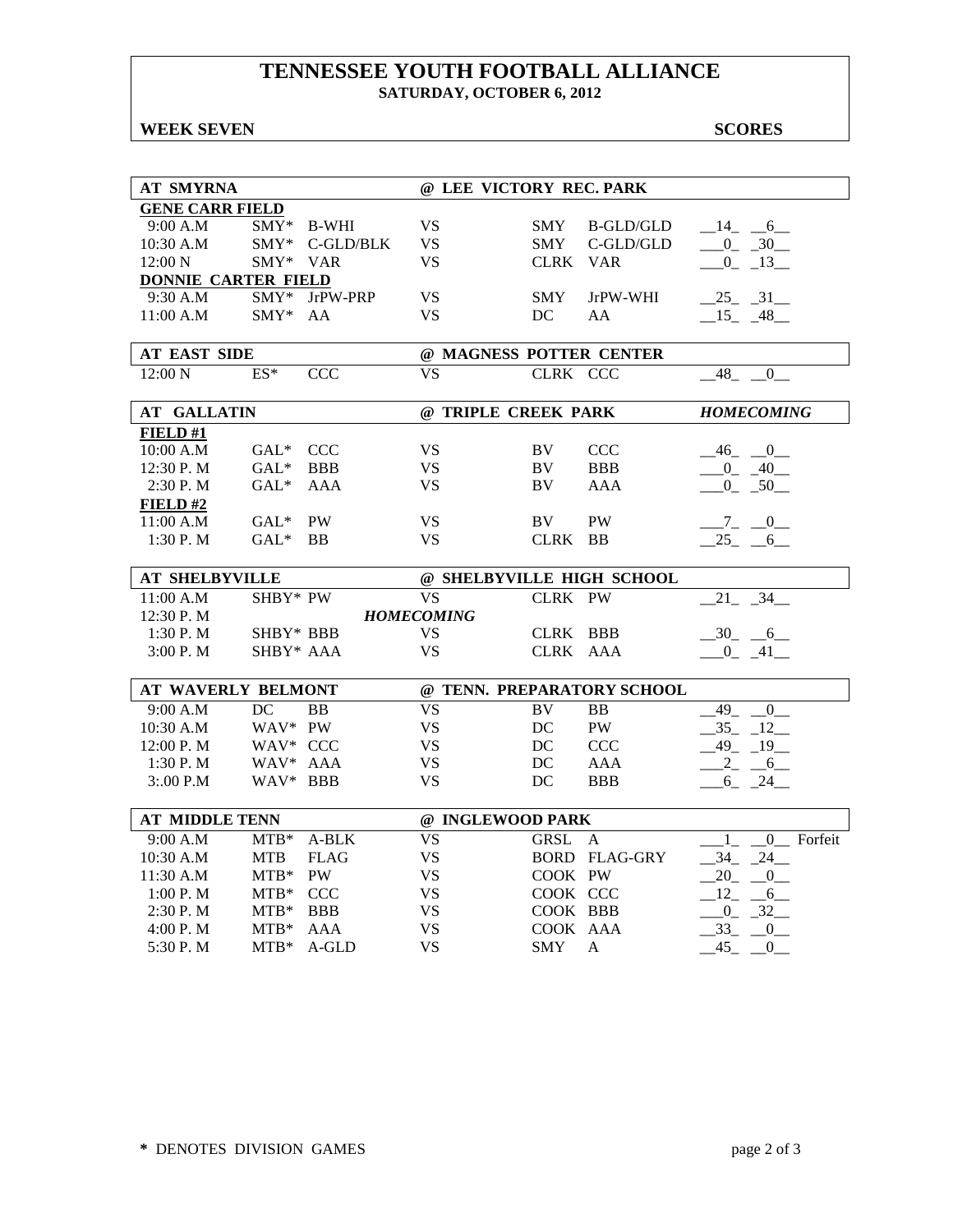### **TENNESSEE YOUTH FOOTBALL ALLIANCE SATURDAY, OCTOBER 6, 2012**

#### **WEEK SEVEN** SCORES

| AT NCS                   |            |                 | $\omega$          |             | MLK MAGNET HIGH SCHOOL           |                       |
|--------------------------|------------|-----------------|-------------------|-------------|----------------------------------|-----------------------|
| 10:00 A.M                | $NCS*$     | <b>PW</b>       | VS                | <b>NOL</b>  | <b>PW</b>                        | 33<br>12              |
| 11:30 A.M                | $NCS*$     | <b>CCC</b>      | VS                | <b>NOL</b>  | <b>CCC</b>                       | $\overline{7}$<br>6   |
| 1:00 P. M                |            |                 | <b>HOMECOMING</b> |             |                                  |                       |
| 2:00 P. M                | $NCS*$     | <b>BBB</b>      | VS                | <b>NOL</b>  | <b>BBB</b>                       | $-27$<br>7            |
| 3:30P. M                 | $NCS*$     | AAA             | VS                | <b>NOL</b>  | AAA                              | 29 0                  |
|                          |            |                 |                   |             |                                  |                       |
| AT SPRING HILL (RAIDERS) |            |                 | $\omega$          |             | <b>SPRING HILL MIDDLE SCHOOL</b> |                       |
| 9:00 A.M                 | <b>SPH</b> | <b>FLAG-WHI</b> | VS                | MFB         | <b>FLAG-WHI</b>                  | 38<br>44              |
| 10:00 A.M                | <b>SPH</b> | <b>FLAG-SLV</b> | VS                | <b>MFB</b>  | <b>FLAG-BLU</b>                  | 44<br>6               |
| 11:00 A.M                | <b>SPH</b> | <b>FLAG-BLK</b> | VS                | <b>BORD</b> | <b>FLAG-GRN</b>                  | 30<br>38              |
| 12:00 P. M               | $SPH*$     | CC              | VS                | <b>NOL</b>  | CC                               | 19<br>12              |
| 1:30 P.M                 | $SPH*$     | <b>BB</b>       | VS                | <b>NOL</b>  | <b>BB</b>                        | 43<br>- 12            |
| 3:00 P. M                | $SPH*$     | <b>CCC</b>      | VS                | <b>GRSL</b> | <b>CCC</b>                       | 27<br>12              |
| 4:30 P. M                | $SPH*$     | <b>BBB</b>      | VS                | <b>GRSL</b> | <b>BBB</b>                       | 45<br>$6\overline{6}$ |
|                          |            |                 |                   |             |                                  |                       |
| 6:00 P. M                | $SPH*$     | AAA             | VS                | <b>GRSL</b> | AAA                              | $-31$                 |

## **SUNDAY, OCTOBER 7, 2012**

| <b>NON</b> |    |    | W<br>(a)<br>^ ' | . BEARD HIGH SCHOOL<br>7 K K J |  |
|------------|----|----|-----------------|--------------------------------|--|
| く・ハハ       | ÆP | PW | ັ               | <b>PW</b><br>ገOK               |  |

|             | <b>TYFA COMMUNITY'S</b>  |             |                            |             |                               |  |  |
|-------------|--------------------------|-------------|----------------------------|-------------|-------------------------------|--|--|
| BV          | <b>Bellevue Steelers</b> | <b>BORD</b> | <b>Bordeaux Eagles</b>     | <b>CLRK</b> | <b>Clarksville Greyhounds</b> |  |  |
| <b>COOK</b> | Cookeville Cavaliers     | DC.         | Davidson Co. Colts         | D/H         | Donelson-Hermitage Warriors   |  |  |
| <b>ES</b>   | <b>East Side Bobcats</b> | <b>GAL</b>  | Gallatin Green Wave        | <b>GOOD</b> | Goodlettsville Trojans        |  |  |
| <b>GRSL</b> | Grassland Golden Eagles  | <b>LEB</b>  | Lebanon Blue Devils        | <b>MTB</b>  | Middle Tenn Bulldogs          |  |  |
| MJ          | Mt. Juliet Bears         | <b>MFB</b>  | Murfreesboro Mustangs      | <b>NCS</b>  | Nash Comm Sports Cobras       |  |  |
| <b>NOLE</b> | Nolensville Panthers     | OН          | Old Hickory Bulldogs       | <b>SHBY</b> | <b>Shelbyville Eagles</b>     |  |  |
| <b>SMY</b>  | Smyrna Bulldogs          | <b>SHC</b>  | <b>Spring Hill Coyotes</b> | <b>SPH</b>  | Spring Hill Raiders           |  |  |
|             |                          | <b>WAV</b>  | Waverly-Belmont Bulldogs   |             |                               |  |  |

| <b>COLORS</b> |              |            |        |            |        |            |       |
|---------------|--------------|------------|--------|------------|--------|------------|-------|
| <b>BLK</b>    | <b>Black</b> | <b>BLU</b> | Blue   | <b>GLD</b> | Gold   | <b>GRN</b> | Green |
| <b>GRY</b>    | Grav         | <b>PRP</b> | Purple | <b>SLV</b> | Silver | <b>WHI</b> | White |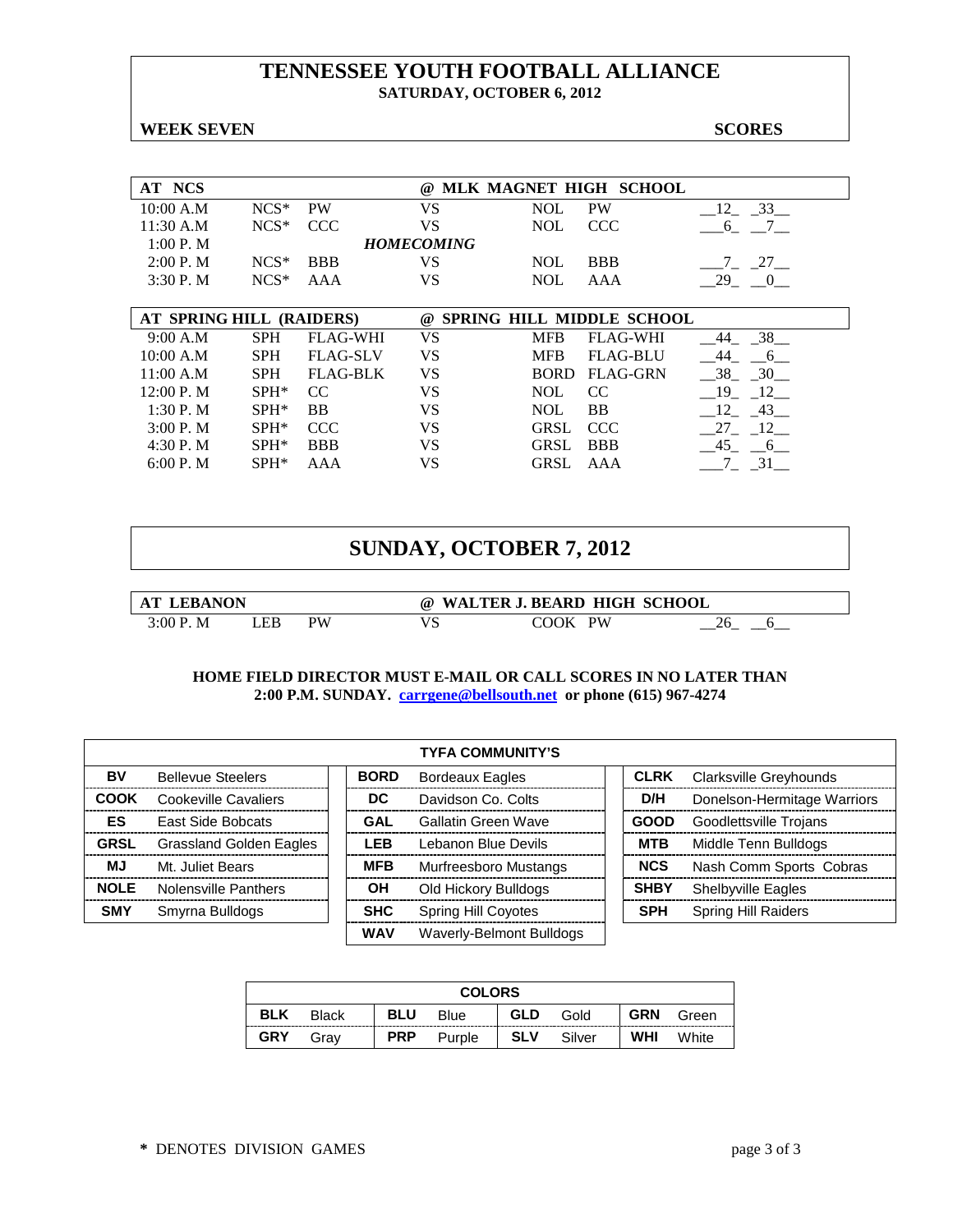### **TENNESSEE YOUTH FOOTBALL ALLIANCE SATURDAY, OCTOBER 13, 2012**

#### **WEEK EIGHT SCORES**

| <b>AT BORDEAUX</b>       |                                  | @ METRO CENTER FOOTBALL FIELD |                 |                               |                             |
|--------------------------|----------------------------------|-------------------------------|-----------------|-------------------------------|-----------------------------|
| FIELD#1                  |                                  |                               |                 |                               |                             |
| 8:30 A.M                 | <b>BORD* AAA</b>                 | <b>VS</b>                     | $OH*$           | AAA                           | $-13 - 45$                  |
| 10:00 A.M                | <b>BORD* CCC</b>                 | <b>VS</b>                     | $OH*$           | <b>CCC</b>                    | $21 - 6$                    |
| 11:30 A.M                | <b>BORD*</b> PW                  | <b>VS</b>                     | $OH*$           | PW                            | $-33 - 0$                   |
| 1:00P. M                 | <b>BORD* BBB</b>                 | <b>VS</b>                     | $OH^*$          | <b>BBB</b>                    | $27 - 8$                    |
| 2:30 P.M                 | <b>BORD* VAR</b>                 | <b>VS</b>                     | $OH*$           | <b>VAR</b>                    | $-6 - 12$                   |
| FIELD#2                  |                                  |                               |                 |                               |                             |
| 9:00 A.M                 | <b>BORD FLAG-GRN</b>             | <b>VS</b>                     | <b>SPH</b>      | <b>FLAG-WHI</b>               | $-38$ $-26$                 |
| 10:00 A.M                | <b>BORD FLAG-GRY</b>             | <b>VS</b>                     | <b>SPH</b>      | <b>FLAG-BLK</b>               | $-34$<br>20                 |
| 11:00 A.M                | BORD B                           | <b>VS</b>                     | MJ              | <b>B-WHI</b>                  | 29<br>$\overline{0}$        |
| 12:30 P.M                | <b>BORD* CC</b>                  | <b>VS</b>                     | $OH*$           | CC                            | 14<br>$-19$                 |
| 2:00 P.M                 | <b>BORD</b> JrPW-BLK             | <b>VS</b>                     | MJ              | JrPW-BLK                      | $-7$<br>$_{0}$              |
| 3:30 P.M                 | D/H<br><b>VAR</b>                | <b>VS</b>                     | SMY             | <b>VAR</b>                    | 0 Forfeit                   |
|                          |                                  |                               |                 |                               |                             |
| <b>AT GOODLETTSVILLE</b> |                                  | @ MOSS WRIGHT PARK            |                 |                               |                             |
| FIELD #4                 |                                  |                               |                 |                               |                             |
| 10:00 A.M                | GOOD CCC                         | <b>VS</b>                     | CLRK CCC        |                               | $-40$ $-0$                  |
| 11:30 A.M                | GOOD BBB                         | <b>VS</b>                     | CLRK BBB        |                               | $-13$ $-7$ $-$              |
| 1:00 P.M                 | GOOD AAA                         | <b>VS</b>                     | CLRK AAA        |                               | $-33$<br>$_{-0}$            |
| 2:30 P.M                 | GOOD* BB                         | <b>VS</b>                     | $D/H^*$         | <b>BB</b>                     | 12<br>0                     |
| FIELD#3                  |                                  |                               |                 |                               |                             |
| 10:30 A.M                | GOOD B                           | <b>VS</b>                     | <b>LEB</b>      | B                             | $-34$ $-0$                  |
| 12:00 N                  | GOOD PW                          | <b>VS</b>                     | CLRK PW         |                               | $-45$ $-0$                  |
| 1:30 P.M                 | GOOD* JrPW                       | <b>VS</b>                     |                 | <b>BORD* JrPW-GRN</b>         | $-19$ $-6$                  |
|                          |                                  |                               |                 |                               |                             |
| <b>AT MURFREESBORO</b>   |                                  |                               |                 | @ MIDDLE POINT SPORTS COMPLEX |                             |
|                          |                                  |                               |                 |                               |                             |
| FIELD#1                  |                                  |                               |                 |                               |                             |
| 10:30 A.M                | $MFB*$<br><b>CCC</b>             | <b>VS</b>                     | $D/H^*$         | <b>CCC</b>                    | $0 - 48$                    |
| 12:00 P.M                | $MFB*$<br>PW                     | <b>VS</b>                     | $D/H^*$         | PW                            | $-14$ $-37$                 |
| 1:30 P.M                 | $MFB*$<br>CC                     | <b>VS</b>                     | $D/H^*$         | CC                            | $27 - 0$                    |
| 3:00 P. M                | $MFB*$<br><b>BBB</b>             | <b>VS</b>                     | $D/H^*$         | <b>BBB</b>                    | $-6$ $-12$ OT               |
| 4:30 P.M                 | <b>AAA</b><br>$MFB*$             | <b>VS</b>                     | $D/H^*$         | <b>AAA</b>                    | $0 - 1$ Forfeit             |
| FIELD#2                  |                                  |                               |                 |                               |                             |
| 10:00 A.M                | <b>MFB</b><br><b>FLAG-BLU</b>    | <b>VS</b>                     | <b>MTB</b>      | <b>FLAG</b>                   | $-14$ $-26$                 |
| 11:00 A.M                | <b>MFB</b><br><b>FLAG-WHI</b>    | <b>VS</b>                     | <b>SPH</b>      | <b>FLAG-SLV</b>               | $-14$ $-38$                 |
|                          |                                  |                               |                 |                               |                             |
| <b>AT SMYRNA</b>         |                                  | @ LEE VICTORY REC. PARK       |                 |                               |                             |
| <b>GENE CARR FIELD</b>   |                                  |                               |                 |                               |                             |
| 8:00 A.M                 | SMY*<br>C-WHI                    | <b>VS</b>                     | $MJ*$           | $C-BLK$                       | $6 - 19$                    |
| 9:30 A.M                 | SMY*<br>PW                       | <b>VS</b>                     | $MJ*$           | PW                            | 18<br>$\overline{0}$        |
| 11:00 A.M                | SMY*<br>CC                       | <b>VS</b>                     | $MJ*$           | CC                            | 6<br>47                     |
| 12:30 P.M                | SMY*<br>C-GLD/GLD                | <b>VS</b>                     | $MJ*$           | C-WHI                         | 38<br>$\overline{0}$        |
| 2:00 P.M                 | SMY*<br><b>B-GLD/PRP</b>         | <b>VS</b>                     | $MJ*$           | <b>B-GLD</b>                  | 41<br>$\overline{0}$        |
| 3:30 P.M                 | SMY*<br><b>B-WHI</b>             | <b>VS</b>                     | $D/H^*$         | $\bf{B}$                      | 34<br>0                     |
| 5:00 P.M                 | SMY*<br>CCC                      | <b>VS</b>                     | $MJ^*$          | <b>CCC</b>                    | 8<br>14                     |
| 6:30 P.M<br>8:00 P.M     | SMY*<br><b>BB</b><br>SMY*<br>AAA | <b>VS</b><br><b>VS</b>        | $MJ*$<br>$MJ^*$ | BB<br><b>AAA</b>              | 6<br>$12$ OT<br>.41<br>$-6$ |

#### *SMYRNA'S GAMES CONTINUED ON PG. 2*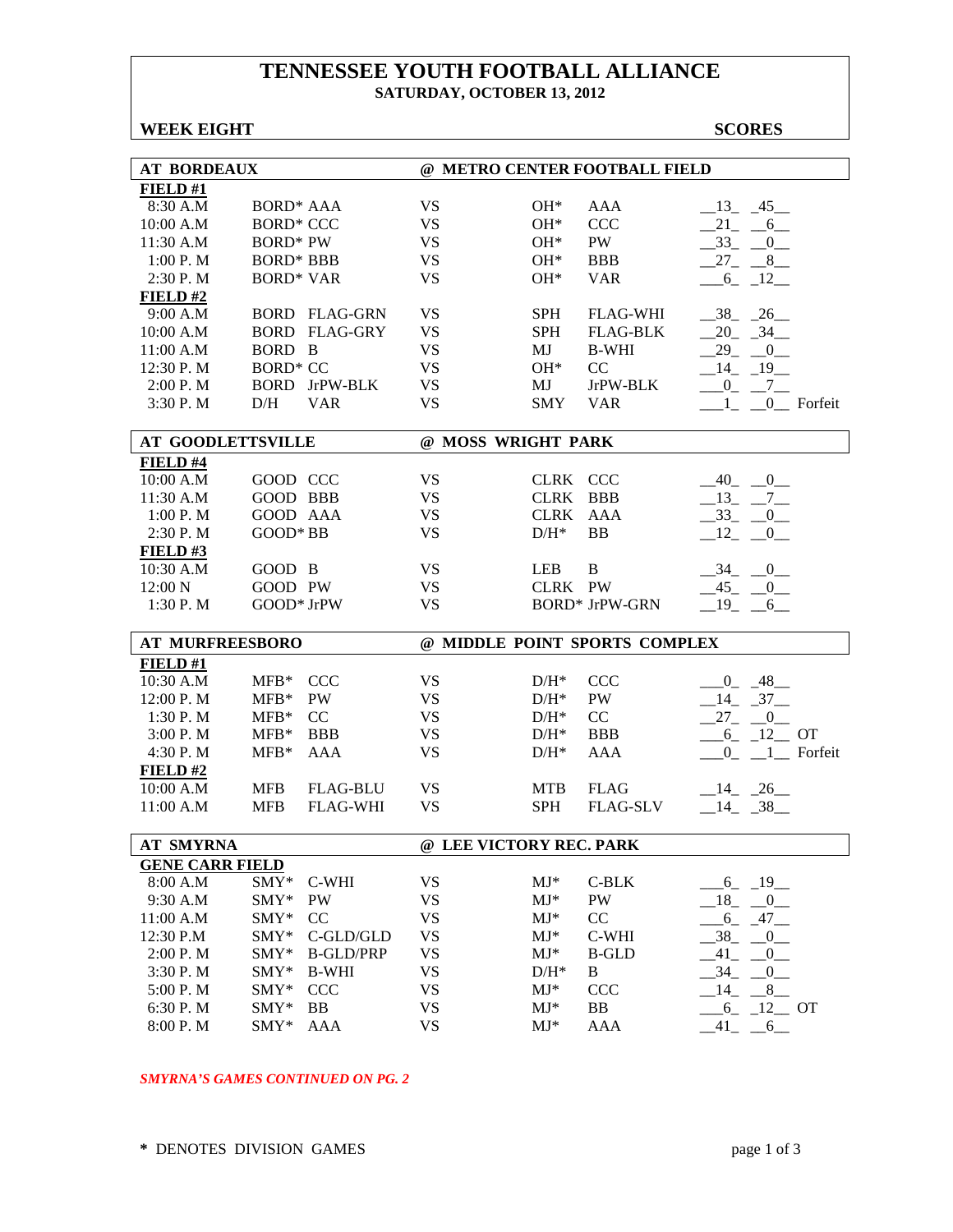### **TENNESSEE YOUTH FOOTBALL ALLIANCE SATURDAY, OCTOBER 13, 2012**

| <b>WEEK EIGHT</b> |  |
|-------------------|--|
|-------------------|--|

**WE EXCORES** 

| <b>AT SMYRNA</b>           |           |                   |           | @ LEE VICTORY REC. PARK  |              |                         |
|----------------------------|-----------|-------------------|-----------|--------------------------|--------------|-------------------------|
| <b>DONNIE CARTER FIELD</b> |           |                   |           |                          |              |                         |
| 9:00 A.M                   |           | SMY* C-GLD/BLK    | <b>VS</b> | $LEB*$                   | $\mathbf C$  | $-18$ $-0$              |
| 10:30 A.M                  | $SMY*$    | JrPW-WHI          | <b>VS</b> | $MJ^*$                   | JrPW-GLD     | 24<br>$-25$             |
| 12:00 N                    |           | SMY* B-GLD/GLD    | <b>VS</b> | $MJ^*$                   | <b>B-BLK</b> | $0 - 26$                |
| 1:30 P.M                   | SMY*      | C-PRP             | <b>VS</b> | $MJ^*$                   | $C$ -GLD     | $-13$ $-8$ $-$          |
| 3:00 P.M                   | $SMY*$    | A                 | <b>VS</b> | $MJ^*$                   | A            | $-19 - 14$              |
| 4:30 P.M                   | SMY*      | <b>B-PRP</b>      | <b>VS</b> | $MJ^*$                   | <b>B-GRY</b> | $-7 - 12$               |
| 6:00 P.M                   | $SMY*$    | AA                | <b>VS</b> | $MJ^*$                   | AA           | $-0$ $-39$ $-$          |
| 7:30 P.M                   | $SMY*$    | <b>BBB</b>        | <b>VS</b> | $MJ^*$                   | <b>BBB</b>   | $-14$ $-0$              |
|                            |           |                   |           |                          |              |                         |
| <b>AT BELLEVUE</b>         |           |                   |           | @ BELLEVUE MIDDLE SCHOOL |              |                         |
| 9:00 A.M                   | $BV^*$    | AA                | <b>VS</b> | OH*                      | AA           | $0 - 39$                |
| 10:30 A.M                  | BV        | PW                | <b>VS</b> | SHBY PW                  |              | $-33$ $-0$              |
| 12:00 N                    | $BV^*$    | <b>BBB</b>        | <b>VS</b> | SHBY* BBB                |              | $-14$ $-39$             |
| 1:30 P.M                   | BV        | <b>AAA</b>        | <b>VS</b> | <b>E.HICKMAN</b>         |              |                         |
| 3:00 P.M                   | $BV^*$    | BB                | <b>VS</b> | CLRK* BB                 |              | $17 - 6$                |
|                            | $BV^*$    | <b>AAA</b>        | <b>VS</b> | SHBY* AAA                |              | $1_{-}$ $0_{-}$ Forfeit |
|                            |           |                   |           |                          |              |                         |
| <b>AT EAST SIDE</b>        |           |                   |           | @ MAGNESS POTTER CENTER  |              |                         |
| 9:30 A.M                   | ES*       | <b>PW</b>         | <b>VS</b> | WAV* PW                  |              | $-19 - 6$               |
| 11:00 A.M                  | $ES^*$    | <b>CCC</b>        | <b>VS</b> | WAV* CCC                 |              | $-29 - 12$              |
| 12:30 P.M                  |           | <b>HOMECOMING</b> |           |                          |              |                         |
| 1:30 P.M                   | $ES^*$    | <b>BBB</b>        | <b>VS</b> | WAV* BBB                 |              | $-0 - 40$               |
| 3:00 P. M                  | $ES^*$    | AAA               | <b>VS</b> | WAV* AAA                 |              | $-14$ $-32$             |
|                            |           |                   |           |                          |              |                         |
| <b>AT GALLATIN</b>         |           |                   |           | @ TRIPLE CREEK PARK      |              |                         |
| FIELD#1                    |           |                   |           |                          |              |                         |
| 10:00 A.M                  | $GAL^*$   | <b>CCC</b>        | <b>VS</b> | $DC^*$                   | <b>CCC</b>   | $-39 - 20$              |
| 11:30 A.M                  | $GAL*$    | <b>BBB</b>        | <b>VS</b> | $DC^*$                   | <b>BBB</b>   | $-0$ $-32$              |
| 1:00 P.M                   | $GAL*$    | AAA               | <b>VS</b> | $DC^*$                   | AAA          | $-0$ $-52$              |
| FIELD#2                    |           |                   |           |                          |              |                         |
| 10:30 A.M                  | $GAL^*$   | <b>PW</b>         | <b>VS</b> | $DC^*$                   | <b>PW</b>    | $-7 - 13$               |
| 12:00 N                    | $GAL*$    | BB                | <b>VS</b> | $DC^*$                   | <b>BB</b>    | $-0 - 47$               |
| 1:30 P.M                   | DC        | <b>VAR</b>        | <b>VS</b> | COOK VAR                 |              | $6$ $\_\_0$ Forfeit     |
|                            |           |                   |           |                          |              |                         |
| <b>AT COOKEVILLE</b>       |           |                   |           | @ COOKEVILLE HIGH SCHOOL |              |                         |
| FIELD #1                   |           |                   |           |                          |              |                         |
| 10:30 A.M                  | COOK* PW  |                   | <b>VS</b> | SPH*                     | PW           | $0 - 35$                |
| 12:00 N                    | COOK* AAA |                   | <b>VS</b> | SPH*                     | AAA          | $-6 - 14$               |
| 1:30 P.M                   | COOK* BBB |                   | <b>VS</b> | SPH*                     | <b>BBB</b>   | $20 - 19$               |
| 3:00 P.M                   | COOK* CCC |                   | <b>VS</b> | SPH*                     | <b>CCC</b>   | $-0$ $-41$ $-$          |
| FIELD#2                    |           |                   |           |                          |              |                         |
| 11:00 A.M                  | COOK* BB  |                   | <b>VS</b> | SPH <sup>*</sup>         | <b>BB</b>    | $-18$ $-13$             |
| 12:30 P.M                  | COOK* CC  |                   | <b>VS</b> | SPH*                     | CC           | $6 - 25$                |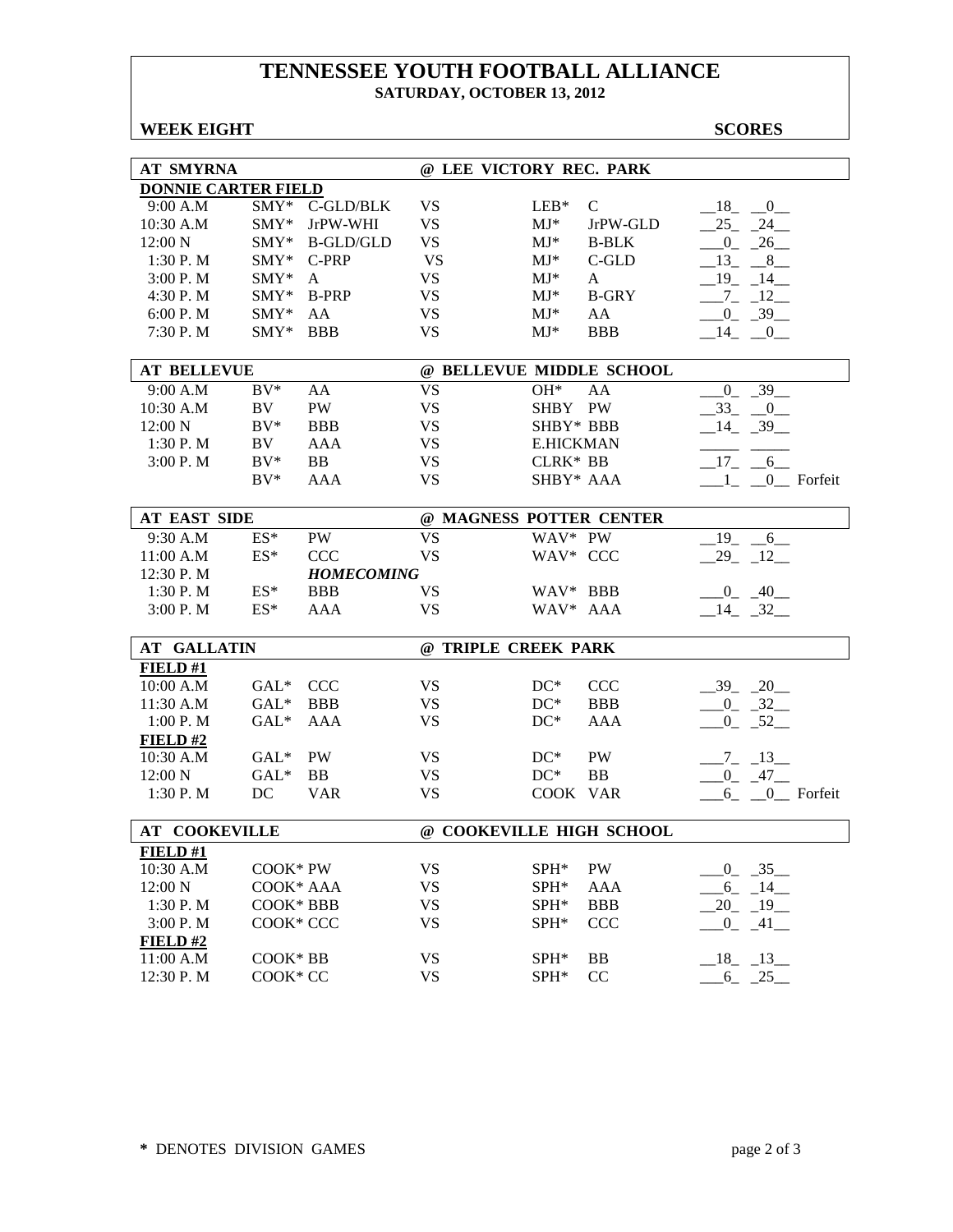### **TENNESSEE YOUTH FOOTBALL ALLIANCE SATURDAY, OCTOBER 13, 2012**

#### **WEEK EIGHT SCORES**

| AT MIDDLE TENNESSEE      |            |              | $\omega$  | <b>INGLEWOOD PARK</b>     |                     |
|--------------------------|------------|--------------|-----------|---------------------------|---------------------|
| 9:00 A.M                 | $MTB*$     | <b>PW</b>    | VS        | $LEB*$<br><b>PW</b>       | 13<br>26            |
| $10:30$ A.M              | $MTB*$     | CCC          | VS        | $LEB*$<br>CCC             | Forfeit<br>$\Omega$ |
| $12:00\ N$               | $MTB*$     | <b>BBB</b>   | VS        | $LEB*$<br><b>BBB</b>      | $\Omega$<br>-14     |
| $1:30P$ . M              | $MTB*$     | AAA          | VS        | $LEB*$<br>AAA             | 12<br>6             |
| 3:00P. M                 | $MTB*$     | $A-GLD$      | VS        | $MTB*$<br>A-BLK           | $\Omega$<br>Forfeit |
|                          |            |              |           |                           |                     |
| <b>AT NOLENSVILLE</b>    |            |              | $\omega$  | <b>ROCKY FORK PARK</b>    |                     |
| 9:00 A.M                 | $NOL*$     | CC           | VS        | $LEB*$<br>CC.             | 12<br>6             |
| $10:30$ A.M              | <b>NOL</b> | <b>PW</b>    | VS        | <b>NCS</b><br><b>PW</b>   | Forfeit<br>$\Omega$ |
| 12:00 N                  | $NOL*$     | <b>JrPW</b>  | VS        | $D/H^*$<br><b>JrPW</b>    | 6                   |
| 1:30P. M                 | $NOL*$     | <b>CCC</b>   | VS        | GRSL <sup>*</sup> CCC     | - 19<br>24          |
| $3:00P$ . M              | $NOL*$     | <b>BBB</b>   | VS        | GRSL* BBB                 | - 48<br>0           |
| 4:30 P.M                 | $NOL*$     | AAA          | VS        | GRSL <sup>*</sup> AAA     | $\Omega$<br>6       |
| 6:00 P. M                | $NOL^*$    | $\mathsf{A}$ | <b>VS</b> | GRSL*<br>A                | 42<br>6             |
| 7:30P. M                 | <b>NOL</b> | <b>BB</b>    | VS        | <b>LEB</b><br><b>BB</b>   | 8<br>25             |
|                          |            |              |           |                           |                     |
| AT SPRING HILL (COYOTES) |            |              | $\omega$  | <b>SUMMIT HIGH SCHOOL</b> |                     |
| 5:30 P.M                 | $SHC^*$    | VAR          | VS        | CLRK* VAR                 | -48<br>$\Omega$     |
|                          |            |              |           |                           |                     |

|             | <b>TYFA COMMUNITY'S</b>  |             |                          |  |             |                             |  |  |
|-------------|--------------------------|-------------|--------------------------|--|-------------|-----------------------------|--|--|
| BV          | <b>Bellevue Steelers</b> | <b>BORD</b> | <b>Bordeaux Eagles</b>   |  | <b>CLRK</b> | Clarksville Greyhounds      |  |  |
| <b>COOK</b> | Cookeville Cavaliers     | DC          | Davidson Co. Colts       |  | D/H         | Donelson-Hermitage Warriors |  |  |
| ES          | <b>East Side Bobcats</b> | <b>GAL</b>  | Gallatin Green Wave      |  | <b>GOOD</b> | Goodlettsville Trojans      |  |  |
| <b>GRSL</b> | Grassland Golden Eagles  | <b>LEB</b>  | Lebanon Blue Devils      |  | <b>MTB</b>  | Middle Tenn Bulldogs        |  |  |
| <b>MJ</b>   | Mt. Juliet Bears         | <b>MFB</b>  | Murfreesboro Mustangs    |  | <b>NCS</b>  | Nash Comm Sports Cobras     |  |  |
| <b>NOLE</b> | Nolensville Panthers     | OН          | Old Hickory Bulldogs     |  | <b>SHBY</b> | <b>Shelbyville Eagles</b>   |  |  |
| <b>SMY</b>  | Smyrna Bulldogs          | <b>SHC</b>  | Spring Hill Coyotes      |  | <b>SPH</b>  | <b>Spring Hill Raiders</b>  |  |  |
|             |                          | <b>WAV</b>  | Waverly-Belmont Bulldogs |  |             |                             |  |  |

| <b>COLORS</b> |              |            |             |            |        |            |       |
|---------------|--------------|------------|-------------|------------|--------|------------|-------|
| <b>BLK</b>    | <b>Black</b> | <b>BLU</b> | <b>Blue</b> | GLD        | Gold   | <b>GRN</b> | Green |
| <b>GRY</b>    | Grav         | <b>PRP</b> | Purple      | <b>SLV</b> | Silver | <b>WHI</b> | White |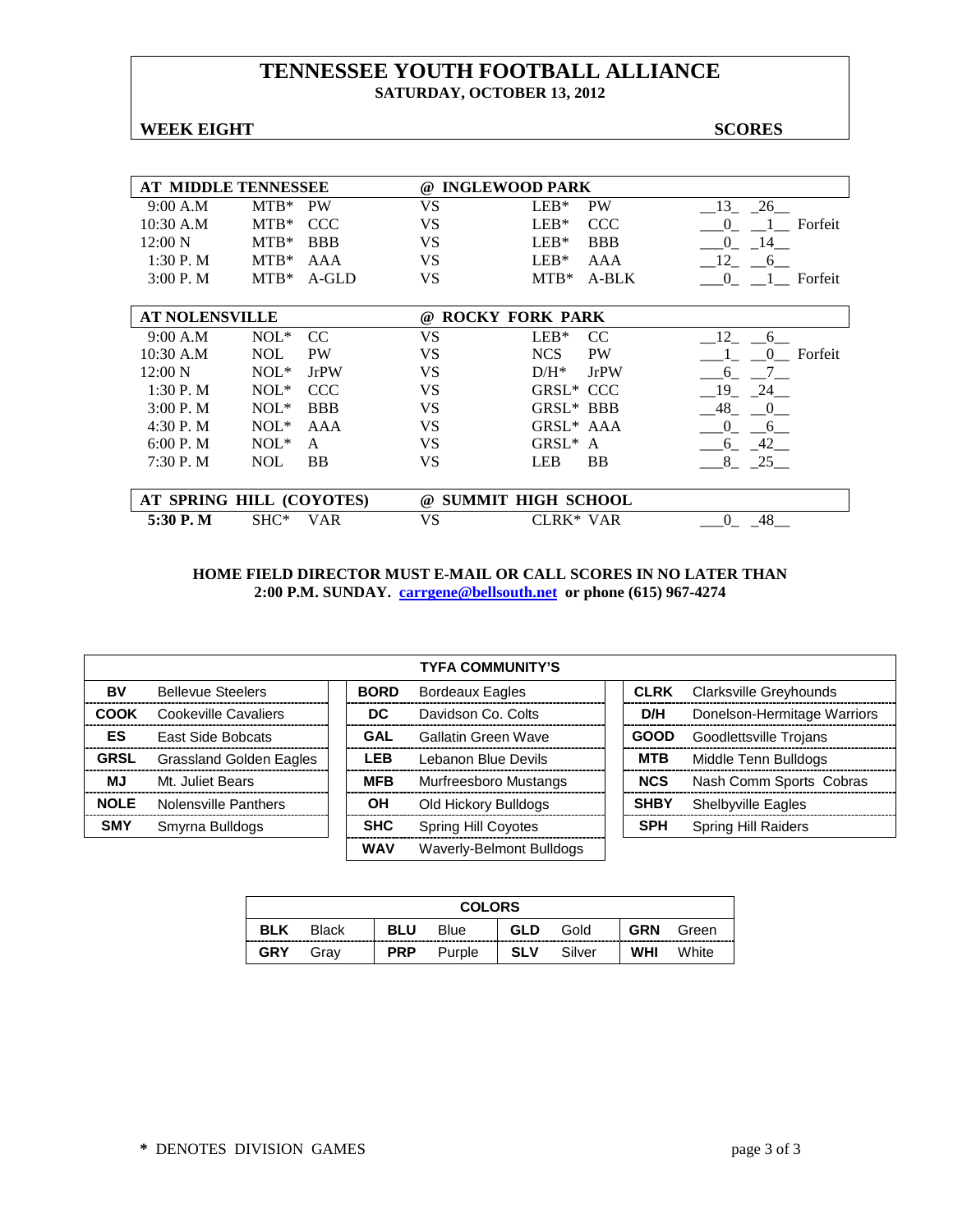### **TENNESSEE YOUTH FOOTBALL ALLIANCE SATURDAY, OCTOBER 20, 2012**

WEEK NINE SCORES

| <b>AT BORDEAUX</b> |                      | (a)       | METRO CENTRAL YOUTH FOOTBALL                                           |       |
|--------------------|----------------------|-----------|------------------------------------------------------------------------|-------|
| FIELD#1            |                      |           |                                                                        |       |
| 9:00 A.M           | SPH-SLV FLAG         | <b>VS</b> | MFB-BLU FLAG                                                           | 36 0  |
| 10:00 A.M          | SPH-BLK FLAG         | VS        | MFB-WHI FLAG                                                           | 38 20 |
| 11:00 A.M          | MTB FLAG             | VS        | SPH-SLV FLAG                                                           | 33 41 |
| 12:00 N            | BORD-GRN FLAG        | VS.       | SPH-BLK FLAG                                                           | 32 42 |
| FIELD#2            |                      |           |                                                                        |       |
| 9:00 A.M           | BORD-GRY FLAG        | <b>VS</b> | MTB FLAG                                                               | 16 29 |
| 10:00 A.M          | <b>BORD-GRN FLAG</b> | VS        | SPH-WHI FLAG                                                           | 30 20 |
|                    |                      |           | NOTE: WINNERS OF 11:00 A.M. AND 12:00 N GAMES PLAY FOR CHAMPIONSHIP ON |       |

**OCTOBER 27TH. TIME AND PLACE TBA**

| AT DONELSON/HERMITAGE    |         |               |           | @ BEN WEST SPORTS COMPLEX    |                                                     |
|--------------------------|---------|---------------|-----------|------------------------------|-----------------------------------------------------|
| <b>MIKE MARTIN FIELD</b> |         |               |           |                              |                                                     |
| 9:00 A.M                 | $D/H^*$ | <b>BB</b>     | <b>VS</b> | $GOOD*BB$                    | $7$ <sub>—</sub><br>6                               |
| $10:30$ A.M              | $D/H^*$ | <b>CCC</b>    | <b>VS</b> | GOOD* CCC                    | $25 - 6$                                            |
| $12:00\ N$               | $D/H^*$ | <b>BBB</b>    | <b>VS</b> | GOOD* BBB                    | $-12$<br>6                                          |
| 1:30P. M                 | $D/H *$ | AAA           | <b>VS</b> | GOOD* AAA                    | $-26$ $-7$                                          |
| FIELD#2                  |         |               |           |                              |                                                     |
| 9:30 A.M                 | $D/H^*$ | <sup>B</sup>  | <b>VS</b> | $SMY*$ B-GLD/GLD             | 1 Forfeit<br>$\begin{array}{ccc} & & 0 \end{array}$ |
| 11:00 A.M                | $D/H^*$ | CC.           | <b>VS</b> | GOOD* CC                     | 19<br>14                                            |
| 12:30 P. M               | $D/H^*$ | <b>PW</b>     | <b>VS</b> | GOOD* PW                     | 18<br>21                                            |
| 2:00 P. M                | $D/H^*$ | <b>JrPW</b>   | <b>VS</b> | GOOD* JrPW                   | 27<br>$\overline{0}$                                |
| 3:30P. M                 | $D/H^*$ | C             | VS        | $SMY*$ C-PRP                 | $-12$ , $-35$                                       |
|                          |         |               |           |                              |                                                     |
| <b>AT MT. JULIET</b>     |         |               | $\omega$  | <b>CHARLIE DANIEL'S PARK</b> |                                                     |
| FIELD#1                  |         |               |           |                              |                                                     |
| 8:30 A.M                 | $MJ^*$  | BB            | <b>VS</b> | <b>BORD*</b> BB              | 26<br>-13                                           |
| 10:00 A.M                | $MJ^*$  | <sub>CC</sub> | <b>VS</b> | BORD <sup>*</sup> CC         | $-35$<br>$\overline{7}$                             |
| $11.30 \Delta M$         | $M I*$  | <b>PW</b>     | VS        | $RORD*PW$                    | $\Omega$<br>-6                                      |

| 11:30 A.M        | $MJ*$         | <b>PW</b>     | VS | <b>BORD*</b> PW            | $\left($<br>6               |
|------------------|---------------|---------------|----|----------------------------|-----------------------------|
| 1:00 P. M        | $MJ^*$        | <b>CCC</b>    | VS | <b>BORD* CCC</b>           | 26 33                       |
| 2:30P. M         | $MJ*$         | <b>BBB</b>    | VS | <b>BORD* BBB</b>           | 13<br>$\left($              |
| 4:00 P. M        | $MJ^*$        | AAA           | VS | <b>BORD* AAA</b>           | 48<br>$\theta$              |
| FIELD#2          |               |               |    |                            |                             |
| 9:00 A.M         | $MJ^*$        | $C-BLK$       | VS | $MJ*$<br>$C$ -GLD          | $\Omega$<br>$6\overline{6}$ |
| 10:30 A. M       | $MJ*$         | JrPW-BLK      | VS | <b>BORD* JrPW-GRN</b>      | - 14<br>6 <sup>6</sup>      |
| $12:00\text{ N}$ | MJ            | C-WHI         | VS | $C$ -GLD/BLK<br><b>SMY</b> | 6<br>0                      |
| 1:30P. M         | $MJ*$         | JrPW-GLD      | VS | JrPW-PRP<br>$SMY*$         | $-19$<br>- 12               |
| 3:00P. M         | $MJ^*$        | A             | VS | $MTB*$<br>$A-BLK$          | 1 Forfeit<br>$\Omega$       |
| MT. JULIET       | <b>MIDDLE</b> | <b>SCHOOL</b> |    |                            |                             |
| 9:30 A.M         | $MJ^*$        | <b>B-WHI</b>  | VS | <b>B-GRY</b><br>$MJ*$      | 8<br>6                      |
| 11:00 A.M        | $MJ*$         | <b>B-GLD</b>  | VS | $BORD* B$                  | 54<br>$\Omega$              |
| 12:30 P. M       | $MJ^*$        | <b>B-BLK</b>  | VS | <b>B-WHI</b><br>$SMY^*$    | 13                          |
| $2:00P$ . M      | MJ            | AA            | VS | D/H<br>AA                  | 33<br>40                    |
|                  |               |               |    |                            |                             |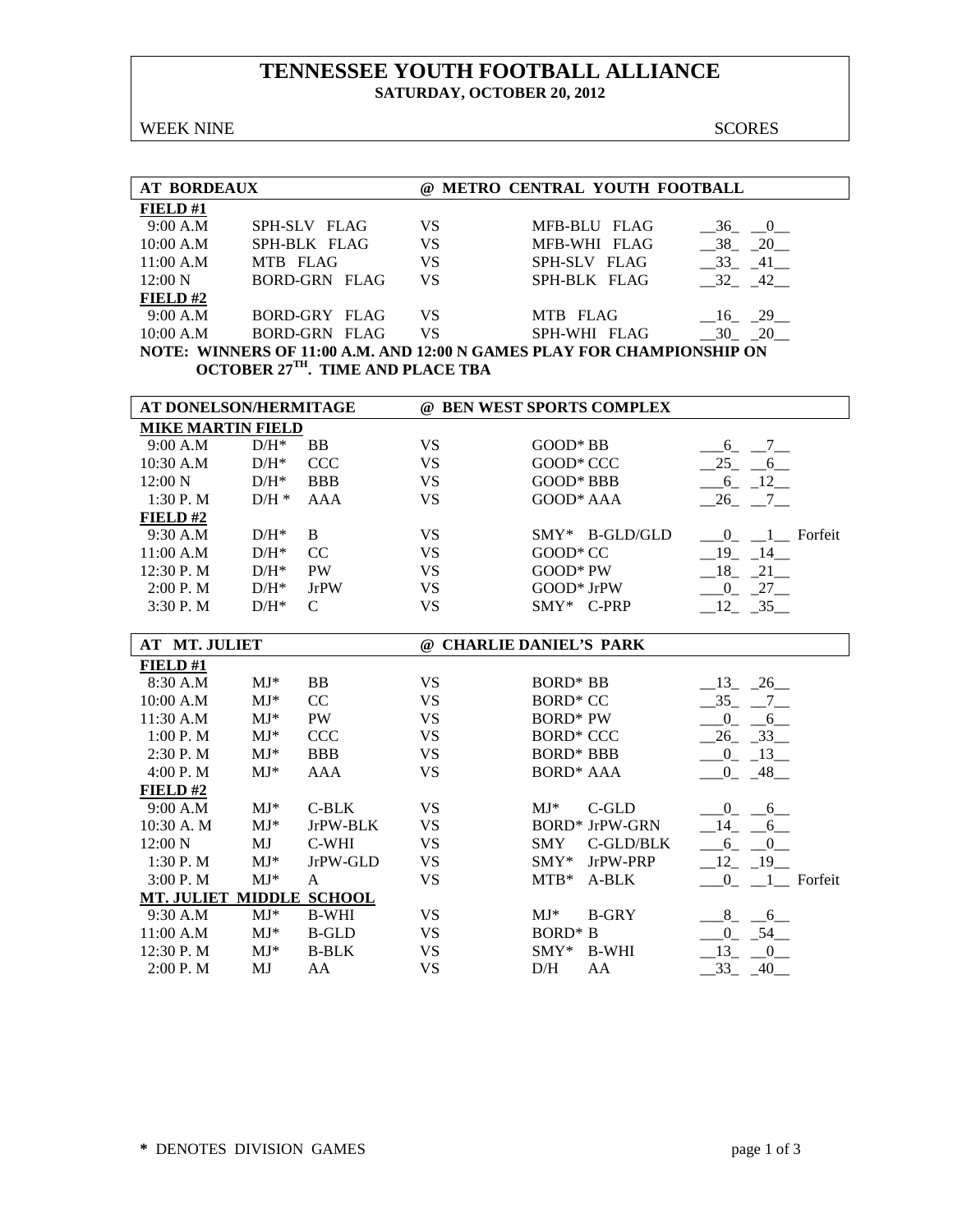### **TENNESSEE YOUTH FOOTBALL ALLIANCE SATURDAY, OCTOBER 20, 2012**

WEEK NINE SCORES

| <b>AT OLD HICKORY</b>      |                  |                        |           | @ DUPONT MIDDLE SCHOOL             |                            |                                        |
|----------------------------|------------------|------------------------|-----------|------------------------------------|----------------------------|----------------------------------------|
| 9:00 A.M                   | OH*              | CC                     | <b>VS</b> | SMY*                               | CC                         | 12<br>6                                |
| 10:30 A.M                  | $OH*$            | $\mathbf{P}\mathbf{W}$ | <b>VS</b> | SMY*                               | PW                         | $-32$<br>$\overline{0}$                |
| 12:00 N                    | $OH*$            | $\mathcal{C}$          | <b>VS</b> | SMY* C-WHI                         |                            | $18$ <sub>—</sub><br>$_{0}$            |
| 1:30 PM                    | $OH*$            | AA                     | <b>VS</b> | $\text{SMY*}$                      | AA                         | 20<br>$7\phantom{0}$                   |
| 3:00 P. M                  | $OH*$            | <b>CCC</b>             | <b>VS</b> | $\text{SMY*}$                      | <b>CCC</b>                 | 20<br>$\overline{0}$                   |
| 4:30 P.M                   | $OH*$            | <b>BBB</b>             | <b>VS</b> | $SMY*$                             | <b>BBB</b>                 | $-20$<br>14                            |
| 6:00 P.M                   | $OH*$            | AAA                    | <b>VS</b> | $SMY*$                             | AAA                        | $-55$ $-7$ $-$                         |
|                            | OH*              | <b>VAR</b>             | <b>VS</b> | $SMY*$                             | V AR                       |                                        |
| 7:30 P.M                   |                  |                        |           |                                    |                            | 0_ Forfeit<br>$\pm$                    |
| <b>AT SMYRNA</b>           |                  |                        |           | @ LEE VICTORY REC. PARK            |                            |                                        |
| <b>DONNIE CARTER FIELD</b> |                  |                        |           |                                    |                            |                                        |
| 10:00 A.M                  | <b>SMY</b>       | JrPW-WHI               | <b>VS</b> | <b>NOL</b>                         | <b>JrPW</b>                | $-16$ $-0$                             |
|                            |                  |                        |           |                                    |                            |                                        |
| <b>AT CLARKSVILLE</b>      |                  |                        |           | @ NORTHEAST HIGH SCHOOL            |                            |                                        |
| 9:30 A,M                   | CLRK* PW         |                        | <b>VS</b> | $ES^*$                             | <b>PW</b>                  | $\overline{33}$<br>$\overline{0}$      |
| 11:00 A.M                  | <b>CLRK* CCC</b> |                        | <b>VS</b> | $ES^*$                             | <b>CCC</b>                 | 13<br>$47$ <sub>___</sub>              |
| 12:30 P.M                  | <b>CLRK* BBB</b> |                        | <b>VS</b> | $ES^*$                             | <b>BBB</b>                 | 36<br>6                                |
| 2:00 P. M                  | CLEK* AAA        |                        | <b>VS</b> | $ES^*$                             | AAA                        | $-42$<br>$^{0}$                        |
| 3:30 P.M                   | CLRK BB          |                        | <b>VS</b> | <b>GAL</b>                         | <b>BB</b>                  | $_{12}$<br>$7\overline{ }$             |
| 5:00 P.M                   | <b>CLRK* VAR</b> |                        | <b>VS</b> | <b>COOK* VAR</b>                   |                            | 0_ Forfeit                             |
|                            |                  |                        |           |                                    |                            |                                        |
| AT DAVIDSON COUNTY         |                  |                        |           | @ JERE BAXTER SCHOOL               |                            |                                        |
|                            |                  |                        |           |                                    |                            |                                        |
| 8:00 A.M                   | $DC^*$           | <b>PW</b>              | <b>VS</b> | $BV^*$                             | PW                         | 12<br>0                                |
| 9:30 A.M                   | $DC^*$           | <b>CCC</b>             | <b>VS</b> | $BV^*$                             | <b>CCC</b>                 | $-47-$<br>$\overline{0}$               |
| 11:00 A.M                  | $DC^*$           | <b>BBB</b>             | <b>VS</b> | $BV^*$                             | <b>BBB</b>                 | 19<br>$-6$                             |
| 12:30 P.M                  | $DC^*$           | <b>AAA</b>             | <b>VS</b> | $BV^*$                             | <b>AAA</b>                 | $2 - 26$                               |
| 2:00 P. M                  | $DC^*$           | <b>BB</b>              | <b>VS</b> | $BV^*$                             | B <sub>B</sub>             |                                        |
| 3:30 P.M                   | $DC^*$           | AA                     | <b>VS</b> | $BV^*$                             | AA                         | $39 - 0$                               |
| 5:00 P.M                   | $DC*$            | <b>VAR</b>             | <b>VS</b> | $D/H^*$                            | <b>VAR</b>                 | $-57 - 8$                              |
|                            |                  |                        |           |                                    |                            | $-0$ $-34$ $-$                         |
| <b>AT WAVERLY BELMONT</b>  |                  |                        |           |                                    | @ TENN. PREPARATORY SCHOOL |                                        |
| 9:30 A.M.                  | WAV* PW          |                        | <b>VS</b> | $GAL*$                             | <b>PW</b>                  | 20<br>$\mathbf{0}$                     |
| 11:00 A.M                  | WAV* CCC         |                        | <b>VS</b> | $GAL*$                             | <b>CCC</b>                 | $26 - 31$                              |
| 12:30 P.M                  |                  | <b>HOMECOMING</b>      |           |                                    |                            |                                        |
| 1:45 P.M                   | $WAV*$           | <b>AAA</b>             | VS        | $GAL*$                             | AAA                        | $-51$ $-0$                             |
| 3:15 P.M                   | WAV* BBB         |                        | <b>VS</b> | $\ensuremath{\text{GAL}^*\xspace}$ | <b>BBB</b>                 | $-51$ $-7$ $-$                         |
|                            |                  |                        |           |                                    |                            |                                        |
| <b>AT GRASSLAND</b>        |                  |                        | @         | <b>GRASSLAND MIDDLE SCHOOL</b>     |                            |                                        |
| <b>FIELD #1</b>            |                  |                        |           |                                    |                            |                                        |
| 9:00 A.M                   | <b>GRSL* CCC</b> |                        | <b>VS</b> | MTB*                               | <b>CCC</b>                 | 28<br>$\overline{0}$                   |
| 10:30 A.M                  | GRSL* BBB        |                        | <b>VS</b> | MTB*                               | <b>BBB</b>                 | Forfeit<br>$\overline{0}$<br>$1 \quad$ |
| 12:00 N                    | GRSL* AAA        |                        | <b>VS</b> | $MTB*$                             | AAA                        | Forfeit<br>$\overline{0}$              |